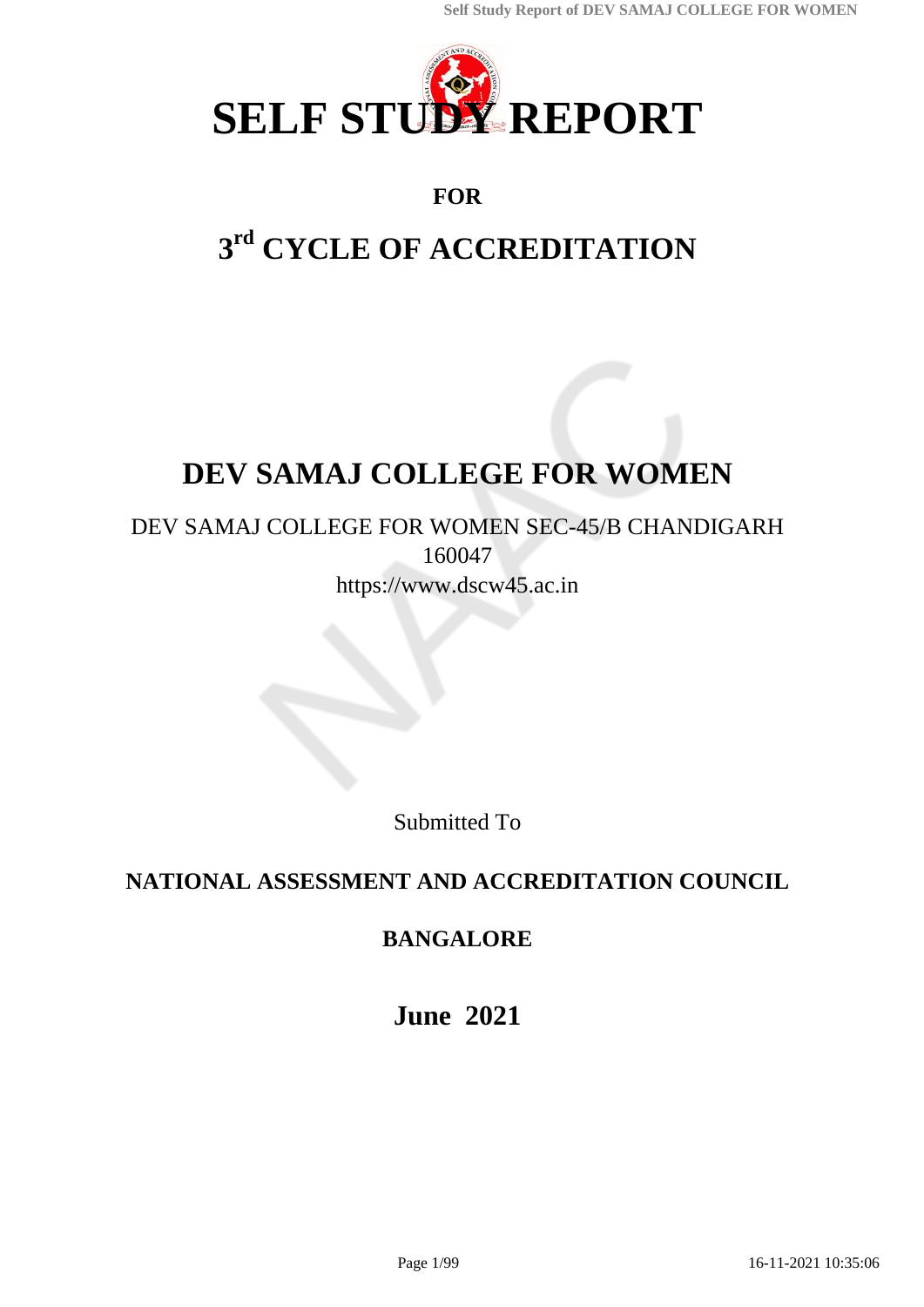# **1. EXECUTIVE SUMMARY**

## **1.1 INTRODUCTION**

Started in 1981, Dev Samaj College for Women, a premier multi-faculty institution, is currently spread over 8.05 acres in Sector 45, Chandigarh and has a state-of-the-art building. The college is run under the segis of Dev Samaj which aims at providing higher education among women and fostering high moral values.

The college provides programmes in Arts, Commerce, Science, Computer Applications and Business Administration at the undergraduate level and Masters in Economics and Commerce. In addition to these programs, the institute also offers career oriented add-on courses, thereby equipping students with an additional qualification and making them better employable. The college caters to students coming from diverse backgrounds including those representing all sections of society coming from different states. Students are supported through generous scholarships and freeships by the institution, and government and non-government agencies.

The college has 53 full-time teachers out of which 21 are PhDs and 3 are M.Phil. The college has 15 wellequipped laboratories, 41 facilitated classrooms and an automated library. Over the last five years, 32 computers having latest configurations were purchased. During 2019-20, six new smart classrooms with interactive flat panel (IFP) technology have been added. The library has been updated to the RIFD technology. The institution has adequate infrastructure for sports and co-curricular activities. Students participate in the inter-college, inter-university, state and national level and bring laurels for the institution.

We at Dev Samaj College lays emphasis on community outreach programmes through its NSS, NCC and Rotaract clubs. Students carry out activities for the welfare of the underprivileged sections of society, elderly and the neighbouring community. The vision of the founder of Dev Samaj was to provide equal opportunities to women, and adhering to this vision, Women Cell of the college held activities in the same direction. The college has made significant contribution in the "BETI PADHAO BETI BACHAO" campaign. The institution follows green practices of using renewable energy and waste recycling.

#### **Vision**

In line with the vision of the most worshipful Bhagwan Dev Atma, the aim of the college is to empower and emancipate women. We strive to sensitize and inculcate in the young women a desire for excellence combined with right attitudes, values and ideologies. Dev Samaj College believes that high ethical standards and transformation of society can be achieved by developing scientific temperament and imparting appropriate skills for livelihood through a value-based education system.

#### **Mission**

Since inception, the mission of the college was to "Acquire Knowledge Build Character"

The management of the college under the worthy chairmanship of Shriman Nirmal Singh ji Dhillon adopted new mission statement which is the need of the hour.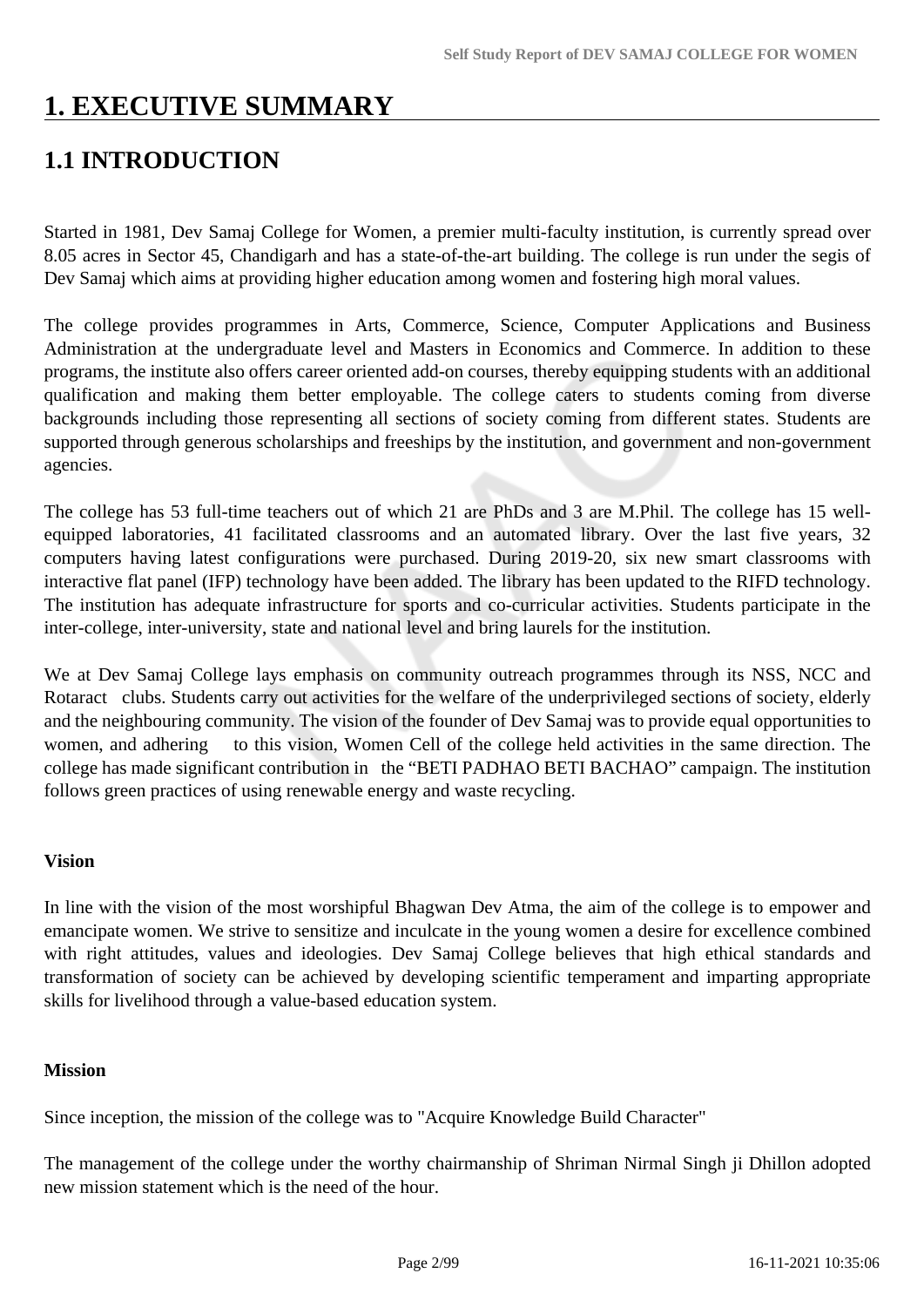## *"Let Scientific Temper Live Through You"*

## **1.2 Strength, Weakness, Opportunity and Challenges(SWOC)**

#### **Institutional Strength**

- Plethora of academic courses both at graduate and postgraduate level.
- Value-based education is being offered under all the programmes.
- The institution has a beautiful, eco-friendly, lush green campus sprawling 8 acres of land.
- Excellent infrastructure, Eco-friendly building, state-of-the-art laboratories, IT-facilitated classrooms and automated library.
- Institution has highly qualified, experienced, stable, committed and students-caring faculty.
- Mentoring on the basis of one-to-one student counselling is an intrinsic part of the institutional culture.
- The institution is committed to rendering social service through NSS, Rotractors, Red Ribbon Club and Women's Cell.
- The institution ensures effective Teaching-learning processes with appropriate use of ICT.
- Feedback is collected online from stakeholders and the systemic functioning is regularly updated with appropriate steps taken on the basis of the received feedback.
- The college library is housed with more than 18,000 books with INFLIBNET, RFID facility.
- Fee concessions to needy and students from marginalised section of the society.
- Liberal scholarships to meritorious students and sports achievers.

#### **Institutional Weakness**

- Lack of Research Centre
- Disadvantageous location of the college.
- Inadequate Sanctioned Posts.
- Limited Industry-Academia Linkage

#### **Institutional Opportunity**

- Introduction of more UG and PG Courses
- Introduction of skill-based courses
- Inculcating global competencies among students
- To be an NPTEL local chapter for MOOC courses

#### **Institutional Challenge**

- Many private and government colleges situated in the nearby area
- Government policy regarding recruitment of new teachers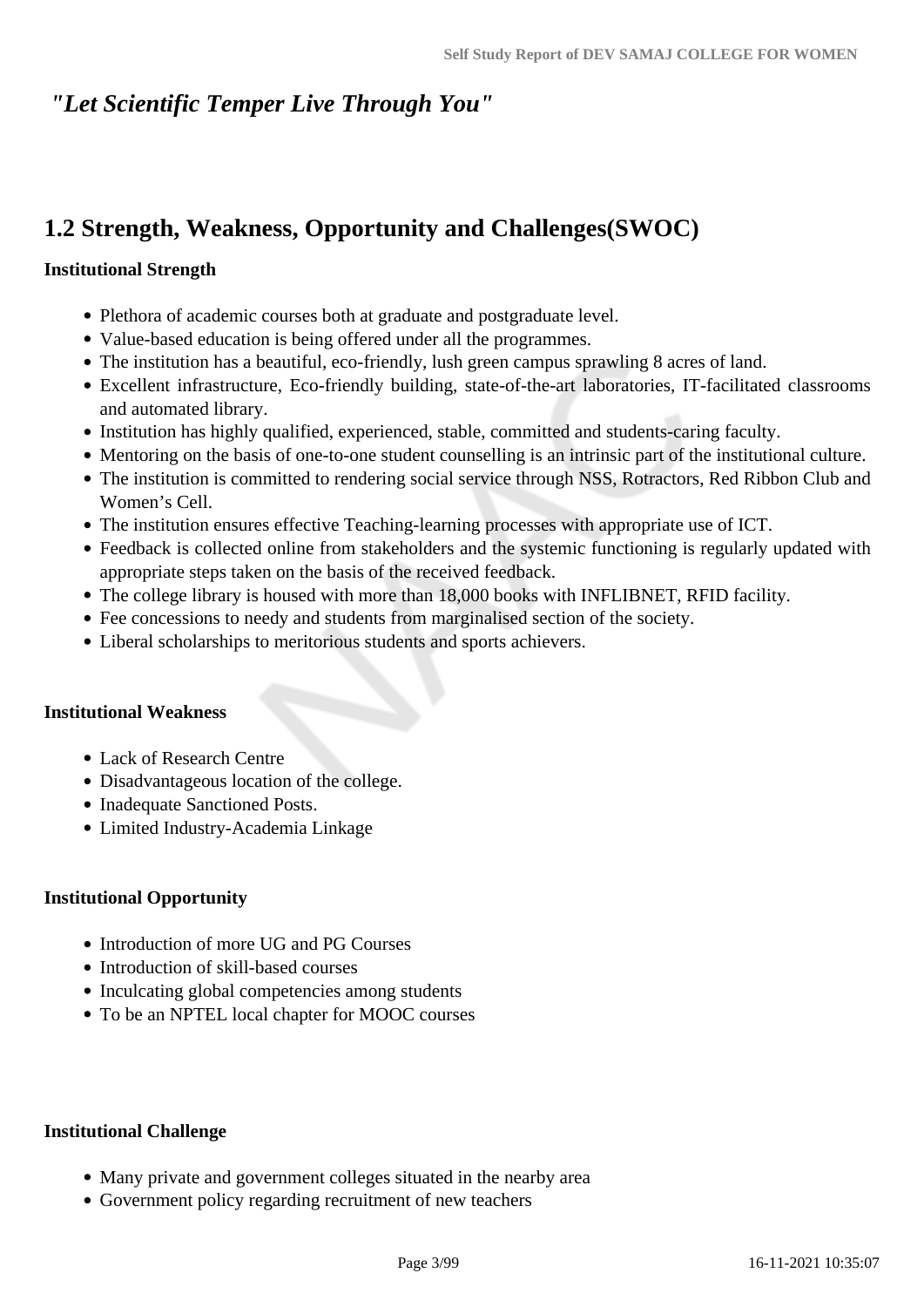- Students with average potential
- Enhancement of students' enrollment in all courses
- Increasing employability of students

## **1.3 CRITERIA WISE SUMMARY**

#### **Curricular Aspects**

The college is affiliated to the Panjab University, Chandigarh and follows the curriculum prescribed by it. The college provides programmes in Arts, Commerce, Science, Computer Applications and Business Administration at the undergraduate level and Masters in Economics and Commerce. In addition to these courses, the institute also offers career oriented add-on courses in Web Designing & Multimedia, Animation & Graphics, Cosmetology, Advertising & Sales Management and Entrepreneurship Development. These courses help to upgrade the skillsets of the students thereby equipping them with an additional qualification and making them better employable.

The college makes every effort to realize the objective of the development of competent human resources by imparting quality education and by creating innovative educational environment. To make the teaching-learning a more innovative and interactive experience, most of the classrooms are equipped with modern gadgets like interactive boards, LCD projectors and other ICT tools. Conventional classroom teaching is blended with the use of ICT to make the teaching-learning process more learner-centric. The college provides ample opportunities of exposing the students to the actual job environment by conducting field trips in nearby industries, internships, workshops, special lectures from industry experts, and group discussions.

 The college strives to offer highest quality education and services through continual self-assessment, evaluation by students and seeking feedback from stakeholders. Institution regularly obtains feedback on the syllabus and its transactions from its stakeholders. Feedback so obtained is discussed and analyzed to prepare an improvement plan.

#### **Teaching-learning and Evaluation**

The institution follows Centralized online admission process monitored by Director, Higher Education U.T., for B.Com, BBA, B.Sc, BCA and M.Com. classes. The admission to B.A. and M.A. are done offline in the college campus only. The merit and reservations are strictly followed as per the admission procedures and norms. The college has highly qualified, competent and experienced faculty. They are recruited as per the Panjab University/ D.H.E norms. To enhance quality of teaching, teachers are encouraged to regularly hone their professional skills. In the course of last five years, number of teachers with PhD degrees has increased substantially.

The college caters to students of diverse backgrounds. The institution strives to provide equal opportunities to all. The institute has a well-defined system to identify weak students and fast learners. Advanced learners are identified in debates, discussions, assignments and presentations. The appropriate teaching methods such as case studies, assignments, field visits and expert lectures are arranged for the students. As part of teachinglearning process, departments organize various workshops and training programmes by inviting experts, professionals and activists from government and non-government organisations. Extra classes are organized for weak students. The students display good performance in university results.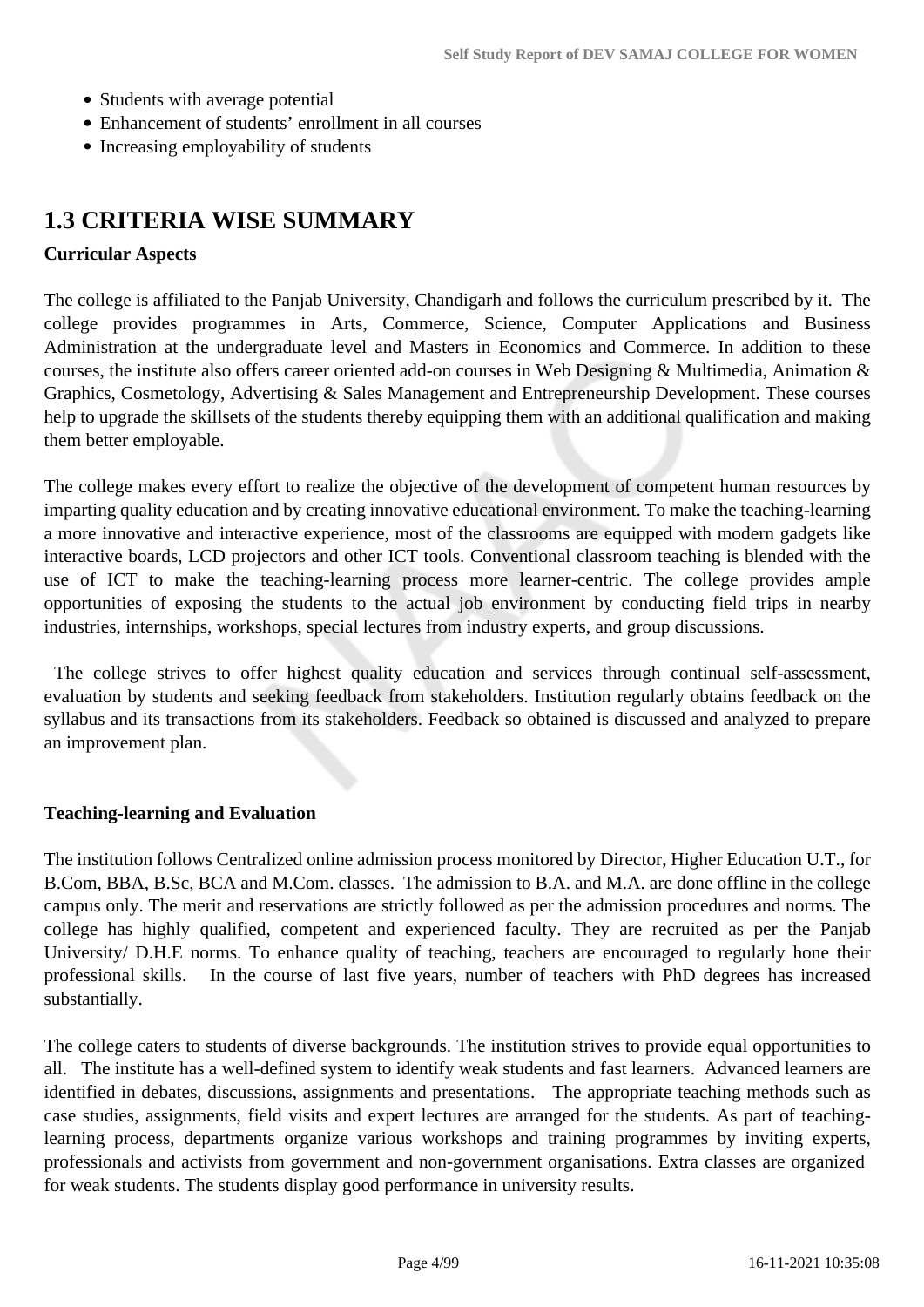The institution has students mentoring system in place. A group of 23 students is assigned to an experienced faculty member who acts as their mentor in the college. Students confide in her/him for all their academic, emotional and personal issues. The one- to- one counselling is also done by 'Samvedna' and 'Hope' clubs.

The college follows modalities of conducting continuous internal evaluation which comprise of class tests, class participation and mid-semester tests. The template of internal assessment is explained to the students by the teachers in the very beginning of the session. 50 percent of internal assessment is on the basis of class projects, assignments and surprise tests. Students are encouraged to think critically and be innovative in doing projects and assignments assigned to them.

#### **Research, Innovations and Extension**

To inculcate research culture among the faculty and the students, the institute is having a dedicated research and innovation cell. This committee encourages teachers to submit research proposals, publish research articles and to pursue doctoral as well as post-doctoral research. Many teachers in the college have published their research papers in national and international journals and have also completed their doctorate degrees. Entrepreneurship Development Cell promotes internships and localized trainings in industries and financial organisations for students.

The college is also actively involved in extension activities to help the society by its services. NSS wing of the college holds many extension activities during the year in the village Burail, adopted by the college. The college runs two units of NSS, each having 100 students under the able guidance of two programme officers. Various rallies, camps and programmes are organized to sensitize people about the problems prevalent in the society. Various clubs of the college such as Red Ribbon Club, Rotaract Club, Women Cell and Environment Society equally contribute in terms of impact and sensitizing students to social issues, thus developing them into responsible citizens and ensuring their holistic development.

#### **Infrastructure and Learning Resources**

The college houses state-of-the-art laboratories, IT-facilitated classrooms and an automated library. Each classroom is equipped with required furniture and fittings, good ventilation and natural light. All the classrooms are having Wi-Fi facility. The Computer Resource Center acts a nodal center to support all digital needs of the students and teachers. The library is housed in a hall measuring 75' x 30' with 17000 books and is equipped with the latest ICT facilities. The database of library can be accessed by users through Online Public Access Catalogue **(OPAC)** using the software. Presently, the library is using **KOHA (16.11.14.000)** software since **MAY 2018.** It also uses Radio Frequency Identification **(RFID)** technology for efficient management of library services and convenience of users. The college campus as well as the hostel has internet facility through broadband and Wi-Fi. The bandwidth of the internet connection of the college has been upgraded to 50 mbps in 2019. The IT facilities are continuously upgraded and to ensure this, a Digital Cell is in place. For effective and IT-based learning, the college has maintained a student-computer ratio of 8:1.

Adequate sports infrastructure comprises sprawling sports grounds for outdoor and a multipurpose hall for indoor activities. The sports field has a netball court, badminton court and a cricket net. In addition, gymnasium and multipurpose hall is used for all types of indoor sports. The college has lush, green and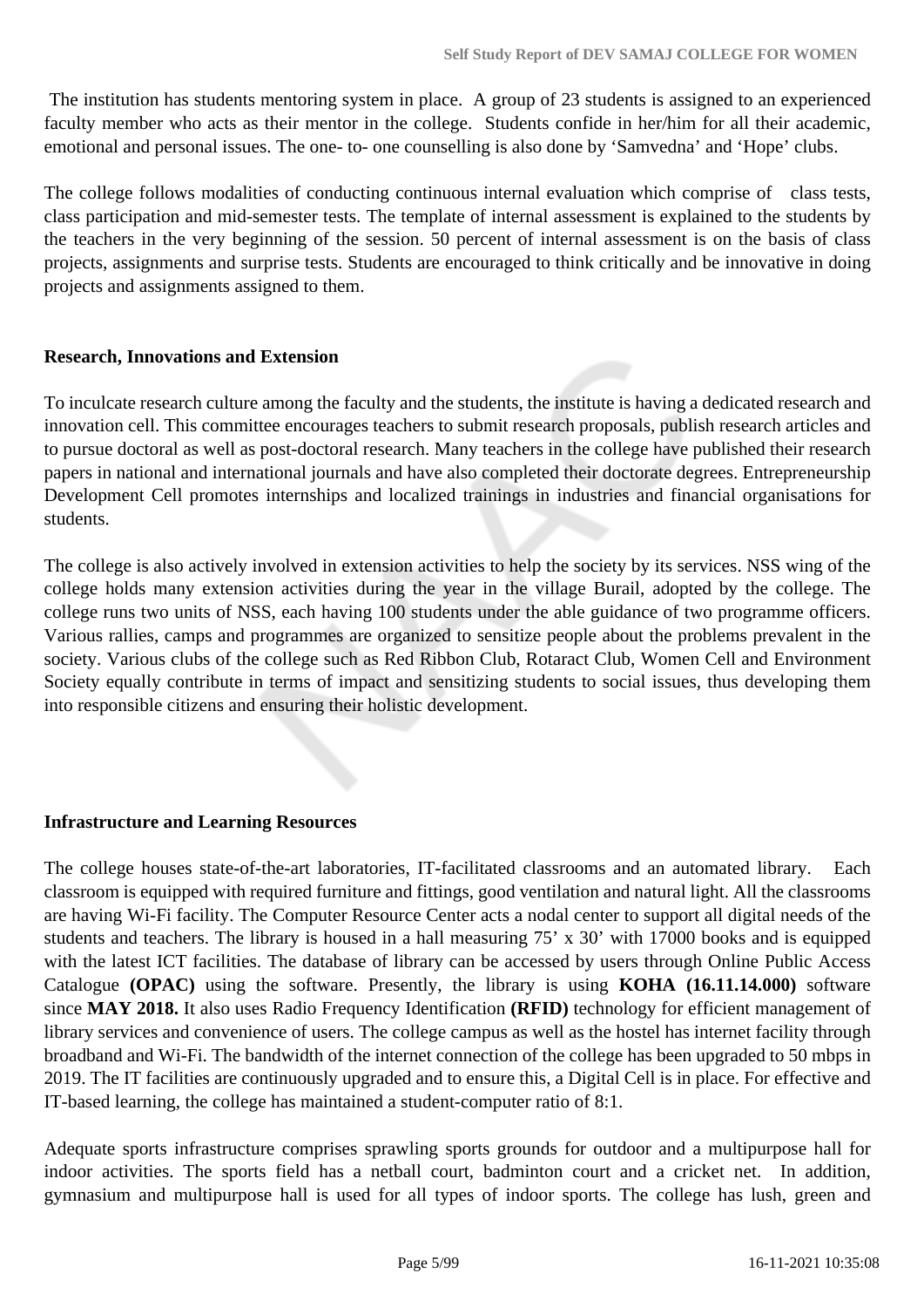spacious gardens in front and backside of the academic building which are used for holding extracurricular and cultural activities and competitions. There is a student center, a fully computerized administrative block, two state-of-the-art hostels with a mess hall and one multi gymnasium hall in the hostel. College has adopted a wellestablished policy for maintaining and utilizing physical, academic and support facilities which are on the college website. Budget allocations are also made for the upgradation and maintenance of infrastructure and augmentation as per recommendations made by the management and IQAC.

#### **Student Support and Progression**

For holistic development, the institution provides professional, emotional and financial support to students for their all-round development. College liberally provides scholarships and fee concessions to the needy and meritorious students besides the government scholarships. The scholarship committee of the college helps the students in obtaining scholarships from the government schemes meant for students belonging to SC, OBC and minority categories. To hone our young students' talents, they are encouraged to participate in various cultural and extra-curricular activities/competitions within and outside the college. These activities are organized by various committees and clubs throughout the year. The institution also awards trophies, medals and certificates to the achievers.

The college has a democratically-elected student council. Student council and representatives of various committees and clubs/societies actively participate in academic and administrative bodies/committees under the guidance and supervision of the teaching faculty.

 The institution also has a Grievance Redressal Committee, Anti-Ragging Redressal Cell to address the grievances of the students and to help resolve the issues as early as possible. For quantitative and qualitative transformation of the students, college regularly organizes workshops and sessions on soft skills, communication skills, public speaking and personality development along with life skills and e-learning resources. Career and Placement cell prepares students for progression to higher studies as well as finding suitable placement by organizing job fests within the college campus.

The college has an Alumni Association 'Virasat', an active body with many alumni as its members. It fosters a spirit of belongingness to the college and to play an active role in the welfare of the institution. The alumni being the true torch-bearers of the institution representing the value and culture of the institute to the outer world, their suggestions and feedback is considered of utmost importance for the institutional growth.

#### **Governance, Leadership and Management**

The vision and mission of the college centres around the empowerment of young women by teaching appropriate skills for livelihood and to instil a scientific temper through value based education system. The institution has a well-defined organizational hierarchy and an open and participative management. All major decisions are taken collectively and democratically by committees constituted for the purpose. The highly decentralized structure helps to facilitate working and encourages participation of all faculty members as well as non- teaching staff at all levels of decision making.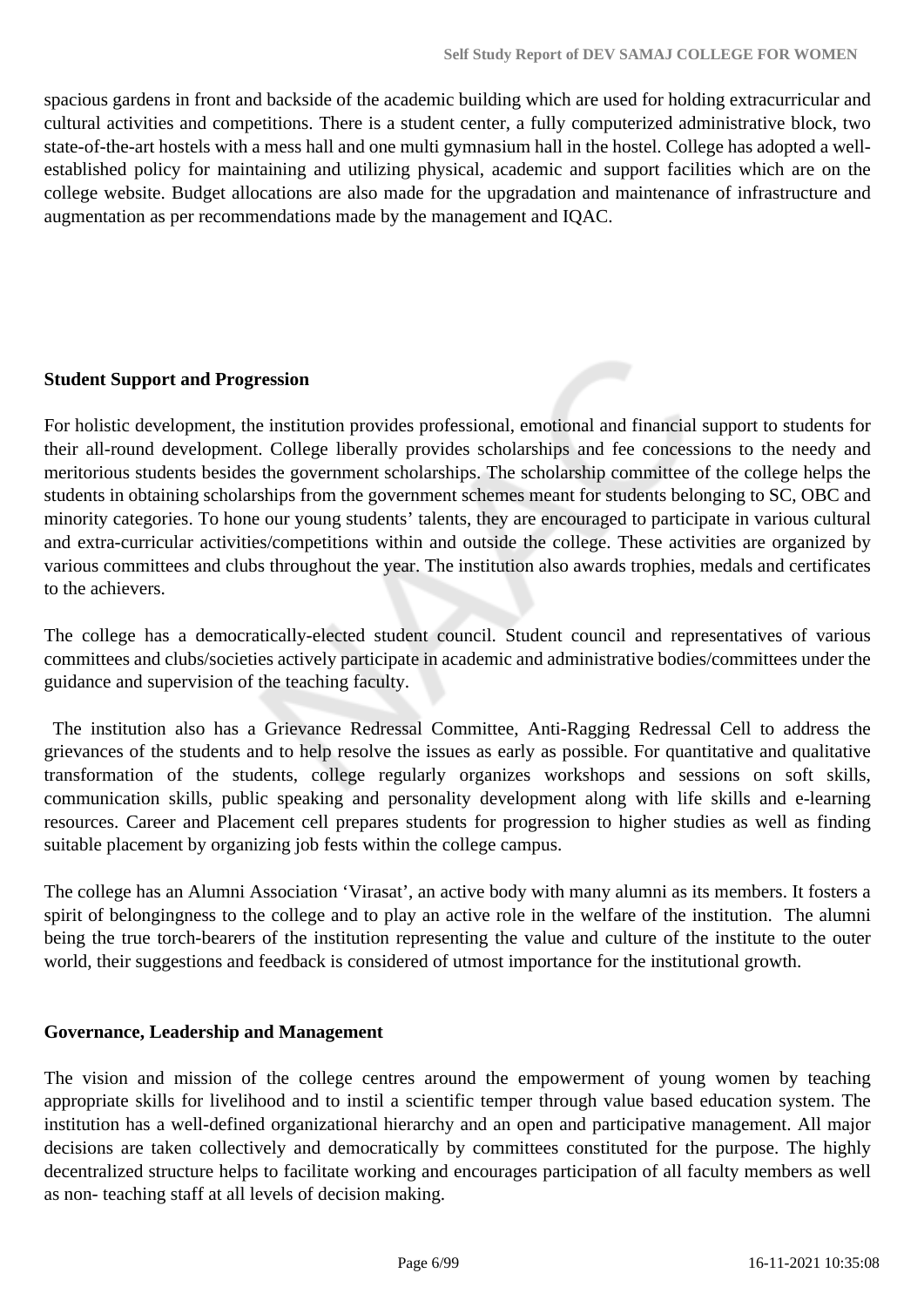The institution provides the facilities of gratuity, leave encashment, group insurance, flexi-hours and host of other mandatory as well as non mandatory welfare measures for teaching and non-teaching staff. The financial statements of the college are well documented and are audited annually. The college initiates and takes all possible efforts towards resource mobilization and generation of funds from government and other external sources as such philanthropists, corporates, industry and other funding agencies. The college has implemented egovernance in all areas of operations i.e. planning and development, administration, finance and accounts, student admissions, and examinations.

Mechanisms for regular performance appraisal of staff have been evolved to ensure academic excellence. The parameters of appraisal are teaching-learning and academic competence, research, extension activity and innovative practices followed by faculty members. Non-teaching members are appraised on the basis IT skills, disciplined working, honesty and integrity, punctuality and commitment. The college maintains transparency in all its financial management and audit. Both internal and external audits are an intrinsic feature of the college roster. Each and every financial transaction goes through the lens of the college bursar. The college has a well established IQAC for compliance of academic and administrative procedures and their continual improvement. IQAC charts out the roadmap for progress in all strategic areas and quality parameters.

#### **Institutional Values and Best Practices**

The commitment to Gender Equity and Sensitivity, Environment Consciousness and Human Values are ingrained in the tenants of Dev Samaj, which form the basic principles of Dev Samaj College for Women. The college maintains lush green eco-friendly campus with rich biodiversity. The policy of Reduce, Recycle and Reuse is followed in the campus. Tertiary water is used for the gardening and watering college grounds. The green waste is used to make manure and e-waste is responsibly disposed of. To conserve energy, solar panels have been installed in the college and in the hostel. LED lights are used for energy-efficient ways in the campus.

All important days of national and international importance like International Yoga Day, World AIDS Day, Voters' Day, Earth Day, International Women's Day are observed in the college. A large number of activities are undertaken by the college to promote universal values of respect, fairness and responsibility. Professional ethics and Handbook of Code of Conduct are mentioned in the prospectus and on the website.

Gender Equity initiatives have been at the core of Dev Samaj College for Women, under aegis of the college Women Cell. We strongly believe that society will progress when women and girls get their rightful due of dignity, equality and safety. In achieving this, mothers of boys and boys themselves have to play a crucial role. activities have been planned from time to time to counsel school boys to understand that girls though being biologically different from them, are vital half of society with equal dreams and aspirations and are not a piece of property to be owned, nor are their bodies to be played upon.

The institution is highly conscious of its responsibility towards local community and a number of extension and outreach activities are undertaken to promote health and hygiene, and social progress in the local community by the NSS units, Rotract Club, NCC unit, Red Ribbon Club and the Environment Club. The institution has received appreciation from the U.T. administration for contribution in Swachh Bharat Programme, International Yoga Day, Rashtriya Poshan Mah and for exceptional work for spreading awareness on HIV/AIDS.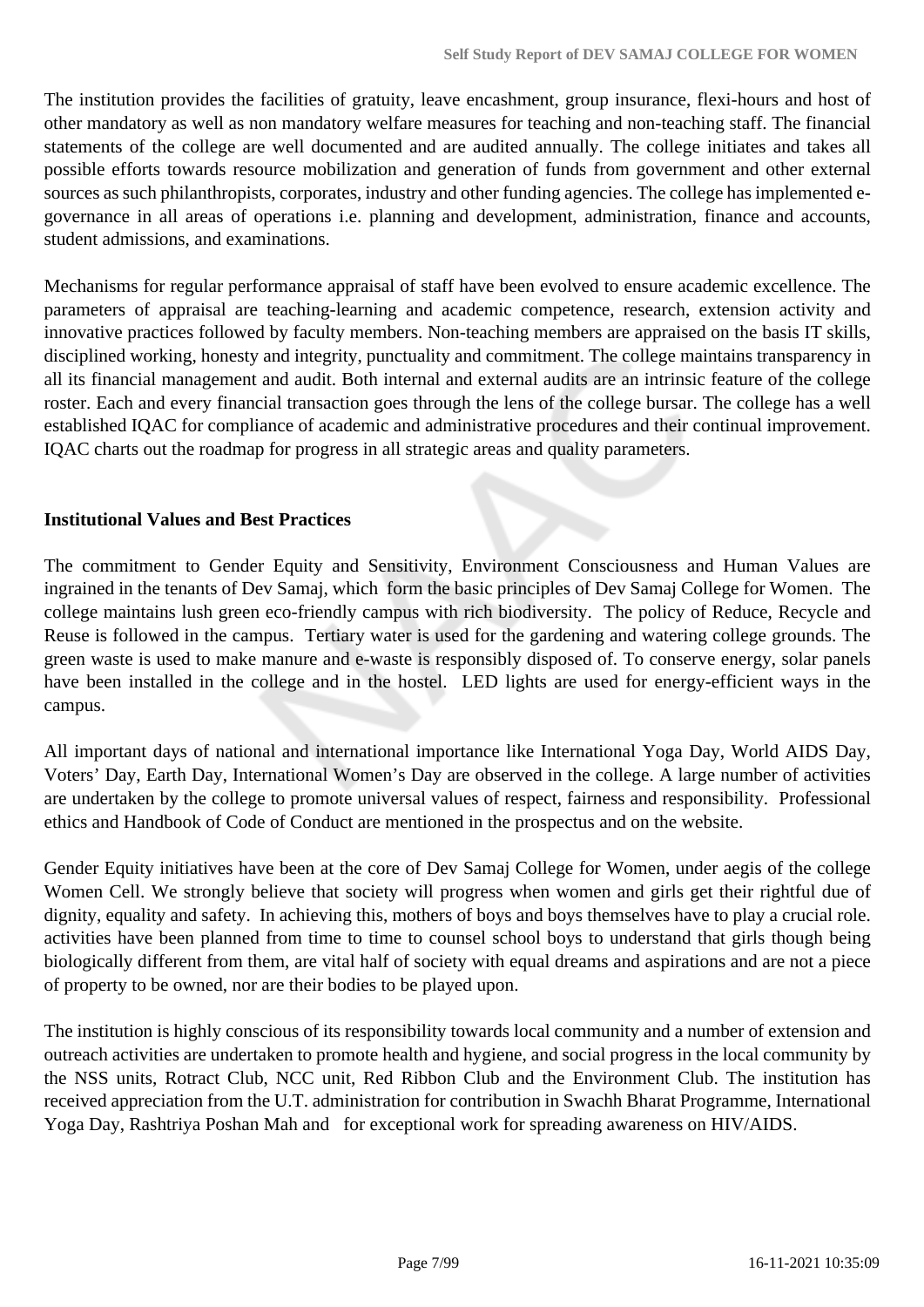# **2. PROFILE**

## **2.1 BASIC INFORMATION**

| Name and Address of the College |                                                    |  |  |
|---------------------------------|----------------------------------------------------|--|--|
| Name                            | DEV SAMAJ COLLEGE FOR WOMEN                        |  |  |
| Address                         | Dev Samaj College for Women Sec-45/B<br>Chandigarh |  |  |
| City                            | Chandigarh                                         |  |  |
| <b>State</b>                    | Chandigarh                                         |  |  |
| Pin                             | 160047                                             |  |  |
| Website                         | https://www.dscw45.ac.in                           |  |  |

| <b>Contacts for Communication</b> |                 |                                          |               |                  |                         |
|-----------------------------------|-----------------|------------------------------------------|---------------|------------------|-------------------------|
| <b>Designation</b>                | <b>Name</b>     | <b>Telephone with</b><br><b>STD Code</b> | <b>Mobile</b> | Fax              | <b>Email</b>            |
| Principal(in-<br>charge)          | Meena<br>Chopra | 0172-2603497                             | 9855709238    | 0172-260350<br>2 | info@dscw45.com         |
| IQAC / CIQA<br>coordinator        | Shiva           | 0172-2602502                             | 9914461365    | 0172-260233      | dscwshiva@gmail.<br>com |

| <b>Status of the Institution</b> |                          |
|----------------------------------|--------------------------|
| <b>Institution Status</b>        | Private and Grant-in-aid |

| Type of Institution   |           |  |
|-----------------------|-----------|--|
| By Gender             | For Women |  |
| $\mathsf{I}$ By Shift | Regular   |  |

| <b>Recognized Minority institution</b>     |    |
|--------------------------------------------|----|
| If it is a recognized minroity institution | No |

| <b>Establishment Details</b>         |            |
|--------------------------------------|------------|
| Date of establishment of the college | 24-07-1981 |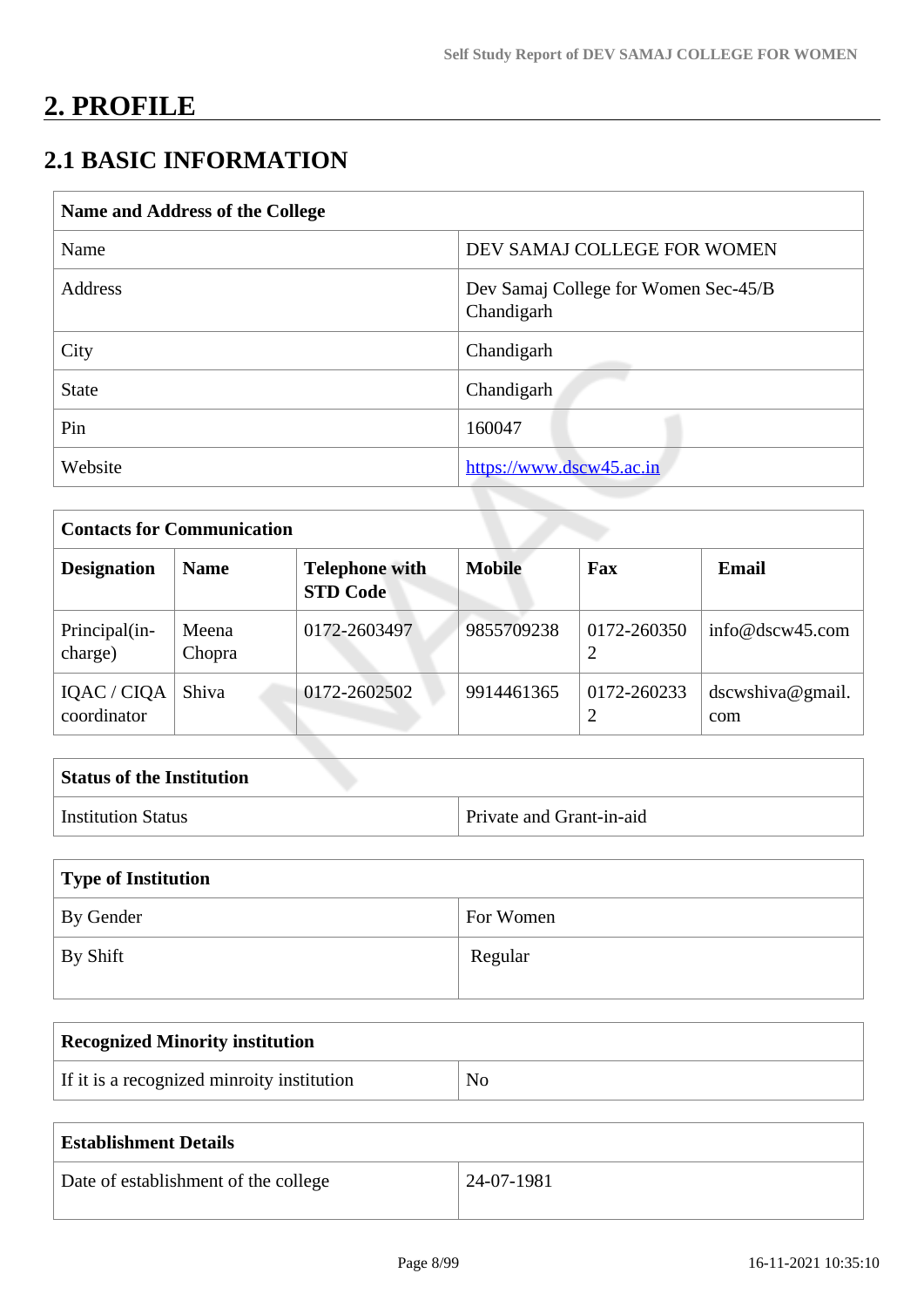| University to which the college is affiliated/ or which governs the college (if it is a constituent<br>college) |                   |                      |  |
|-----------------------------------------------------------------------------------------------------------------|-------------------|----------------------|--|
| <b>State</b>                                                                                                    | University name   | <b>Document</b>      |  |
| Chandigarh                                                                                                      | Panjab University | No File Found        |  |
| Chandigarh                                                                                                      | Panjab University | <b>View Document</b> |  |

| <b>Details of UGC recognition</b> |            |                      |  |
|-----------------------------------|------------|----------------------|--|
| <b>Under Section</b>              | Date       | <b>View Document</b> |  |
| 2f of UGC                         | 25-04-1995 | <b>View Document</b> |  |
| 12B of UGC                        | 25-04-1995 | <b>View Document</b> |  |

|                                                           | Details of recognition/approval by stationary/regulatory bodies like<br>AICTE, NCTE, MCI, DCI, PCI, RCI etc(other than UGC) |                                        |                              |                |
|-----------------------------------------------------------|-----------------------------------------------------------------------------------------------------------------------------|----------------------------------------|------------------------------|----------------|
| <b>Statutory</b><br><b>Regulatory</b><br><b>Authority</b> | <b>Recognition/App</b><br>roval details Inst<br>itution/Departme<br>nt programme                                            | Day, Month and<br>year(dd-mm-<br>yyyy) | <b>Validity in</b><br>months | <b>Remarks</b> |
| No contents                                               |                                                                                                                             |                                        |                              |                |

| <b>Details of autonomy</b>                                                                                                           |    |
|--------------------------------------------------------------------------------------------------------------------------------------|----|
| Does the affiliating university Act provide for<br>conferment of autonomy (as recognized by the<br>UGC), on its affiliated colleges? | No |

| <b>Recognitions</b>                                                                   |     |
|---------------------------------------------------------------------------------------|-----|
| Is the College recognized by UGC as a College<br>with Potential for Excellence (CPE)? | No  |
| Is the College recognized for its performance by<br>any other governmental agency?    | No. |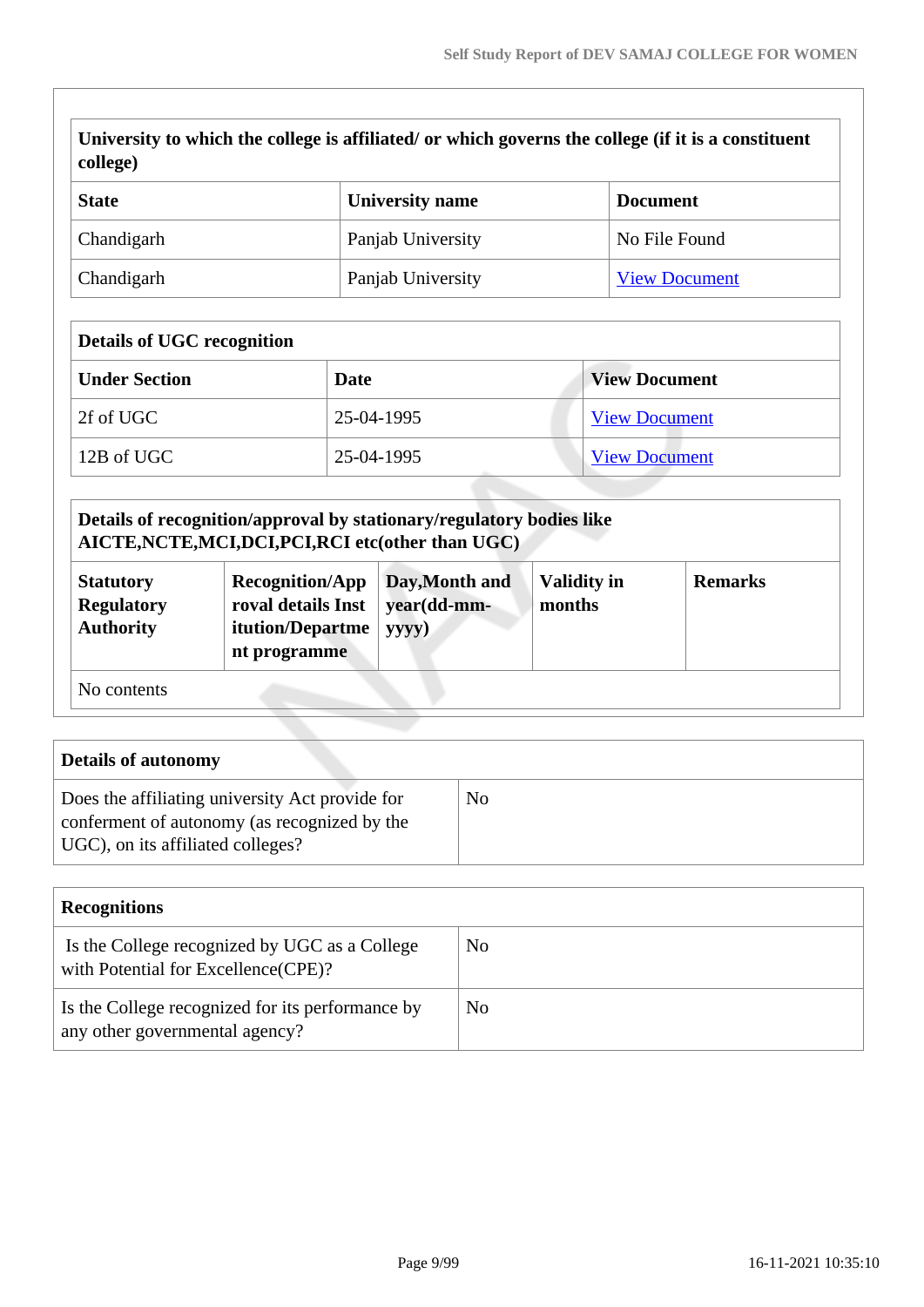| <b>Location and Area of Campus</b> |                                                    |           |                                |                             |
|------------------------------------|----------------------------------------------------|-----------|--------------------------------|-----------------------------|
| <b>Campus Type</b>                 | <b>Address</b>                                     | Location* | <b>Campus Area</b><br>in Acres | Built up Area in<br>sq.mts. |
| Main campus<br>area                | Dev Samaj College for<br>Women Sec-45/B Chandigarh | Urban     | 8058                           | 15417.81                    |

# **2.2 ACADEMIC INFORMATION**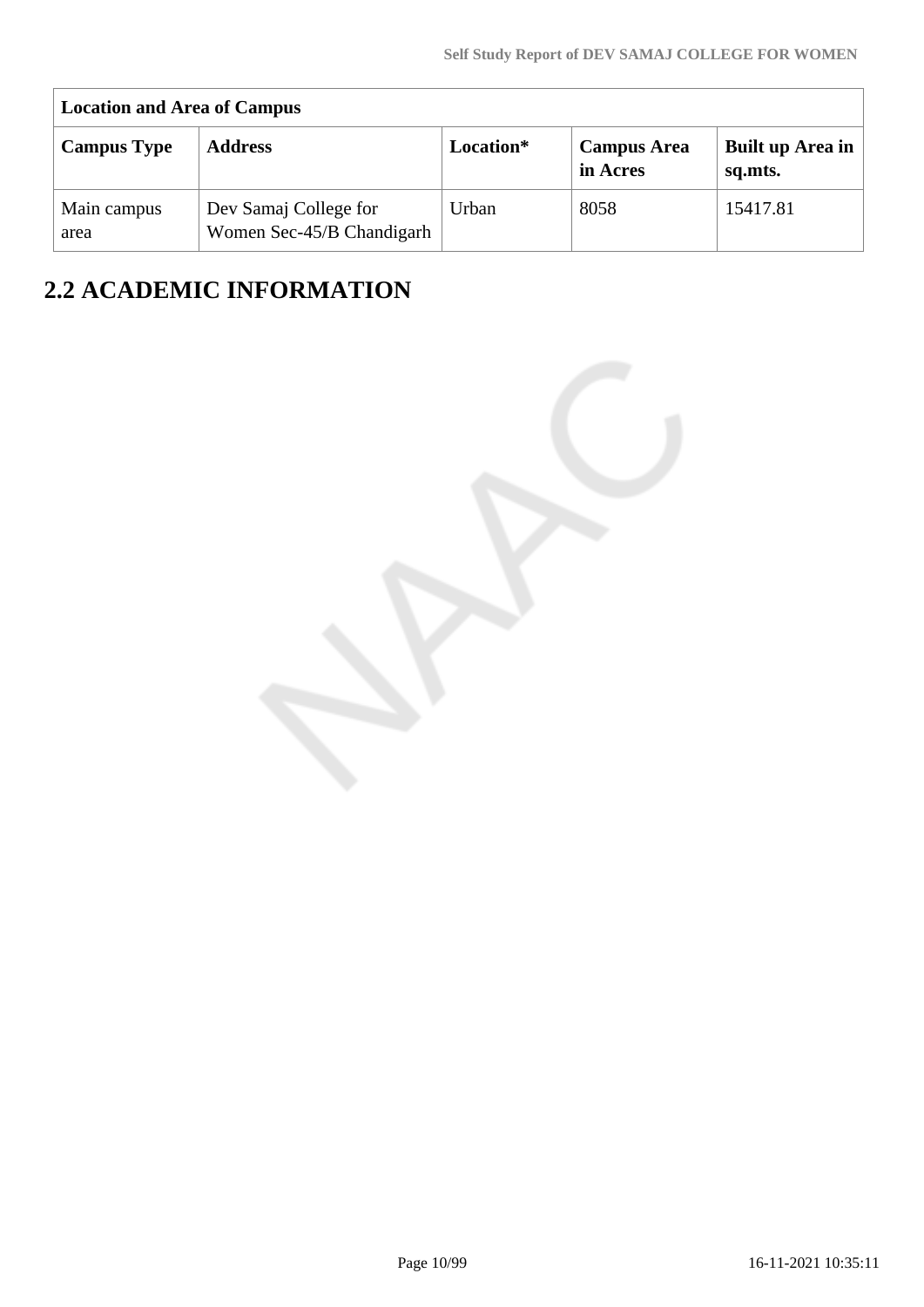|                           |                                         |                                     | Details of Programmes Offered by the College (Give Data for Current Academic year)                                                                                                                                                             |                                        |                                      |                                             |
|---------------------------|-----------------------------------------|-------------------------------------|------------------------------------------------------------------------------------------------------------------------------------------------------------------------------------------------------------------------------------------------|----------------------------------------|--------------------------------------|---------------------------------------------|
| Programme<br><b>Level</b> | <b>Name of Pr</b><br>ogramme/C<br>ourse | <b>Duration</b> in<br><b>Months</b> | <b>Entry</b><br>Qualificatio<br>$\mathbf n$                                                                                                                                                                                                    | <b>Medium of</b><br><b>Instruction</b> | <b>Sanctioned</b><br><b>Strength</b> | No.of<br><b>Students</b><br><b>Admitted</b> |
| <b>UG</b>                 | <b>BA, Arts</b>                         | 36                                  | Plus Two<br>with English<br>as one of the<br>subjects                                                                                                                                                                                          | English, Hind<br>i,Punjabi             | 1174                                 | 471                                         |
| <b>UG</b>                 | <b>BA, Arts</b>                         | 36                                  | Plus Two<br>with English<br>as one of the<br>subjects                                                                                                                                                                                          | English, Hind<br>i,Punjabi             | 26                                   | 26                                          |
| <b>UG</b>                 | BCom,Com<br>merce                       | 36                                  | Plus Two<br>The merit<br>shall be<br>determined<br>on total of<br>percentage<br>of qualifying<br>marks and<br>four percent<br>each for<br>commerce<br>accounts<br>economics<br>maths and<br>statistics not<br>exceeding<br>sixteen in<br>total | English                                | 303                                  | 290                                         |
| <b>UG</b>                 | BCom,Com<br>merce                       | 36                                  | Plus Two<br>with merit<br>determined<br>on the basis<br>of the score<br>in percentage<br>in qualifying<br>exam four<br>percent for<br>each in<br>Commerce<br>Accounts<br>Economics<br>maths                                                    | English                                | 117                                  | 117                                         |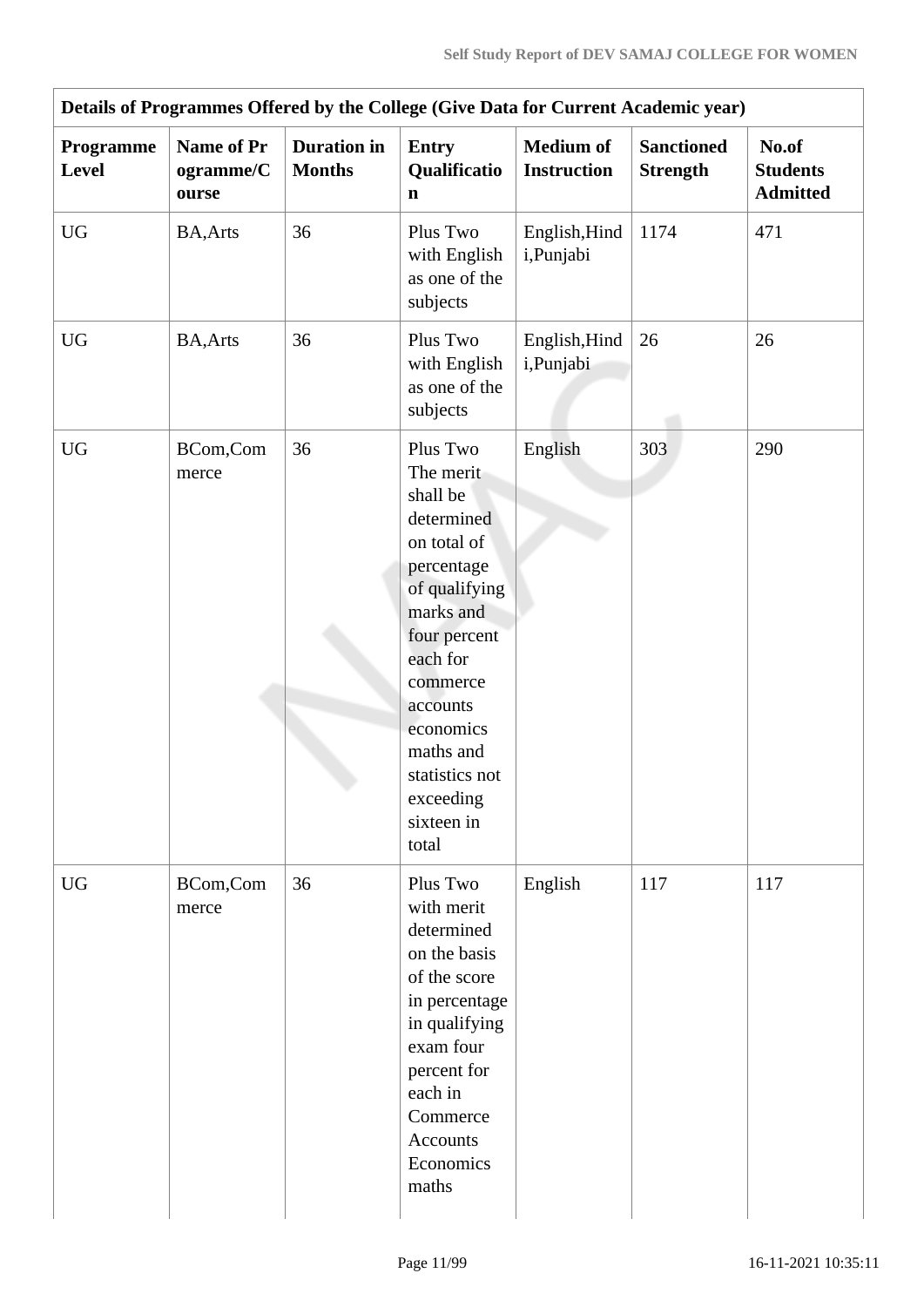|                  |                                   |    | Statistics not<br>exceeding<br>sixteen                                                                                                                                |         |     |     |
|------------------|-----------------------------------|----|-----------------------------------------------------------------------------------------------------------------------------------------------------------------------|---------|-----|-----|
| $\rm U G$        | <b>BSc, Science</b>               | 36 | Plus Two<br>with Non<br>Medical and<br>Fifty percent<br>marks<br>Minimum                                                                                              | English | 120 | 73  |
| ${\rm U}{\rm G}$ | BSc, Science                      | 36 | Plus Two<br>with Physics<br>and Maths<br>and<br>Minimum<br><b>Fifty Percent</b><br><b>Marks</b>                                                                       | English | 120 | 31  |
| <b>UG</b>        | BCA, Compu<br>ter<br>Application  | 36 | Plus Two<br>with fifty<br>Percent                                                                                                                                     | English | 240 | 70  |
| <b>UG</b>        | BBA, Manag<br>ement               | 36 | Plus Two<br>with<br>Minimum<br><b>Fifty Percent</b>                                                                                                                   | English | 120 | 114 |
| <b>UG</b>        | BVoc, Vocati<br>onal<br>Programme | 36 | Plus Two in<br>any stream                                                                                                                                             | English | 40  | 19  |
| PG               | MA, Arts                          | 24 | Graduation<br>with Forty<br><b>Five Percent</b><br>Minimum                                                                                                            | English | 120 | 45  |
| PG               | MCom,Com<br>merce                 | 24 | Bachelors in<br>commerce or<br>with hons in<br>Economics<br><b>Statics</b><br>Maths<br>Commerce<br>with<br>minimum<br>forty five<br>percent<br>$\operatorname{marks}$ | English | 80  | 55  |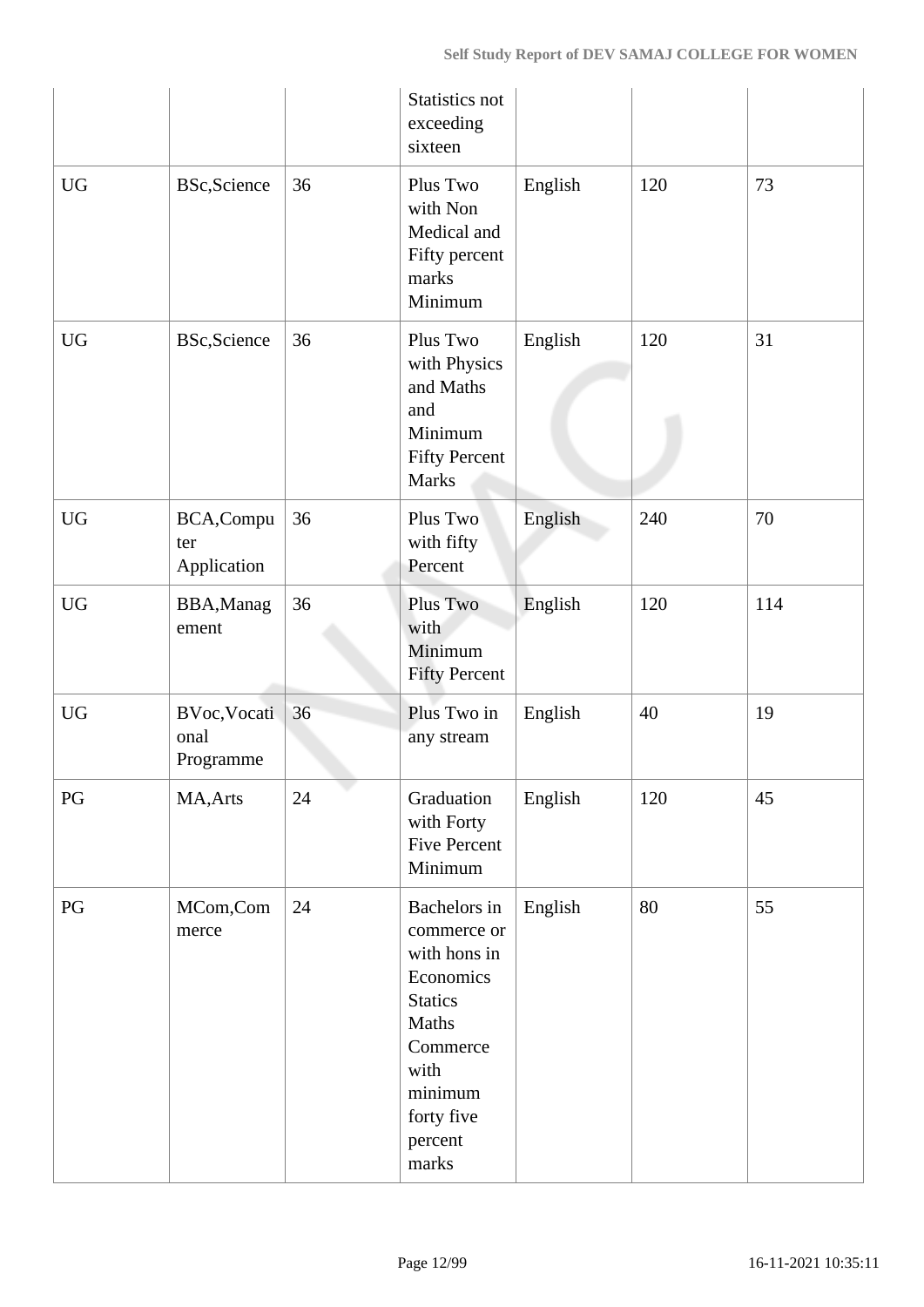## **Position Details of Faculty & Staff in the College**

|                                                                                     | <b>Teaching Faculty</b> |                |              |                  |                            |                |                |                            |                |        |                |                |
|-------------------------------------------------------------------------------------|-------------------------|----------------|--------------|------------------|----------------------------|----------------|----------------|----------------------------|----------------|--------|----------------|----------------|
|                                                                                     | <b>Professor</b>        |                |              |                  | <b>Associate Professor</b> |                |                | <b>Assistant Professor</b> |                |        |                |                |
|                                                                                     | Male                    | Female         | Others       | Total            | Male                       | Female         | Others         | Total                      | Male           | Female | Others         | Total          |
| Sanctioned by the<br>UGC /University<br><b>State</b><br>Government                  |                         |                |              | $\mathbf{1}$     |                            |                |                | $\overline{4}$             |                |        |                | 11             |
| Recruited                                                                           | $\overline{0}$          | $\overline{0}$ | $\mathbf{0}$ | $\overline{0}$   | $\overline{0}$             | $\overline{4}$ | $\overline{0}$ | $\overline{4}$             | $\overline{2}$ | 5      | $\overline{0}$ | $\overline{7}$ |
| Yet to Recruit                                                                      |                         |                |              | $\mathbf{1}$     |                            |                |                | $\overline{0}$             |                |        |                | $\overline{4}$ |
| Sanctioned by the<br>Management/Soci<br>ety or Other<br>Authorized<br><b>Bodies</b> |                         |                |              | $\boldsymbol{0}$ |                            |                |                | $\overline{0}$             |                |        |                | 39             |
| Recruited                                                                           | $\overline{0}$          | $\mathbf{0}$   | $\theta$     | $\boldsymbol{0}$ | $\overline{0}$             | $\mathbf{0}$   | $\overline{0}$ | $\mathbf{0}$               | $\overline{4}$ | 35     | $\overline{0}$ | 39             |
| Yet to Recruit                                                                      |                         |                |              | $\Omega$         |                            |                |                | $\overline{0}$             |                |        |                | $\overline{0}$ |

|                                                                                 |              | <b>Non-Teaching Staff</b> |                |                |
|---------------------------------------------------------------------------------|--------------|---------------------------|----------------|----------------|
|                                                                                 | <b>Male</b>  | <b>Female</b>             | <b>Others</b>  | <b>Total</b>   |
| Sanctioned by the<br><b>UGC</b> / University State<br>Government                |              |                           |                | 11             |
| Recruited                                                                       | 5            | $\overline{4}$            | $\overline{0}$ | 9              |
| Yet to Recruit                                                                  |              |                           |                | $\overline{2}$ |
| Sanctioned by the<br>Management/Society<br>or Other Authorized<br><b>Bodies</b> |              |                           |                | 5              |
| Recruited                                                                       | $\mathbf{1}$ | $\overline{4}$            | $\overline{0}$ | 5              |
| Yet to Recruit                                                                  |              |                           |                | $\overline{0}$ |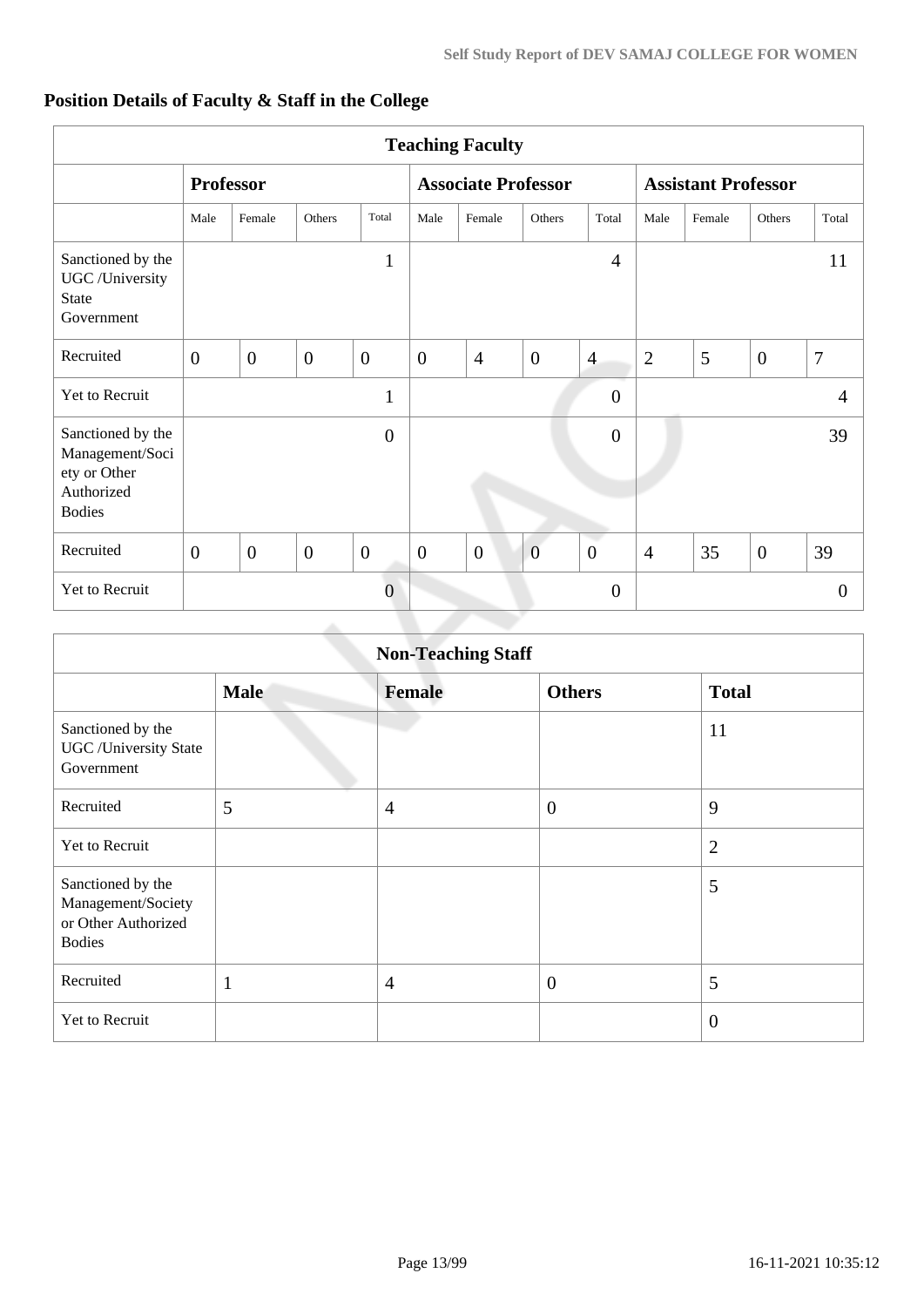|                                                                                 |              | <b>Technical Staff</b> |                |                |
|---------------------------------------------------------------------------------|--------------|------------------------|----------------|----------------|
|                                                                                 | <b>Male</b>  | Female                 | <b>Others</b>  | <b>Total</b>   |
| Sanctioned by the<br><b>UGC</b> /University State<br>Government                 |              |                        |                | $\overline{2}$ |
| Recruited                                                                       | $\mathbf{1}$ | $\mathbf{0}$           | $\theta$       | $\mathbf{1}$   |
| Yet to Recruit                                                                  |              |                        |                | $\mathbf{1}$   |
| Sanctioned by the<br>Management/Society<br>or Other Authorized<br><b>Bodies</b> |              |                        |                | $\overline{4}$ |
| Recruited                                                                       | 3            | л                      | $\overline{0}$ | $\overline{4}$ |
| Yet to Recruit                                                                  |              |                        |                | $\theta$       |

## **Qualification Details of the Teaching Staff**

|                                     | <b>Permanent Teachers</b> |                |                |                            |                |                |                            |                |                |                |  |
|-------------------------------------|---------------------------|----------------|----------------|----------------------------|----------------|----------------|----------------------------|----------------|----------------|----------------|--|
| <b>Highest</b><br>Qualificatio<br>n | <b>Professor</b>          |                |                | <b>Associate Professor</b> |                |                | <b>Assistant Professor</b> |                |                |                |  |
|                                     | Male                      | Female         | <b>Others</b>  | Male                       | Female         | Others         | Male                       | Female         | <b>Others</b>  | Total          |  |
| D.sc/D.Litt.                        | $\overline{0}$            | $\overline{0}$ | $\overline{0}$ | $\overline{0}$             | $\overline{0}$ | $\overline{0}$ | $\theta$                   | $\overline{0}$ | $\overline{0}$ | $\overline{0}$ |  |
| Ph.D.                               | $\overline{0}$            | $\overline{0}$ | $\overline{0}$ | $\overline{0}$             | 3              | $\overline{0}$ | 3                          | 16             | $\overline{0}$ | 22             |  |
| M.Phil.                             | $\boldsymbol{0}$          | $\overline{0}$ | $\overline{0}$ | $\overline{0}$             | $\mathbf{1}$   | $\overline{0}$ | 1                          | $\overline{4}$ | $\overline{0}$ | 6              |  |
| PG                                  | $\theta$                  | $\overline{0}$ | $\overline{0}$ | $\theta$                   | $\overline{4}$ | $\overline{0}$ | $\overline{4}$             | 29             | $\overline{0}$ | 37             |  |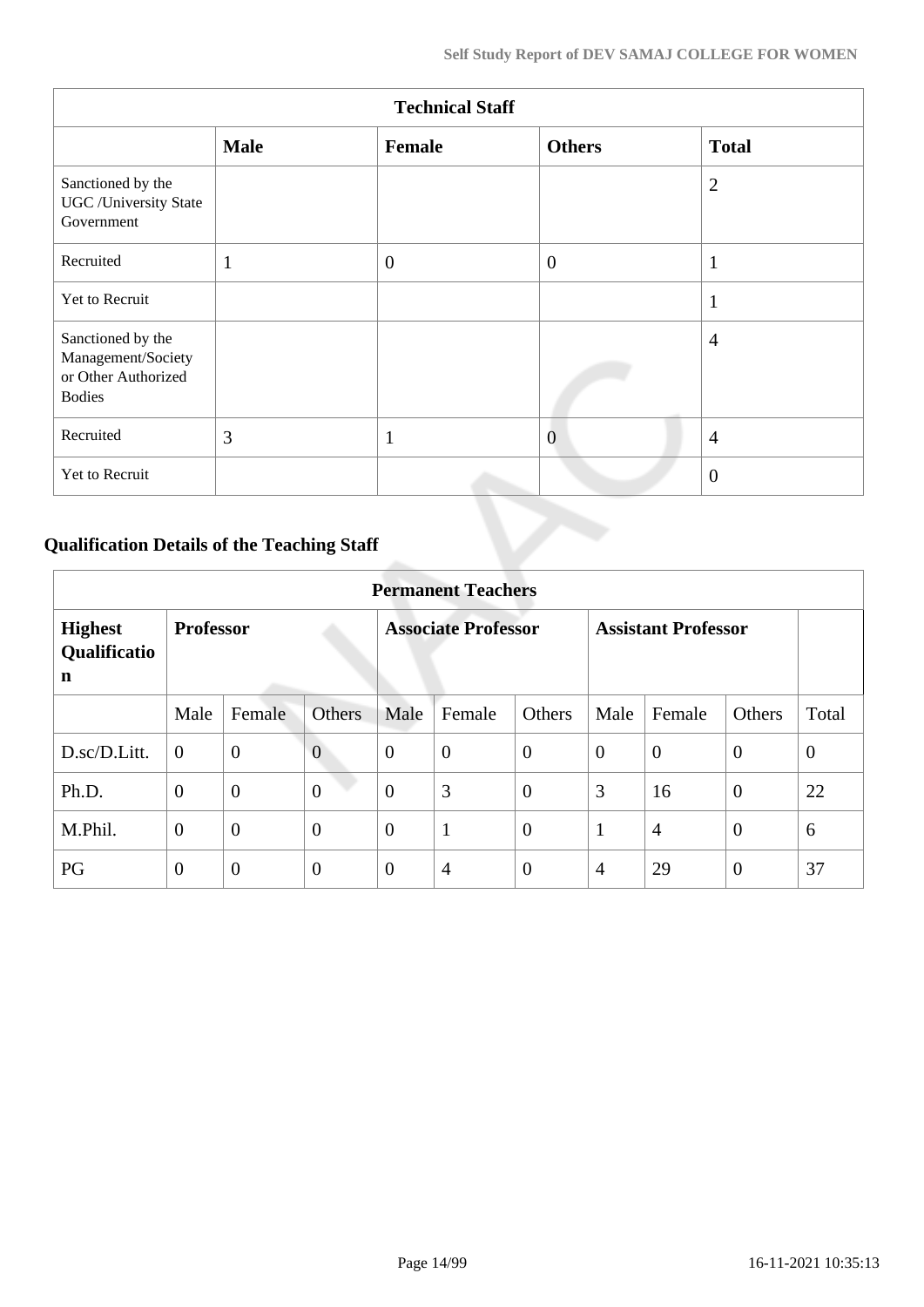| <b>Temporary Teachers</b>                     |                  |                |                  |                            |                |                |                            |                |                |                |  |  |
|-----------------------------------------------|------------------|----------------|------------------|----------------------------|----------------|----------------|----------------------------|----------------|----------------|----------------|--|--|
| <b>Highest</b><br>Qualificatio<br>$\mathbf n$ | <b>Professor</b> |                |                  | <b>Associate Professor</b> |                |                | <b>Assistant Professor</b> |                |                |                |  |  |
|                                               | Male             | Female         | Others           | Male                       | Female         | Others         | Male                       | Female         | Others         | Total          |  |  |
| D.sc/D.Litt.                                  | $\theta$         | $\overline{0}$ | $\boldsymbol{0}$ | $\overline{0}$             | $\overline{0}$ | $\overline{0}$ | $\overline{0}$             | $\overline{0}$ | $\overline{0}$ | $\overline{0}$ |  |  |
| Ph.D.                                         | $\overline{0}$   | $\overline{0}$ | $\overline{0}$   | $\overline{0}$             | $\overline{0}$ | $\overline{0}$ | $\mathbf{1}$               | $\overline{4}$ | $\overline{0}$ | 5              |  |  |
| M.Phil.                                       | $\overline{0}$   | $\overline{0}$ | $\overline{0}$   | $\overline{0}$             | $\overline{0}$ | $\overline{0}$ | $\overline{0}$             | 3              | $\overline{0}$ | 3              |  |  |
| PG                                            | $\theta$         | $\overline{0}$ | $\theta$         | $\theta$                   | $\theta$       | $\theta$       | 3                          | 13             | $\overline{0}$ | 16             |  |  |

|                                     | <b>Part Time Teachers</b> |                |                  |                            |                |                |                            |                |                |                |  |
|-------------------------------------|---------------------------|----------------|------------------|----------------------------|----------------|----------------|----------------------------|----------------|----------------|----------------|--|
| <b>Highest</b><br>Qualificatio<br>n | <b>Professor</b>          |                |                  | <b>Associate Professor</b> |                |                | <b>Assistant Professor</b> |                |                |                |  |
|                                     | Male                      | Female         | Others           | Male                       | Female         | Others         | Male                       | Female         | Others         | Total          |  |
| D.sc/D.Litt.                        | $\overline{0}$            | $\overline{0}$ | $\overline{0}$   | $\overline{0}$             | $\overline{0}$ | $\overline{0}$ | $\overline{0}$             | $\overline{0}$ | $\overline{0}$ | $\theta$       |  |
| Ph.D.                               | $\mathbf{0}$              | $\overline{0}$ | $\boldsymbol{0}$ | $\overline{0}$             | $\overline{0}$ | $\overline{0}$ | $\overline{0}$             | $\overline{0}$ | $\overline{0}$ | $\theta$       |  |
| M.Phil.                             | $\overline{0}$            | $\overline{0}$ | $\overline{0}$   | $\overline{0}$             | $\theta$       | $\mathbf{0}$   | $\overline{0}$             | $\overline{0}$ | $\mathbf{0}$   | $\theta$       |  |
| PG                                  | $\theta$                  | $\mathbf{0}$   | $\overline{0}$   | $\overline{0}$             | $\overline{0}$ | $\overline{0}$ | $\boldsymbol{0}$           | $\mathbf{0}$   | $\theta$       | $\overline{0}$ |  |

| <b>Details of Visting/Guest Faculties</b> |             |               |               |              |
|-------------------------------------------|-------------|---------------|---------------|--------------|
| <b>Number of Visiting/Guest Faculty</b>   | <b>Male</b> | <b>Female</b> | <b>Others</b> | <b>Total</b> |
| engaged with the college?                 |             |               |               |              |

**Provide the Following Details of Students Enrolled in the College During the Current Academic Year**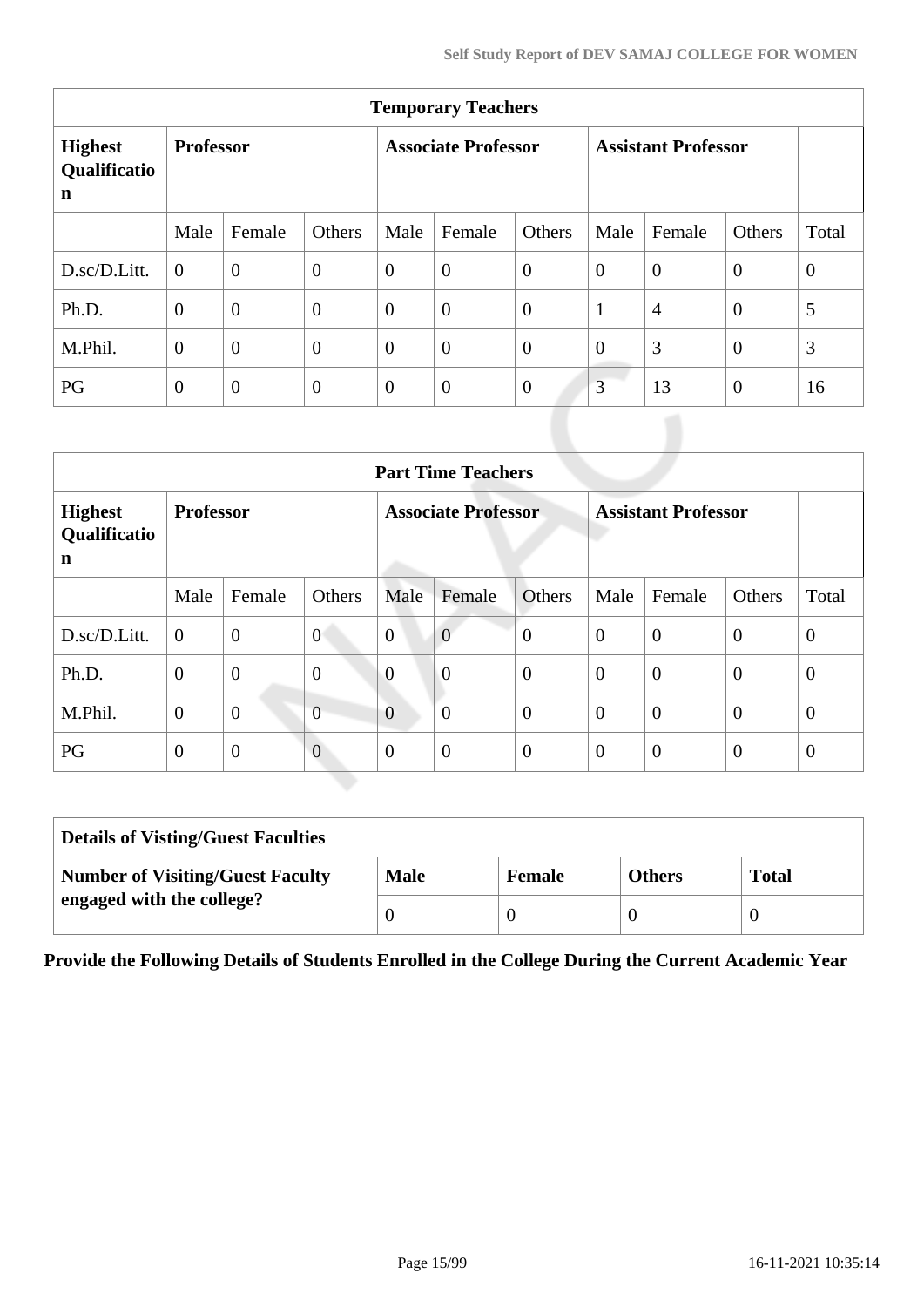| Programme              |        | <b>From the State</b><br><b>Where College</b><br>is Located | <b>From Other</b><br><b>States of India</b> | <b>NRI Students</b> | Foreign<br><b>Students</b> | <b>Total</b>     |
|------------------------|--------|-------------------------------------------------------------|---------------------------------------------|---------------------|----------------------------|------------------|
| <b>UG</b>              | Male   | $\overline{0}$                                              | $\boldsymbol{0}$                            | $\overline{0}$      | $\overline{0}$             | $\mathbf{0}$     |
|                        | Female | 699                                                         | 500                                         | $\boldsymbol{0}$    | $\mathbf{1}$               | 1200             |
|                        | Others | $\overline{0}$                                              | $\boldsymbol{0}$                            | $\boldsymbol{0}$    | $\boldsymbol{0}$           | $\boldsymbol{0}$ |
| $\mathbf{P}\mathbf{G}$ | Male   | $\overline{0}$                                              | $\boldsymbol{0}$                            | $\boldsymbol{0}$    | $\overline{0}$             | $\boldsymbol{0}$ |
|                        | Female | 80                                                          | 24                                          | $\boldsymbol{0}$    | $\overline{0}$             | 104              |
|                        | Others | $\overline{0}$                                              | $\theta$                                    | $\overline{0}$      | $\overline{0}$             | $\overline{0}$   |
| Diploma                | Male   | $\overline{0}$                                              | $\boldsymbol{0}$                            | $\overline{0}$      | $\overline{0}$             | $\theta$         |
|                        | Female | $\overline{0}$                                              | $\boldsymbol{0}$                            | $\overline{0}$      | $\boldsymbol{0}$           | $\boldsymbol{0}$ |
|                        | Others | $\overline{0}$                                              | $\boldsymbol{0}$                            | $\overline{0}$      | $\overline{0}$             | $\overline{0}$   |
| Certificate /          | Male   | $\overline{0}$                                              | $\boldsymbol{0}$                            | $\overline{0}$      | $\overline{0}$             | $\overline{0}$   |
| Awareness              | Female | $\overline{0}$                                              | $\overline{0}$                              | $\overline{0}$      | $\overline{0}$             | $\overline{0}$   |
|                        | Others | $\overline{0}$                                              | $\boldsymbol{0}$                            | $\theta$            | $\boldsymbol{0}$           | $\boldsymbol{0}$ |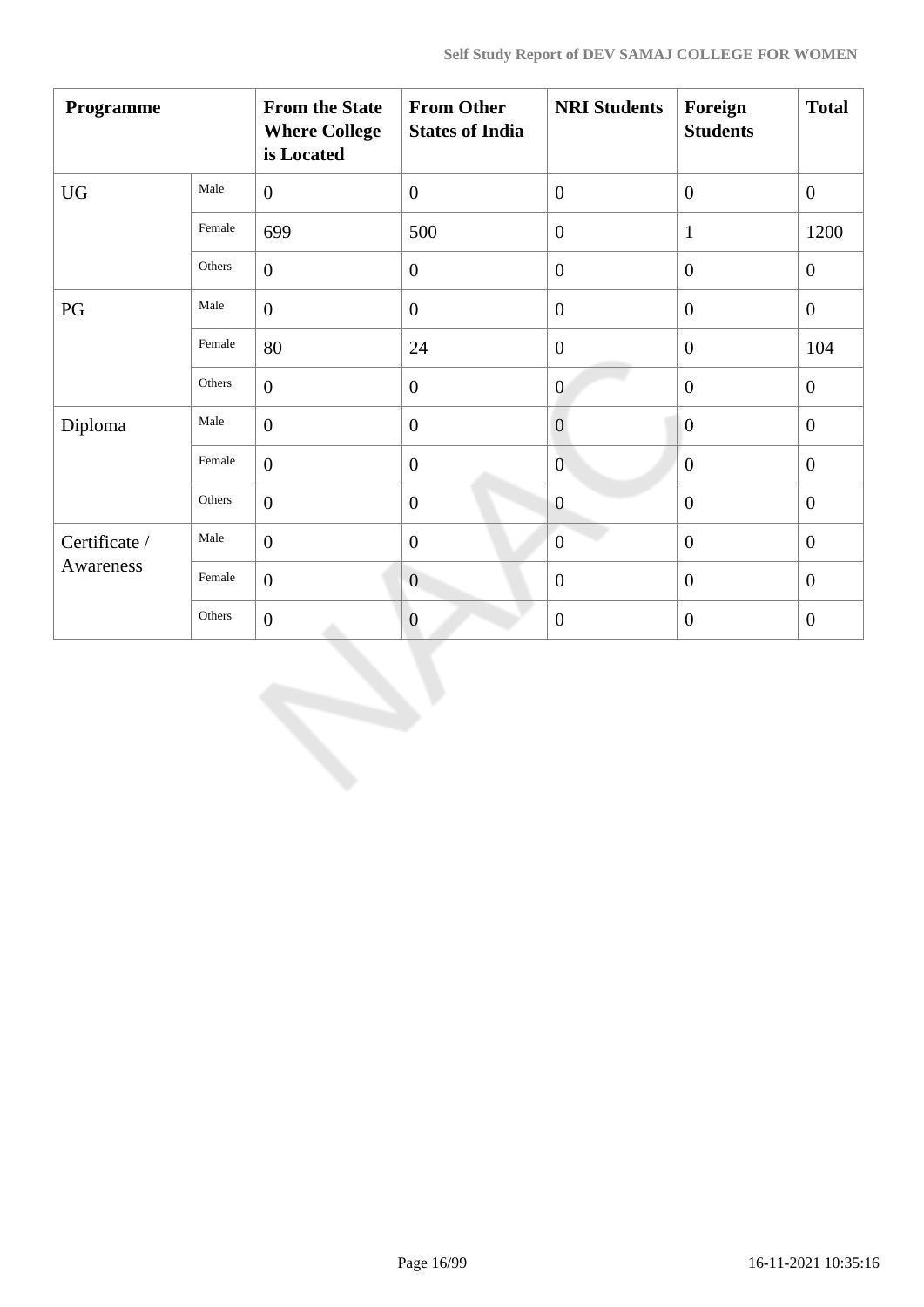| <b>Y</b> ears |        |                  |                  |                  |                  |
|---------------|--------|------------------|------------------|------------------|------------------|
| Programme     |        | Year 1           | Year 2           | Year 3           | Year 4           |
| <b>SC</b>     | Male   | $\overline{0}$   | $\overline{0}$   | $\overline{0}$   | $\boldsymbol{0}$ |
|               | Female | 56               | 42               | 41               | 94               |
|               | Others | $\boldsymbol{0}$ | $\boldsymbol{0}$ | $\overline{0}$   | $\overline{0}$   |
| ${\cal ST}$   | Male   | $\overline{0}$   | $\boldsymbol{0}$ | $\overline{0}$   | $\mathbf{0}$     |
|               | Female | $\overline{4}$   | 5                | 6                | $\overline{7}$   |
|               | Others | $\boldsymbol{0}$ | $\boldsymbol{0}$ | $\boldsymbol{0}$ | $\mathbf{0}$     |
| OBC           | Male   | $\boldsymbol{0}$ | $\boldsymbol{0}$ | $\overline{0}$   | $\mathbf{0}$     |
|               | Female | 15               | 10               | 16               | 48               |
|               | Others | $\overline{0}$   | $\mathbf{0}$     | $\boldsymbol{0}$ | $\mathbf{0}$     |
| General       | Male   | $\overline{0}$   | $\boldsymbol{0}$ | $\boldsymbol{0}$ | $\boldsymbol{0}$ |
|               | Female | 1133             | 1146             | 1219             | 1155             |
|               | Others | $\overline{0}$   | $\overline{0}$   | $\overline{0}$   | $\overline{0}$   |
| Others        | Male   | $\overline{0}$   | $\mathbf{0}$     | $\mathbf{0}$     | $\overline{0}$   |
|               | Female | $\overline{2}$   | $\mathbf{1}$     | $\overline{0}$   | $\overline{0}$   |
|               | Others | $\boldsymbol{0}$ | $\boldsymbol{0}$ | $\overline{0}$   | $\boldsymbol{0}$ |
| Total         |        | 1210             | 1204             | 1282             | 1304             |

**Provide the Following Details of Students admitted to the College During the last four Academic Years**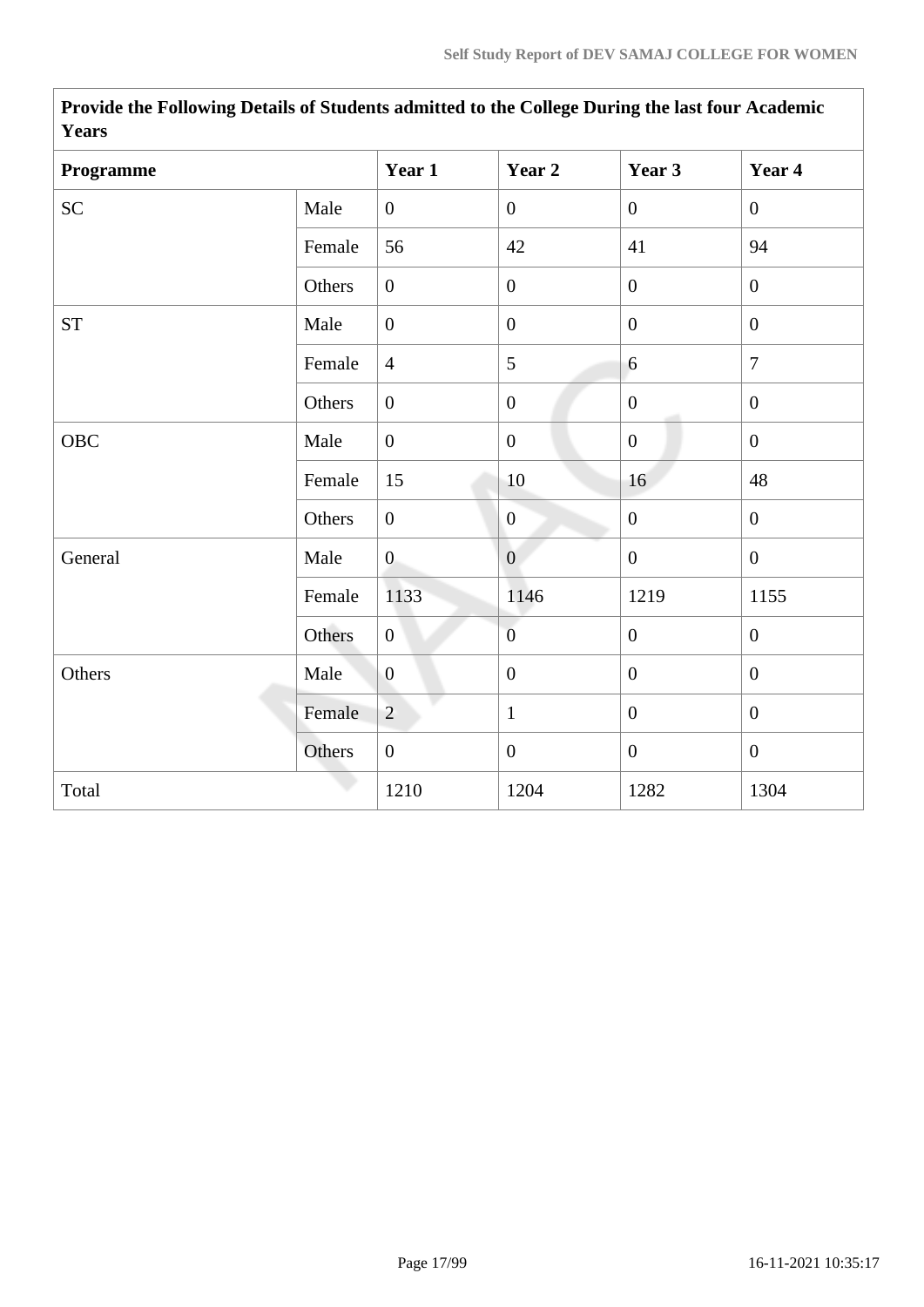# **Extended Profile**

## **1 Program**

## **1.1**

### **Number of courses offered by the Institution across all programs during the last five years**

| 2019-20                              | 2018-19 | 2017-18 |  | 2016-17              | 2015-16 |  |
|--------------------------------------|---------|---------|--|----------------------|---------|--|
| 354                                  | 363     | 361     |  | 339                  | 315     |  |
| <b>File Description</b>              |         |         |  | Document             |         |  |
| Institutional data prescribed format |         |         |  | <b>View Document</b> |         |  |

## **1.2**

#### **Number of programs offered year-wise for last five years**

| 2019-20 | 2018-19 | 2017-18 | $ 2016-17$ | 2015-16 |
|---------|---------|---------|------------|---------|
| 10      | . .     | 11      | 10         | v       |

## **2 Students**

#### **2.1**

#### **Number of students year-wise during last five years**

| 2019-20                                 | 2018-19 | 2017-18  |                      | 2016-17 | 2015-16 |  |
|-----------------------------------------|---------|----------|----------------------|---------|---------|--|
| 1304                                    | 1282    | 1204     |                      | 1210    | 1237    |  |
| <b>File Description</b>                 |         | Document |                      |         |         |  |
| Institutional data in prescribed format |         |          | <b>View Document</b> |         |         |  |

#### **2.2**

## **Number of seats earmarked for reserved category as per GOI/State Govt rule year-wise during last five years**

| 2019-20 | 2018-19 | 2017-18 | 2016-17         | 2015-16 |
|---------|---------|---------|-----------------|---------|
| 304     | 301     | 279     | $\Omega$<br>211 | 267     |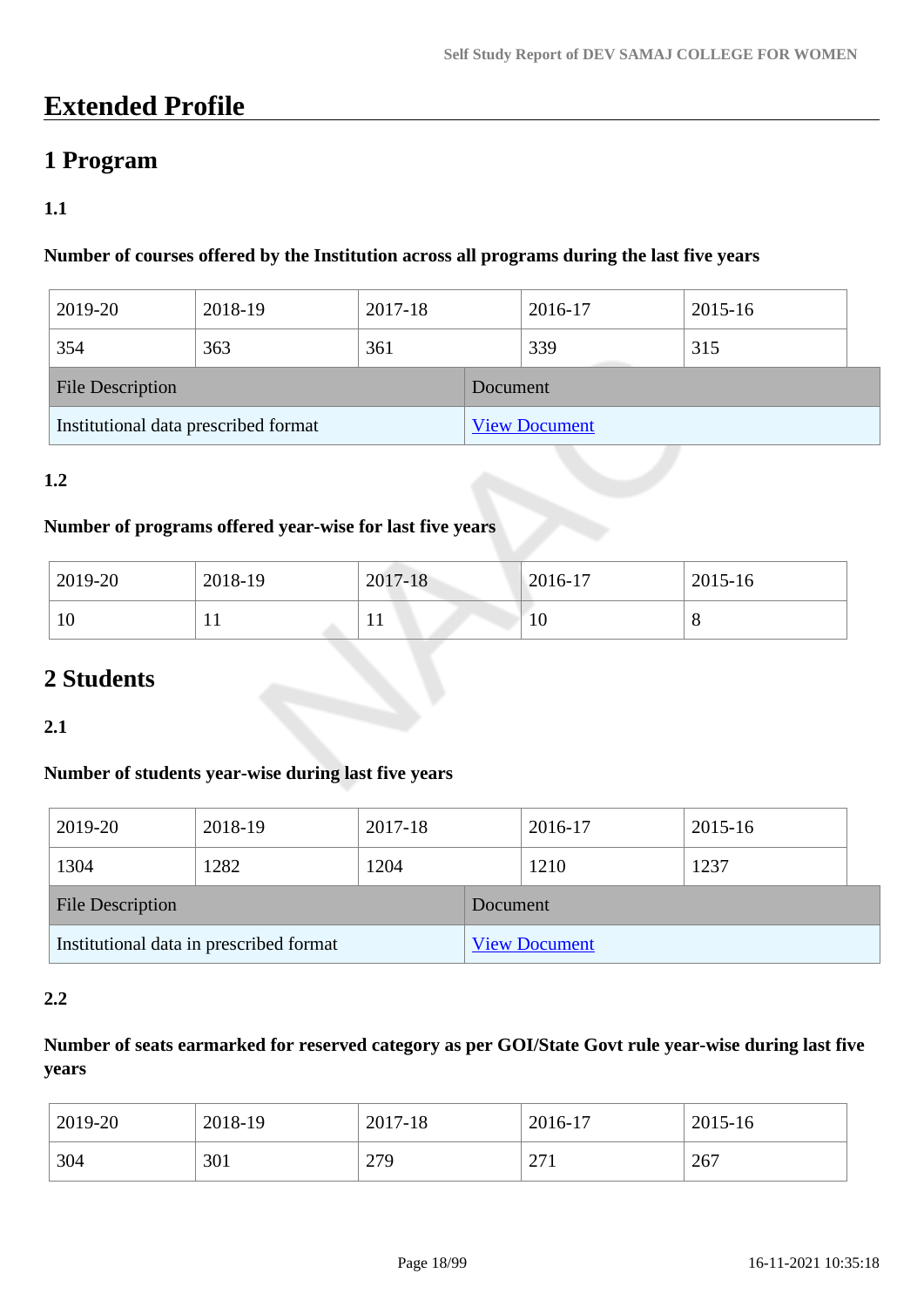| <b>File Description</b>                 | Document             |
|-----------------------------------------|----------------------|
| Institutional data in prescribed format | <b>View Document</b> |

## **2.3**

#### **Number of outgoing / final year students year-wise during last five years**

| 2019-20                                 | 2018-19 | 2017-18  |                      | 2016-17 | 2015-16 |  |
|-----------------------------------------|---------|----------|----------------------|---------|---------|--|
| 388                                     | 394     | 393      |                      | 417     | 375     |  |
| <b>File Description</b>                 |         | Document |                      |         |         |  |
| Institutional data in prescribed format |         |          | <b>View Document</b> |         |         |  |

## **3 Teachers**

## **3.1**

## **Number of full time teachers year-wise during the last five years**

| 2019-20                                 | 2018-19 | 2017-18  |                      | 2016-17 | 2015-16 |
|-----------------------------------------|---------|----------|----------------------|---------|---------|
| 46                                      | 44      | 44       |                      | 41      | 46      |
| <b>File Description</b>                 |         | Document |                      |         |         |
| Institutional data in prescribed format |         |          | <b>View Document</b> |         |         |

## **3.2**

## **Number of sanctioned posts year-wise during last five years**

| 2019-20                                 | 2018-19 | 2017-18  |                      | 2016-17 | 2015-16 |  |
|-----------------------------------------|---------|----------|----------------------|---------|---------|--|
| 53                                      | 54      | 53       |                      | 50      | 50      |  |
| <b>File Description</b>                 |         | Document |                      |         |         |  |
| Institutional data in prescribed format |         |          | <b>View Document</b> |         |         |  |

## **4 Institution**

## **4.1**

**Total number of classrooms and seminar halls**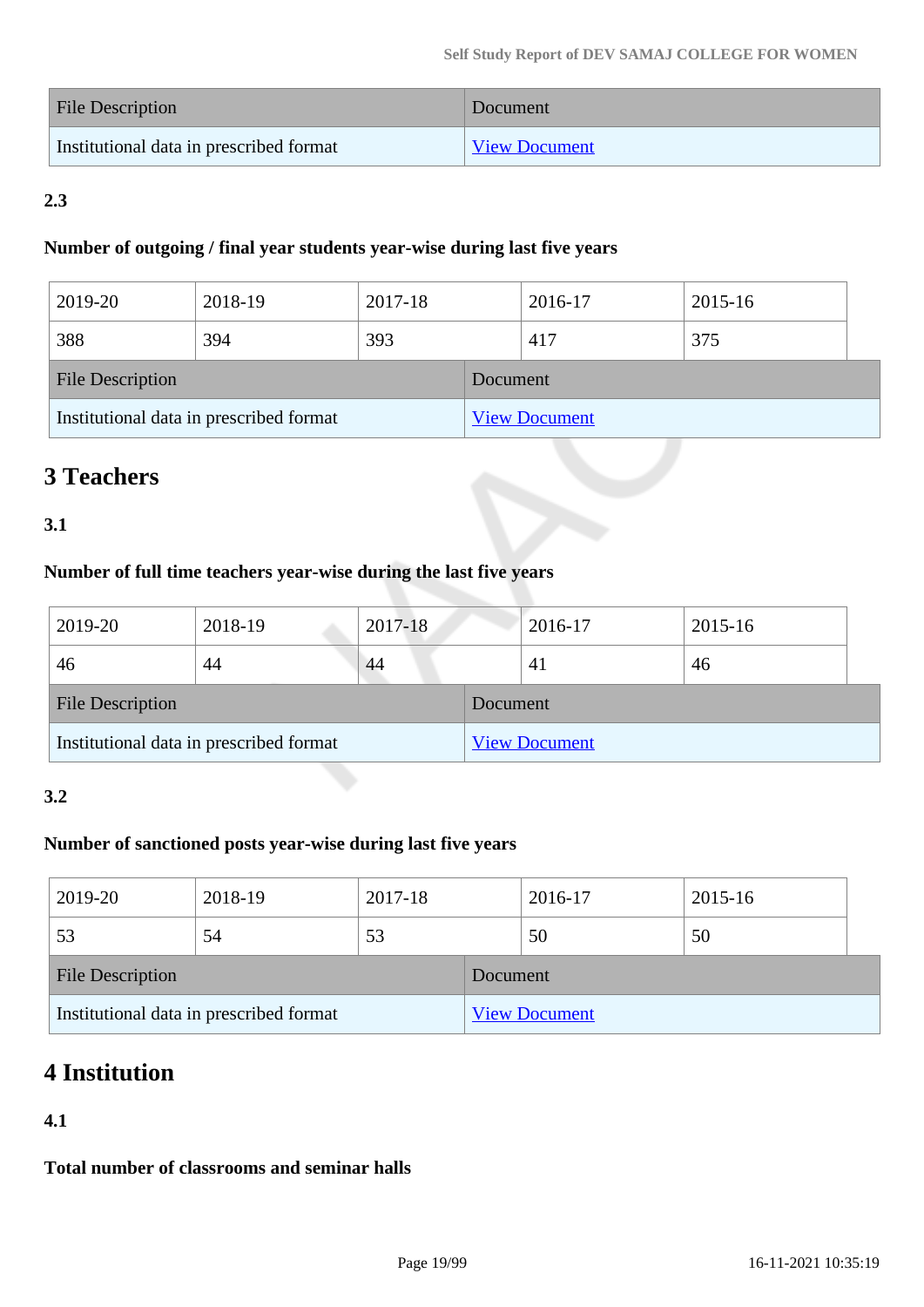## **Response: 43**

## **4.2**

## **Total Expenditure excluding salary year-wise during last five years ( INR in Lakhs)**

| $2019-20$ | 2018-19 | 2017-18 | 2016-17 | 2015-16 |
|-----------|---------|---------|---------|---------|
| 118.18    | 198.76  | 198.26  | 167.22  | 72.90   |

## **4.3**

## **Number of Computers**

#### **Response: 156**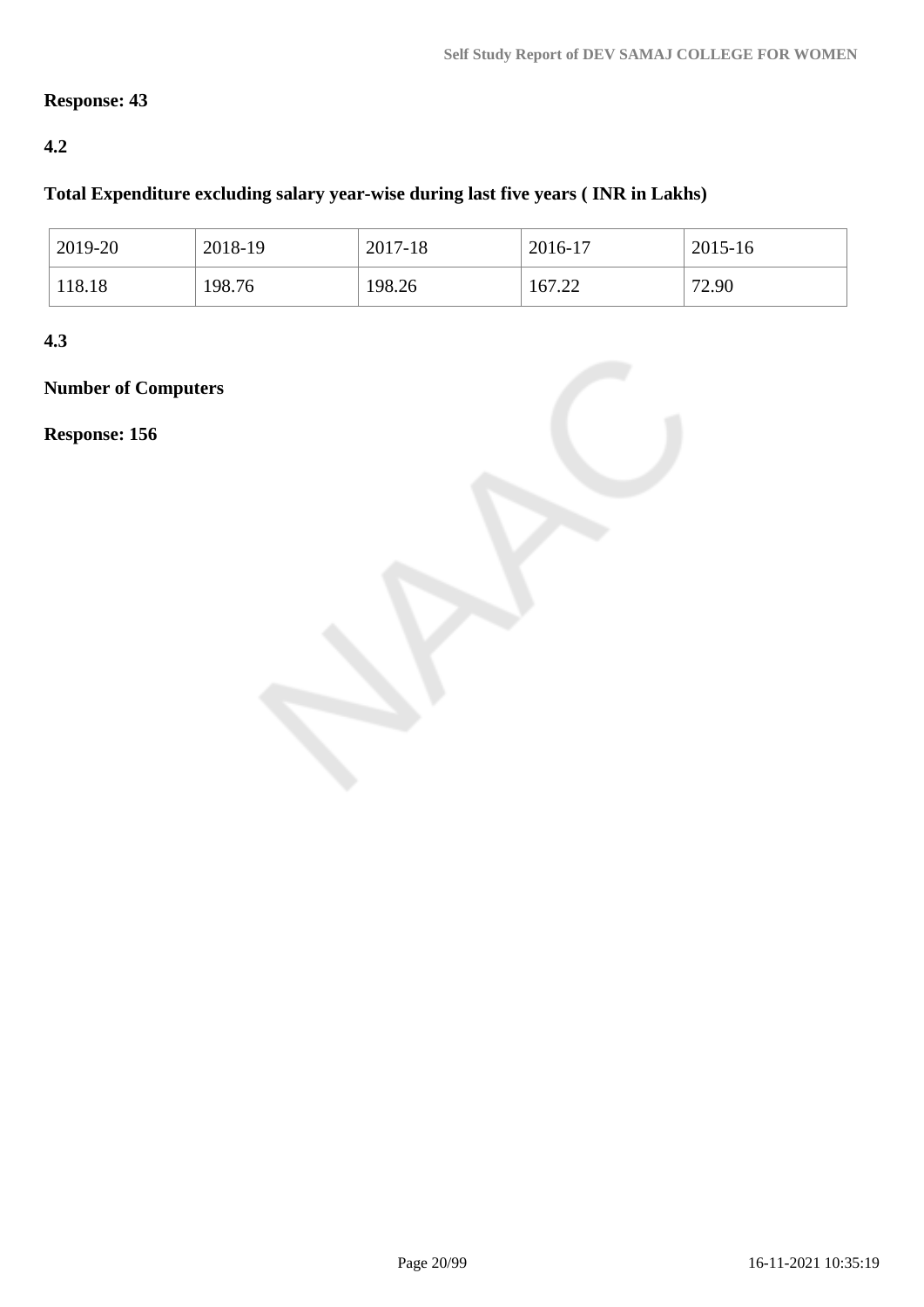# **4. Quality Indicator Framework(QIF)**

## **Criterion 1 - Curricular Aspects**

## **1.1 Curricular Planning and Implementation**

 **1.1.1 The Institution ensures effective curriculum delivery through a well planned and documented process**

#### **Response:**

Our institution is affiliated to Panjab University, Chandigarh and follows its prescribed curriculum. In pursuit of an effective curriculum delivery, following steps have been undertaken by our college.Prior to the commencement of the session, each department holds meetings to discuss the course distribution and time-table for the upcoming session. The Time Table Committee designs a detailed time-table. Time-table is then displayed on the notice boards.Each faculty member maintains an attendance register and a personal diary for effective academic planning and its implementation. Faculty maintains a systematic record of attendance, marks list and progress of the students.All faculty members take utmost care to complete the syllabus in time. Regular class-tests, assignments and tutorials/projects comprise the formal internal evaluation process. Students are also encouraged to meet faculty members beyond classroom hours for any problem related to subject and curricular discussions. Extra hours are devoted to weak students by taking remedial classes. Progress of curriculum delivery is regularly monitored via department-wise meetings, ensuring necessary and timely corrective measures. Conventional classroom teaching is blended with the use of ICT to make the teaching-learning process more learner-centric and to support, enhance and optimize the delivery of curricular matter.Classroom teaching is also supplemented with meticulously planned seminars, workshops, special lectures, group discussions, projects, educational tours, field trips and industrial visits. Subject experts and industry specialists are invited to deliver lectures and conduct workshops on regular basis to enhance student's knowledge. Students are actively motivated to participate in the aforementioned events.

The college library plays a vital role in effective delivery of the curriculum. It provides teachers as well as students with the necessary learning resources by subscribing to diverse research journals and access to various e-books via issuance of user names and passwords. The college library is regularly updated by procuring latest books and journals.The college also encourages faculty members to attend orientation/refresher courses, workshops and present research papers in seminars to enrich their subject knowledge.

| <b>File Description</b>              | <b>Document</b>      |
|--------------------------------------|----------------------|
| <b>Upload Additional information</b> | <b>View Document</b> |

## **1.1.2 The institution adheres to the academic calendar including for the conduct of CIE**

#### **Response:**

The Annual Academic Calendar is prepared according to the University Calendar, specifying the available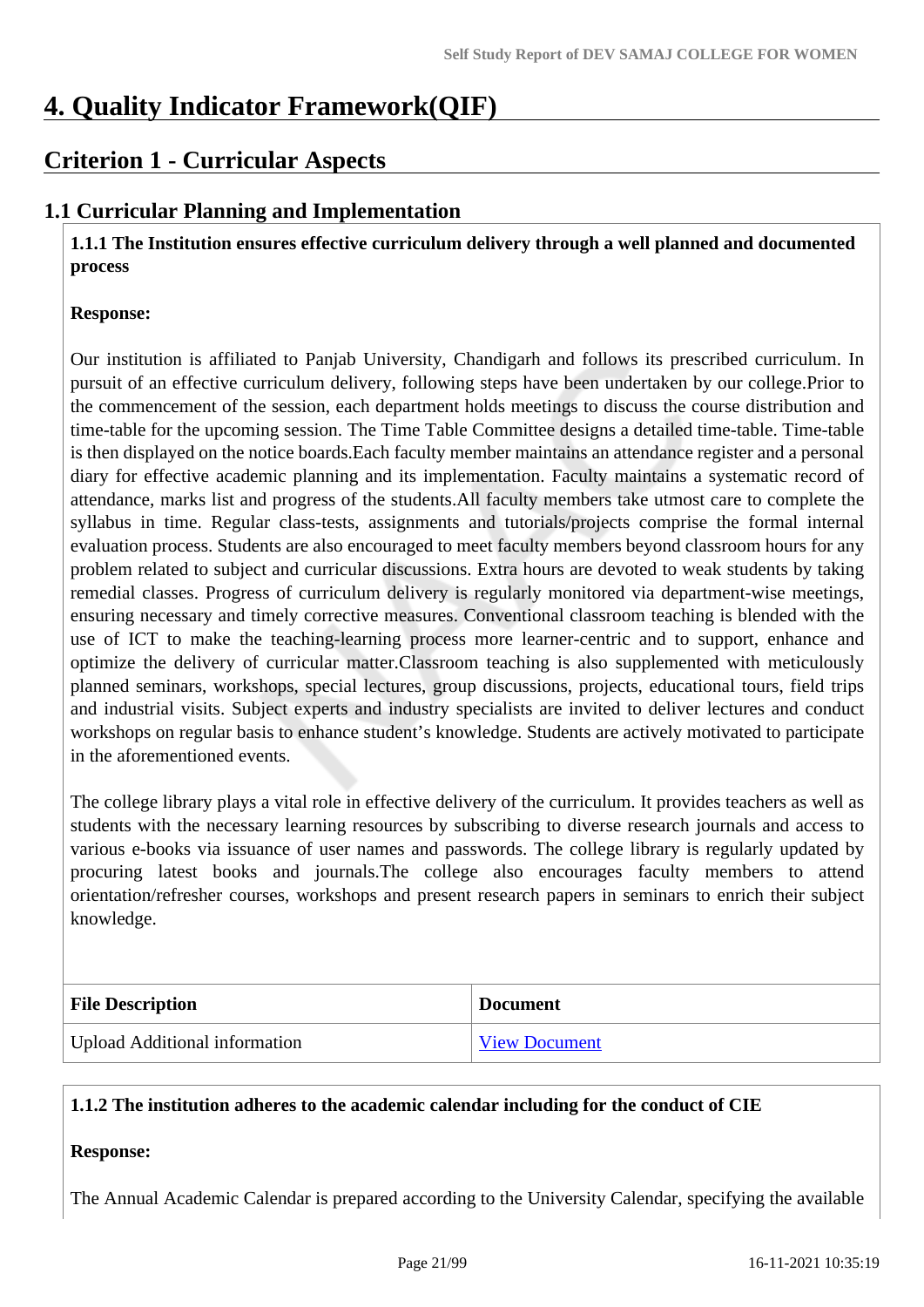dates for particular events and the same is displayed on the notice boards. Admissions take place as per the university schedule in all the subjects except Arts, wherein, admissions are granted by the college itself. Post admissions, the new session is inaugurated with an orientation program and a fresher's party is organized to welcome the newcomers. As the session begins, students are made aware of the various clubs in the college and are motivated to join them on the basis of their skills and interests. Subsequently, the convener of each club organizes an inaugural event to mark its spirit and essence. Thereafter, student council and class representatives' elections are conducted by the college on the same dates as announced by Panjab University. With an aim to develop a sense of love and respect for our culture among the students, some cultural events are also celebrated in the college which includes Teej that acts as an icebreaking event among old and new students of the college. A fest is celebrated to mark Basant where students showcase their talent. Various competitions are held during the fest. Also Lohri, a festival dedicated to new-born girl children, is celebrated with great fervor in the college campus. Students feel more connected with their teachers through such celebrations as these events involves both students and teachers. All internal examinations like class tests, mid-term tests are conducted according to the academic calendar which is followed by a parent-teacher meeting in order to make parents aware of their ward's performance. University examinations are conducted as per the academic calendar prescribed by Panjab University. Annual sports meet is another regular feature of the college which instills the sense of healthy competition among students. Annual prize distribution function is conducted to honor the students who bring laurels to the college in academics, sports, cultural and other co-curricular activities. Convocation is organized to give away degrees to the students who complete their undergraduate and postgraduate courses. In addition, to keep the connection alive in the hearts of its ex-students, the college organizes an alumni meet where the students are invited to cherish their memories and relive the time they spent at the college.

| <b>File Description</b>              | <b>Document</b>      |
|--------------------------------------|----------------------|
| <b>Upload Additional information</b> | <b>View Document</b> |

 **1.1.3 Teachers of the Institution participate in following activities related to curriculum development and assessment of the affiliating University and/are represented on the following academic bodies during the last five years** 

- **1.Academic council/BoS of Affiliating university**
- **2.Setting of question papers for UG/PG programs**
- **3.Design and Development of Curriculum for Add on/ certificate/ Diploma Courses**
- **4.Assessment /evaluation process of the affiliating University**

**Response:** B. Any 3 of the above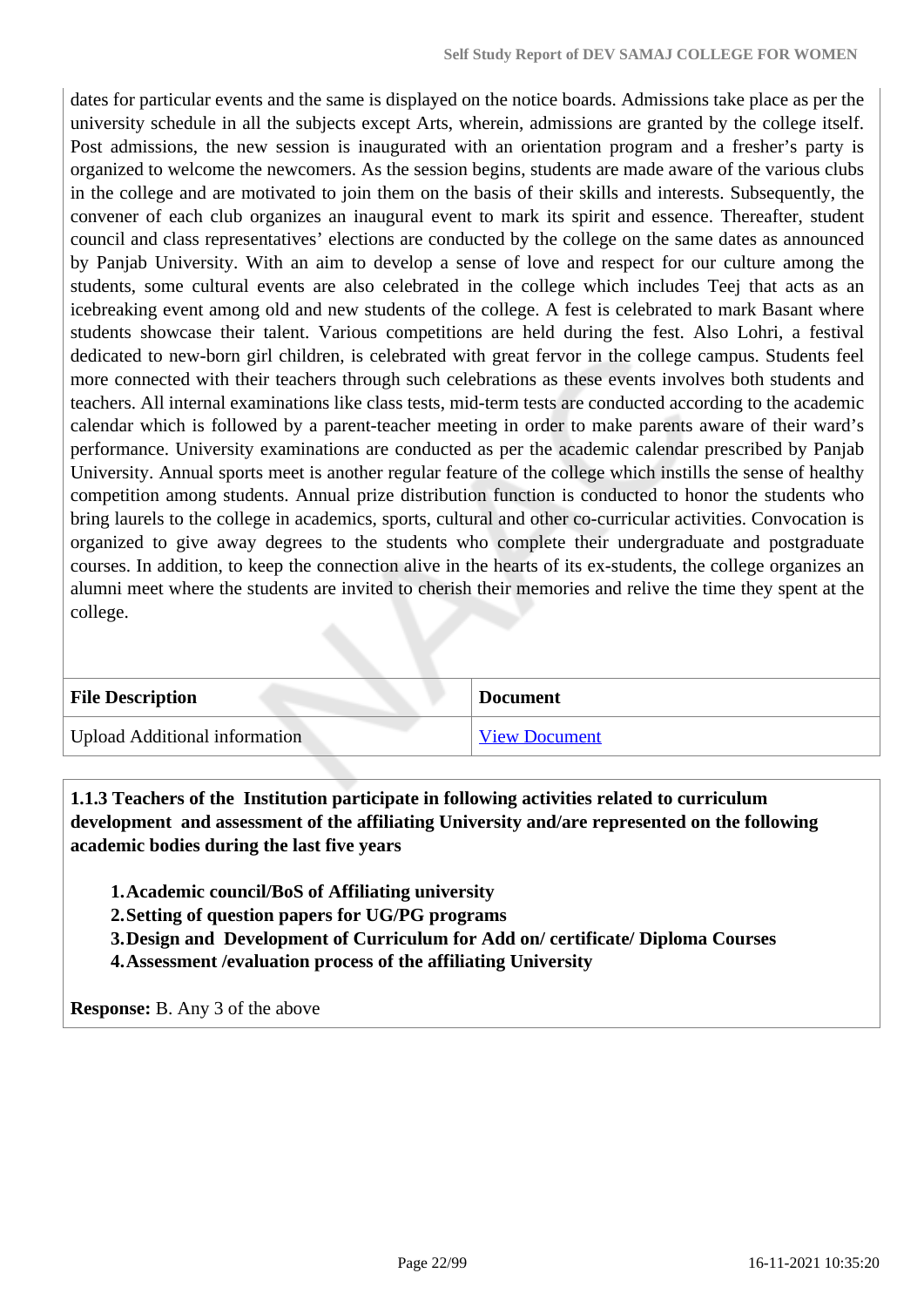| <b>File Description</b>                                                                                      | <b>Document</b>      |
|--------------------------------------------------------------------------------------------------------------|----------------------|
| Institutional data in prescribed format                                                                      | <b>View Document</b> |
| Details of participation of teachers in various<br>bodies/activities provided as a response to the<br>metric | <b>View Document</b> |
| Link for Additional information                                                                              | <b>View Document</b> |

## **1.2 Academic Flexibility**

| 1.2.1 Percentage of Programmes in which Choice Based Credit System (CBCS)/ elective<br>course system has been implemented |                      |  |  |  |
|---------------------------------------------------------------------------------------------------------------------------|----------------------|--|--|--|
| <b>Response:</b> 0                                                                                                        |                      |  |  |  |
| 1.2.1.1 Number of Programmes in which CBCS / Elective course system implemented.                                          |                      |  |  |  |
| <b>File Description</b>                                                                                                   | <b>Document</b>      |  |  |  |
| Institutional data in prescribed format                                                                                   | <b>View Document</b> |  |  |  |

### **1.2.2 Number of Add on /Certificate programs offered during the last five years**

**Response:** 24

1.2.2.1 **How many Add on /Certificate programs are offered within the last 5 years.**

| $\frac{1}{2019}$ -20 | 2018-19 | 2017-18 | 2016-17 | 2015-16 |
|----------------------|---------|---------|---------|---------|
|                      | ັ       |         | ັ       | v       |

| <b>File Description</b>                                                    | <b>Document</b>      |
|----------------------------------------------------------------------------|----------------------|
| List of Add on /Certificate programs                                       | <b>View Document</b> |
| Brochure or any other document relating to Add on<br>/Certificate programs | <b>View Document</b> |
| Any additional information                                                 | <b>View Document</b> |

## **1.2.3 Average percentage of students enrolled in Certificate/ Add-on programs as against the total number of students during the last five years**

**Response:** 5.31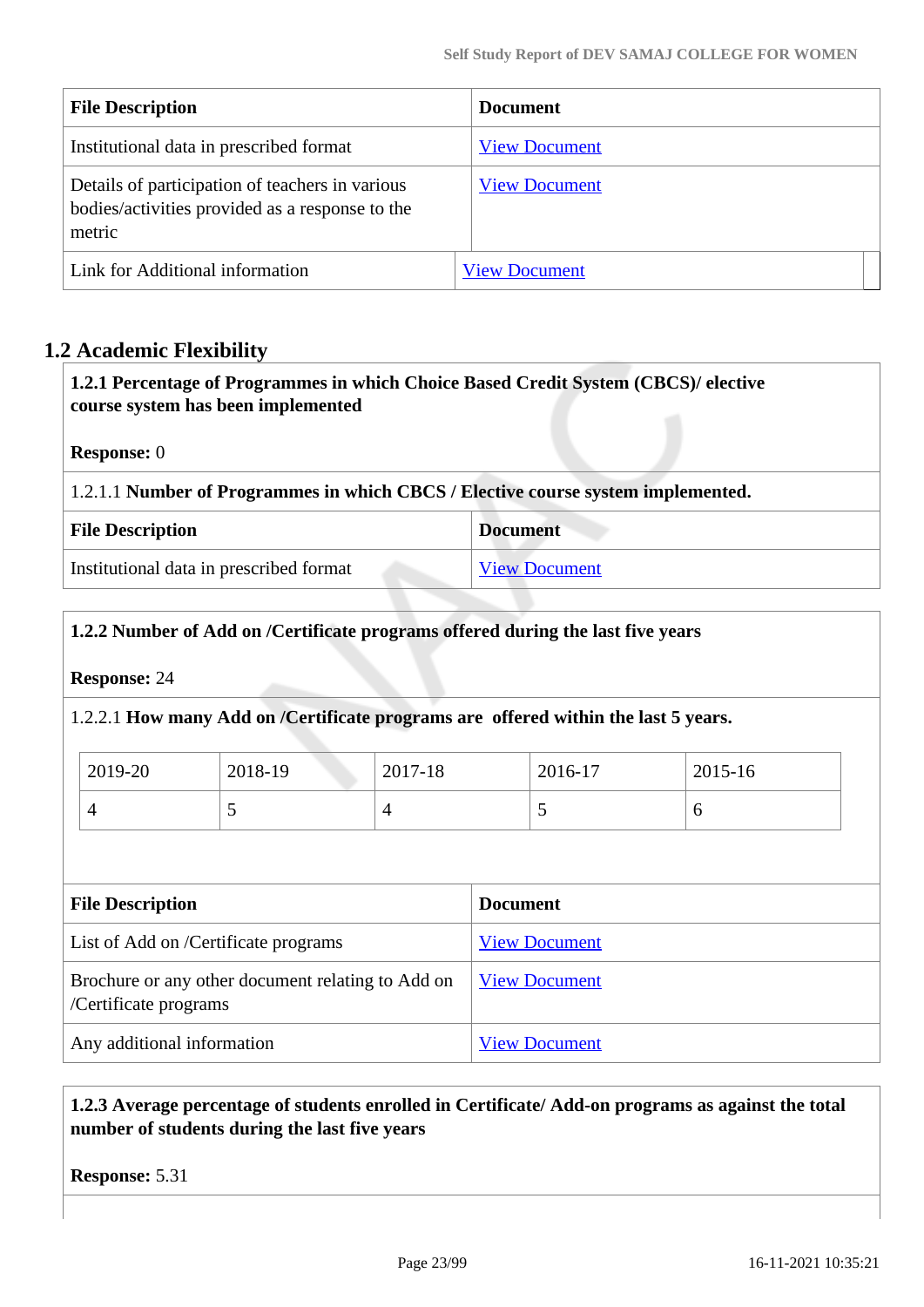|                            | during last live years                                                                 |         |                      |                      |         |         |  |
|----------------------------|----------------------------------------------------------------------------------------|---------|----------------------|----------------------|---------|---------|--|
|                            | 2019-20                                                                                | 2018-19 | 2017-18              |                      | 2016-17 | 2015-16 |  |
|                            | 91                                                                                     | 73      | 41                   |                      | 59      | 69      |  |
|                            |                                                                                        |         |                      |                      |         |         |  |
|                            | <b>File Description</b>                                                                |         |                      | <b>Document</b>      |         |         |  |
|                            | Details of the students enrolled in Subjects related<br>to certificate/Add-on programs |         |                      | <b>View Document</b> |         |         |  |
| Any additional information |                                                                                        |         | <b>View Document</b> |                      |         |         |  |

## 1.2.3.1 **Number of students enrolled in subject related Certificate or Add-on programs year wise during last five years**

## **1.3 Curriculum Enrichment**

 **1.3.1 Institution integrates crosscutting issues relevant to Professional Ethics ,Gender, Human Values ,Environment and Sustainability into the Curriculum**

## **Response:**

The college is affiliated to Panjab University, Chandigarh which follows a responsibly designed syllabi of various courses at undergraduate and postgraduate level. Cross cutting issues relevant to gender, environment, sustainability and professional ethics are included in the curriculum in order to spread awareness among the students.

The students of all undergraduate courses are offered a compulsory non-credited paper "Environment, Road Safety Education, Violence against Women/Children and Drug Abuse". In this paper, students study basic concepts of biosphere, natural resources and ecosystems. Students are also sensitized towards environmental issues viz. harmful effects of pollutants, need for conservation of natural resources and solid waste management. Students are also educated about various laws on environment like Environment (Protection) Act. Gender issues are also included in this paper with the purpose of spreading awareness about prevalent gender inequalities and violence. The students also learn about safeguards and remedies provided to victims under various provisions of Indian Penal Code, Domestic Violence Act and Sexual Harassment of women at work places (Prevention, Prohibition and Redressal) Act.

At graduate level, commerce students study subject of Entrepreneurship and Small Business, in which they learn about the reasons behind slow growth of women entrepreneurs despite having relevant skills and qualities in comparison to their male counter parts. They are also made aware of role of various organizations to promote women entrepreneurship. The students of "History and Culture of Punjab" study gender related issues by understanding the position of women in ancient and medieval periods and inherent gender discrimination in the society. In Sociology, several topics give an insight into underprivileged section with special reference to problems faced by female headed households and working women.

The students of economics and commerce study effects of conventional agricultural practices on environment and remedial measures required to correct it. The syllabi cover agriculture policies with an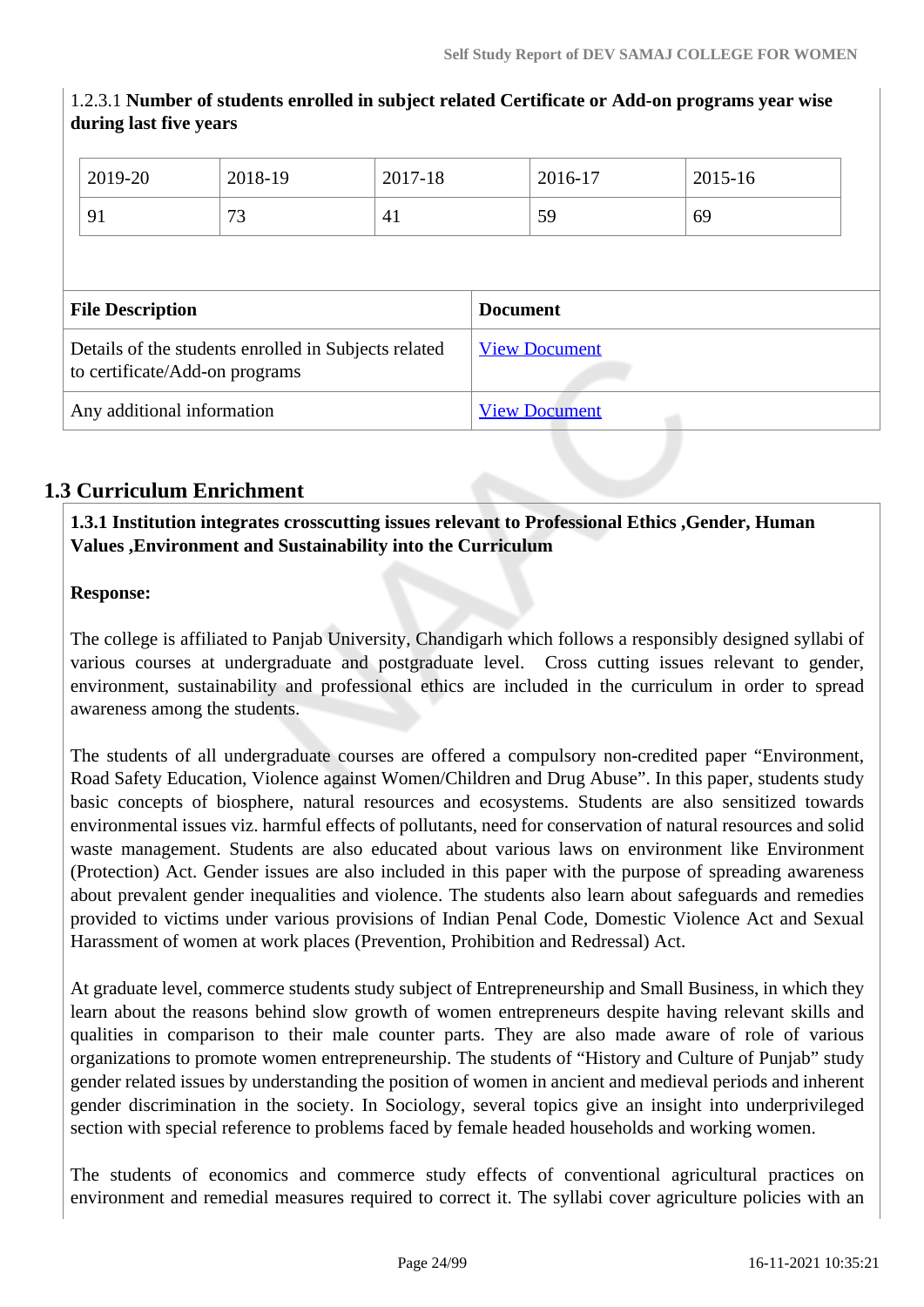insight into sustainable agriculture which promotes the use of environmentally non-degradable/nonhazardous use of natural resources, organic farming in order to reduce the adverse effect of agricultural practices and preserve the natural habitat, soil and environment. At postgraduate level, economics students learn about negative relationship between population growth and environment.

There is a special subject in B.com and BBA where student understand the concept of social and business ethics. The students are familiarised with various concepts of rights, values, morals, justice and they learn that ethical business is a successful business and sustained in the long run. However, unethical business not only harms various stakeholders but is also not viable in the long run. In addition to this, students of Public Administration study about professional ethics in public services.

The institution regularly tries to sensitize students about such issues of paramount importance by periodically organizing workshops, talks and seminars which lead to holistic development of students.

| <b>File Description</b>                                                                                                                                              | <b>Document</b>      |
|----------------------------------------------------------------------------------------------------------------------------------------------------------------------|----------------------|
| Upload the list and description of courses which<br>address the Professional Ethics, Gender, Human<br>Values, Environment and Sustainability into the<br>Curriculum. | <b>View Document</b> |
| Any additional information                                                                                                                                           | <b>View Document</b> |

## **1.3.2 Average percentage of courses that include experiential learning through project work/field work/internship during last five years**

**Response:** 43.68

### 1.3.2.1 **Number of courses that include experiential learning through project work/field work/internship year-wise during last five years**

| 2019-20 | 2018-19 | 2017-18 | 2016-17 | 2015-16 |
|---------|---------|---------|---------|---------|
| 151     | 154     | 152     | 150     | 148     |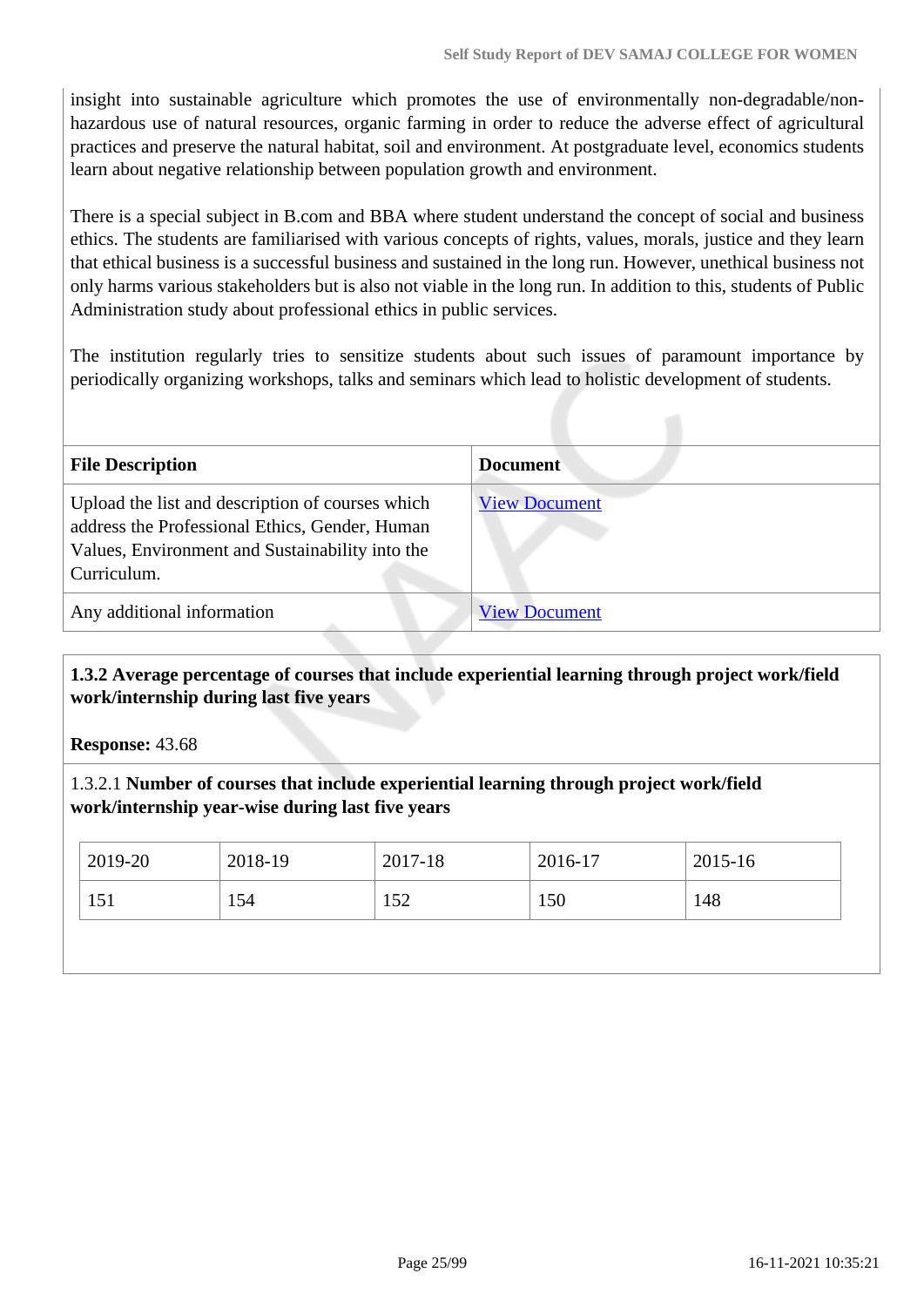| <b>File Description</b>                                                                                                                                                          | <b>Document</b>      |
|----------------------------------------------------------------------------------------------------------------------------------------------------------------------------------|----------------------|
| Programme / Curriculum/ Syllabus of the courses                                                                                                                                  | <b>View Document</b> |
| MoU's with relevant organizations for these courses,<br>if any Average percentage of courses that include<br>experiential learning through project work/field<br>work/internship | <b>View Document</b> |
| Minutes of the Boards of Studies/Academic<br>Council meetings with approvals for these courses                                                                                   | <b>View Document</b> |
| Any additional information                                                                                                                                                       | <b>View Document</b> |

### **1.3.3 Percentage of students undertaking project work/field work/ internships (Data for the latest completed academic year**

#### **Response:** 6.9

#### 1.3.3.1 **Number of students undertaking project work/field work / internships**

Response: 90

| <b>File Description</b>                                                                       | <b>Document</b>      |
|-----------------------------------------------------------------------------------------------|----------------------|
| List of programmes and number of students<br>undertaking project work/field work//internships | <b>View Document</b> |
| Any additional information                                                                    | <b>View Document</b> |

## **1.4 Feedback System**

 **1.4.1** *Institution obtains feedback on the syllabus and its transaction at the institution from the following stakeholders 1) Students 2)Teachers 3)Employers 4)Alumni* 

#### **Response:** B. Any 3 of the above

| <b>File Description</b>                                                                                                                                    | <b>Document</b>      |
|------------------------------------------------------------------------------------------------------------------------------------------------------------|----------------------|
| Any additional information (Upload)                                                                                                                        | <b>View Document</b> |
| Action taken report of the Institution on feedback<br>report as stated in the minutes of the Governing<br>Council, Syndicate, Board of Management (Upload) | <b>View Document</b> |
| URL for stakeholder feedback report                                                                                                                        | <b>View Document</b> |

#### **1.4.2 Feedback process of the Institution may be classified as follows: Options:**

**1.Feedback collected, analysed and action taken and feedback available on website**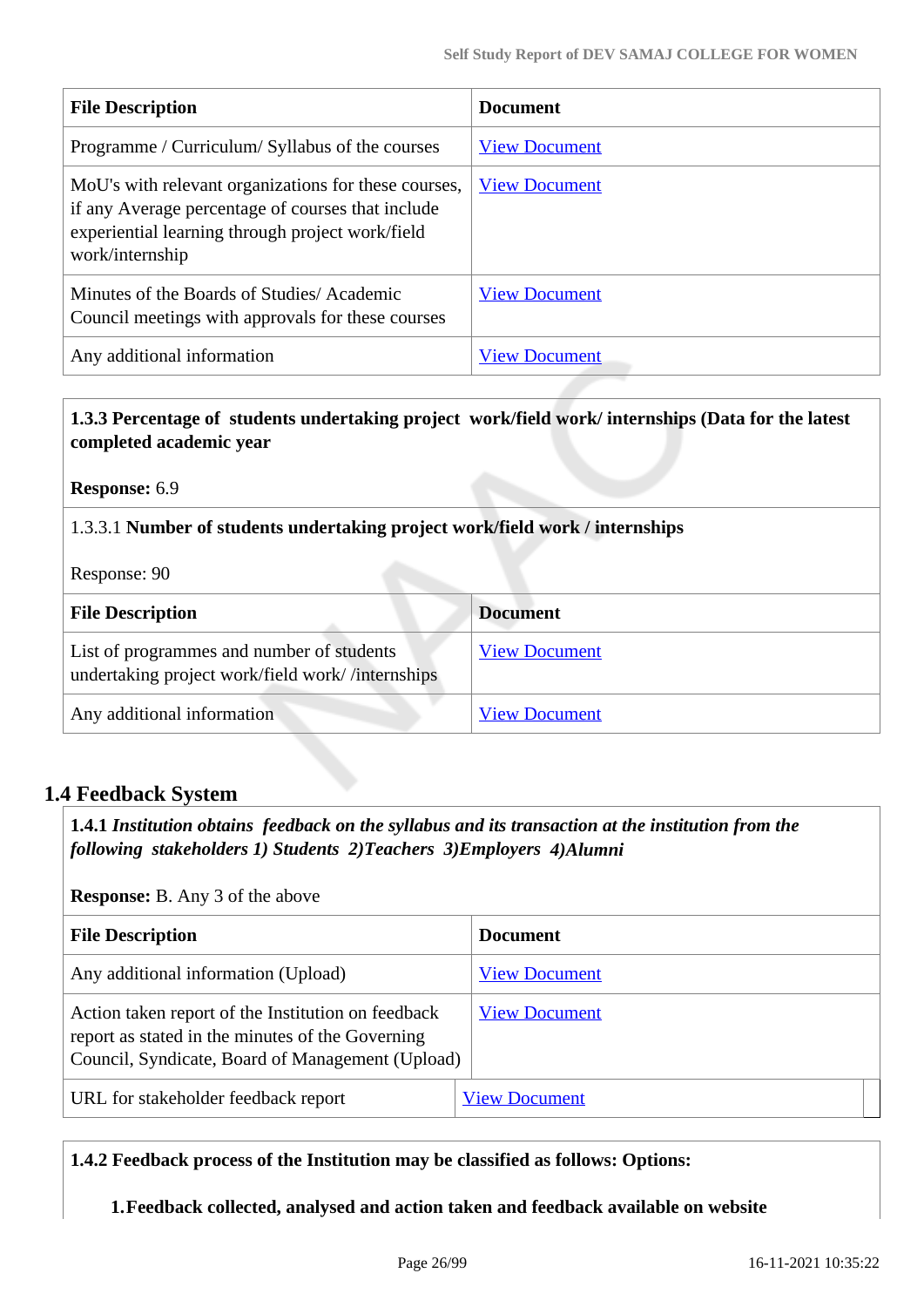- **2.Feedback collected, analysed and action has been taken**
- **3.Feedback collected and analysed**
- **4.Feedback collected**
- **5. Feedback not collected**

**Response:** A. Feedback collected, analysed and action taken and feedback available on website

| <b>File Description</b>           | <b>Document</b>      |
|-----------------------------------|----------------------|
| Upload any additional information | <b>View Document</b> |
| URL for feedback report           | <b>View Document</b> |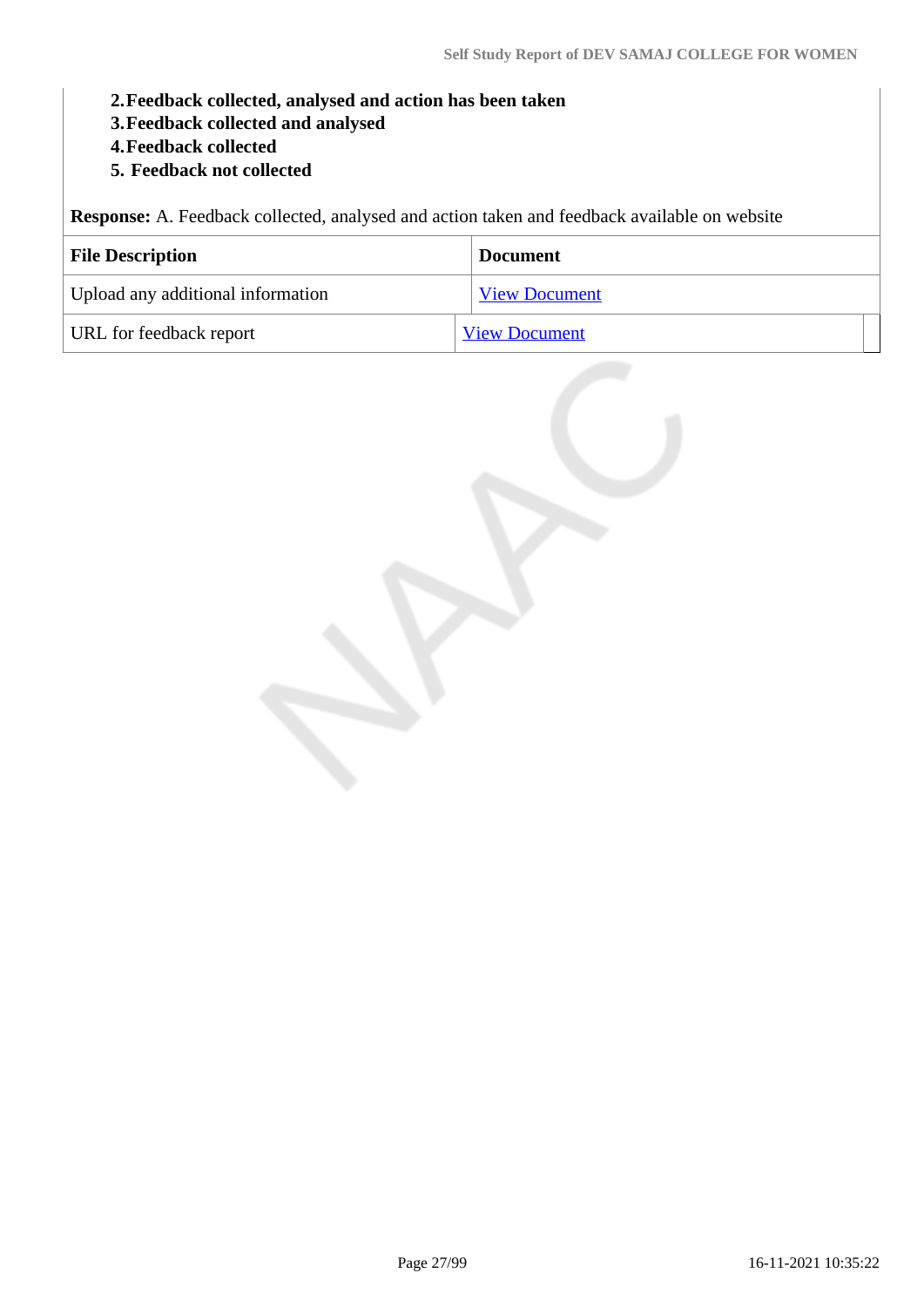## **Criterion 2 - Teaching-learning and Evaluation**

## **2.1 Student Enrollment and Profile**

| 2.1.1 Average Enrolment percentage (Average of last five years) |         |                                                                      |         |         |
|-----------------------------------------------------------------|---------|----------------------------------------------------------------------|---------|---------|
| <b>Response: 89.31</b>                                          |         |                                                                      |         |         |
|                                                                 |         | 2.1.1.1 Number of students admitted year-wise during last five years |         |         |
| 2019-20                                                         | 2018-19 | 2017-18                                                              | 2016-17 | 2015-16 |
| 1304                                                            | 1282    | 1204                                                                 | 1210    | 1236    |
|                                                                 |         |                                                                      |         |         |
|                                                                 |         |                                                                      |         |         |
|                                                                 |         | 2.1.1.2 Number of sanctioned seats year wise during last five years  |         |         |
| 2019-20                                                         | 2018-19 | 2017-18                                                              | 2016-17 | 2015-16 |

| 1433 | 1454 | 1367 | 1361 | 1367 |  |
|------|------|------|------|------|--|
|      |      |      |      |      |  |

| <b>File Description</b>                 | <b>Document</b>      |
|-----------------------------------------|----------------------|
| Institutional data in prescribed format | <b>View Document</b> |
| Any additional information              | <b>View Document</b> |

### **2.1.2 Average percentage of seats filled against reserved categories (SC, ST, OBC, Divyangjan, etc. as per applicable reservation policy ) during the last five years ( exclusive of supernumerary seats)**

**Response:** 27.48

2.1.2.1 Number of actual students admitted from the reserved categories year-wise during the last five years

| 2019-20 | 2018-19 | 2017-18                        | 2016-17 | 2015-16 |
|---------|---------|--------------------------------|---------|---------|
| 101     | 96      | $\overline{ }$<br>$\mathbf{r}$ | 66      | 60      |

| <b>File Description</b>                                      | <b>Document</b>      |
|--------------------------------------------------------------|----------------------|
| Average percentage of seats filled against seats<br>reserved | <b>View Document</b> |
| Any additional information                                   | <b>View Document</b> |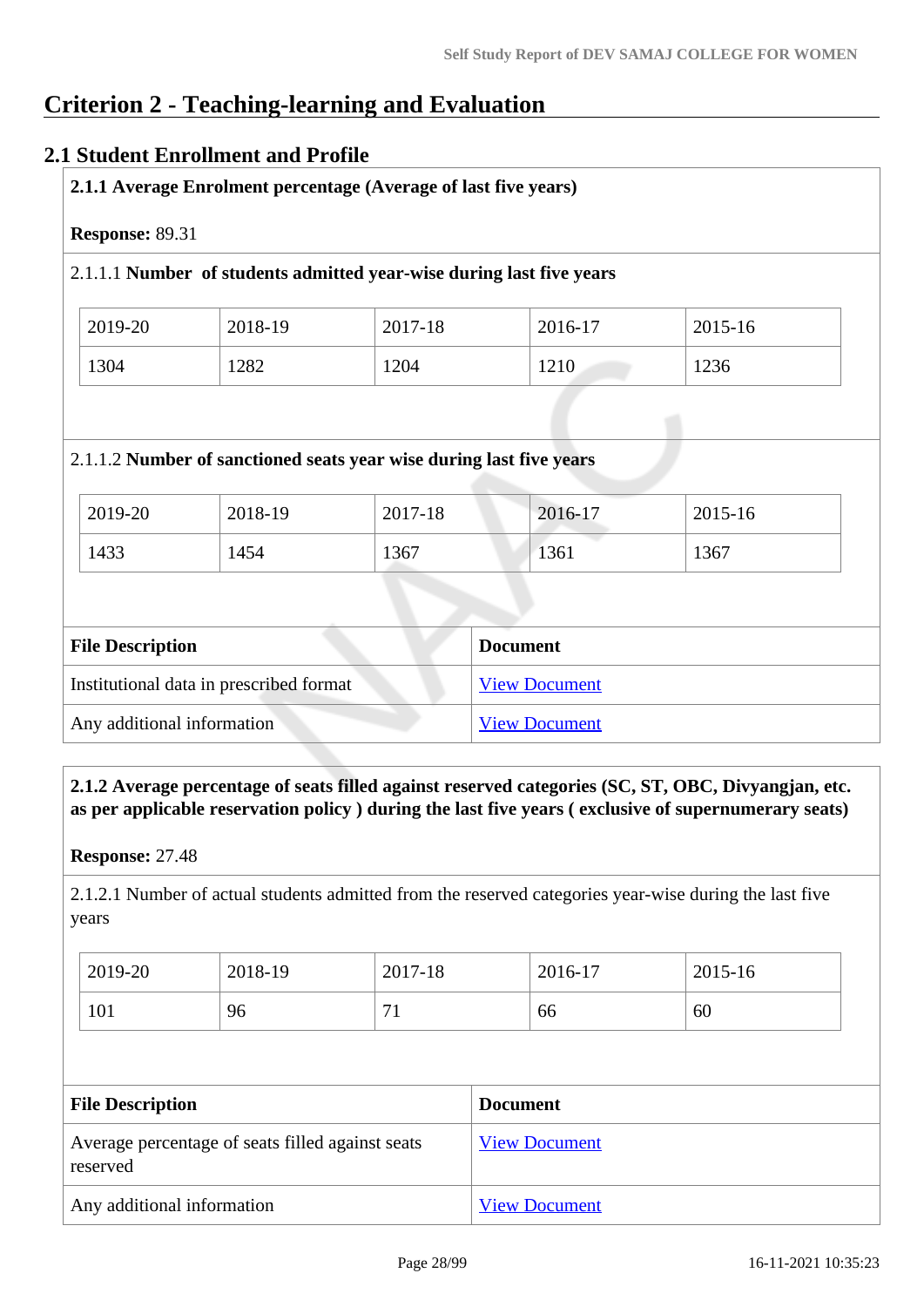## **2.2 Catering to Student Diversity**

#### **2.2.1 The institution assesses the learning levels of the students and organises special Programmes for advanced learners and slow learners**

#### **Response:**

**Advanced learners** have high mental capacity and are quick to comprehend things. These students are passionate to learn, hardworking, confident and have intellectual interests. They thrive to widen their reasoning and thinking horizons. They are identified by the teachers through their past academic scores, observation and personal interaction.

#### **Special Programs for Advanced Learners**

- These students are given innovative and creative projects and assignments.
- They are encouraged to refer to advanced-level books and prepare notes to enhance their knowledge.
- They are also guided to improve their writing and time management skills through personal attention.
- Expert lectures are arranged in the college where advanced learners are given exposure to the latest developments in the field.
- To provide first-hand knowledge and experience the students are taken to the field trips and industrial visits.
- Skill-based workshops are organised to impart vocational knowledge.
- They are encouraged to take part in inter and intra-college contests such as debate and declamation contests.
- They are encouraged to take honours in the subject of their interest for smarter and faster learning.
- The college organises coaching for UGC- NET exam for the post-graduate students and competitive exams.
- The college has digitally equipped itself by having more smart classrooms, Language lab, videolectures and access to e-resources for the efficient, extensive and varied learning.
- Meritorious students are encouraged through scholarships and cash prize awards.
- They are encouraged to opt for Add-on course as per their interest and competence.

**Slow learners** face challenges in learning new concepts and perform below average due to delayed ability to learn the necessary academic and reasoning skills. It helps, if the teacher identifies them so that their special needs and challenges are addressed at the earliest. They are identified on the basis of their past performance, lack of willingness to participate in class and low-score in the class tests.

#### **Special Programs for Slow Learners**

- They are very patiently supported by the teachers by devoting extra-time and paying personal attention to curb their inferiority complex.
- Extra classes are arranged to bridge the knowledge gap and self-explanatory study material is provided to them.
- For improving their scores, remedial classes are arranged for them and are encouraged to appear for chapter-wise tests and assignments on difficult topics.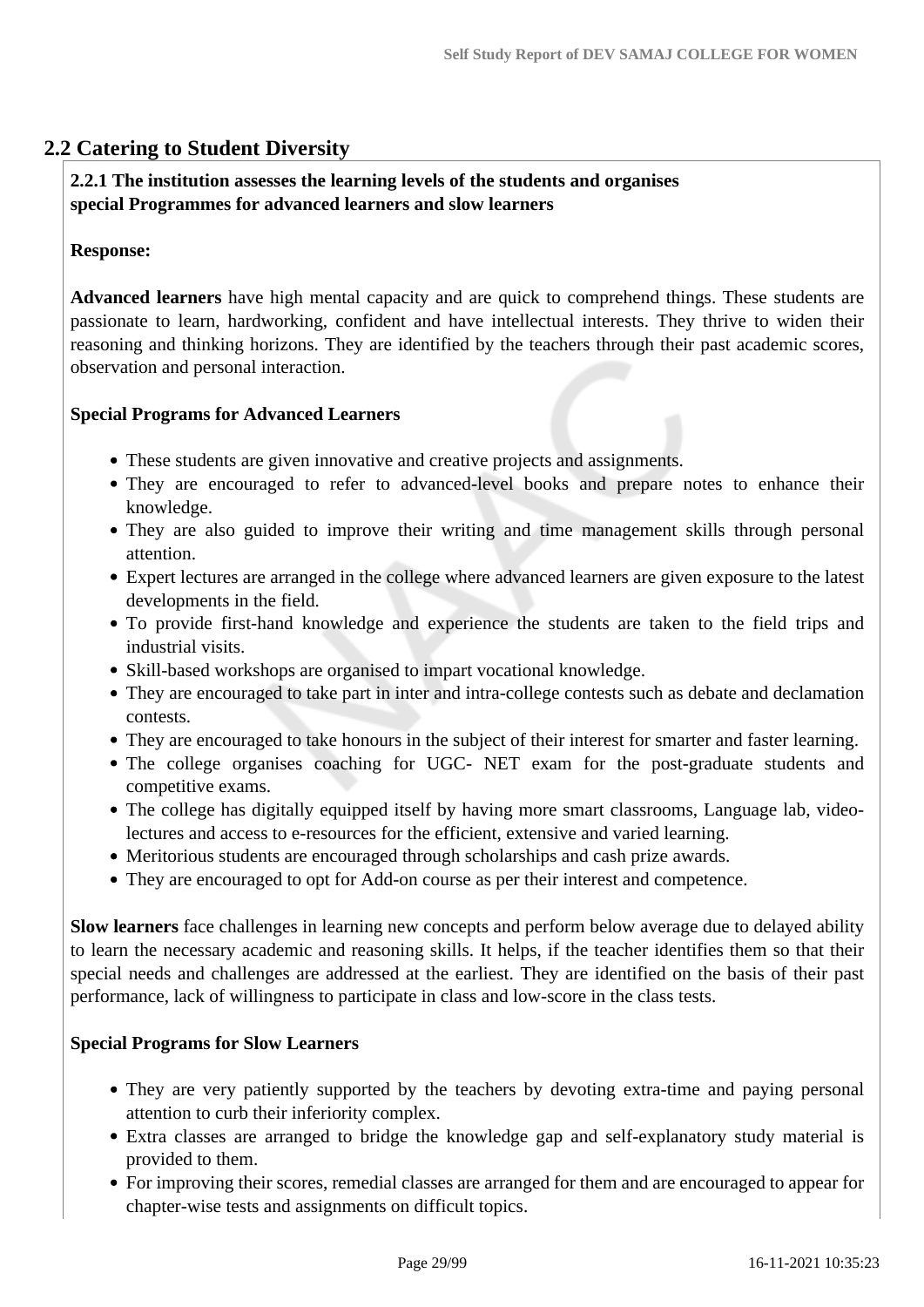In special cases, Mentor provides assistance in solving their personal and emotional problems hindering the academic performance of the child.

 Regular PTMs are also conducted to provide feedback to their parents to improve their academic performance.

| <b>File Description</b>              | <b>Document</b>      |
|--------------------------------------|----------------------|
| Upload any additional information    | <b>View Document</b> |
| Past link for additional Information | <b>View Document</b> |

| 2.2.2 Student- Full time teacher ratio (Data for the latest completed academic year) |                      |  |
|--------------------------------------------------------------------------------------|----------------------|--|
| <b>Response: 28.35</b>                                                               |                      |  |
| <b>File Description</b>                                                              | <b>Document</b>      |  |
| Any additional information                                                           | <b>View Document</b> |  |

## **2.3 Teaching- Learning Process**

 **2.3.1 Student centric methods, such as experiential learning, participative learning and problem solving methodologies are used for enhancing learning experiences**

#### **Response:**

The institution has made a conscious attempt to shift from the traditional teacher centric approach to a student centric one. The teachers act like a catalyst agent and students play a dynamic role in the learning process. The teaching methodologies are designed according to the needs of the students and the subject knowledge is effectively communicated to the students by fostering a learning environment which nurtures critical thinking.

Basic Science departments promote experiential and participative learning of the students through the practical exposure to the subject, like in the department of Physics; the basic concepts are explained through live demonstrations, models, and poster presentations. i.e. movement of waves is explained through spring vibration and the concept of transmission of light is demonstrated by using toy lasers. Department of Psychology also organises workshops by practising psychologists who train student to increase their concentration for better performance and creative visualisations.

 Students of social sciences are taken on field visits after which they are encouraged to prepare the questionnaire and collect data, conduct surveys and sometimes they even do case studies which hold socio-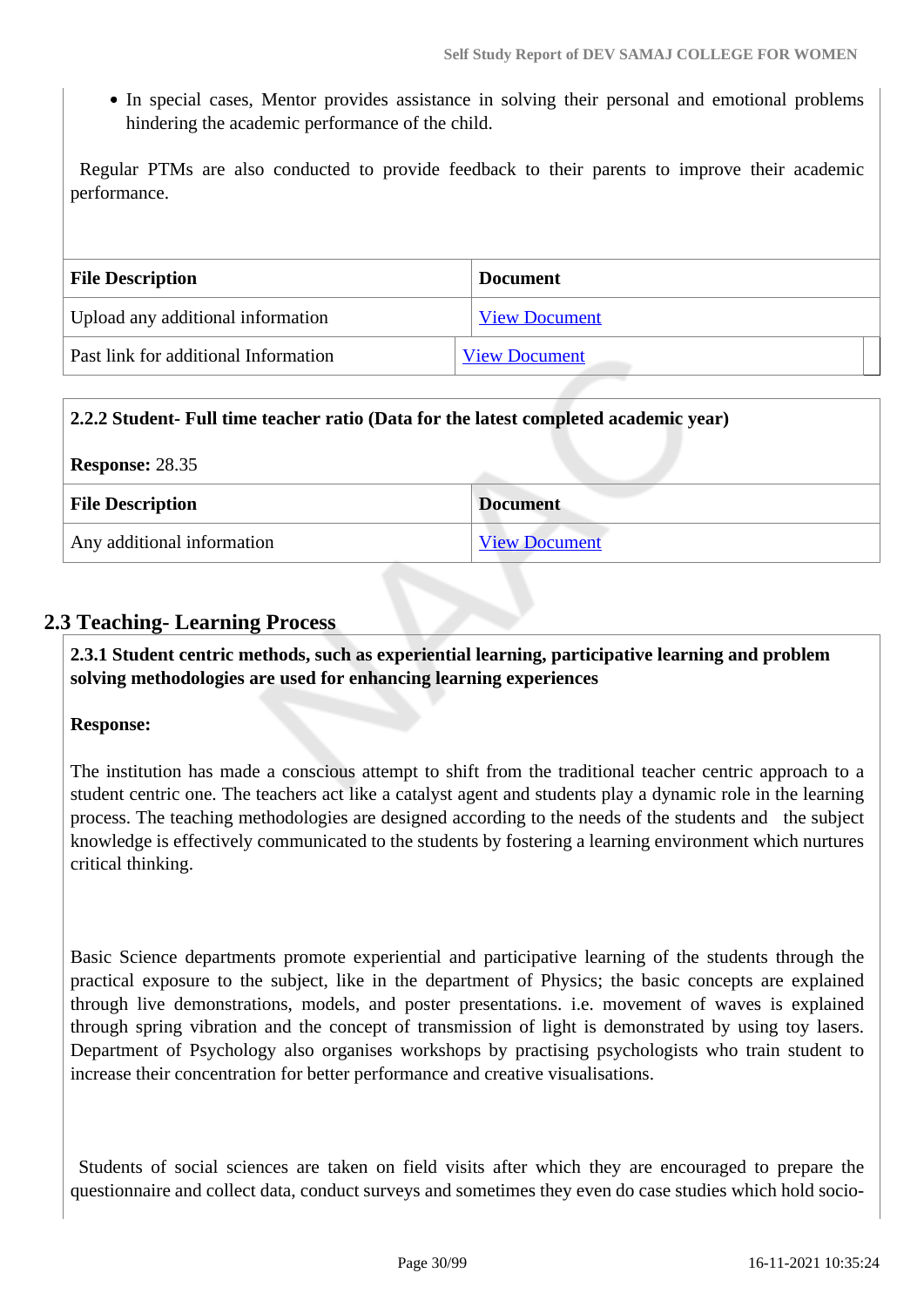economic importance for our society. Market surveys are done by the students of Department of Commerce and Management where they experience the reality of the retail market and the industry which gives them exposure to the real economic world. Engaging students in the Public Awareness Programmes not only broadens their knowledge level but also sensitize them about socio-political issues plaguing our society. Giving assignments to the students on emerging areas related to their subject course where they themselves play an active role in gathering the latest information, group discussions and role plays are also a regular feature of the class activity.

 Students also contribute towards the college magazine and act as 'Student Editors' of college magazine in different sections. The contributions of students in the college magazine not only bring out their creativity and critical thinking, but also give them a platform where they can raise voice in the areas of their concern.

Students participate in various clubs and societies as members and office bearers. As president and secretary of their respective clubs and societies they carry out outreach programme for under-privileged section of society. Students of Languages inter-act with writer's poets in Triveniclub. D- Masters club train them in the art of public speaking. Students participate in sports activities to exhibit talent in various games. They participate in various sports at inter-university levels, state level and national level which foster the spirit of team work and leadership. These practices enable a lifelong learning and independent problem- solving attitude of the students.

| <b>File Description</b>           | <b>Document</b>      |
|-----------------------------------|----------------------|
| Upload any additional information | <b>View Document</b> |

## **2.3.2 Teachers use ICT enabled tools for effective teaching-learning process.**

#### **Response:**

Present day classroom teaching with use of ICT has moved from teacher-centred model of education to student-centred learning. ICT approach has replaced chalkboards with interactive digital whiteboards and the model where students watch lectures at home on the computer and use classroom time for more interactive exercises. Teachers as well as students participate in class room discussion. Education is based on child centric methods, so the teachers use different technologies such as project based learning which puts the students in the role of active researchers.

College staff frequently uses the ICT technologies as these methods help in effective class room teaching which creates a long lasting impact on the student's development. ICT helps in transferring of knowledge in very less time and gives access to huge amount of information. The college provides 31 ICT enabled classrooms and 4 Smart Classrooms so that students can give presentation, use projectors, computers etc. so as to make them grow according to the need of hour.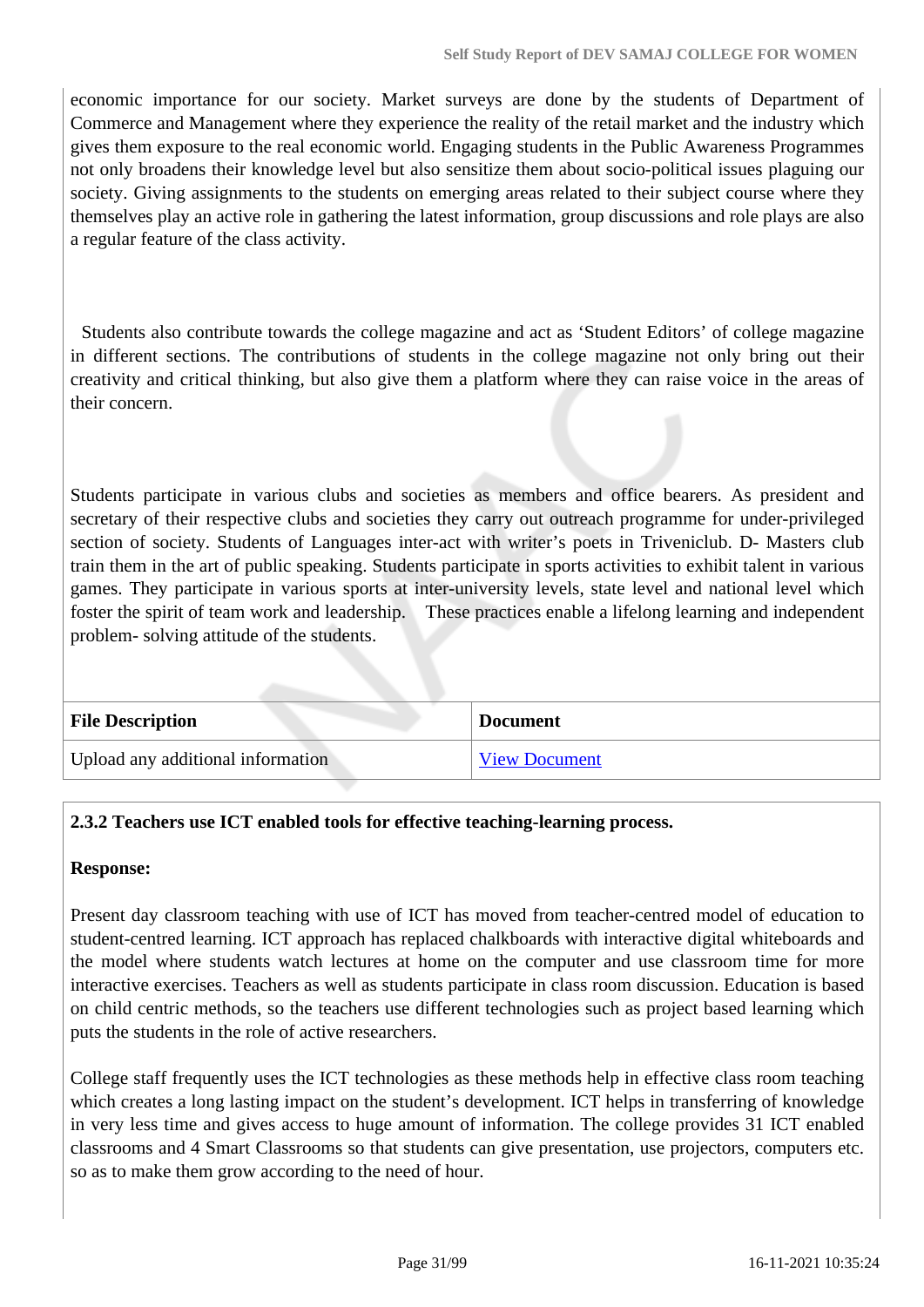Other ICT tools and resources available in the college are LCD in focusProjector (2400 Luminus), LCD Projector BENQ (wireless) (3100Luminus), WIFI, LAN.

Our college staff regularly use laptops, smart boards, projectors etc. Our seminar hall is also equipped with the ICT tools. Invited talks and webinars are conducted with the help of ICT facilities. e- journals and ebooks are also available in the college library.The Library automation was started with the purchase of desktop server and SOUL Software as early as 2004 and started creating database of its holdings. With the gradual up gradation to LIBSYS and automating other subsystems, bar-coding of documents was done and bar coded library membership cards were introduced in 2005. With this, the college library becomes one of the first few College Libraries of Punjab University which was using barcode technology for circulation.The library upgraded to LIBSYS Software in 2009 which was produced by INFLIBNET Centre, Ahmadabad. The database of library can be accessed by user through Online Public Access Catalogue (OPAC) using the software. Presently, Library is using KOHA (16.11.14.000) software which is one of latest web centric library management software. It also uses Radio Frequency Identification **(RFID)** technology for efficient management of library services. There are research journals which are available online and college provides an access to all such materials. College is equipped with the following software:

- Microsoft Windows 8.1 (WinSl 8.1 SNGL OLP NL Acdmc)
- WinPro 8.1 SNGL Upgrd OLP NL Acdmc
- Microsoft Office 2013 (Office Pro Plus 2013 SNGL OLP NL ACDMC)
- Microsoft Windows 10 HOME (WinPro 10 SNGL UPGRD OLP NL ACDMC) WinPro 10 SNGL UPGRD OLP NL ACDMC
- Microsoft Office 2013 (Office STD 2016 SNGL OLP NL ACDMC)

• Tally (ERP-9)

Visual Studio (VS Pro 2017 SNGL OLP NL Academic)

Oracle (Oracle Database 12C-Std Edition 2)

• Microsoft Office 2016 (Office Std 2016 SNGL OLP NL Acdmc)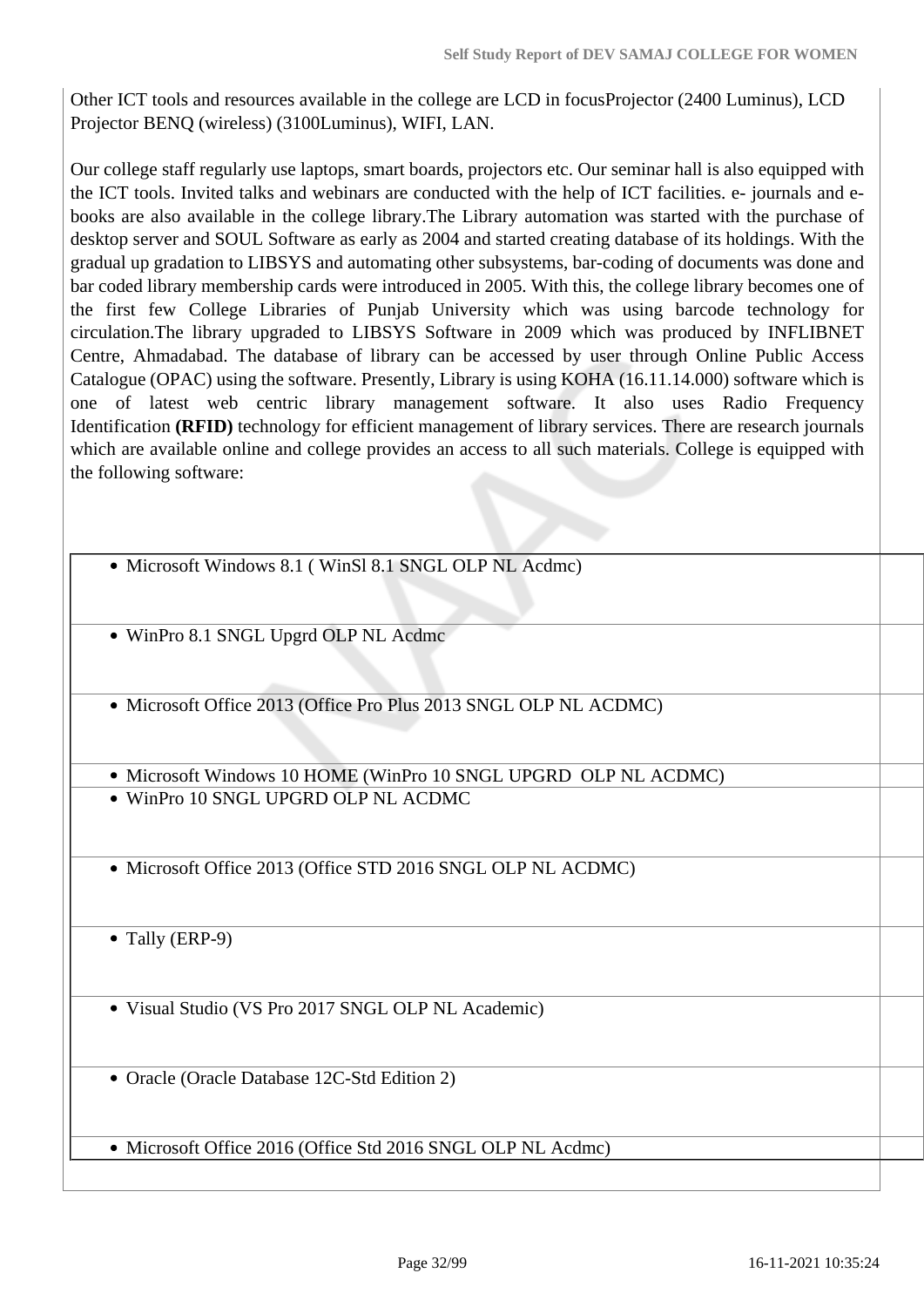| <b>File Description</b>                                                                                 | <b>Document</b>      |
|---------------------------------------------------------------------------------------------------------|----------------------|
| Upload any additional information                                                                       | <b>View Document</b> |
| Provide link for webpage describing the ICT<br>enabled tools for effective teaching-learning<br>process | <b>View Document</b> |

## **2.3.3 Ratio of students to mentor for academic and other related issues (Data for the latest completed academic year )**

| <b>Response: 28.35</b>                                                           |                      |
|----------------------------------------------------------------------------------|----------------------|
| 2.3.3.1 Number of mentors                                                        |                      |
| Response: 46                                                                     |                      |
| <b>File Description</b>                                                          | <b>Document</b>      |
| Upload year wise, number of students enrolled and<br>full time teachers on roll. | <b>View Document</b> |
| mentor/mentee ratio                                                              | <b>View Document</b> |
| Circulars pertaining to assigning mentors to mentees                             | <b>View Document</b> |

## **2.4 Teacher Profile and Quality**

**2.4.1 Average percentage of full time teachers against sanctioned posts during the last five years**

**Response:** 85.06

| <b>File Description</b>                                                          | <b>Document</b>      |
|----------------------------------------------------------------------------------|----------------------|
| Year wise full time teachers and sanctioned posts<br>for 5 years (Data Template) | <b>View Document</b> |
| List of the faculty members authenticated by the<br>Head of HEI                  | <b>View Document</b> |
| Any additional information                                                       | <b>View Document</b> |

 **2.4.2 Average percentage of full time teachers with Ph. D. / D.M. / M.Ch. / D.N.B Superspeciality / D.Sc. / D.Litt. during the last five years (consider only highest degree for count)**

**Response:** 44.85

2.4.2.1 **Number of full time teachers with** *Ph. D. / D.M. / M.Ch. / D.N.B Superspeciality / D.Sc. / D.Litt.* **year wise during the last five years**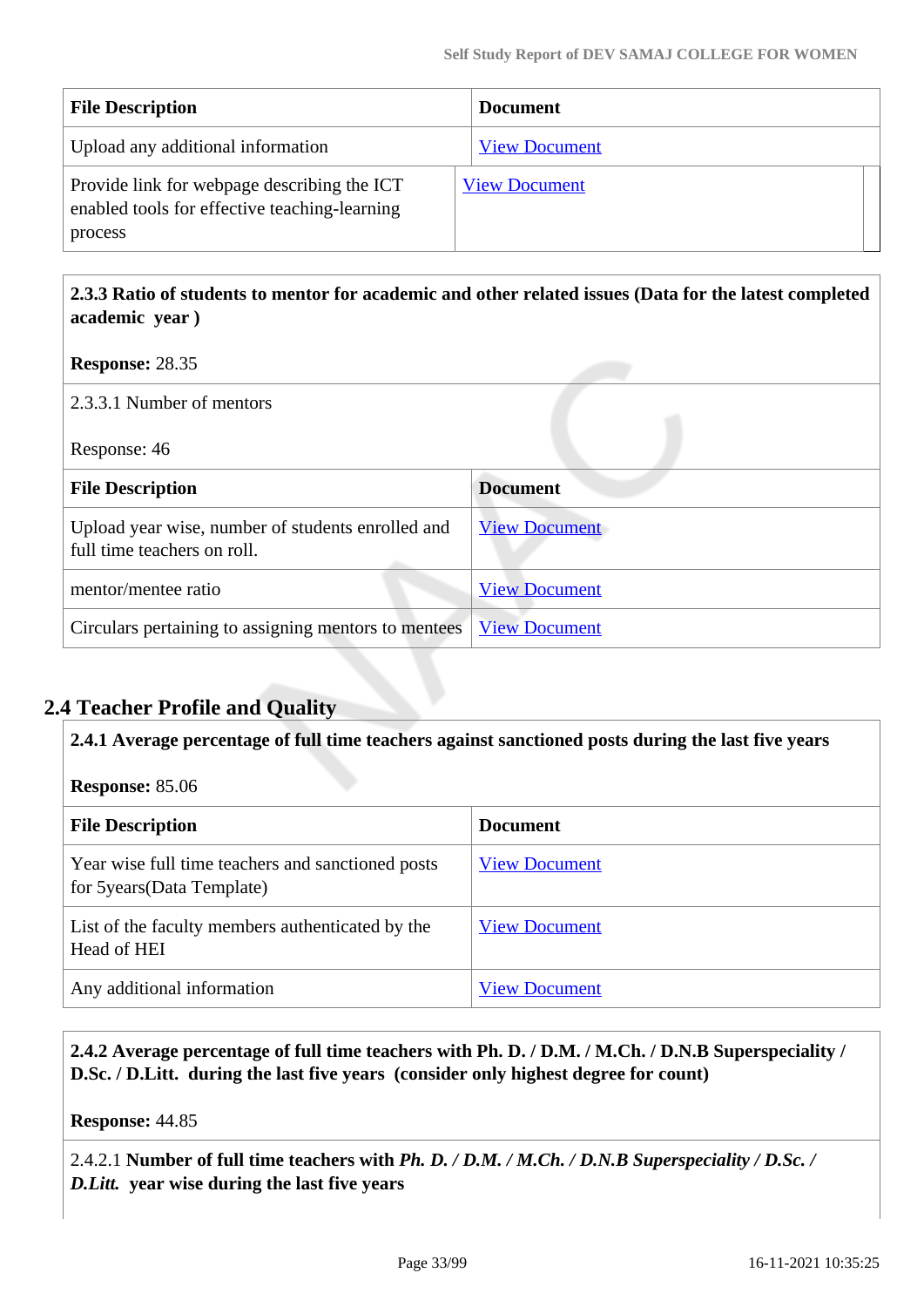|                                                                                                                                                                                | 2019-20 | 2018-19              | 2017-18              |                 | 2016-17 |  | 2015-16 |  |
|--------------------------------------------------------------------------------------------------------------------------------------------------------------------------------|---------|----------------------|----------------------|-----------------|---------|--|---------|--|
|                                                                                                                                                                                | 24      | 24                   | 19                   |                 | 18      |  | 14      |  |
|                                                                                                                                                                                |         |                      |                      |                 |         |  |         |  |
| <b>File Description</b>                                                                                                                                                        |         |                      |                      | <b>Document</b> |         |  |         |  |
| List of number of full time teachers with Ph. D.<br>D.M. / M.Ch. / D.N.B Superspeciality / D.Sc. /<br>D. Litt. and number of full time teachers for 5 years<br>(Data Template) |         | <b>View Document</b> |                      |                 |         |  |         |  |
| Any additional information                                                                                                                                                     |         |                      | <b>View Document</b> |                 |         |  |         |  |

## **2.4.3 Average teaching experience of full time teachers in the same institution (Data for the latest completed academic year in number of years)**

**Response:** 9.43

2.4.3.1 **Total experience of full-time teachers**

Response: 433.58

| <b>File Description</b>                                                                           | <b>Document</b>      |
|---------------------------------------------------------------------------------------------------|----------------------|
| List of Teachers including their PAN, designation,<br>dept and experience details (Data Template) | <b>View Document</b> |

## **2.5 Evaluation Process and Reforms**

#### **2.5.1 Mechanism of internal assessment is transparent and robust in terms of frequency and mode**

## **Response:**

Evaluation in a continuous mode has helped improve student, regularity and participation in various class activities like class presentations, group discussions, class projects etc. as they all carry marks which are counted in internal assessment. The college follows the rules of conducting the Continuous Internal Evaluation as prescribed by the Panjab University. Each department has worked out the details of how the assessment will be carried out for each paper thus taking care that holistic development of each child is achieved through different assignments. The division of marks is done according to the rules of the Panjab University. In Department of Commerce the total assessment is given out of 20 marks per semester whereas the Departments under Humanities and Sciences give the assessment out of 10 marks per semester. The languages like English, Hindi and Punjabi are assessed out of 5 marks.

Further the division of internal assessment is based on various parameters like –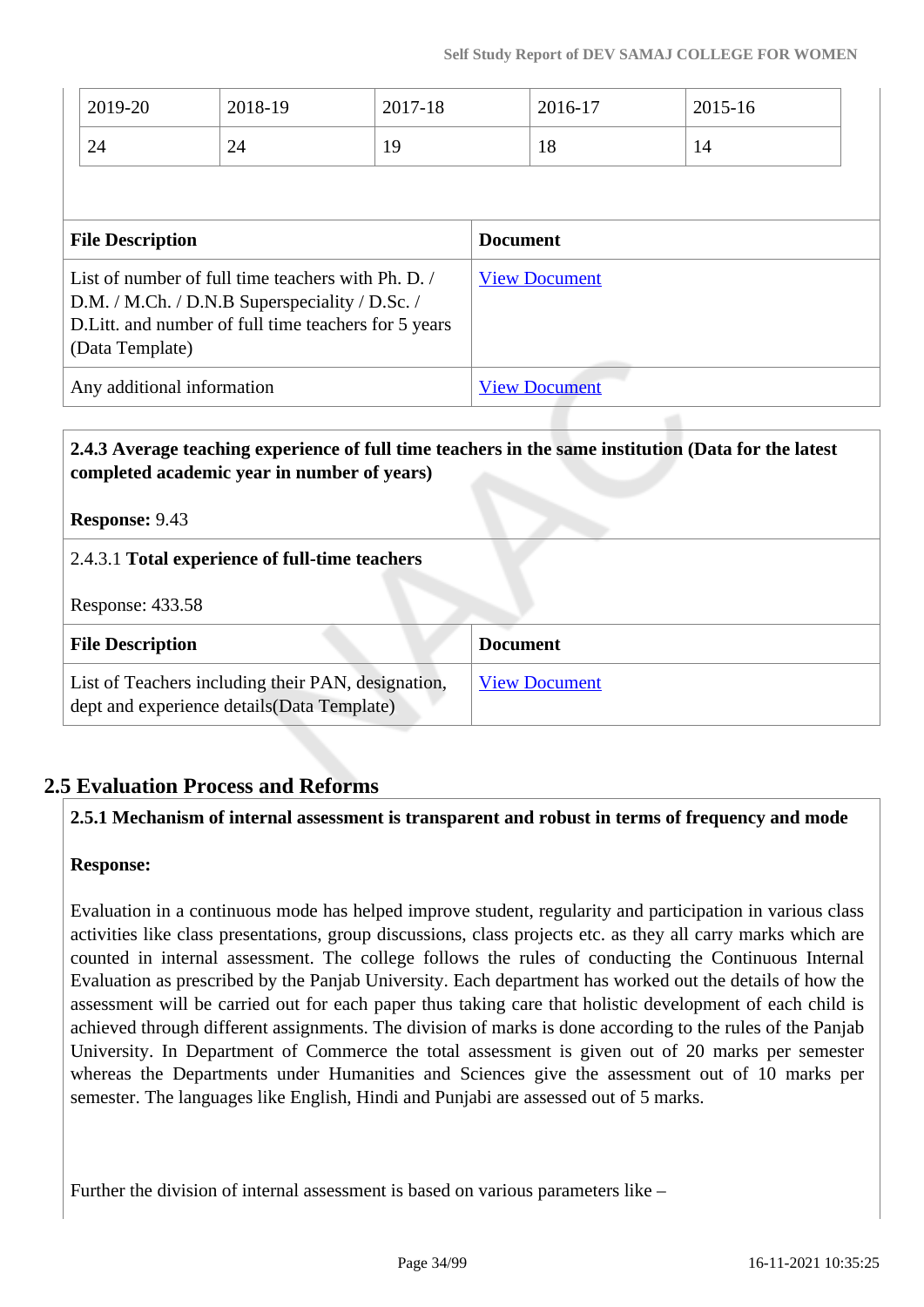1) 20% assessment is done on the basis of the performance of the students in the two class tests taken during the semester.

2) 30% assessment is done on the basis of their performance in Mid-Semester Exams and remedial classes.

3)The rest 50% of the assessment is done on the basis of academic activities of the students which include presentations, assignments, projects and regularity of the student in the class. Internal assessment is a method of assessing whether learning outcomes for all courses are being achieved. It provides an opportunity to relook at and modify teaching strategies if the students are not performing well. Students who miss the assignments due to ill health or participation in extra-curricular activities of the college are given an opportunity to give the assignment on an alternate date. There is a set schedule for conducting the assignments which the students know in advance and which helps them to prepare for exams.

The college follows the modalities of conducting the Continuous Internal Evaluation as prescribed by the Panjab University. The internal marks evaluation scheme is conveyed by head of the department to the students at the start of each semester.

Thus, the indicator of assessment increases the efficiency and effectiveness of the system. One of the purposes of assessment is to evaluate a student through various parameters. The qualitative dimension of assessment is to enhance the competence of the students. This type of evaluation system not only ensures the growth of the students but instead the holistic growth of the students who are the future of our society.

| <b>File Description</b>         | <b>Document</b>      |
|---------------------------------|----------------------|
| Any additional information      | <b>View Document</b> |
| Link for additional information | <b>View Document</b> |

### **2.5.2 Mechanism to deal with internal/external examination related grievances is transparent, timebound and efficient**

#### **Response:**

The university has introduced the semester system for the evaluation of undergraduate and post -graduate degree students. The college by virtue of its affiliation to the Panjab University has also implemented the same.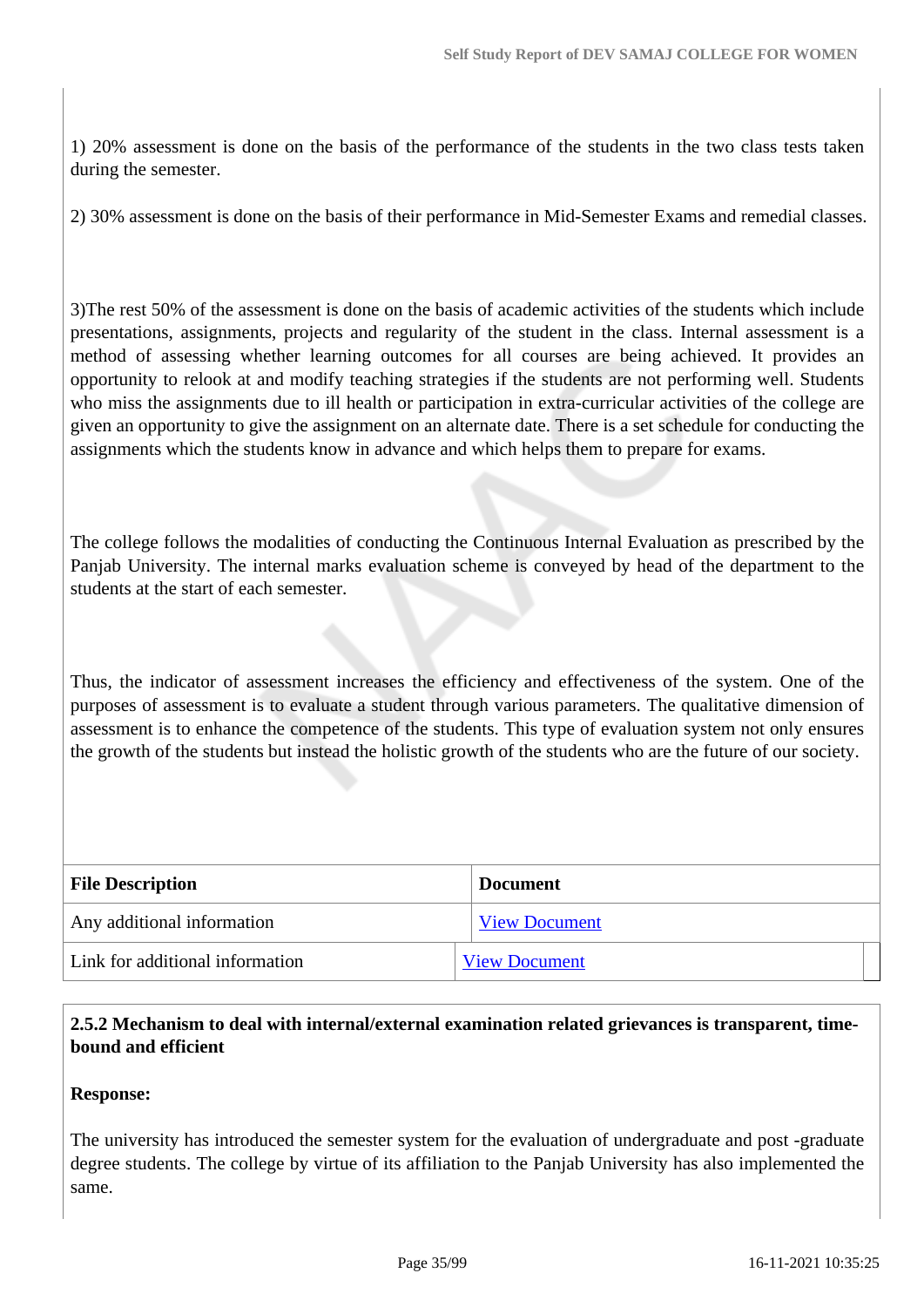\*The University has given the provision of getting a photocopy of the answer sheet through RTI to the students.

\*Internal assessment prepared by the college (as per University guide lines) is based on the marks obtained by the students in house test, class attendance and class participation which is shared with the students before submitting it to University. Earlier the assessment was solely on the basis of marks secured in the house examination but now along with it attendance, students participation in class, projects etc. have been added as other parameters.

\* For the purpose of internal assessment a part of which is based on the house examination conducted by the college, if some of the students are not able to give the exams due to medical or other unavoidable circumstances the candidate is again given a chance to appear for class test and hence improve their assessment. Date sheet for the above mentioned examinations displayed well before time so that students can prepare accordingly.

\*Students are distributed the answer sheets after checking and if students have any grievance, they discuss with their respective teachers.

\*At university level too at the time of semester examination, students who want to get the re-evaluation done need to apply to the University. This process is done according to the University ordinances. The administrative office of the college guides the students about the process.

For the errors at the time of declaration of result by university where the candidate is shown absent the college promptly sends the dully certified attendance sheets to the University so that correct marks can be awarded to the students by the examination branch along with other discrepancies.

For smoother functioning the college has computerised the marks and assessment of the students for easy access. This feature further adds to transparency and efficiency of the system.

| <b>File Description</b>         | <b>Document</b>      |  |
|---------------------------------|----------------------|--|
| Any additional information      | <b>View Document</b> |  |
| Link for additional information | <b>View Document</b> |  |

## **2.6 Student Performance and Learning Outcomes**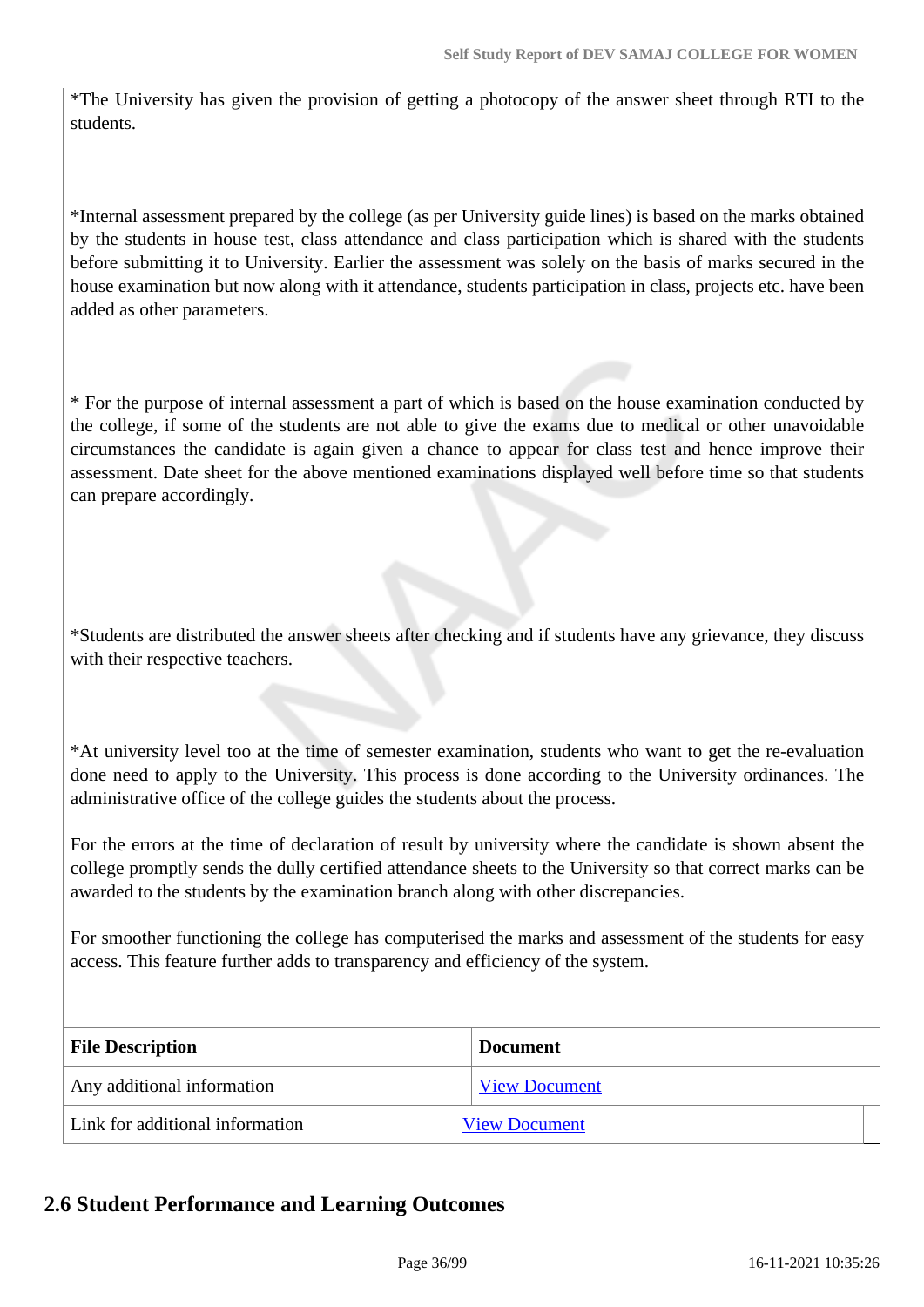#### **2.6.1 Programme and course outcomes for all Programmes offered by the institution are stated and displayed on website and communicated to teachers and students.**

#### **Response:**

Course outcomes for the students:

- Students after graduation in different disciplines will understand the world, their country, their society as well as themselves in a better manner.
- They become socially more responsible towards ethical problems and social issues.
- They develop inter-disciplinary approaches in thinking and practice.
- Students learn to think critically and create innovations.
- Communication skills of students also get enhanced.
- They become more responsible as team members while working in groups on multi-disciplinary teams.
- Graduate students will have the positive perspectives and skills that create productive managerial leaders.
- Programs offered to students ensure professional development growth through contextual, reflective and lifelong learning.
- The curriculam of various programmes aims to instill respect for democratic values and principles of human rights.

The college offers Undergraduate courses in Commerce, Management, Sciences, Computer Applications and Arts streams and Postgraduate courses in Commerce, Economics and Computer Applications.

The College has clearly stated learning outcomes of the Programs and Courses. The following mechanism is followed by the institution to communicate the learning outcomes to the teachers and students

• Soft Copy of Curriculum and Learning Outcomes of Programmmes and Courses are also uploaded to the Institution website for reference.

The importance of the learning outcomes has been communicated to the teachers in every

- IQAC Meeting and College Committee Meeting.
- The students are also made aware of the same through Mentoring groups.

| <b>File Description</b>                                    | <b>Document</b>      |
|------------------------------------------------------------|----------------------|
| Upload COs for all Programmes (exemplars from<br>Glossary) | <b>View Document</b> |
| Past link for Additional information                       | <b>View Document</b> |

**2.6.2 Attainment of programme outcomes and course outcomes are evaluated by the institution.**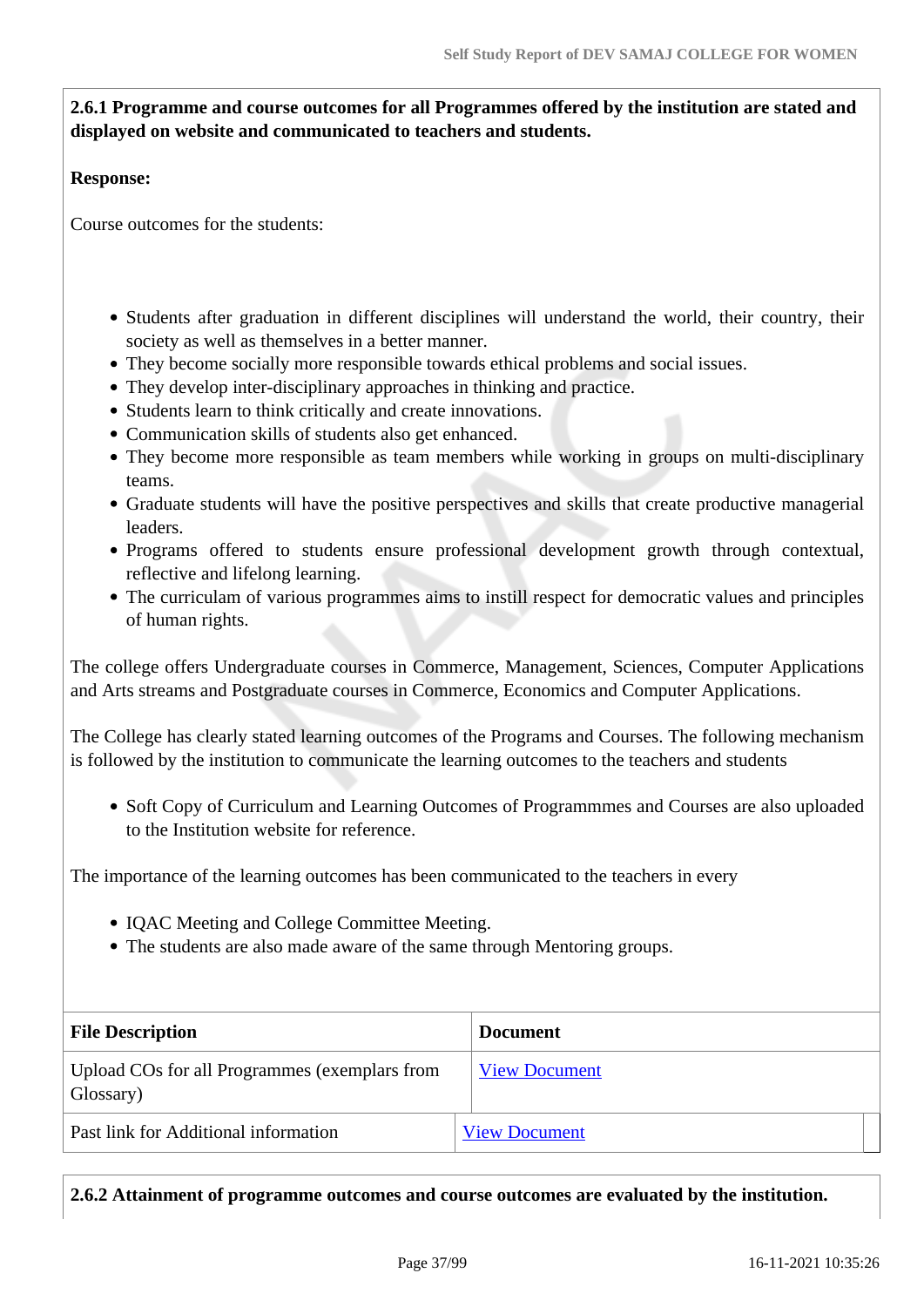#### **Response:**

#### **Attainment of Social relevance**

The college strives to uphold its mission in moulding students into disciplined citizens with intellectual, emotional

#### **Attainment of Economic relevance**

Student placements:

- Career and Placement cell organizes campus interviews to provide job opportunities to the students.
- It has collaboration with organizations/companies/institutions to ensure that the students are exposed to late technological advancements.

#### Entrepreneurship

- Conduct various add on certificate courses and summer workshops which encourages self-employment.
- Management based subjects are introduced in the regular curriculum of the students to give them an idea on run entrepreneurial venture.
- Department of Physics and Maths organize various activities like field trips, competitions, quiz, workshops Department of Science and Technology (DST) and CREST.

#### **Evaluation of attainment by Institution is measures through:**

- The IQAC members who are from various sectors such as Administration, faculty, management, alumni, s students give their feedback on various activities of the college to ensure improvement and development in
- Placement records of passing out class and success rate in various competitive exams such as GATE, NET joining higher education programs.

The following assessment methods are used for the assessment of Program Outcomes and Program Specific Outcomes:

#### **1. Direct Assessment**

- Assignment
- Internal Examination
- Semester end examination

This process includes following three components

**1. Assignment:** The students are assigned to solve several problems related to respective courses; one assignment The assessment will be done based on their performance.

**2. Internal Examination:** Mid Semester Tests(MST) is carried out once in each semester. Each and every internal focused in achieving the course outcomes.

**3. Semester End Examination:** Panjab University Semester End examination comprising entire syllabus of the course assessing whether the entire COs are attained or not.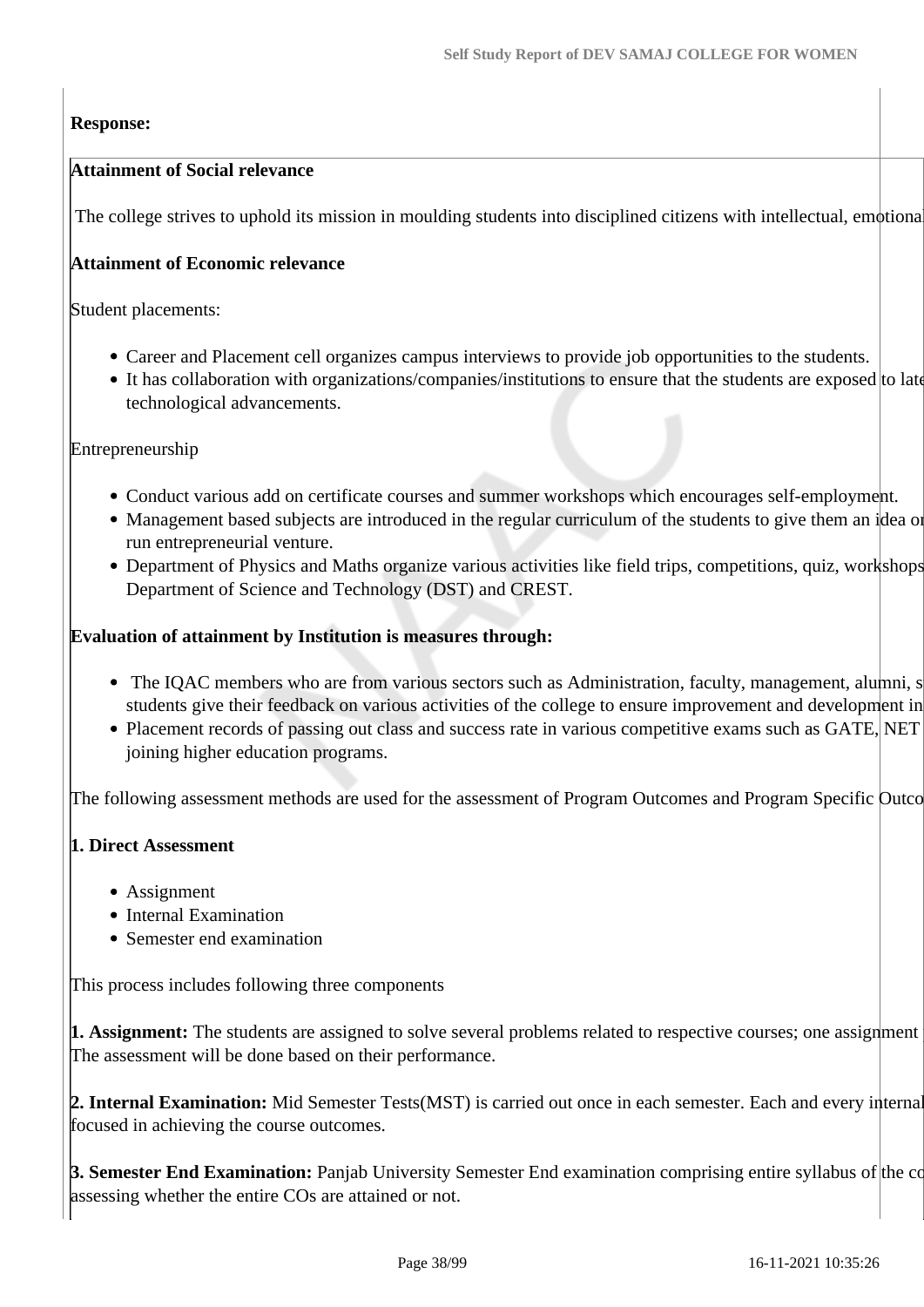#### **2. Indirect Assessment**

At the end of every academic year annual report is developed where the statistics of students who have participated workshops, conferences, sports tournaments, inter college competitions etc. is prepared.

We take student progression in terms of attainment of marks as criteria and following table exhibits the result of B

#### **B. Com (Session 2016-17)**

| <b>Attainment levels</b>                                                                                     | Level 1 |                  | Level 2              |       | Level 3 |     |
|--------------------------------------------------------------------------------------------------------------|---------|------------------|----------------------|-------|---------|-----|
| <b>Session</b>                                                                                               | 2016-17 |                  | 2017-18              |       | 2018-19 |     |
|                                                                                                              | Sem 1   | Sem <sub>2</sub> | Sem <sub>3</sub>     | Sem 4 | Sem 5   | Sen |
| <b>Total students</b>                                                                                        | 155     | 155              | 149                  | 148   | 148     | 148 |
| No. of Students scoring<br>marks                                                                             | 8       | 17               | 29                   | 25    | 48      | 67  |
| above 70%                                                                                                    |         |                  |                      |       |         |     |
| No. of Students scoring<br>marks                                                                             | 30      | 49               | 55                   | 69    | 65      | 42  |
| $60\%$ & above                                                                                               |         |                  |                      |       |         |     |
| The above table shows that students are showing upward progression in terms of marks with each passing year. |         |                  |                      |       |         |     |
|                                                                                                              |         |                  |                      |       |         |     |
| <b>File Description</b>                                                                                      |         |                  | <b>Document</b>      |       |         |     |
| Upload any additional information                                                                            |         |                  | <b>View Document</b> |       |         |     |

#### **2.6.3 Average pass percentage of Students during last five years**

#### **Response:** 88.94

#### 2.6.3.1 **Number of final year students who passed the university examination year-wise during the last five years**

| 350<br>362<br>340<br>371<br>326 |
|---------------------------------|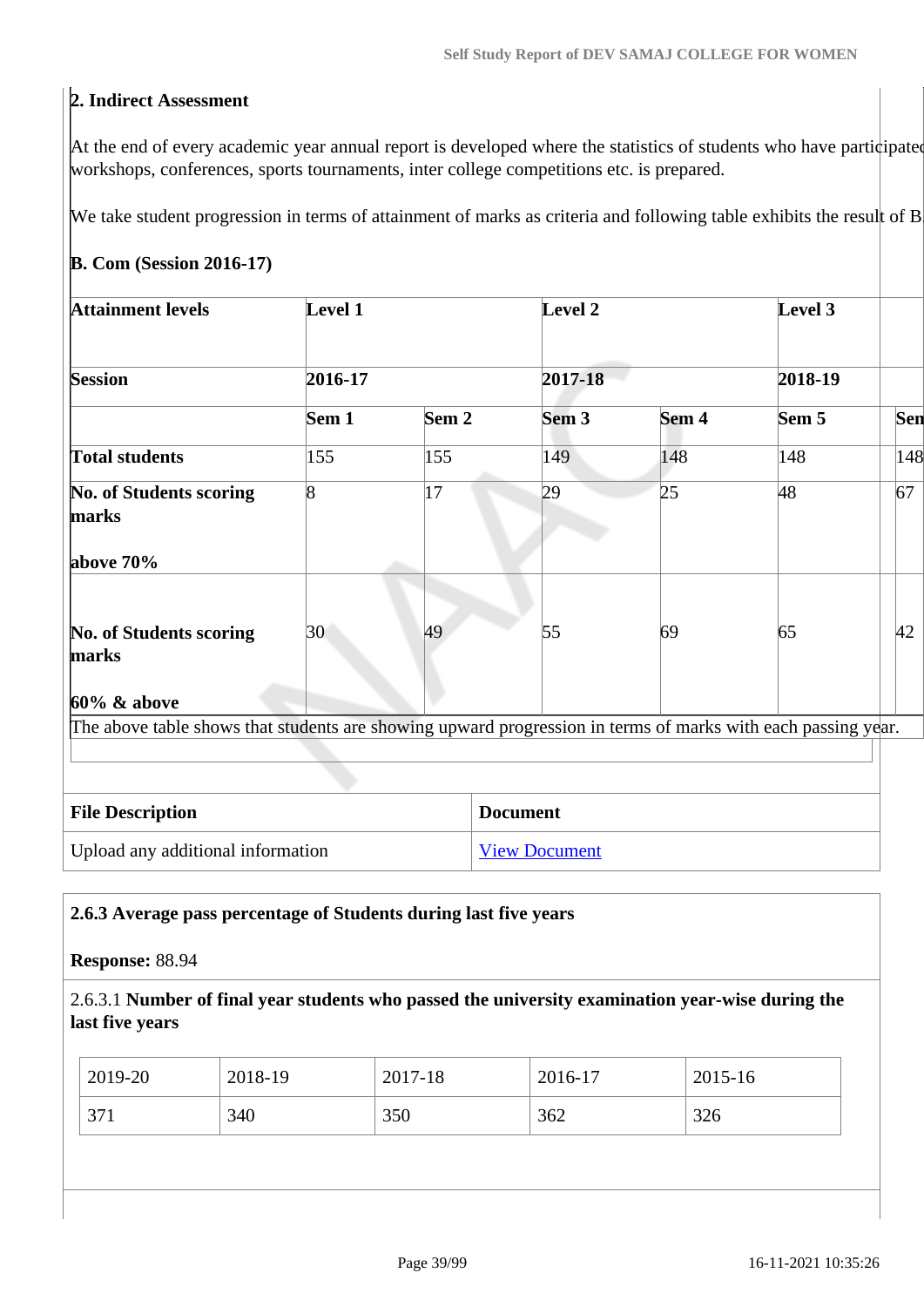#### 2.6.3.2 **Number of final year students who appeared for the university examination year-wise during the last five years**

| 2019-20                 | 2018-19                                                                                               | 2017-18 | 2016-17              | 2015-16 |  |
|-------------------------|-------------------------------------------------------------------------------------------------------|---------|----------------------|---------|--|
| 388                     | 394                                                                                                   | 393     | 417                  | 375     |  |
|                         |                                                                                                       |         |                      |         |  |
| <b>File Description</b> |                                                                                                       |         | <b>Document</b>      |         |  |
|                         | Upload list of Programmes and number of students<br>passed and appeared in the final year examination |         | <b>View Document</b> |         |  |

# **2.7 Student Satisfaction Survey**

| 2.7.1 Online student satisfaction survey regarding teaching learning process |                      |
|------------------------------------------------------------------------------|----------------------|
| <b>Response: 3.36</b>                                                        |                      |
| <b>File Description</b>                                                      | Document             |
| Upload database of all currently enrolled students<br>(Data Template)        | <b>View Document</b> |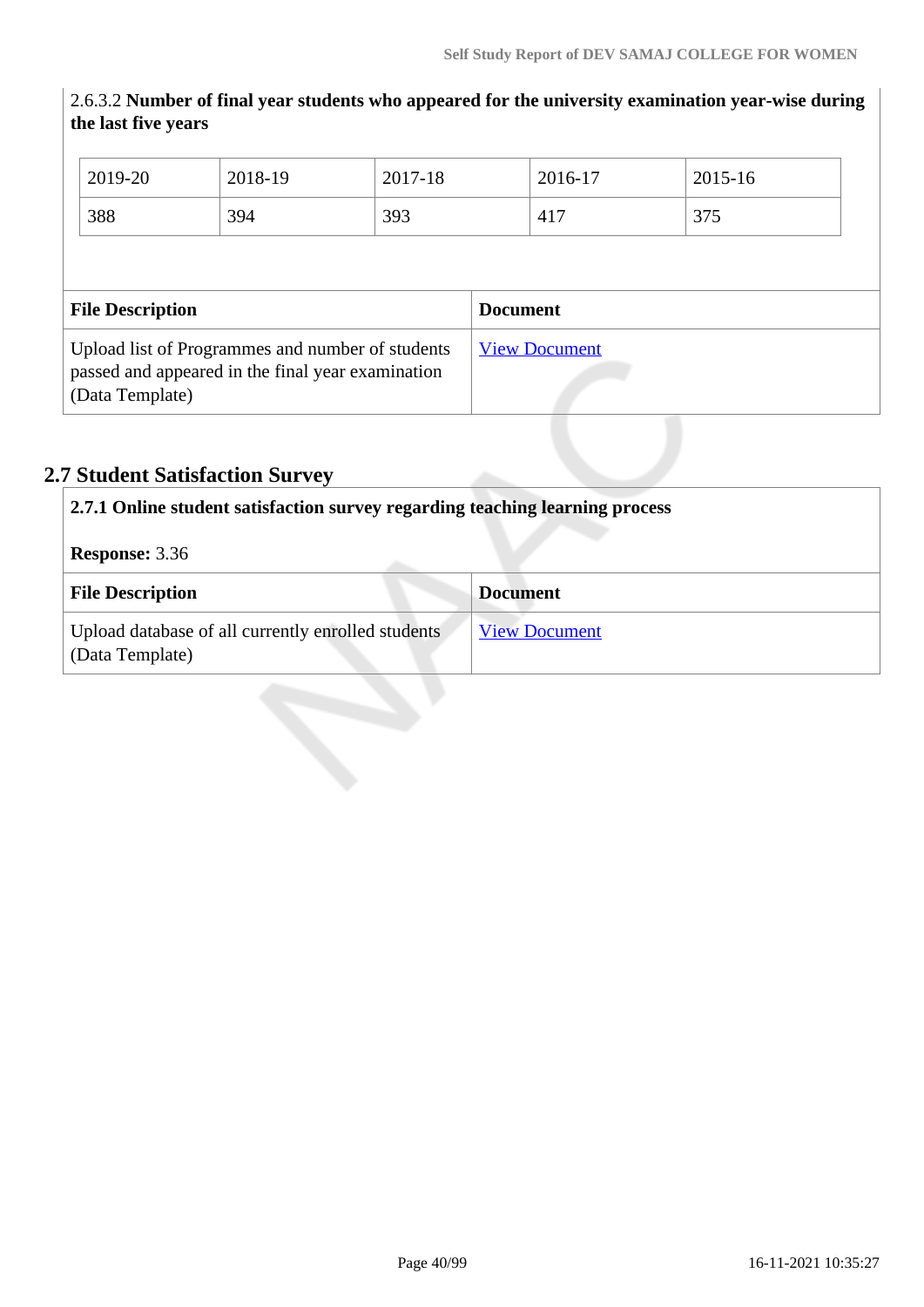# **Criterion 3 - Research, Innovations and Extension**

#### **3.1 Resource Mobilization for Research**

 **3.1.1 Grants received from Government and non-governmental agencies for research projects, endowments, Chairs in the institution during the last five years (INR in Lakhs)** 

**Response:** 1.12

3.1.1.1 **Total Grants from Government and non-governmental agencies for research projects , endowments, Chairs in the institution during the last five years (INR in Lakhs)**

| 2019-20 | 2018-19 | 2017-18 | 2016-17 | 2015-16 |
|---------|---------|---------|---------|---------|
| 0.23    | 0.28    | 0.06    | 0.23    | 0.32    |

| <b>File Description</b>                                                             | <b>Document</b>      |
|-------------------------------------------------------------------------------------|----------------------|
| List of endowments / projects with details of grants                                | <b>View Document</b> |
| e-copies of the grant award letters for sponsored<br>research projects / endowments | <b>View Document</b> |

# **3.1.2 Percentage of teachers recognized as research guides (latest completed academic year) Response:** 2.17 3.1.2.1 **Number of teachers recognized as research guides** Response: 1 **File Description Document** Institutional data in prescribed format [View Document](https://assessmentonline.naac.gov.in/storage/app/hei/SSR/106258/3.1.2_1621233234_6228.docx)

#### **3.1.3 Percentage of departments having Research projects funded by government and non government agencies during the last five years**

**Response:** 0

3.1.3.1 **Number of departments having Research projects funded by government and nongovernment agencies during the last five years**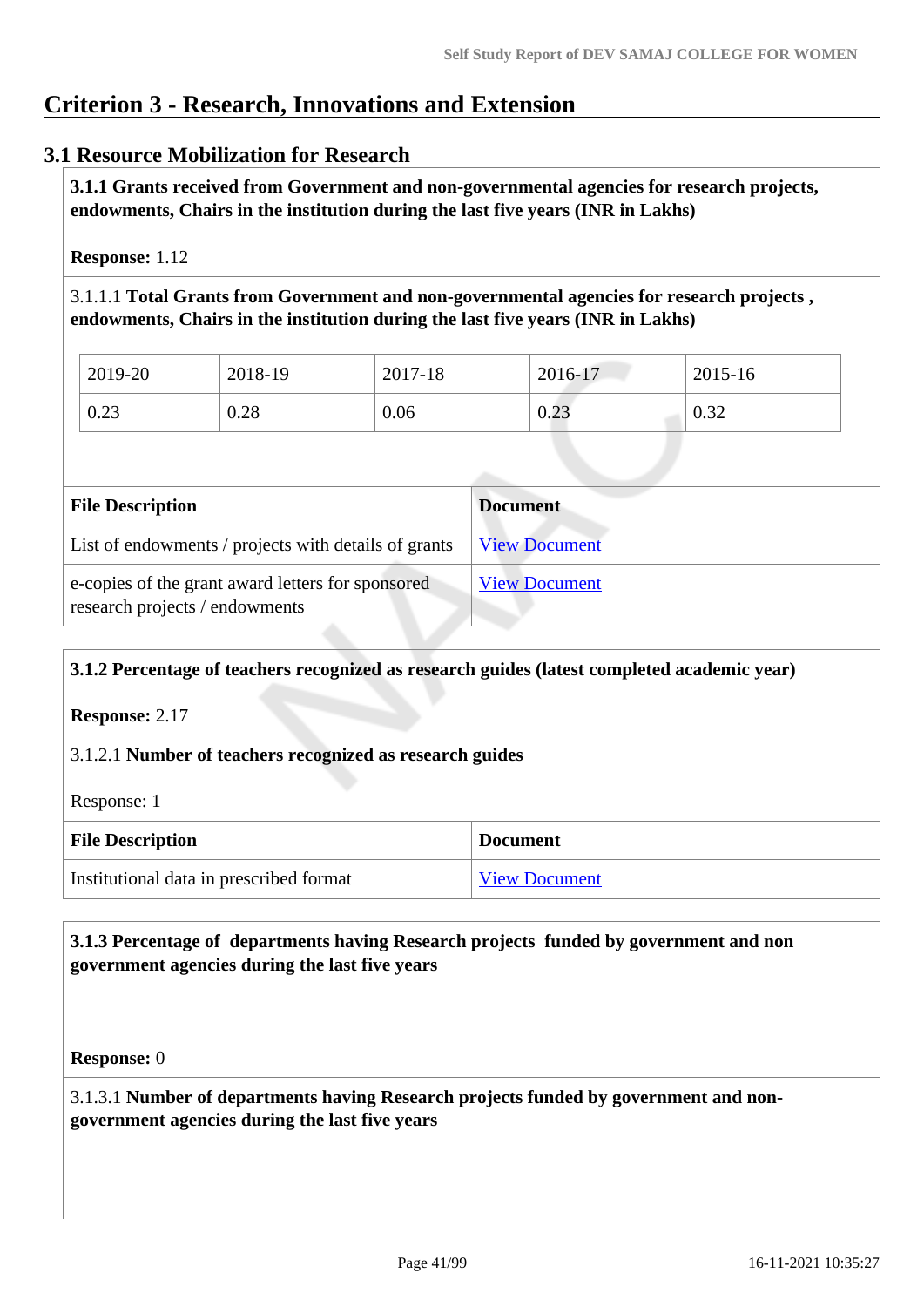| 2019-20                                       | 2018-19                 | 2017-18                                                   | 2016-17              | 2015-16        |
|-----------------------------------------------|-------------------------|-----------------------------------------------------------|----------------------|----------------|
| $\overline{0}$                                | $\boldsymbol{0}$        | $\overline{0}$                                            | $\overline{0}$       | $\overline{0}$ |
|                                               |                         |                                                           |                      |                |
|                                               |                         | 3.1.3.2 Number of departments offering academic programes |                      |                |
| 2019-20                                       | 2018-19                 | 2017-18                                                   | 2016-17              | 2015-16        |
| 5                                             | 5                       | 5                                                         | 5                    | 5              |
|                                               |                         |                                                           |                      |                |
|                                               | <b>File Description</b> |                                                           | <b>Document</b>      |                |
| List of research projects and funding details |                         |                                                           | <b>View Document</b> |                |

#### **3.2 Innovation Ecosystem**

 **3.2.1 Institution has created an ecosystem for innovations and has initiatives for creation and transfer of knowledge**

**Response:** 

#### 1.**Research & Innovation Cell:**

Institute is having separate research and innovation cell. Such a committee plan strategies for upgrading, creating and facilitating infrastructural facilities to meet the needs of the researchers.

#### **Details of research and innovation cell**

| Name             | Designation                 |
|------------------|-----------------------------|
| Dr. Meena Chopra | Principal, DSCW, Chandigarh |
| Dr. Shiva        | Associate Professor         |
| Dr. Samita       | <b>Assistant Professor</b>  |
| Dr. Meenakshi    | <b>Assistant Professor</b>  |
| Dr. Komal        | <b>Assistant Professor</b>  |

#### **Aims and objectives of research and innovation cell:**

- To inculcate research culture amongst the faculty and the students.
- To encourage industry-academia interface.
- To ensure interdisciplinary and multi-disciplinary researches.
- To encourage research collaborations with national and international government agencies, universities and industries.
- To establish links with various research and funding agencies for sponsored research.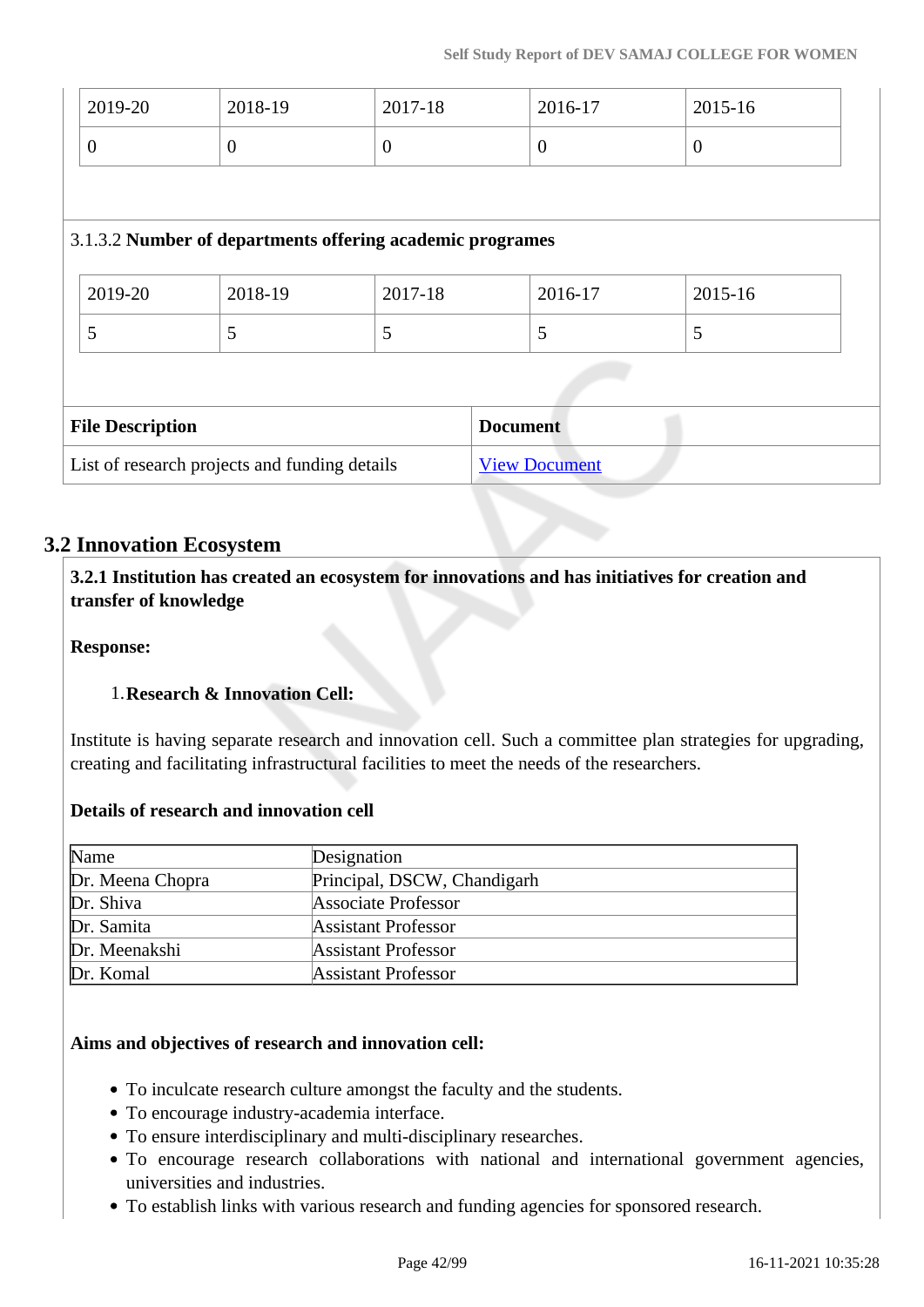- To organize national & international conferences, seminars, workshops, lectures and webinars.
- To motivate the faculty members for doctoral and postdoctoral research.
- To encourage faculty to take up minor and major research projects.
- To promote research publications in UGC enlisted journals.
- To create & facilitate infrastructure to support the research activities in the campus.

1.**Entrepreneurship Development Cell**: Our innovation ecosystem promotes internship and localized training in industries and financial organizations for students. Besides that, it identifies the challenge being faced by them and promotes and facilitates entrepreneurship activities.

| Name      | Designation                     |  |
|-----------|---------------------------------|--|
| Dr. Shiva | <b>IQAC</b> Co-ordinator        |  |
| Dr. Ila   | Department of English           |  |
| Ms. Seema | Department of Fashion Designing |  |

1.

Dev Samaj is proud to start an incubation center in the form of 'Digital Cell', to enable its students to get hands on experience in technological innovation and provide a comprehensive and integrated range of support including mentoring, training programs networking and an array of other benefits. A 'video cell' has been formulated to make available video lectures of the faculty. The cell manages the uploading of videos on You Tube and has also linked it with the college website. Through our small initiatives, we plan to make high impact ventures in social, educational, commercial and other domains.

#### 1.**Start-Ups:**

At Dev Samaj, we have encouraged our women to have the 'Power to Create Something from Nothing'. We make available- 'A World of Knowledge'. Through our add-on courses (Certificate and Diploma courses), we have tried to empower these young girls into successful entrepreneurs. Besides that, many students are under CA training and also run tuition and coaching center's in the evening. Such activities inculcate effective learning for the creation and transfer of knowledge.

#### 1.**Magazine (Nibhrant):**

The college also motivates the students to come up with the articles to be published in the yearly college magazine. It enhances their creativity and is one of the initiatives for the creation and transfer of knowledge.

#### **6**. **Trips and Tours:**

College also arranges industrial visits and study tours to impart practical subject knowledge to the students.

| <b>File Description</b>           | <b>Document</b>      |
|-----------------------------------|----------------------|
| Upload any additional information | <b>View Document</b> |

**3.2.2 Number of workshops/seminars conducted on Research Methodology, Intellectual Property**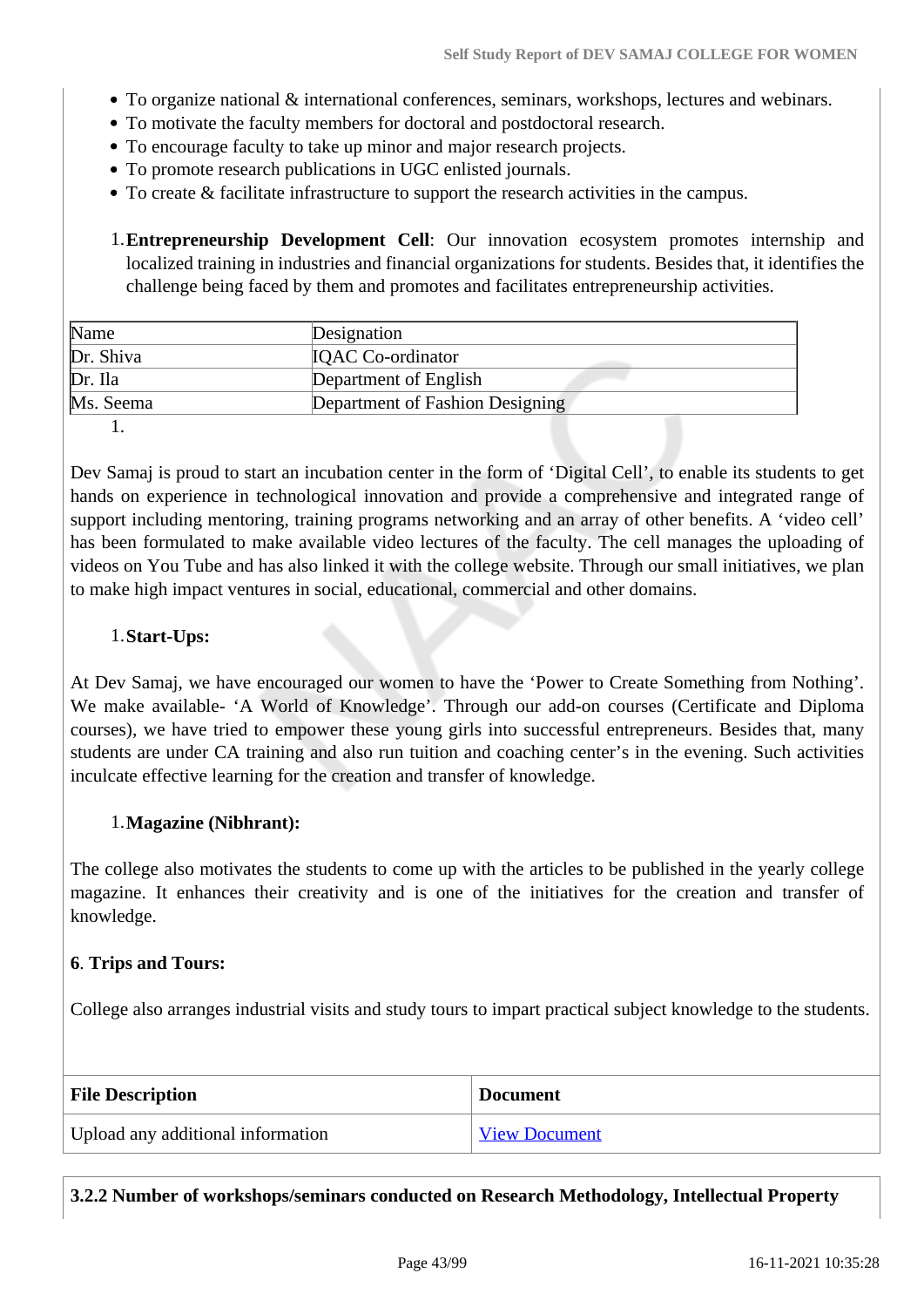#### **Rights (IPR) and entrepreneurship during the last five years**

**Response:** 21

#### 3.2.2.1 **Total number of workshops/seminars conducted on Research Methodology, Intellectual Property Rights (IPR) and entrepreneurship year-wise during last five years**

| 2019-20 | 2018-19                  | 2017-18 | 2016-17        | 2015-16 |
|---------|--------------------------|---------|----------------|---------|
|         | $\overline{\phantom{a}}$ |         | $\overline{ }$ |         |

| <b>File Description</b>                        | <b>Document</b>      |
|------------------------------------------------|----------------------|
| Report of the event                            | <b>View Document</b> |
| List of workshops/seminars during last 5 years | <b>View Document</b> |

#### **3.3 Research Publications and Awards**

| 3.3.1 Number of Ph.Ds registered per eligible teacher during the last five years                     |                      |
|------------------------------------------------------------------------------------------------------|----------------------|
| <b>Response:</b> 1                                                                                   |                      |
| 3.3.1.1 How many Ph.Ds registered per eligible teacher within last five years                        |                      |
| Response: 1                                                                                          |                      |
| 3.3.1.2 Number of teachers recognized as guides during the last five years                           |                      |
| Response: 1                                                                                          |                      |
| <b>File Description</b>                                                                              | <b>Document</b>      |
| List of PhD scholars and their details like name of<br>the guide, title of thesis, year of award etc | <b>View Document</b> |

#### **3.3.2 Number of research papers per teachers in the Journals notified on UGC website during the last five years**

**Response:** 1.04

3.3.2.1 **Number of research papers in the Journals notified on UGC website during the last five years.**

| 2019-20 | 2018-19          | 2017-18 | 2016-17 | 2015-16 |
|---------|------------------|---------|---------|---------|
| T T     | $\sqrt{2}$<br>⊥ັ | 1 V     |         | ◡       |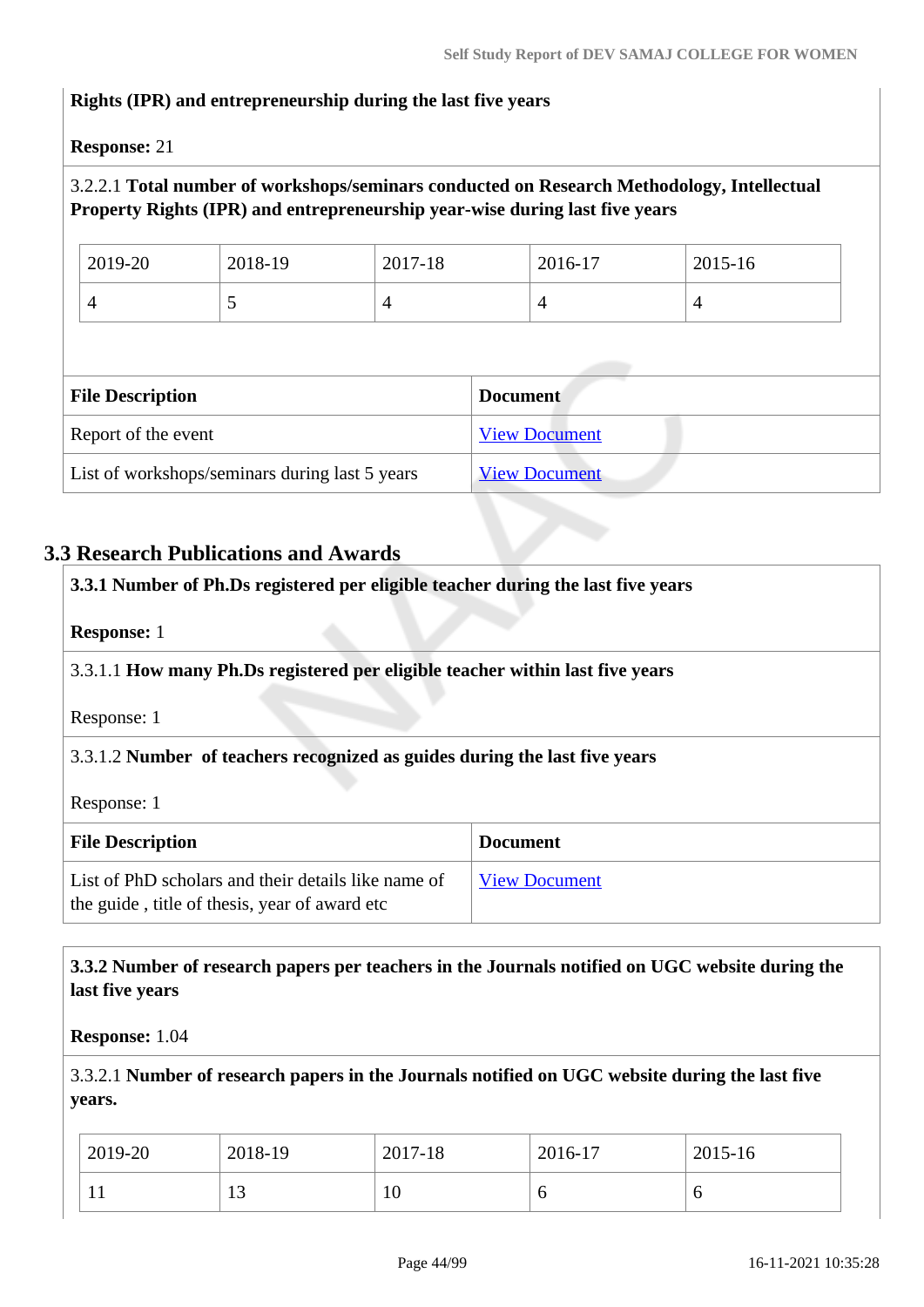| <b>File Description</b>                                                               | <b>Document</b>      |
|---------------------------------------------------------------------------------------|----------------------|
| List of research papers by title, author, department,<br>name and year of publication | <b>View Document</b> |
| Any additional information                                                            | <b>View Document</b> |

 **3.3.3 Number of books and chapters in edited volumes/books published and papers published in national/ international conference proceedings per teacher during last five years**

#### **Response:** 0.86

3.3.3.1 **Total number of books and chapters in edited volumes/books published and papers in national/ international conference proceedings year-wise during last five years**

| 2019-20 | 2018-19                  | 2017-18 | 2016-17 | 2015-16      |
|---------|--------------------------|---------|---------|--------------|
|         | $\overline{\phantom{a}}$ |         | ∽       | $\mathbf{r}$ |

| <b>File Description</b>                                   | <b>Document</b>      |
|-----------------------------------------------------------|----------------------|
| List books and chapters edited volumes/books<br>published | <b>View Document</b> |
| Any additional information                                | <b>View Document</b> |

#### **3.4 Extension Activities**

 **3.4.1 Extension activities are carried out in the neighborhood community, sensitizing students to social issues, for their holistic development, and impact thereof during the last five years.**

#### **Response:**

#### **Extension activities in the neighborhood community:**

Our adopted village is 'Burail Village', Sector 45, Chandigarh.

NSS wing of the college holds many extension activities during the year. The college runs 2 units of NSS having 200 students under the able guidance of 2 programme officers. Our volunteers regularly visit our adopted village and educate the families by sensitizing them on various problems prevalent in the society such as Dengue and its preventions and cures, Women Empowerment, AIDS Control, Environment Protection issues, Pulse Polio immunization, Cleanliness drive etc. are other such activities plaguing the society and which are taken up by our students either through rallies or nukkad natak etc.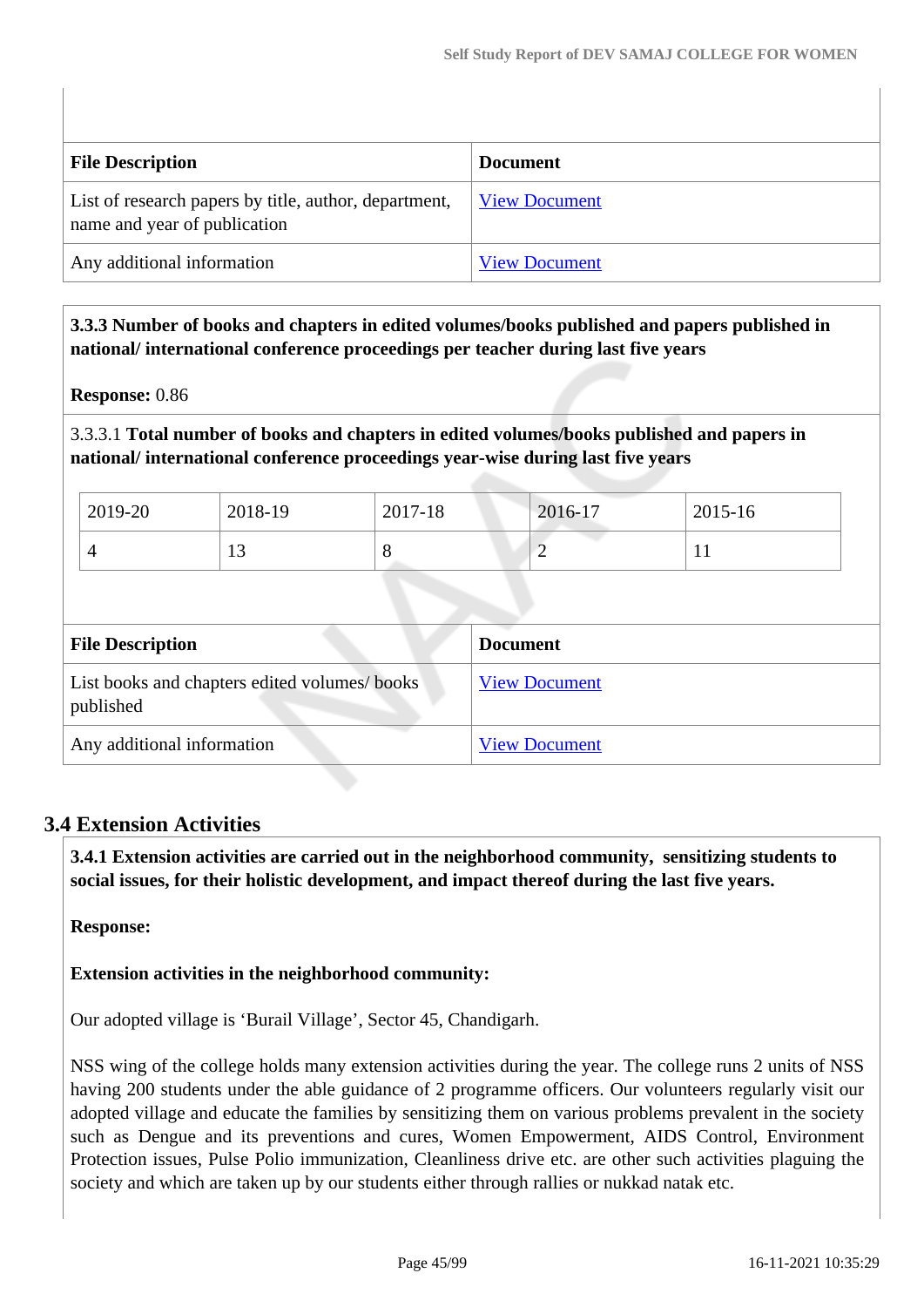Our 'USP 'is that during the NSS 7 day and night camp, children from Burail are invited and are tutored by our NSS volunteers and later they participate in various games organized by them. In a very playful manner, the students are taught basic mannerisms and imparted basic education. Free medical check-up camps are regularly held for our neighboring community. In 2012-13 camp, a fashion show was especially organized for children of our adopted village. Around 30 children in the age group of 7-15 years participated and performed. Such events not only inculcate a community service in volunteers but also helps to build a cordial relationship with them. In our college premises, free computer classes are regularly held for students of Govt. Senior Secondary School, Burailand functions are held in their school inviting participation from their students.Regular tree plantation and cleanliness drive is also held at Govt. Schools and surrounding areas for its beautification. NSS also celebrated Rashtriya Ekta Saptah Week to inculcate the spirit of unity, peace and harmony.

**Clubs and Societies**-. Various clubs of the college such as Red Ribbon Club, Rotaract club, Women Cell, Environment Society etc. equally contribute in terms of impact and sensitizing students to social issues and holistic development. Throughout the year door to door canvassing, rallies etc. are conducted on different issues. 'Pinkathon Rally' was held in 2016-17 to sensitise women to adopt fitter lifestyle and raise awareness about girl child. Rotaract Club holds regular 'Health and Hygiene' camps in the neighbouring areas and promote 'Swachh Bharat Abhiyaan'at regular intervals. A cycle rally was held on 4th june on the eve of 'World Environment Day 'to sensitise and promote eco- friendly use of cycle for commuting on city roads. National youth day rally is also organized to create awareness and eradicate this problem especially in our youth on an annual basis.

 Thus, local events are indeed a great way to bring communities closer together. Whenever funds are to be raised for a worthy cause, or a positive change has to be brought about, or community service feeling has to be incorporated in our college students, such community event helps create a more caring and inclusive community. Ultimately, it will make our local area a nicer place to live.

| <b>File Description</b>           | <b>Document</b>      |
|-----------------------------------|----------------------|
| Upload any additional information | <b>View Document</b> |

#### **3.4.2 Number of awards and recognitions received for extension activities from government/ government recognised bodies during the last five years**

**Response:** 39

3.4.2.1 **Total number of awards and recognition received for extension activities from Government/ Government recognised bodies year-wise during the last five years.**

| 2019-20 | 2018-19 | 2017-18 | 2016-17 | 2015-16 |
|---------|---------|---------|---------|---------|
| $\circ$ |         |         | 8       |         |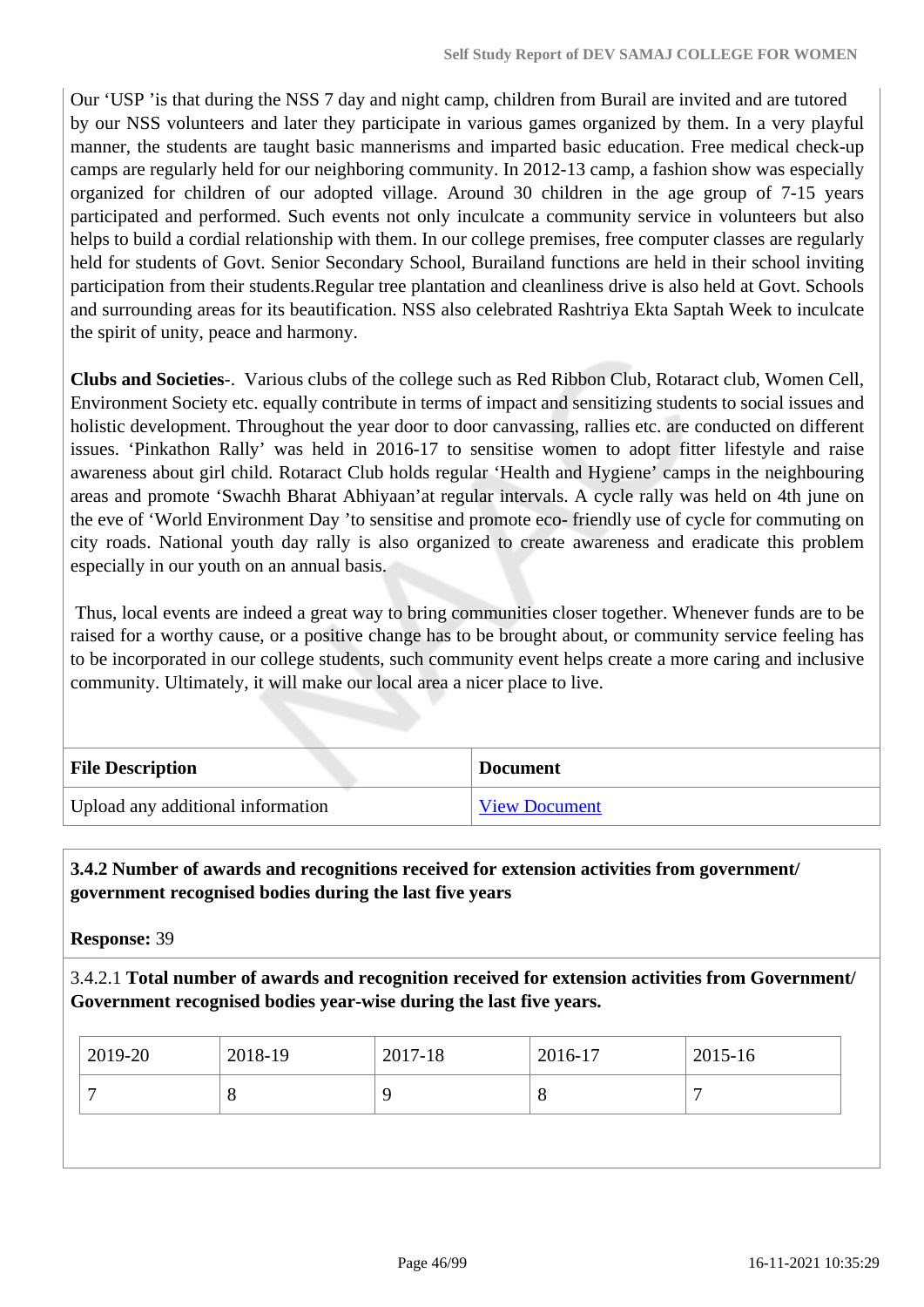| <b>File Description</b>                                     | <b>Document</b>      |
|-------------------------------------------------------------|----------------------|
| Number of awards for extension activities in last 5<br>year | <b>View Document</b> |
| e-copy of the award letters                                 | <b>View Document</b> |

 **3.4.3 Number of extension and outreach programs conducted by the institution through NSS/NCC/Red cross/YRC etc., during the last five years ( including Government initiated programs such as Swachh Bharat, Aids Awareness, Gender Issue, etc. and those organised in collaboration with industry, community and NGOs)**

#### **Response:** 60

3.4.3.1 **Number of extension and outreached Programmes conducted in collaboration with industry, community and Non- Government Organizations through NSS/ NCC/ Red Cross/ YRC etc., yearwise during the last five years**

| 2019-20 | 2018-19 | 2017-18      | 2016-17 | 2015-16 |
|---------|---------|--------------|---------|---------|
| 16      | 10      | $\mathbf{1}$ |         | 14      |

| <b>File Description</b>                                                                                          | <b>Document</b>      |
|------------------------------------------------------------------------------------------------------------------|----------------------|
| Reports of the event organized                                                                                   | <b>View Document</b> |
| Number of extension and outreach Programmes<br>conducted with industry, community etc for the last<br>five years | <b>View Document</b> |

 **3.4.4 Average percentage of students participating in extension activities at 3.4.3. above during last five years**

**Response:** 59.65

3.4.4.1 **Total number of Students participating in extension activities conducted in collaboration with industry, community and Non- Government Organizations such as Swachh Bharat, AIDs awareness, Gender issue etc. year-wise during last five years**

|                                 | 2015-16 | 2016-17 | 2017-18 | 2018-19 | 2019-20 |
|---------------------------------|---------|---------|---------|---------|---------|
| 907<br>985<br>355<br>816<br>675 |         |         |         |         |         |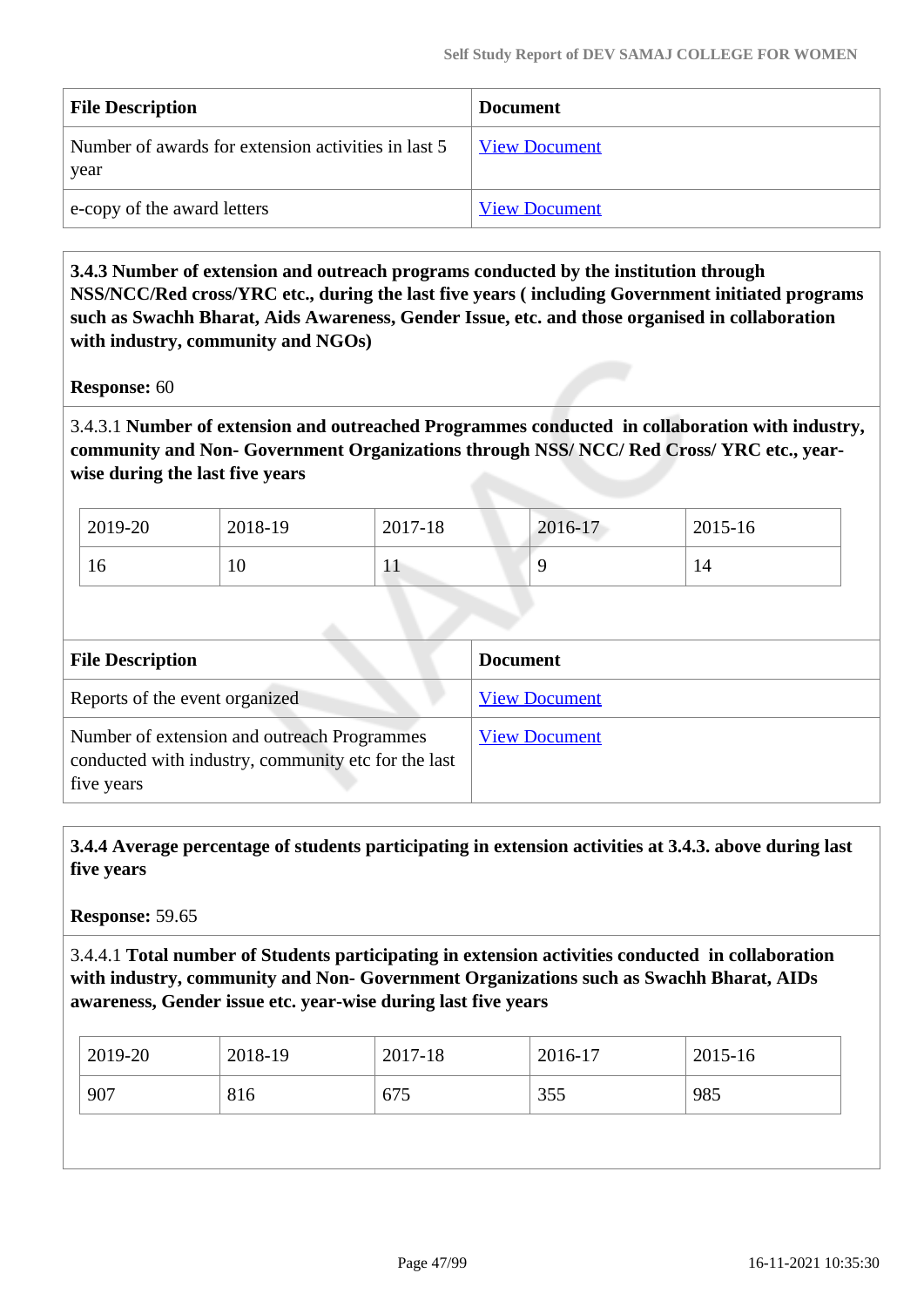| <b>File Description</b>                                                                      | <b>Document</b>      |
|----------------------------------------------------------------------------------------------|----------------------|
| Report of the event                                                                          | <b>View Document</b> |
| Average percentage of students participating in<br>extension activities with Govt or NGO etc | <b>View Document</b> |

#### **3.5 Collaboration**

 **3.5.1 Number of Collaborative activities for research, Faculty exchange, Student exchange/ internship per year**

**Response:** 28

3.5.1.1 **Number of Collaborative activities for research, Faculty exchange, Student exchange/ internship year-wise during the last five years**

| 2019-20 | 2018-19      | 2017-18 | 2016-17 | 2015-16 |
|---------|--------------|---------|---------|---------|
| 01      | $\sim$<br>v, | 10      | 01      | VI.     |

| <b>File Description</b>                                                                                                            | <b>Document</b>      |
|------------------------------------------------------------------------------------------------------------------------------------|----------------------|
| Details of Collaborative activities with<br>institutions/industries for research, Faculty<br>exchange, Student exchange/internship | <b>View Document</b> |

 **3.5.2 Number of functional MoUs with institutions, other universities, industries, corporate houses etc. during the last five years** 

#### **Response:** 9

3.5.2.1 **Number of functional MoUs with Institutions of national, international importance, other universities, industries, corporate houses etc. year-wise during the last five years**

| 2019-20 | 2018-19 | 2017-18 | 2016-17 | 2015-16 |
|---------|---------|---------|---------|---------|
|         |         |         |         | ັ       |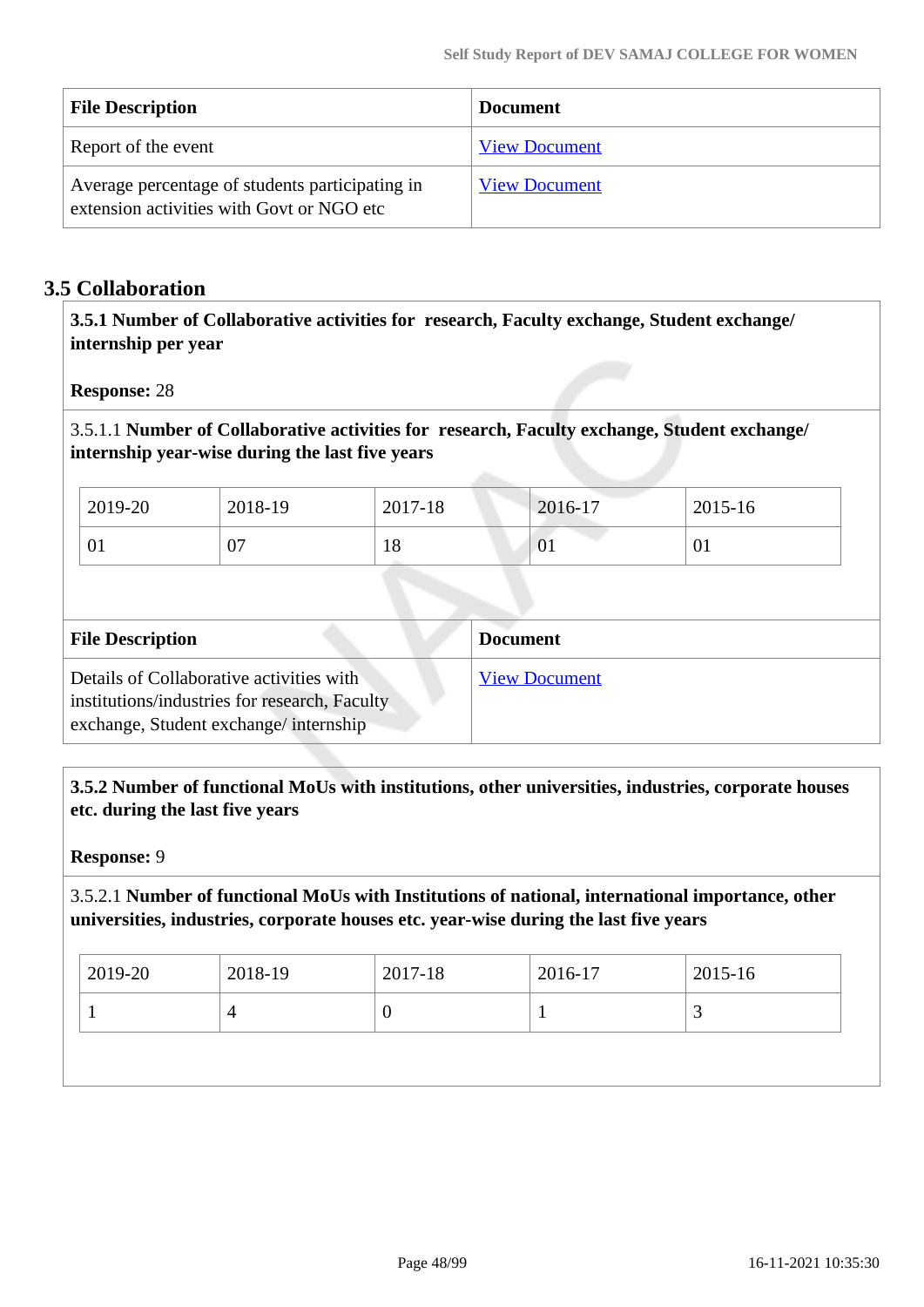| <b>File Description</b>                                                                                                                     | <b>Document</b>      |
|---------------------------------------------------------------------------------------------------------------------------------------------|----------------------|
| e-Copies of the MoUs with institution/<br>industry/corporate houses                                                                         | <b>View Document</b> |
| Details of functional MoUs with institutions of<br>national, international importance, other universities<br>etc during the last five years | <b>View Document</b> |
| Any additional information                                                                                                                  | <b>View Document</b> |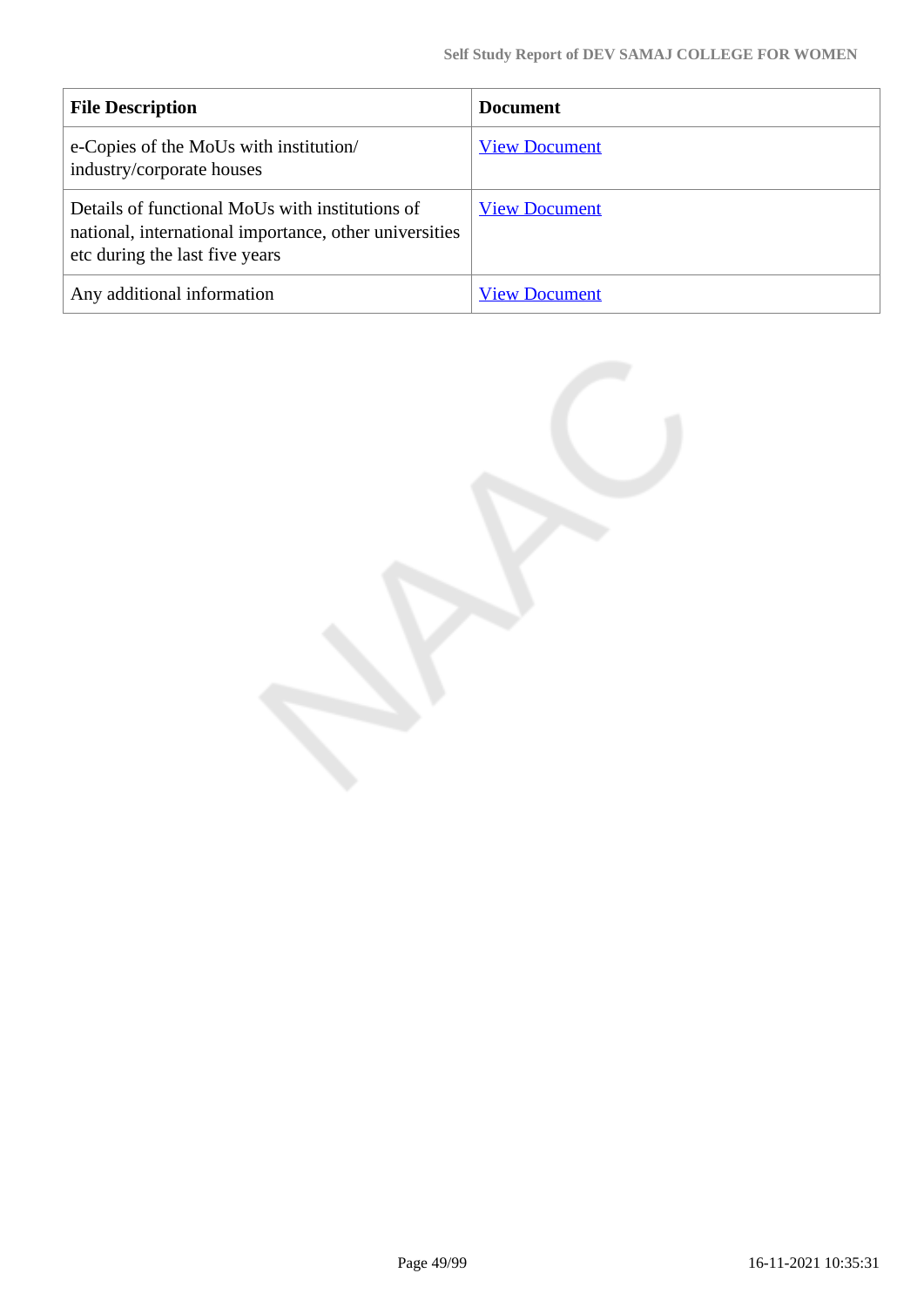# **Criterion 4 - Infrastructure and Learning Resources**

#### **4.1 Physical Facilities**

 **4.1.1 The Institution has adequate infrastructure and physical facilities for teaching- learning. viz., classrooms, laboratories, computing equipment etc.** 

#### **Response:**

The College is spread over 8.058 acres having lush green eco-friendly campus. It caters to the academic and professional needs of girls not only from Chandigarh and adjoining rural areas but also from different states of India. It has been upgrading its infrastructure and physical facilities for teaching and learning. In the current year, college has added a new block, which has administrative wing, new library building and additional classrooms.

#### **Learning Spaces**

The college has well equipped laboratories, facilitated classrooms and automated library. The entire college campus is Wi-Fi enabled. There are primarily 41 classrooms to meet the requirements of students of undergraduate and postgraduate level. The dimensions of the rooms are 30\*30 sq. ft. & 15\*30 sq. ft. and can comfortably accommodate 70 & 30 students, respectively. The teaching-learning process is facilitated in these rooms with high speed internet connectivity. Some of the rooms are equipped with projectors and smart boards also. Each classroom is equipped with appropriate and comfortable furniture, enough fans, good ventilation, and adequate light. The classes haveblack/green and white boardsfor manual and online teaching and learning.

To engage students to a variety of practical orientation, self-instructional, learner friendly modes, there are 15 well-equipped laboratories. The college has 5 high-tech **computer labs** including **language lab** with computers configured with latest hardware and software having LAN connectivity and internet services through Wi-Fi. Apart from that multi-function printers, scanner, projectors are also available for students in labs. **Chemistry lab** is created to be fire resistant as well as chemical resistant which can handle any kind of mishap. **Psychology**lab is equipped with tests of intelligence, personality, learning, memory, anxiety, stress etc. Both the **music instrumental and vocal rooms** have adequate number of best musical instruments both manual and electronic. **Fine arts studio** is provided with all the required material for practical purpose. **Fashion designing**and**Cosmetology labs** are fully equipped with latest amenities.

The libraryis housed in a hall measuring 75\*30 sq. ft. on the second floor of college building with latest ICT facilities. It is fully automated and has a big reading room. The air-conditioned seminar room, with a seating capacity of around hundred people is equipped with

projector screen, audio-visual facilities along with excellent sound system.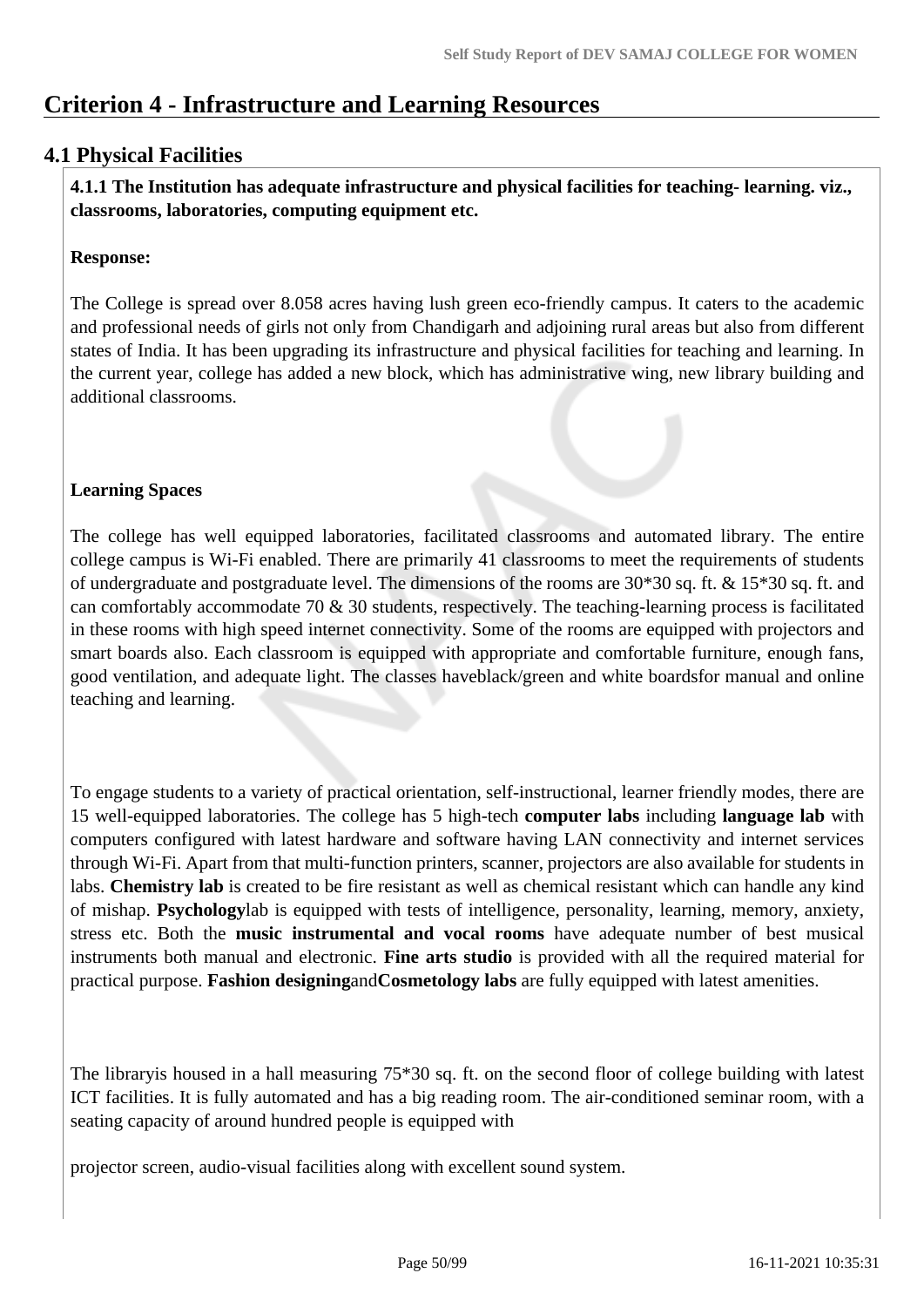A NetworkResource Centreacts as a nodal center to support all digital needs of the college like printing, scanning, photocopying and internet browsing.The college is under CCTV surveillance.

Air-conditioned college hall has a seating capacity of about 450 people, which is extensively used for extracurricular activities and for hosting functions of the college. It is equipped with sophisticated lighting that is managed by specially designated support staff along with the students. Additionally, two more basement halls have been made operational in the current year to promote similar activities.

| <b>File Description</b>           | <b>Document</b>      |
|-----------------------------------|----------------------|
| Upload any additional information | <b>View Document</b> |

#### **4.1.2 The Institution has adequate facilities for cultural activities, sports, games (indoor, outdoor), gymnasium, yoga centre etc.**

#### **Response:**

To create a balanced atmosphere of academic, cultural and sports activities for the overall personality development of the students, the college has adequate infrastructure for sports and extracurricular activities. The college has full-fledged department of Physical Education that imparts vigorous training to the students for participation in a variety of sports such as Kho-kho,Cricket, Net ball, Ball Badminton, Sepak-Takrow, Drop-ball, Marshal Arts, Kabaddi, Boxing etc. The sports infrastructure comprises agymnasium, sprawling sports fieldand multipurpose halls. Gymnasium is well-resourced with all kind of fitness equipments such as twister, front pulley, abdominal board and bench press etc.for all kind of fitness activities of sport persons and students. The sports field has standard Netball court, Ball Badminton court, Shuttle Badminton Court, kabaddi Court and a Cricket net practice ground and track facilities.All kind of field events like Javelin-throw, Shot-put, Hammer-throw, Discuss-throw, matches, training, annual sports meet etc. held in the well-maintained sports field.Multipurpose halls which can accommodate more than 200 students, is used for all indoor sports (e.g. Kick Boxing, Wushu, Taekowondo, PencakSilat, Wrestling etc.). The Multipurpose halls also provides ample space for various yoga activities (learning and practising) in the college premises. Yoga activities are made part of the extracurricular activities to revive the ancient tradition to provide a healthy practice along with academics. All the sports activities are observed under expert guidance and training by competent coaches. There is a sports' room for storing all kind of sports equipments. The students participate in various inter-department, inter-college, inter-university, state and national competitions for netball, wushu, taekowondo, basketball, badminton, cricket etc. Students of our college won accolades in various tournaments.The college annual athletic meet held every year and prizes are awarded to the winners of various events to motivate them.

The College also encourages students to participate in various cultural, art, and literary activities and make the students excel in their fields of interest. For outdoor events, there are spacious lawns which can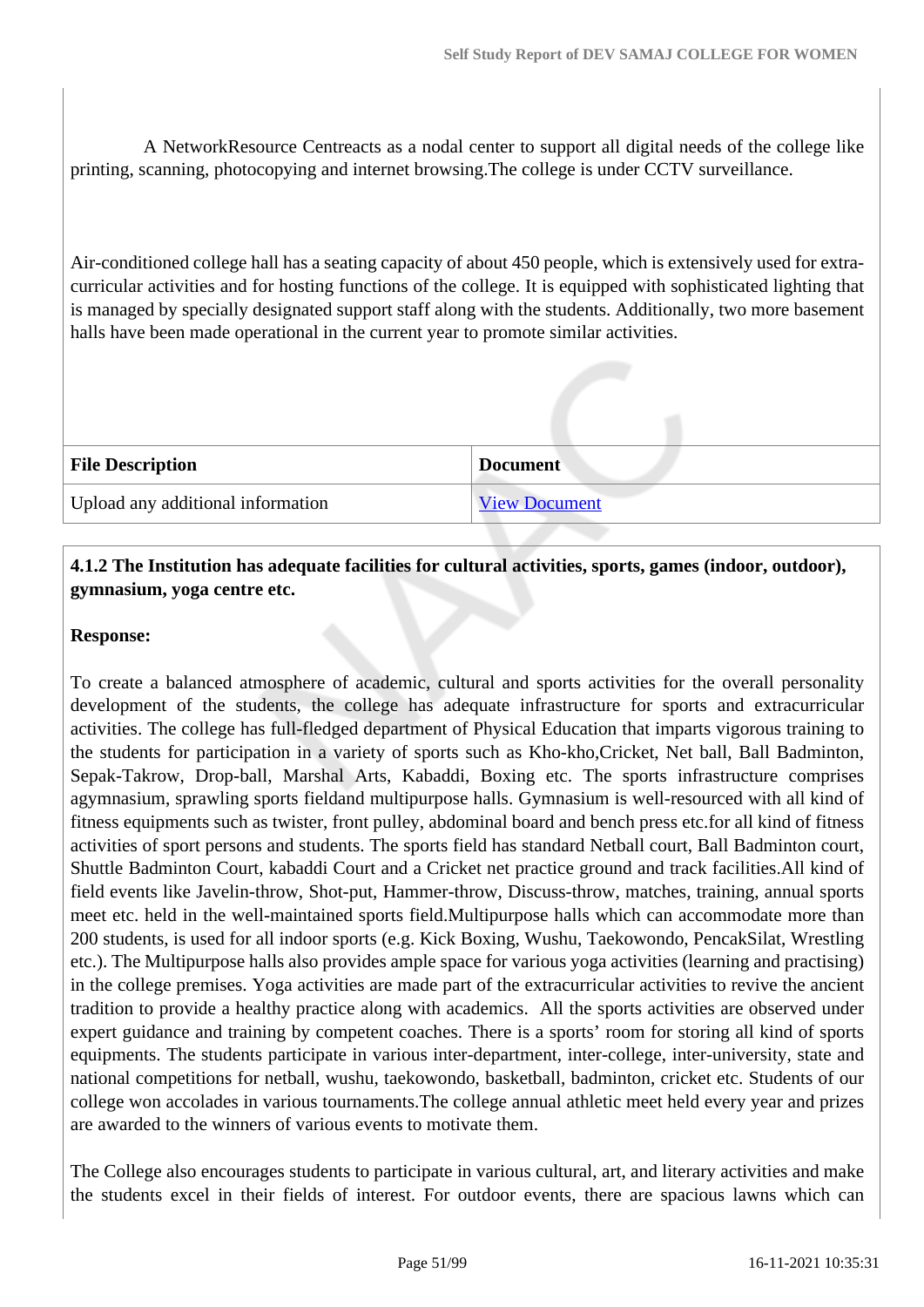accommodate approximately 2000 persons in the college premises. These lawns are used for holding events such as youth festivals, students' festivals (freshers, farewell), college events (like Teej, Basant) etc. The College armature has seminar and Multipurpose halls for accomplishingall kind of indoorcultural events. The range of co-curricular learning is rooted in different student societies and clubs (Women, Rotaract club, Red ribbon club, Environment club,Design aura club etc.). For overall coordination of College Council activities, a faculty member is assigned with the role of the Dean, College Affairs. Further, each society has a faculty member as staff advisor and student representatives who plan and execute the events of their society. The students of the college participate and won prizes in various Inter college, Zonal, Inter-zonal youth festivals and other art and literary events.

| <b>File Description</b>           | <b>Document</b>      |
|-----------------------------------|----------------------|
| Upload any additional information | <b>View Document</b> |

#### **4.1.3 Percentage of classrooms and seminar halls with ICT- enabled facilities such as smart class, LMS, etc.** *(Data for the latest completed academic year)*

**Response:** 44.19

4.1.3.1 Number of classrooms and seminar halls with ICT facilities

Response: 19

| <b>File Description</b>                                                                      | <b>Document</b>      |
|----------------------------------------------------------------------------------------------|----------------------|
| Upload Number of classrooms and seminar halls<br>with ICT enabled facilities (Data Template) | <b>View Document</b> |

#### **4.1.4 Average percentage of expenditure, excluding salary for infrastructure augmentation during last five years(INR in Lakhs)**

**Response:** 106.47

4.1.4.1 **Expenditure for infrastructure augmentation, excluding salary year-wise during last five years (INR in lakhs)**

| 2019-20 | 2018-19 | 2017-18 | 2016-17 | $2015 - 16$ |
|---------|---------|---------|---------|-------------|
| 413.63  | 112.53  | 125.25  | 99.36   | 2.30        |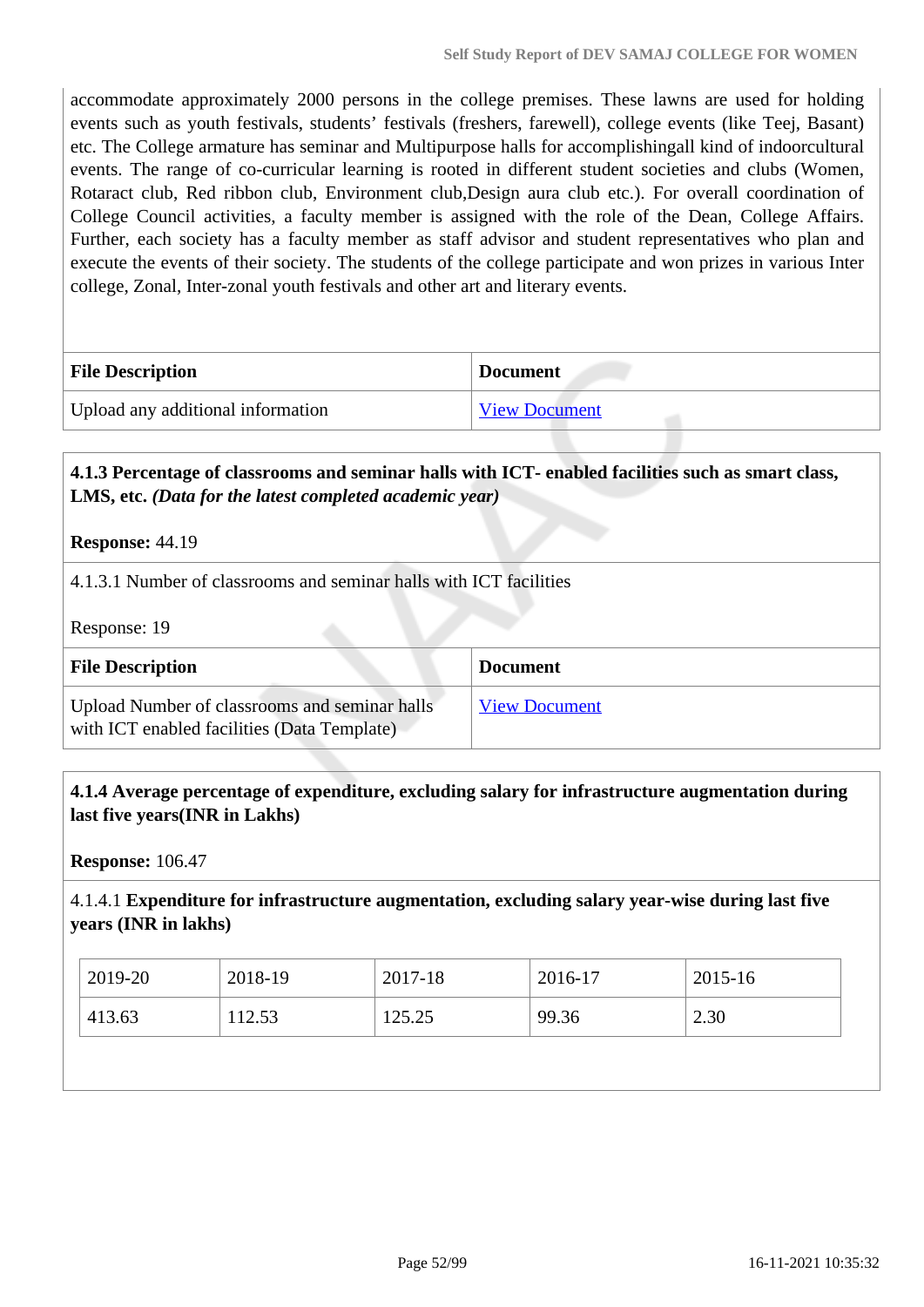| <b>File Description</b>                                                                             | <b>Document</b>      |
|-----------------------------------------------------------------------------------------------------|----------------------|
| Upload Details of budget allocation, excluding<br>salary during the last five years (Data Template) | <b>View Document</b> |
| Upload audited utilization statements                                                               | <b>View Document</b> |
| Upload any additional information                                                                   | <b>View Document</b> |

#### **4.2 Library as a Learning Resource**

#### **4.2.1 Library is automated using Integrated Library Management System (ILMS)**

#### **Response:**

Library is spacious, student friendly and situated on the second floor of college building. The library is surrounded by noise free atmosphere. It has a capacity to accommodate sufficient number of students at one time.

The library was automated in October 2003 with the purchase of desktop server and SOUL software. The library upgraded to LIBSYS software in 2010. The circulation functions – membership, issue and return and the entire operations of the library were further upgraded with the installation of Radio Frequency Identification Technology (RFID) through Open Source Library Management Software KOHA in 2018. This technology has ensured foolproof security (effective theft detection system through security gate antenna at the entrance of the library) and simplified the circulation process (rapid Check in/ check out facility). Library has three workstations to access e-resources and e-database through Online Public Access Catalog (OPAC).

|             | Name of ILMS Software Nature of automation (fully Version |              | <b>Year of Automation</b> |  |
|-------------|-----------------------------------------------------------|--------------|---------------------------|--|
|             | or partially)                                             |              |                           |  |
| <b>KOHA</b> | Fully                                                     | 16.11.14.000 | May, 2018                 |  |

Library has **22,752 text books, 547 reference books, 103 Journals**, **45 e-books**, **1132 CDs and Videos.** Library also has a separate section for book bank, study material for competitive exams, maps, project reports, and Ph.D. thesis. The library of the college has been a subscribed member of NLIST programme to provide access to e-Journals & e-Books to the college since 2010.

DEAR (Drop Everything and Read) Club of library holds activities i.e. Reference Hunt, Book Finding, Book Exhibitions, Orientation Program throughout the year. Library has been holding various workshops and seminars since its inception. Detail of few activities held from the year 2015-16: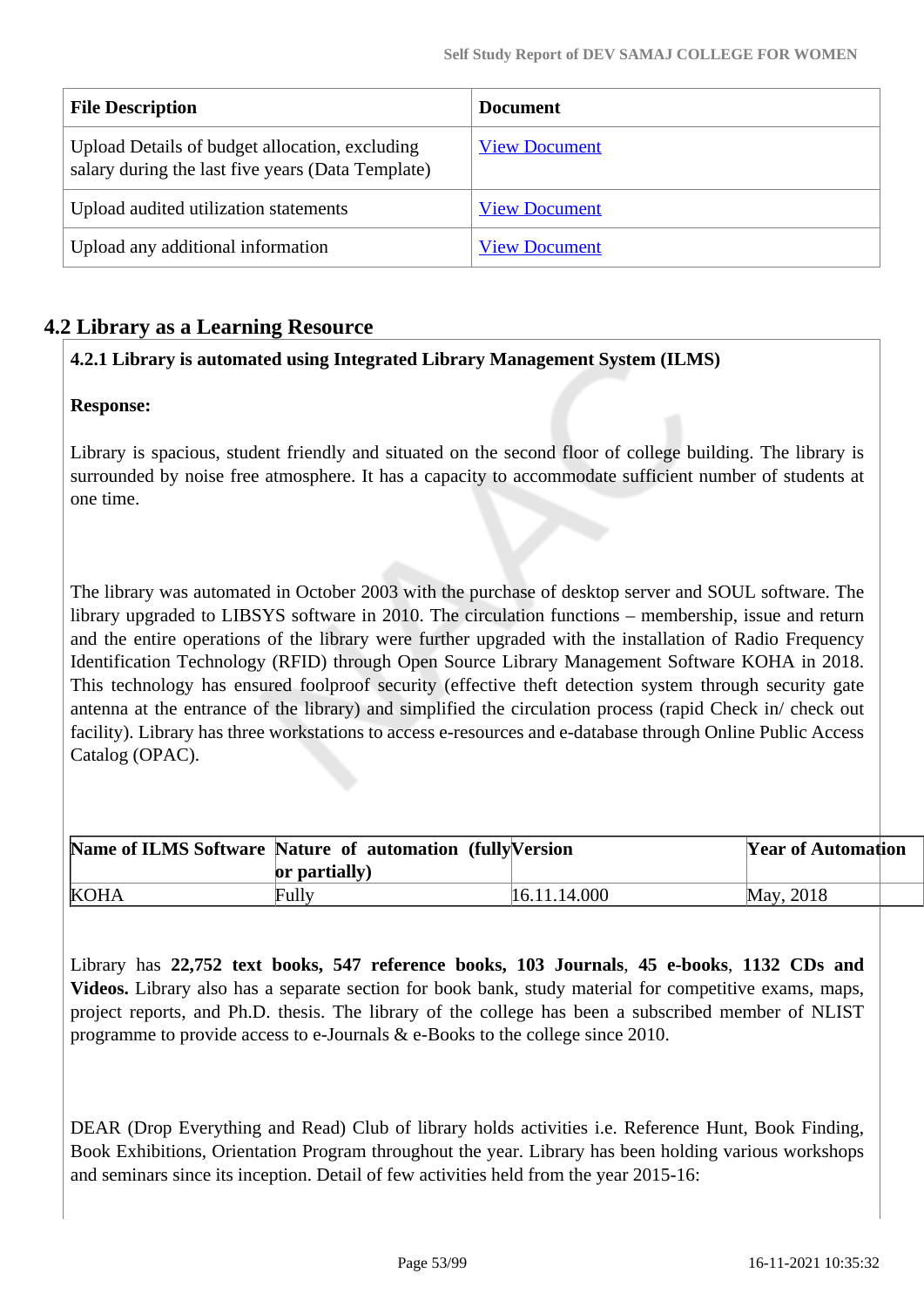- 1.'Emerging Trends in Libraries' National Conference on October 17, 2015
- 2.'Information Literacy Workshop' on March 10, 2016
- 3.'CLA Library Conference' on December 15, 2017
- 4. 2 days' books exhibition on 14-15 September, 2017

Library is well equipped with 7 computers, 3 printers, 2scanners, 4 air conditioners and 1 Xerox machine. Library is provided with dedicated internet connection and the computer systems in library are connected through LAN. It is also under **CCTV surveillance**.

All major decisions are taken by the **Library Committee**consisting of Librarian and other senior faculty members under the guidance of Principal. Library works from 9a.m. to 4p.m. on all working days exceptSaturday (9a.m. to 2p.m.) and open for students, former students, staff

members and general public on request.

| <b>File Description</b>           | <b>Document</b>      |
|-----------------------------------|----------------------|
| Upload any additional information | <b>View Document</b> |

| <b>6. Remote access to e-resources</b> |  |
|----------------------------------------|--|
| <b>5.Databases</b>                     |  |
| 4.e-books                              |  |
| 3. Shodhganga Membership               |  |
| 2.e-ShodhSindhu                        |  |
| 1.e-journals                           |  |

| <b>File Description</b>                                                                                                                                          | <b>Document</b>      |
|------------------------------------------------------------------------------------------------------------------------------------------------------------------|----------------------|
| Upload any additional information                                                                                                                                | <b>View Document</b> |
| Details of subscriptions like e-journals, e-<br>Shodh Sindhu, Shodhganga Membership, Remote<br>access to library resources, Web interface etc (Data<br>Template) | <b>View Document</b> |

#### **4.2.3 Average annual expenditure for purchase of books/e-books and subscription to journals/ejournals during the last five years (INR in Lakhs)**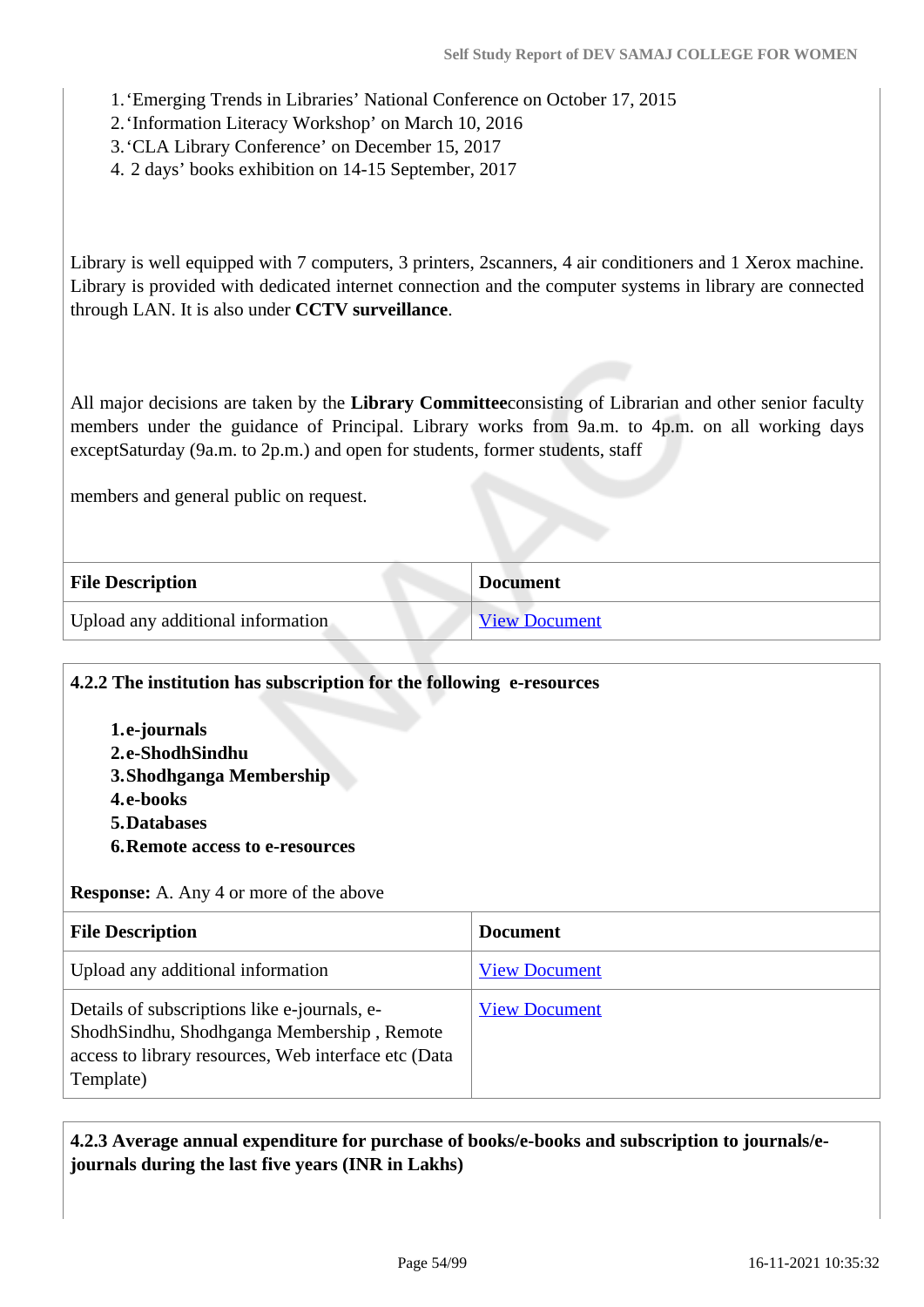#### **Response:** 6.21

#### 4.2.3.1 **Annual expenditure of purchase of books/e-books and subscription to journals/e- journals year wise during last five years (INR in Lakhs)**

| 2019-20 | 2018-19 | 2017-18 | 2016-17 | 2015-16 |
|---------|---------|---------|---------|---------|
| 5.09    | 5.92    | 9.42    | 5.61    | 5.00    |

| <b>File Description</b>                                                                                                               | <b>Document</b>      |
|---------------------------------------------------------------------------------------------------------------------------------------|----------------------|
| Details of annual expenditure for purchase of<br>books/e-books and journals/e- journals during the<br>last five years (Data Template) | <b>View Document</b> |
| Audited statements of accounts                                                                                                        | <b>View Document</b> |
| Any additional information                                                                                                            | <b>View Document</b> |

#### **4.2.4 Percentage per day usage of library by teachers and students ( foot falls and login data for online access) during the last completed academic year**

#### **Response:** 6.96

4.2.4.1 Number of teachers and students using library per day over last one year

Response: 94

| <b>File Description</b>                           | <b>Document</b>      |
|---------------------------------------------------|----------------------|
| Details of library usage by teachers and students | <b>View Document</b> |
| Any additional information                        | <b>View Document</b> |

#### **4.3 IT Infrastructure**

#### **4.3.1 Institution frequently updates its IT facilities including Wi-Fi**

#### **Response:**

The institute has four state-of-art Computer Labs and one Language Lab which accommodates a total of 127 computers for students. Each computer in the labs is connected through LAN. There is 'Network Resource Centre' having 09 computers with internet, 2 printers, 1 scanner, and 1 photocopier for teachers and students. The computer facility with internet and printer is also made available in the respective departmental labs to facilitate effective teaching, learning and research.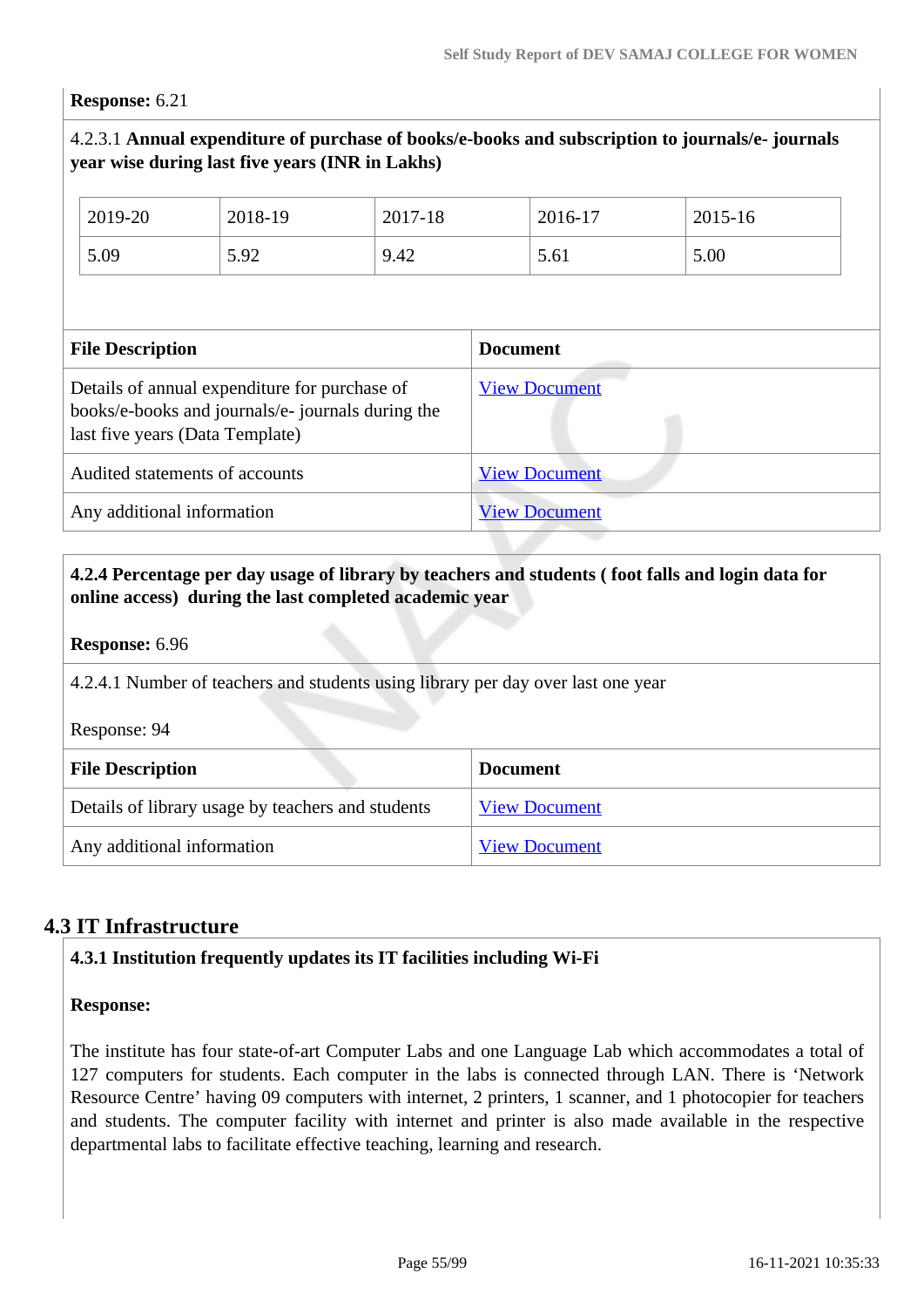The college has 03 Internet Connections:

#### 1.**Netplus Leased Line50 MBPS (WiFi for Campus/ Hostel)**

- 2.**Connect Broadband 24 MBPS (Office)**
- 3.**Conjunix Broadband 10 MBPS (Library)**

The students and faculty can also access internet in the library. Off campus, Wi-Fi facility is available in the hostel, so that residents can access internet in their respective rooms.

The college has10 smart classrooms equipped with multimedia facility and screen that enhances the learning experience. The college has a well-furnished AC Seminar Hall with capacity of 100 persons and is equipped with computer with internet, sound system and multimedia projector. These facilities help in smooth conducting of seminars, workshops etc.

The college library has also been equiped with ICT facility for students and staff. There are 07 computers in the library with printers. In order t automate the library tasks. Soul software was installed in library from INFLIBNET in the year 2003, which was replaced by upgraded software LIBSYS in 2010 and the library is updated to RFID Technology through KOHA in 2018. The library of the college has been a subscribed member of NLIST programme intiated by INFLIBNET Centre to provide access to e-journals & e-Books to the college since 2010. The college has also purchased a number of e-books from EBSCO international Inc.

Since the last five years, the college has been updating its IT facilities in its academic and administrative areas. **32 Acer All-in-one computers having latest hardware configuration, windows 10 operating system, Microsoft Office 2016 and automatic wireless connectivity to Wi-Fi were purchased.**06 Interactive Flat Panel with Core i5 processor, 1TB HDD, 8 GB RAM and WINDOWS 10 are purchased. RAM in 14 old computers was updated. **15 new multifunction printers were purchased**. The college has purchased the latest versions of software like**Microsoft windows 8.1, Microsoft windows 10, Microsoft Office 2013, Microsoft Office 2016, Visual Studio 2017 and Oracle Database 12C-Std Edition 2.**Two Electronic Lectern PMEL-i3 with projector screen are installed in college halls.Computer Kiosk with 43" display is purchased.

For raising the academic standards, and improving day-to-day activities, the college has updated its website www.dscw.ac.in. The notices concerning academics, workshops, seminars, club's activities, functions organized in the college are uploaded on the website regularly. Understanding the importance of the secure connection online, the college has acquired and got implemented the SSL certificate for the college website. A Staff Career Management Tool has been added to the website.

The college has

- Facebook account https://www.facebook.com/devsamajcollege45/
- Instagram accounthttps://instagram.com/devsamajcollegeforwomen?igshid=nd5jxqsl7lfo
- Youtube Channel in which the videos of the faculty have been uploaded. These videos can be seen at https://www.youtube.com/channel/UCx59AR25HeUjlJuLgiC0ptQ/.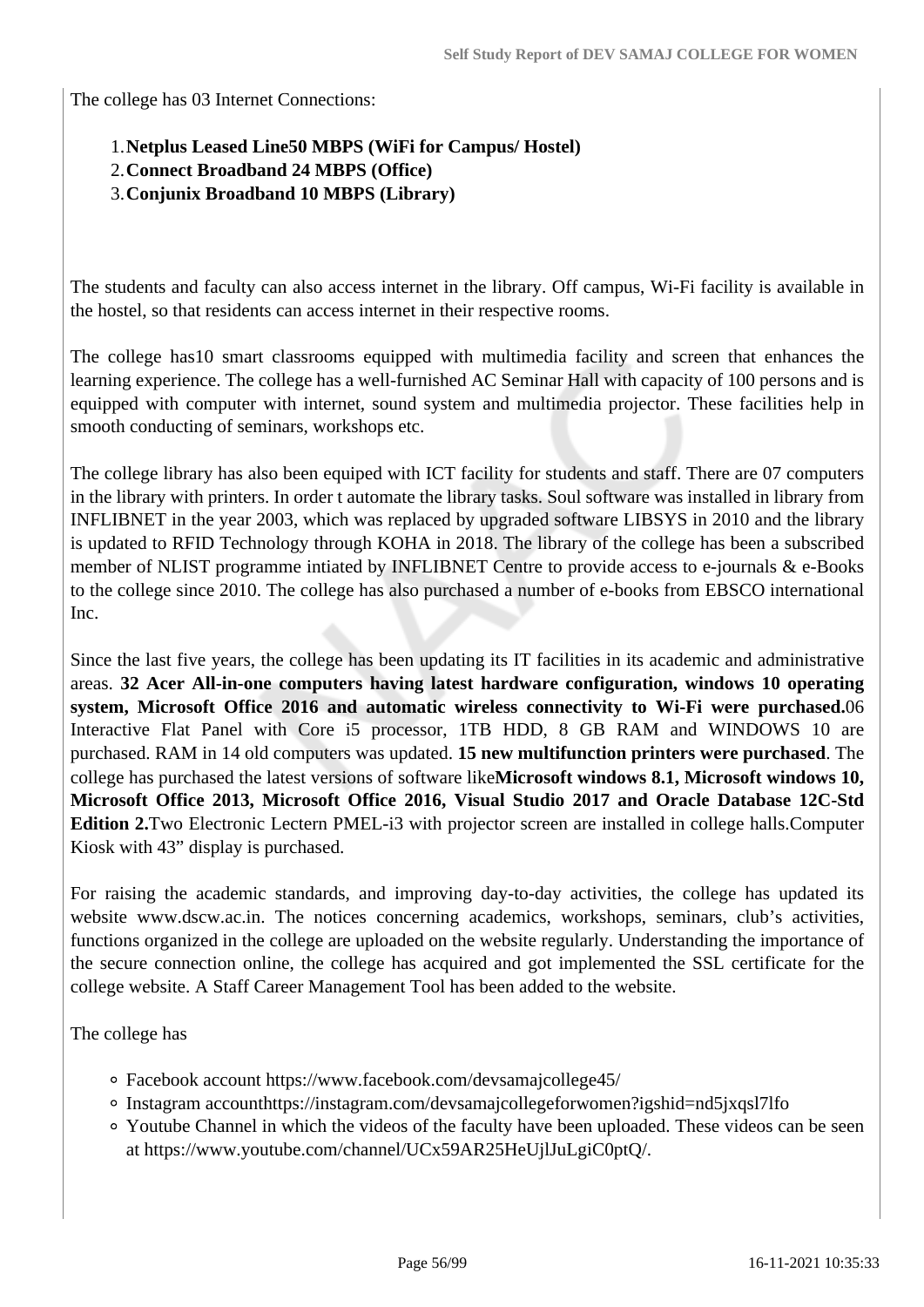H

| <b>File Description</b>           | <b>Document</b>      |
|-----------------------------------|----------------------|
| Upload any additional information | <b>View Document</b> |

| 4.3.2 Student - Computer ratio (Data for the latest completed academic year) |                      |
|------------------------------------------------------------------------------|----------------------|
| <b>Response: 8.36</b>                                                        |                      |
| <b>File Description</b>                                                      | <b>Document</b>      |
| Upload any additional information                                            | <b>View Document</b> |
| Student – computer ratio                                                     | <b>View Document</b> |

L.

| 4.3.3 Bandwidth of internet connection in the Institution                   |                      |  |
|-----------------------------------------------------------------------------|----------------------|--|
| <b>Response: A. ?50 MBPS</b>                                                |                      |  |
| <b>File Description</b>                                                     | <b>Document</b>      |  |
| Upload any additional Information                                           | <b>View Document</b> |  |
| Details of available bandwidth of internet<br>connection in the Institution | <b>View Document</b> |  |

#### **4.4 Maintenance of Campus Infrastructure**

 **4.4.1 Average percentage of expenditure incurred on maintenance of infrastructure (physical and academic support facilities) excluding salary component during the last five years(INR in Lakhs)**

**Response:** 18.62

4.4.1.1 **Expenditure incurred on maintenance of infrastructure (physical facilities and academic support facilities) excluding salary component year-wise during the last five years (INR in lakhs)**

| 29.35<br>28.41<br>21.00<br>24.59<br>21.36 |  |
|-------------------------------------------|--|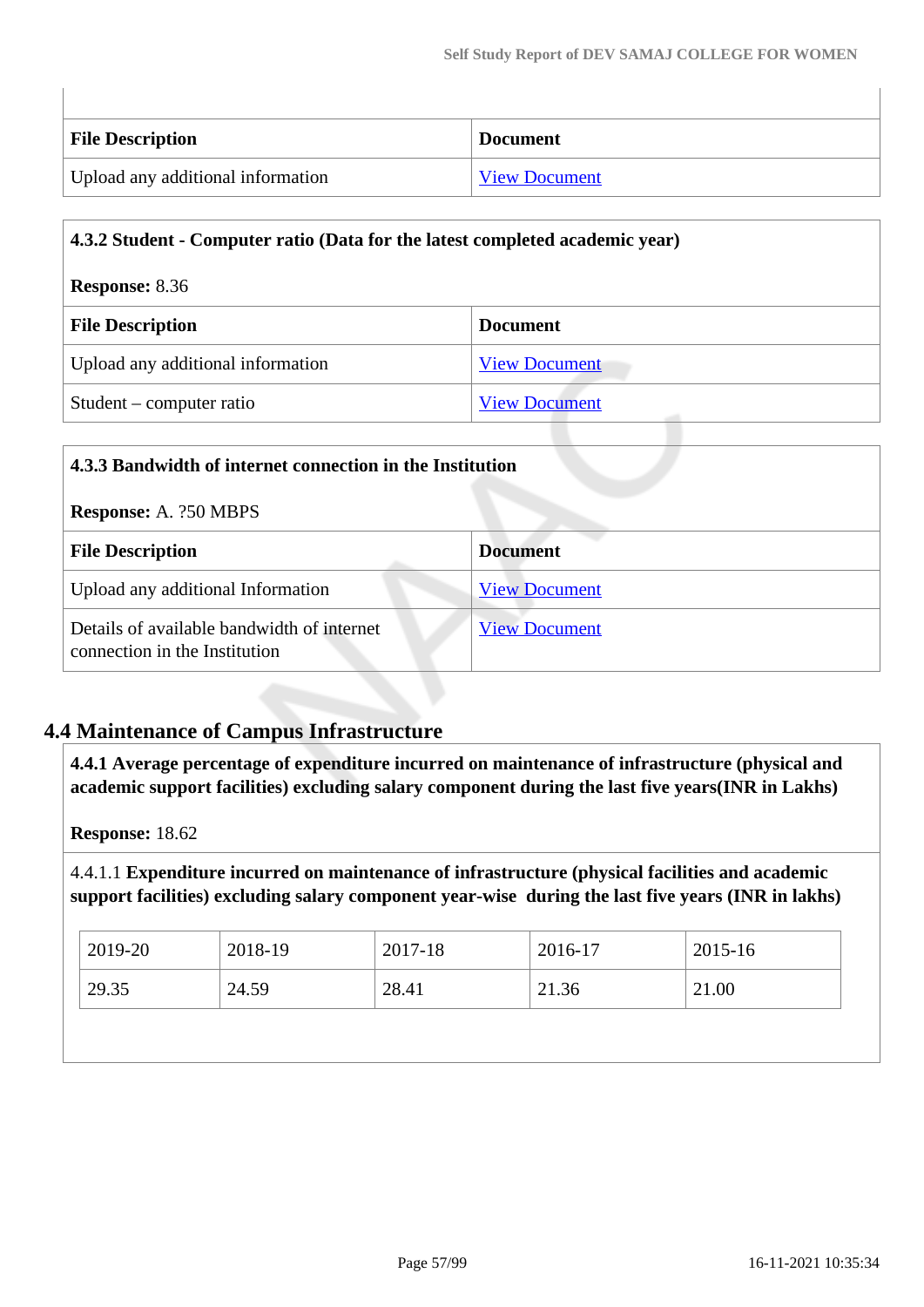| <b>File Description</b>                                                                                                     | <b>Document</b>      |
|-----------------------------------------------------------------------------------------------------------------------------|----------------------|
| Upload any additional information                                                                                           | <b>View Document</b> |
| Details about assigned budget and expenditure on<br>physical facilities and academic support facilities<br>(Data Templates) | <b>View Document</b> |
| Audited statements of accounts                                                                                              | <b>View Document</b> |

 **4.4.2 There are established systems and procedures for maintaining and utilizing physical, academic and support facilities - laboratory, library, sports complex, computers, classrooms etc.**

#### **Response:**

#### **Maintenance Policy**

College has established a system for maintenance and utilizing physical facilities like laboratories, library, sports equipment, classrooms, electronics and electrical equipment etc. HODs of different departments prepare their annual budget and get them approved from the Principal and the managing committee of the College. Budgets are also prepared for organizing various academic and non-academic activities. This document provides a framework for assignedresponsibilities for maintenance and utilization of infrastructure in the best possible way.

- 1.General cleanliness of the college campus, classrooms, laboratories, library, toilets etc. is undertaken regularly and supervised by Dean, College Affairs. Classrooms along with fixtures are maintained by the D-class employees and supervised by the teaching staff from time to time. Students are also mentored to make conscious effort in upkeep of the classroom furniture and facilities.
- 2.A caretaker has been appointed by the college to ensure the maintenance of general physical facilities. The services of plumber, electrician, carpenter, and computer analyst are available round the clock in the college premises. Maintenance of water plumbing, plants, sewage and drainage is undertaken by dedicated supporting staff.
- 3.A Complaint log-book is kept in the college office to record routine problems of electricity, water and general infrastructure. All the complaints entered in this register are attended by the caretaker and the coordinator on a very regular basis.
- 4.ICT facilities of the college are maintained by the teaching, technical and supporting staff of the computer labs. College has an arrangement with all service providers to call them whenever required and AMCs are done for all expensive equipment. There is a 'Digital Cell' in the college that takes care of all ICT-related issues and policies in a proactive way.
- 5.Stock register, log books are maintained by the respective laboratories to report entries and defects arising for rectification and repair. All major repairs are identified and outside expertise is sought for the repair with prior permission of the principal.
- 6.Annual stock taking for college furniture, hostel furniture, lab equipment, stationary, sports equipment NSS, NCC, and other assets is done by the designated faculty at the end of the session and a consolidated report is submitted in the office for necessary action.
- 7.For writing-off of obsolete/damaged equipment, a dedicated 'Write-Off Committee' is in place. Obsolete itemsare written off by following a planned procedure after getting a report from stock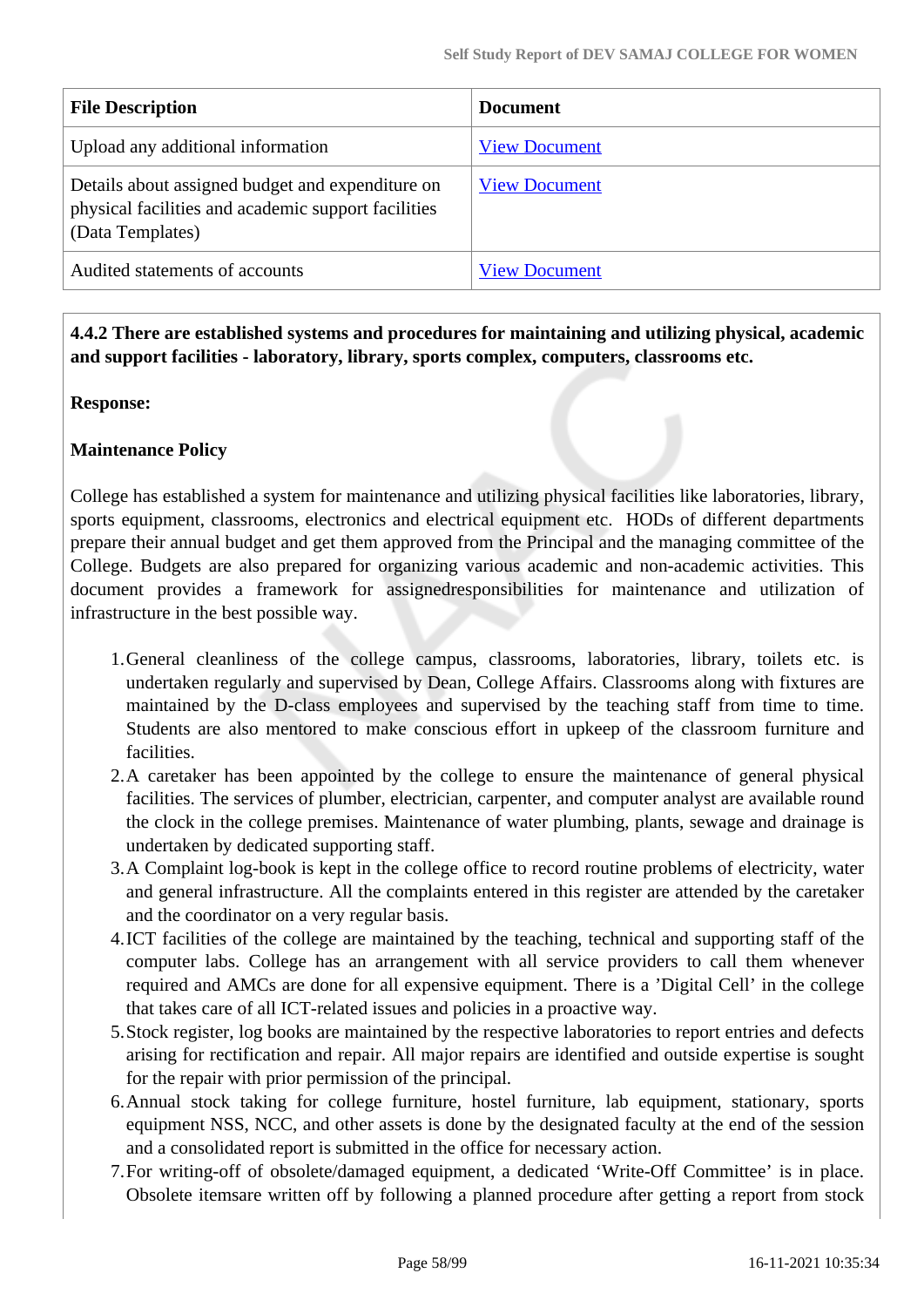taking committee and the same is entered in the stock register.

- 8.The sports equipment, playgrounds and various courts are supervised and maintained by the 'College Sports Committee'.
- 9.'Library committee' is in place for smooth functioning of the library.
- 10.Proper cleaning, fumigation and exposure to sunlight are regularly taken up to reduce the risk of insects on documents in the library and administration office. Repellents are used to save the precious document from rats.
- 11.Green environment aspects like college gardens, pots, herbal garden and green area of the hostel are maintained by the college gardeners and NSS volunteers as a regular activity.
- 12.College is also amongst the first few institutions in the region to shift to solar energy for power consumption. Regular checks for its maintenance are done.
- 13.Water coolers, photocopier, salon facility etc. are also available in the campus. The college is always keen on adding to the facilities that can be provided to the students to improve upon their learning experience.
- 14.Fire extinguisher are in place at all prominent sites in the college. An annual inspection of the equipment is exercised to make sure that the system is intact and there are no vulnerabilities.

Safety of students has been one of the primary concerns of the college and to ensure that there is no untoward incident, CCTV cameras have been installed at all significant locations. The monitoring is done from the office of the coordinator. A daily check is exercised to ensure proper functioning of the CCTV cameras and immediate measure are taken in wake of any

issue relating to the cameras.

| <b>File Description</b>               | <b>Document</b>      |
|---------------------------------------|----------------------|
| Paste link for additional information | <b>View Document</b> |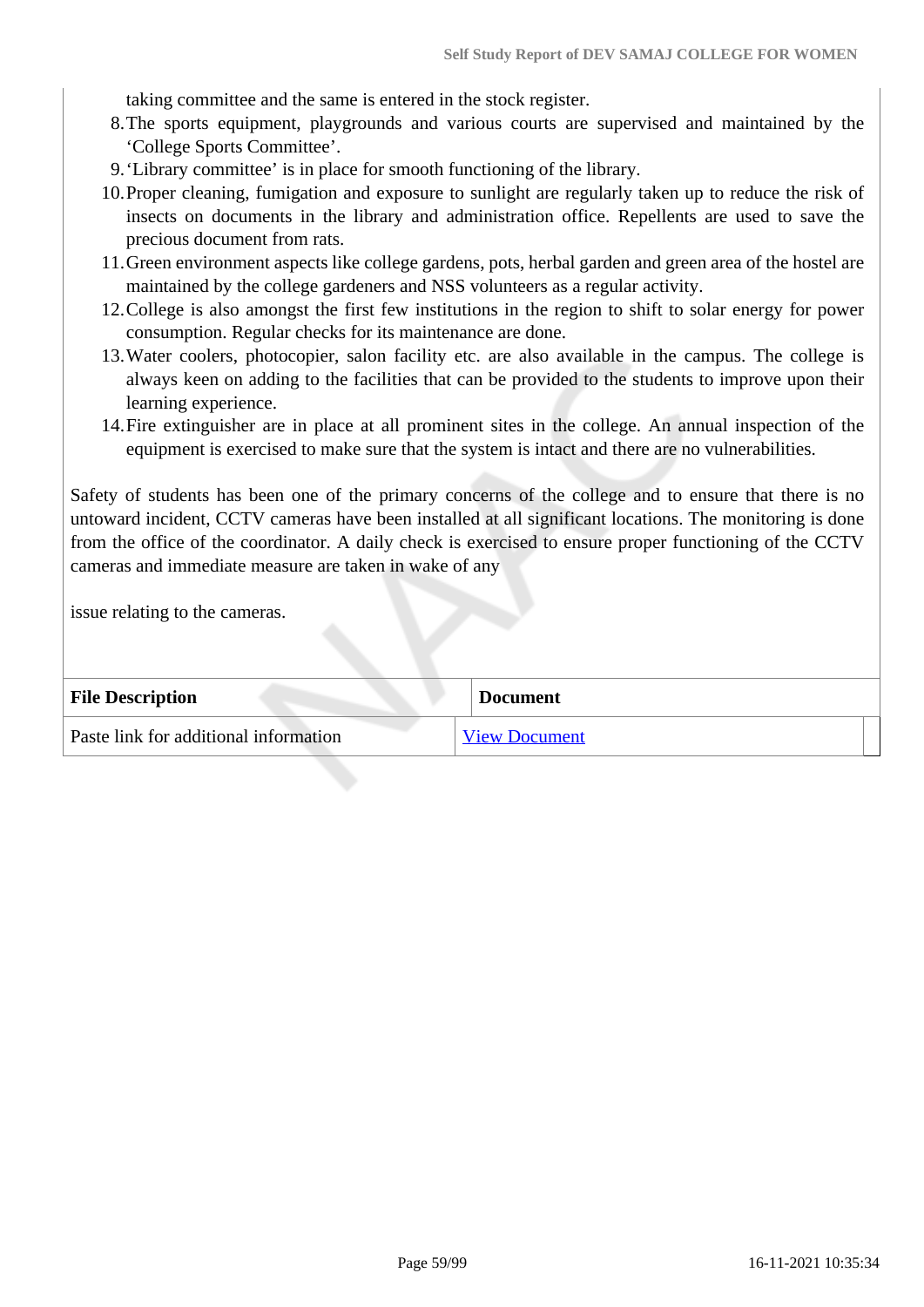# **Criterion 5 - Student Support and Progression**

#### **5.1 Student Support**

 **5.1.1 Average percentage of students benefited by scholarships and freeships provided by the Government during last five years** 

#### **Response:** 2.86

5.1.1.1 **Number of students benefited by scholarships and freeships provided by the Government year-wise during last five years**

| 2019-20            | 2018-19 | 2017-18 | 2016-17 | 2015-16 |
|--------------------|---------|---------|---------|---------|
| $1^{\prime}$<br>⊥J | 54      | 30      | 26      | ں ر     |

| <b>File Description</b>                                                                                                                                                                 | <b>Document</b>      |
|-----------------------------------------------------------------------------------------------------------------------------------------------------------------------------------------|----------------------|
| upload self attested letter with the list of students<br>sanctioned scholarship                                                                                                         | <b>View Document</b> |
| Upload any additional information Average<br>percentage of students benefited by scholarships and<br>freeships provided by the Government during the<br>last five years (Data Template) | <b>View Document</b> |

#### **5.1.2 Average percentage of students benefitted by scholarships, freeships etc. provided by the institution / non- government agencies during the last five years**

**Response:** 11.19

5.1.2.1 **Total number of students benefited by scholarships, freeships, etc provided by the institution / non- government agencies year-wise during last five years**

| 2019-20 | 2018-19 | 2017-18 | 2016-17 | $2015 - 16$ |
|---------|---------|---------|---------|-------------|
| 111     | 130     | 185     | 109     | 160         |

| <b>File Description</b>                                                                                                                | <b>Document</b>      |
|----------------------------------------------------------------------------------------------------------------------------------------|----------------------|
| Upload any additional information                                                                                                      | <b>View Document</b> |
| Number of students benefited by scholarships and<br>freeships institution / non-government agencies in<br>last 5 years (Date Template) | <b>View Document</b> |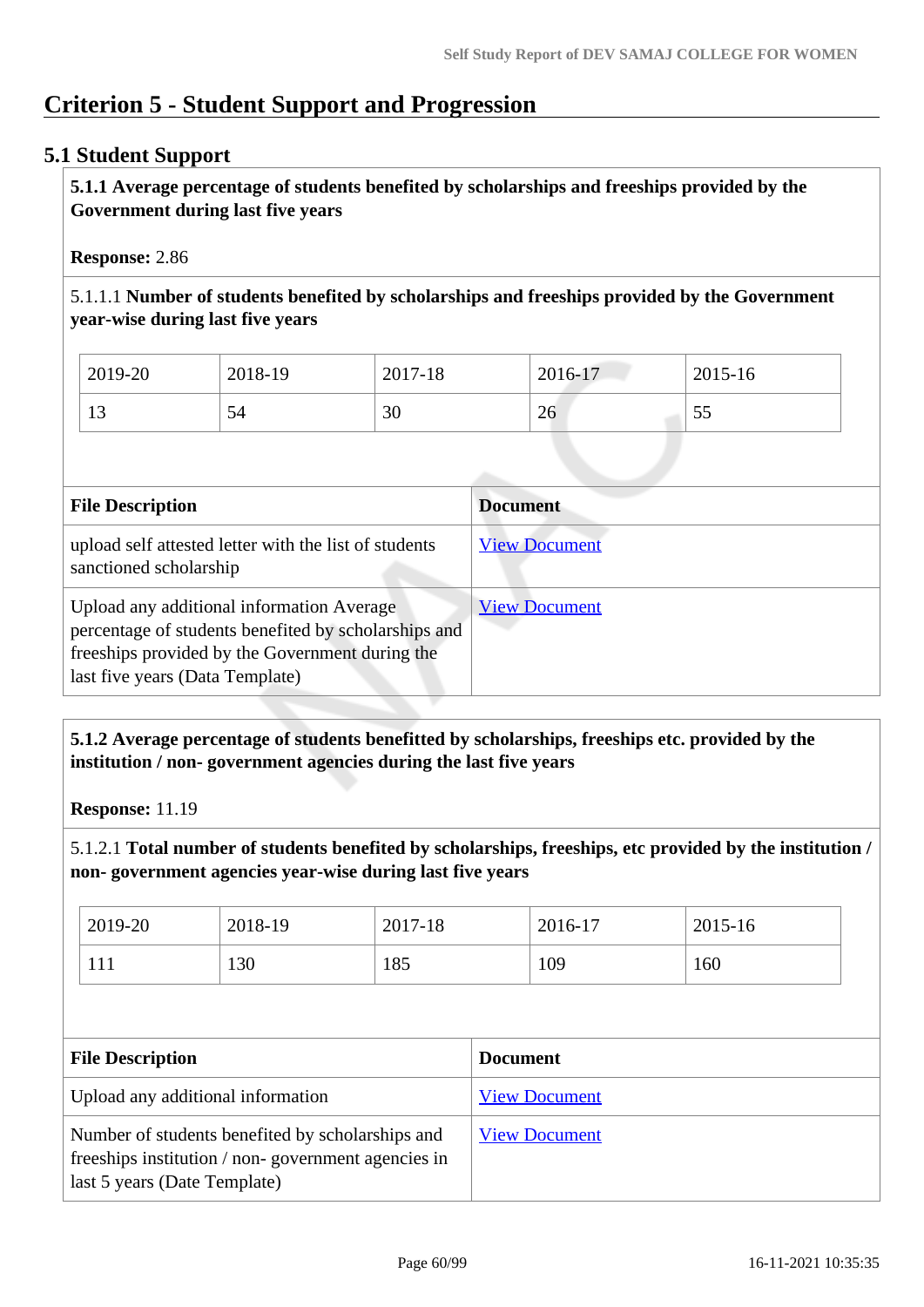**5.1.3 Capacity building and skills enhancement initiatives taken by the institution include the following**

#### **1.Soft skills**

**2.Language and communication skills** 

**3.Life skills (Yoga, physical fitness, health and hygiene)**

#### **4.ICT/computing skills**

**Response:** A. All of the above

| <b>File Description</b>                                                              | <b>Document</b>      |
|--------------------------------------------------------------------------------------|----------------------|
| Details of capability building and skills<br>enhancement initiatives (Data Template) | <b>View Document</b> |
| Any additional information                                                           | <b>View Document</b> |

#### **5.1.4 Average percentage of students benefitted by guidance for competitive examinations and career counselling offered by the Institution during the last five years**

**Response:** 44.84

5.1.4.1 **Number of students benefitted by guidance for competitive examinations and career counselling offered by the institution year wise during last five years**

| 2019-20 | 2018-19 | 2017-18 | 2016-17 | 2015-16 |
|---------|---------|---------|---------|---------|
| 714     | 632     | 591     | 503     | 365     |

| <b>File Description</b>                                                                                                       | <b>Document</b>      |
|-------------------------------------------------------------------------------------------------------------------------------|----------------------|
| Number of students benefited by guidance for<br>competitive examinations and career counselling<br>during the last five years | <b>View Document</b> |
| Any additional information                                                                                                    | <b>View Document</b> |

 **5.1.5 The Institution has a transparent mechanism for timely redressal of student grievances including sexual harassment and ragging cases**

**1.Implementation of guidelines of statutory/regulatory bodies**

**2.Organisation wide awareness and undertakings on policies with zero tolerance**

- **3.Mechanisms for submission of online/offline students' grievances**
- **4.Timely redressal of the grievances through appropriate committees**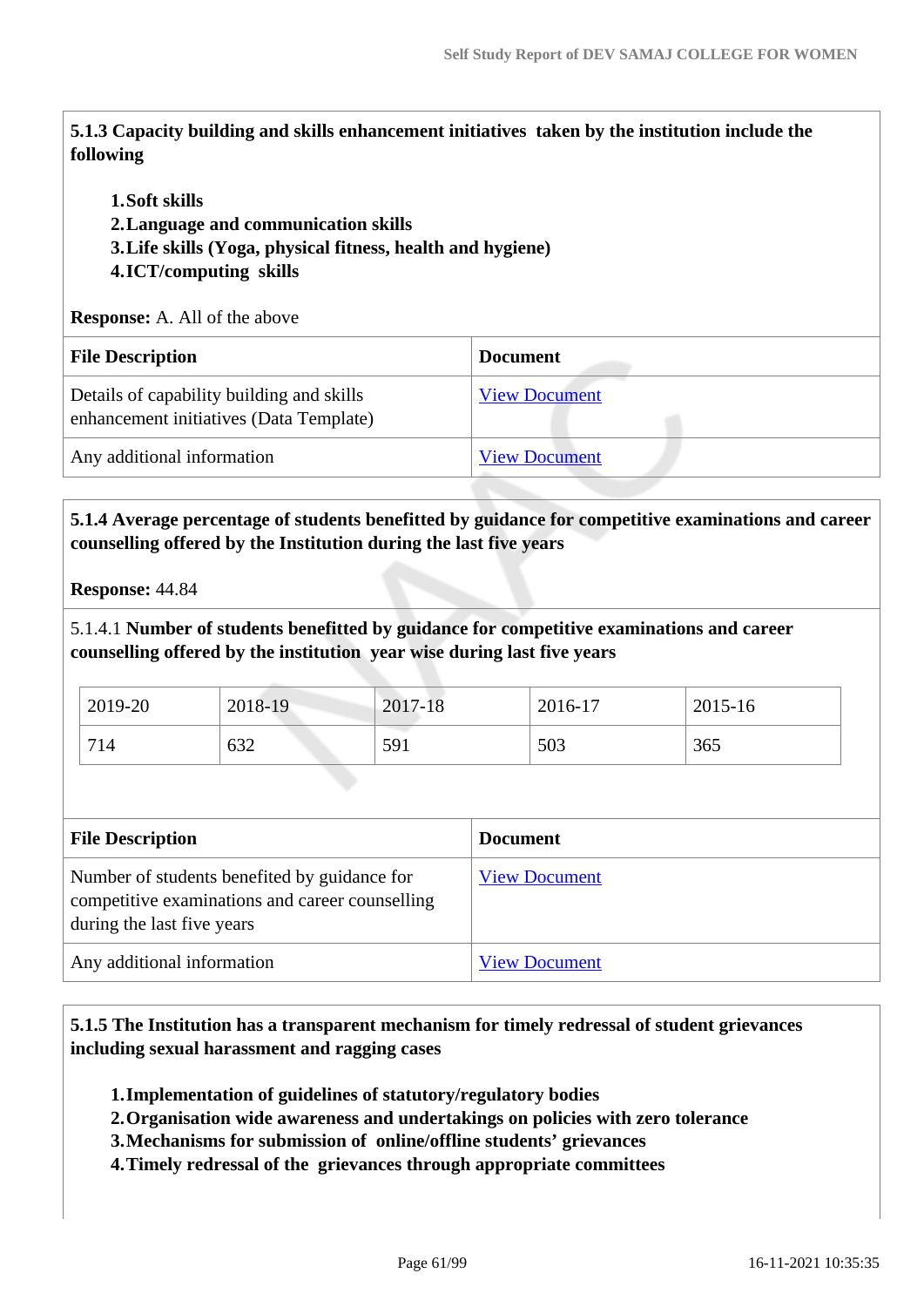| <b>Response:</b> A. All of the above                                                                                               |                      |  |  |  |
|------------------------------------------------------------------------------------------------------------------------------------|----------------------|--|--|--|
| <b>File Description</b>                                                                                                            | <b>Document</b>      |  |  |  |
| Upload any additional information                                                                                                  | <b>View Document</b> |  |  |  |
| Minutes of the meetings of student redressal<br>committee, prevention of sexual harassment<br>committee and Anti Ragging committee | <b>View Document</b> |  |  |  |
| Details of student grievances including sexual<br>harassment and ragging cases                                                     | <b>View Document</b> |  |  |  |

# **5.2 Student Progression**

 $\begin{array}{c} \hline \end{array}$ 

|         |         | 5.2.1.1 Number of outgoing students placed year - wise during the last five years. |             |             |
|---------|---------|------------------------------------------------------------------------------------|-------------|-------------|
| 2019-20 | 2018-19 | 2017-18                                                                            | $2016 - 17$ | $2015 - 16$ |
| 30      | 39      | 28                                                                                 | 25          | 13          |

| <b>FIIE DESCRIPTION</b>                                                    | Document             |
|----------------------------------------------------------------------------|----------------------|
| Upload any additional information                                          | <b>View Document</b> |
| Self attested list of students placed                                      | <b>View Document</b> |
| Details of student placement during the last five<br>years (Data Template) | <b>View Document</b> |

#### **5.2.2 Average percentage of students progressing to higher education during the last five years**

#### **Response:** 64.95

#### 5.2.2.1 **Number of outgoing student progression to higher education during last five years**

Response: 252

| <b>File Description</b>                                               | <b>Document</b>      |
|-----------------------------------------------------------------------|----------------------|
| Upload supporting data for student/alumni                             | <b>View Document</b> |
| Details of student progression to higher education<br>(Data Template) | <b>View Document</b> |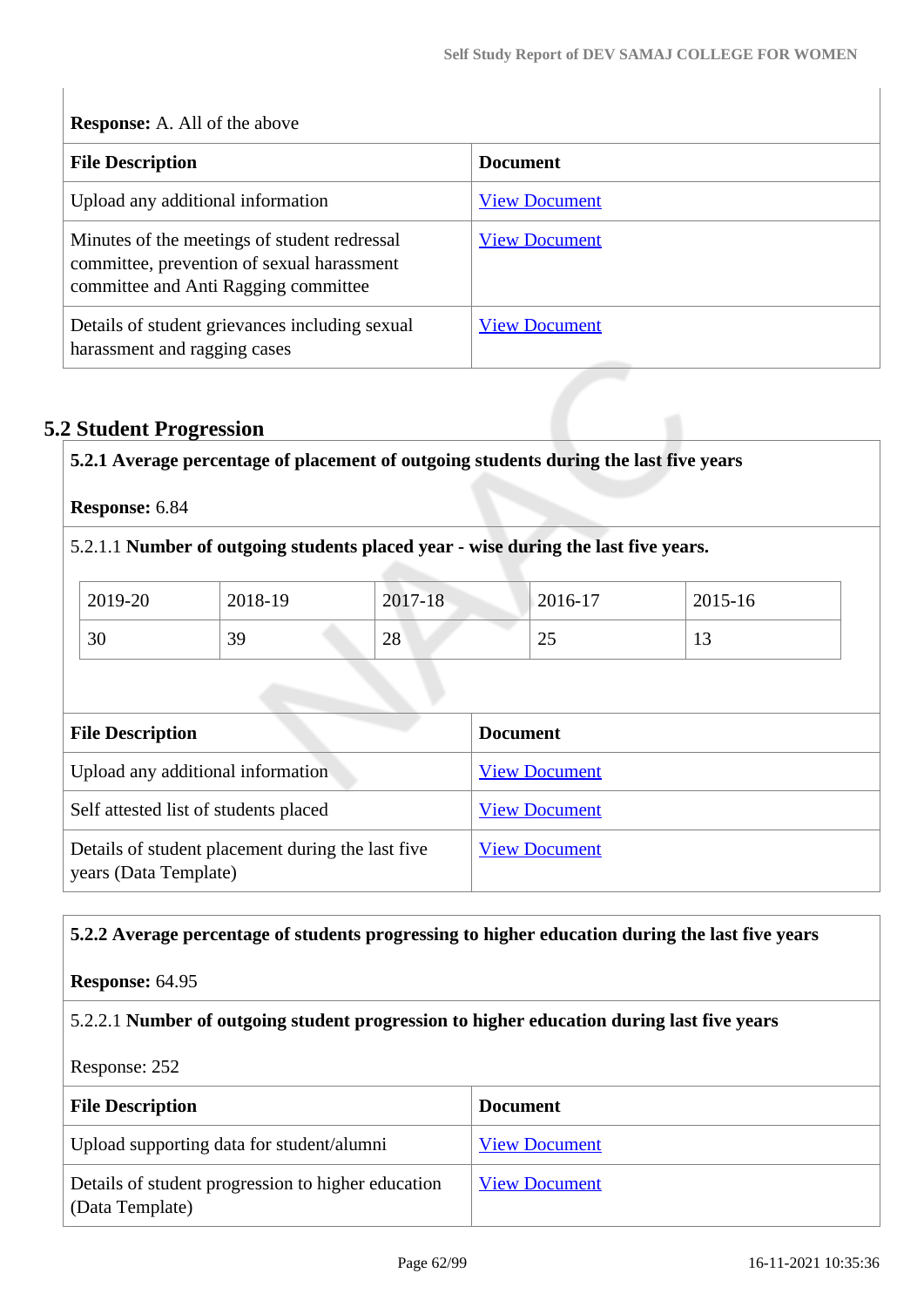**5.2.3 Average percentage of students qualifying in state/national/ international level examinations during the last five years (eg: IIT-JAM/CLAT/ NET/SLET/GATE/ GMAT/CAT/GRE/ TOEFL/ Civil Services/State government examinations, etc.)**

#### **Response:** 88.75

#### 5.2.3.1 **Number of students qualifying in state/ national/ international level examinations (eg: IIT/JAM/ NET/ SLET/ GATE/ GMAT/CAT/GRE/ TOEFL/ Civil Services/ State government examinations***, etc.)***) year-wise during last five years**

| 2019-20 | 2018-19 | 2017-18 | 2016-17 | 2015-16 |
|---------|---------|---------|---------|---------|
|         |         |         |         |         |

5.2.3.2 **Number of students appearing in state/ national/ international level examinations (eg: JAM/CLAT/NET/ SLET/ GATE/ GMAT/CAT,GRE/ TOFEL/ Civil Services/ State government examinations) year-wise during last five years**

| 2019-20 | 2018-19 | 2017-18 | $2016 - 17$ | 2015-16 |
|---------|---------|---------|-------------|---------|
|         | ιv      |         |             |         |

| <b>File Description</b>                                                                                                            | <b>Document</b>      |
|------------------------------------------------------------------------------------------------------------------------------------|----------------------|
| Upload supporting data for the same                                                                                                | <b>View Document</b> |
| Number of students qualifying in state/national/<br>international level examinations during the last five<br>years (Data Template) | <b>View Document</b> |
| Any additional information                                                                                                         | <b>View Document</b> |

#### **5.3 Student Participation and Activities**

 **5.3.1 Number of awards/medals won by students for outstanding performance in sports/cultural activities at inter-university/state/national / international level (award for a team event should be counted as one) during the last five years.**

**Response:** 31

5.3.1.1 **Number of awards/medals for outstanding performance in sports/cultural activities at university/state/national / international level (award for a team event should be counted as one) yearwise during the last five years.**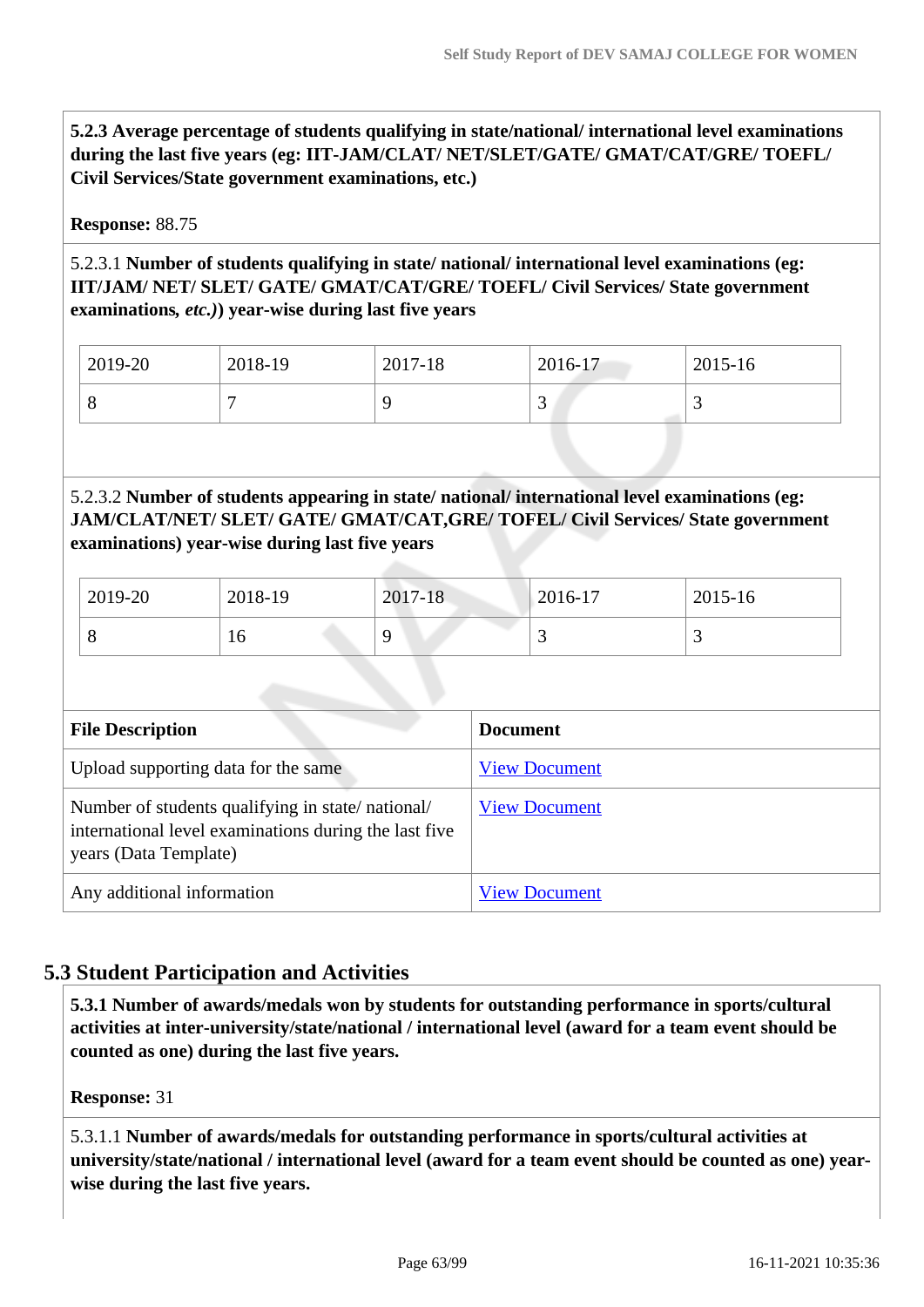| $12019 - 20$ | 2018-19 | 2017-18 | 2016-17 | 2015-16 |
|--------------|---------|---------|---------|---------|
|              |         |         | ∼       | 1∪      |

| <b>File Description</b>                                                                                                                                                | <b>Document</b>      |
|------------------------------------------------------------------------------------------------------------------------------------------------------------------------|----------------------|
| Number of awards/medals for outstanding<br>performance in sports/cultural activities at<br>university/state/ national/international level during<br>the last five year | <b>View Document</b> |
| e-copies of award letters and certificates                                                                                                                             | <b>View Document</b> |

#### **5.3.2 Institution facilitates students' representation and engagement in various administrative, cocurricular and extracurricular activities following duly established processes and norms (student council, students representation on various bodies)**

#### **Response:**

Student council and representatives of various committees and clubs/societies actively participate in different administrative and extracurricular activities like fests and festivals as well as inter/intra college competitions. They do their work under the guidance and supervision of teaching faculty.

#### **Representation of students on academic and administrative bodies/committees**

- Students are active members of various committees of the college.
- AF committee
- Grievance Redressal Committee, Anti-Ragging committee and Sexual Harassment Committee.
- Sports Committee.
- $\bullet$  IQAC.
- Students act as observers of the student candidates contestingthe student council elections.
- Students act as student editors for different sections of college magazine.
- Students act as office bearers for various clubs/societies of the college like: Women Cell, Moorchchana Club, Hope Club, Epsilon Club, Red Ribbon Club, D-Masters Club, Rotaract Club, Business Club, Design Aura Club, Economics Society, Kala Kriti, Career and Placement Cell, Environment club.

They manage the administrative and financial aspects of different activities of the clubs.

#### **Contribution of Students Council in Organising Youth Festival**

In the year 2018-19 the Students 'Council actively participated in organizing Zonal Youth Festival which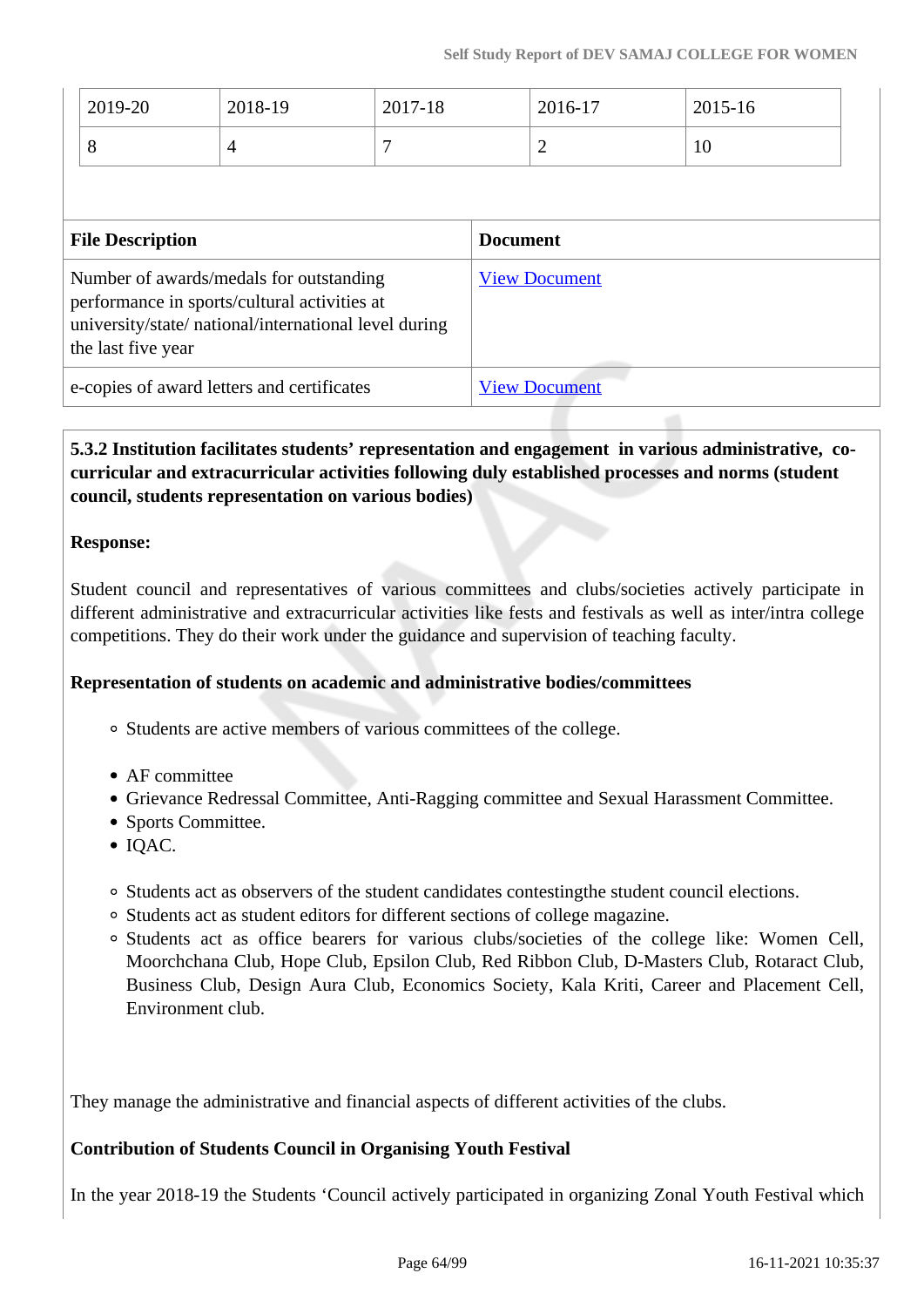was hosted by our college from 3rd October to 6th October, 2018. The Student Council performed various duties like: pandal decoration, refreshment, parking, maintaining discipline during the event, arranging sponsors for the event.

#### **Other Contributions of the Students Representatives**

- Coordinate in organizing academic activities like workshops, seminars, competitions etc. They help in inviting guests and speakers/experts.
- Organization of various festivals like Basant, Teej and Holi.
- Help in conducting different events of the college like Fresher's Party, Farewell Party, Prize distribution, Annual Convocation and Alumni Association Function.
- Coordinate in organizing sports and games like Annual Athletic Meet of the college and other events and activities held in the college.
- Help in arranging industrial visits, trips and tours of the college.

Help in raising funds for various cultural and social events in the college

| <b>File Description</b>           | <b>Document</b> |
|-----------------------------------|-----------------|
| Upload any additional information | View Document   |

#### **5.3.3 Average number of sports and cultural events/competitions in which students of the Institution participated during last five years (organised by the institution/other institutions)**

**Response:** 22.6

5.3.3.1 **Number of sports and cultural events/competitions in which students of the Institution participated year-wise during last five years**

| 2019-20 | 2018-19  | 2017-18 | 2016-17 | 2015-16              |
|---------|----------|---------|---------|----------------------|
| 29      | $\sim$ 1 | 20      | 18      | $\cap \subset$<br>ن∠ |

| <b>File Description</b>                                                                                                                                                                              | <b>Document</b>      |
|------------------------------------------------------------------------------------------------------------------------------------------------------------------------------------------------------|----------------------|
| Upload any additional information                                                                                                                                                                    | <b>View Document</b> |
| Report of the event                                                                                                                                                                                  | <b>View Document</b> |
| Number of sports and cultural events/competitions<br>in which students of the Institution participated<br>during last five years (organised by the<br>institution/other institutions (Data Template) | <b>View Document</b> |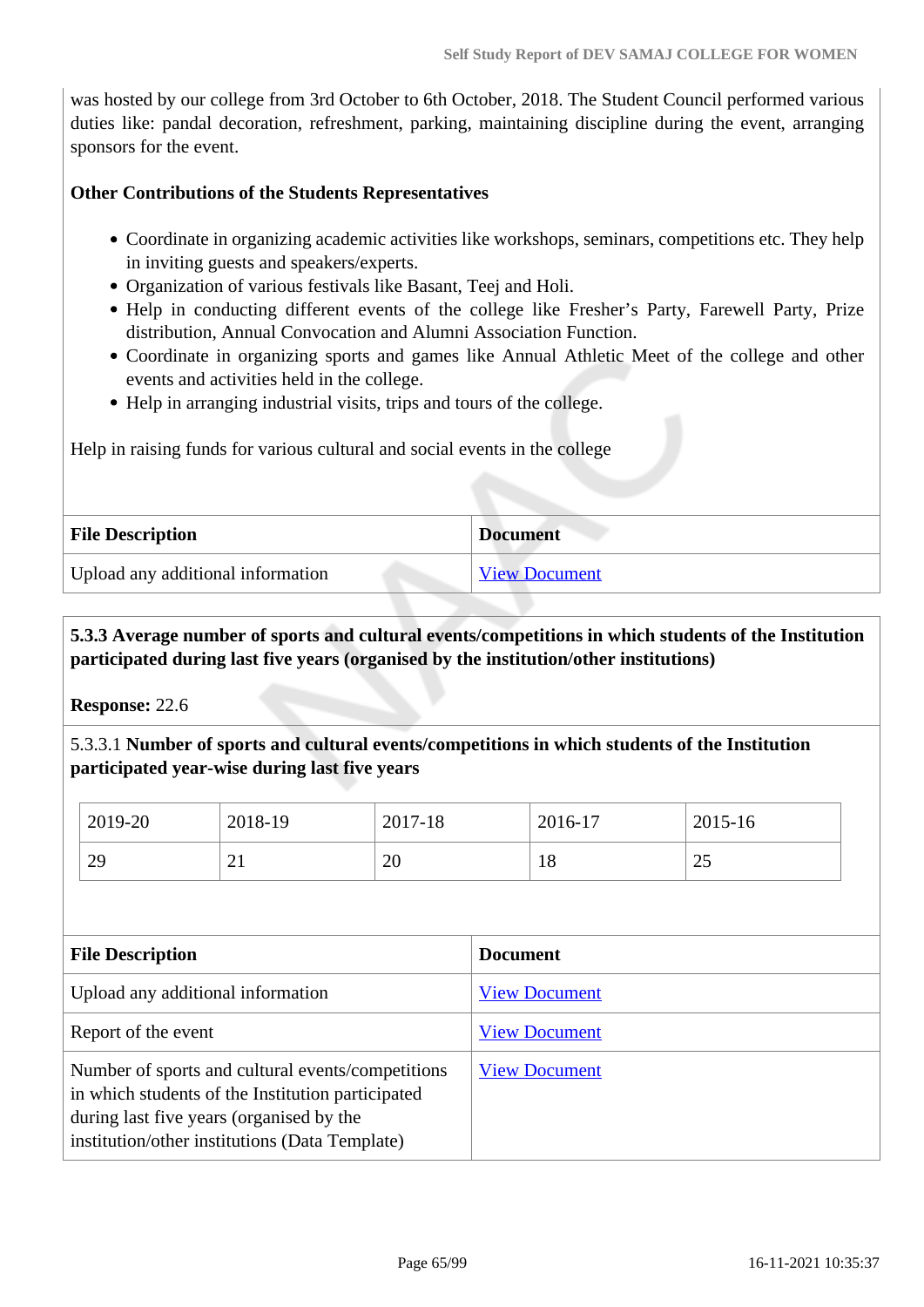#### **5.4 Alumni Engagement**

#### **5.4.1 There is a registered Alumni Association that contributes significantly to the development of the institution through financial and/or other support services**

#### **Response:**

Q1M The college has an Alumni Association by the name 'Virasat'. It is an active body with many alumnae as its members to continue an integral and cordial relationship with their alma mater. The purpose of Virasat is to foster a spirit of belongingness to the college and to play an active role in the welfare of the institution. Because it is the students, who are the true torch bearers of the institution representing the value and culture of the institute to the outer world. The association aims to strengthen the bond between the alumni, faculty and parent organization with the objective of institutional growth. Alumni meet is organized every year in the college with active support and great effort from the alumni members, faculty and student council of the college. On joining DevSamaj College for Women, a student becomes an integral part of DevSamaj Family. A student can become a life member of the association in her final year.

Virasat conducts regular meetings twice a year with its members. Alumni feedbacks are collected regularly to incorporate the suggestions given by the students for future growth and development of the college. This provides a platform to the former students to give suggestions for holistic development of the institution.

Alumni meet is organized every year in the college with active support and great effort from the alumni members, faculty and student council of the college. Generally, Virasat holds its annual meet on the rehearsal day of the Annual Convocation organized in the college in the month of April. For the years 2016-17 and 2017-18, Alumni meet was held jointly in April 2018. Various cultural and entertainment programmes are organized, participated by both former and current students.

Many of our alumni are employed in various academic and non-academic fields in both public and private sectors. Many of them are working as faculty in various colleges and universities. The college utilizes the intellectual inputs of its alumni working in various walks of life, both academic and professional to enrich the curriculum implementations by inviting them in various functions, for special lectures and as mentors for current students in different departments. The main purpose is to help the students, boost their confidence and skills to explore their areas of interest. The college conducts meetings with its Alumni Association They work as inspiration and support system for the current students by sharing their experiences in the college.

| $2015 - 16$          | 2016-17          | $2017 - 18$          | 2018-19              | $2019 - 20$ |
|----------------------|------------------|----------------------|----------------------|-------------|
| Mrs. PankajaVashisht | Dr. Jaspal Kaur  | Dr. Shiva Malik      | Dr. Shiva Malik      | Dr. Shiv    |
| Dr. Jaspal Kaur      | Dr. Shiva Malik  | Dr. Satinderjit Kaur | Dr. Satinderjit Kaur | Dr. Sati    |
| Mrs. Sabina Chadha   | Mrs. Anupam Rani | Dr. Arshdeep Kaur    | Mrs. Sabina Chadha   | Mrs. Sa     |
| Mrs. Anupam Rani     | Mrs. Neha Singh  | Mrs. Neha Singh      | Dr. Rita Rai         | Dr. Rita    |

The list of teacher incharges of the Alumni Association 'Virasat' for the last five years are listed below:

| <b>File Description</b>           | <b>Document</b>      |
|-----------------------------------|----------------------|
| Upload any additional information | <b>View Document</b> |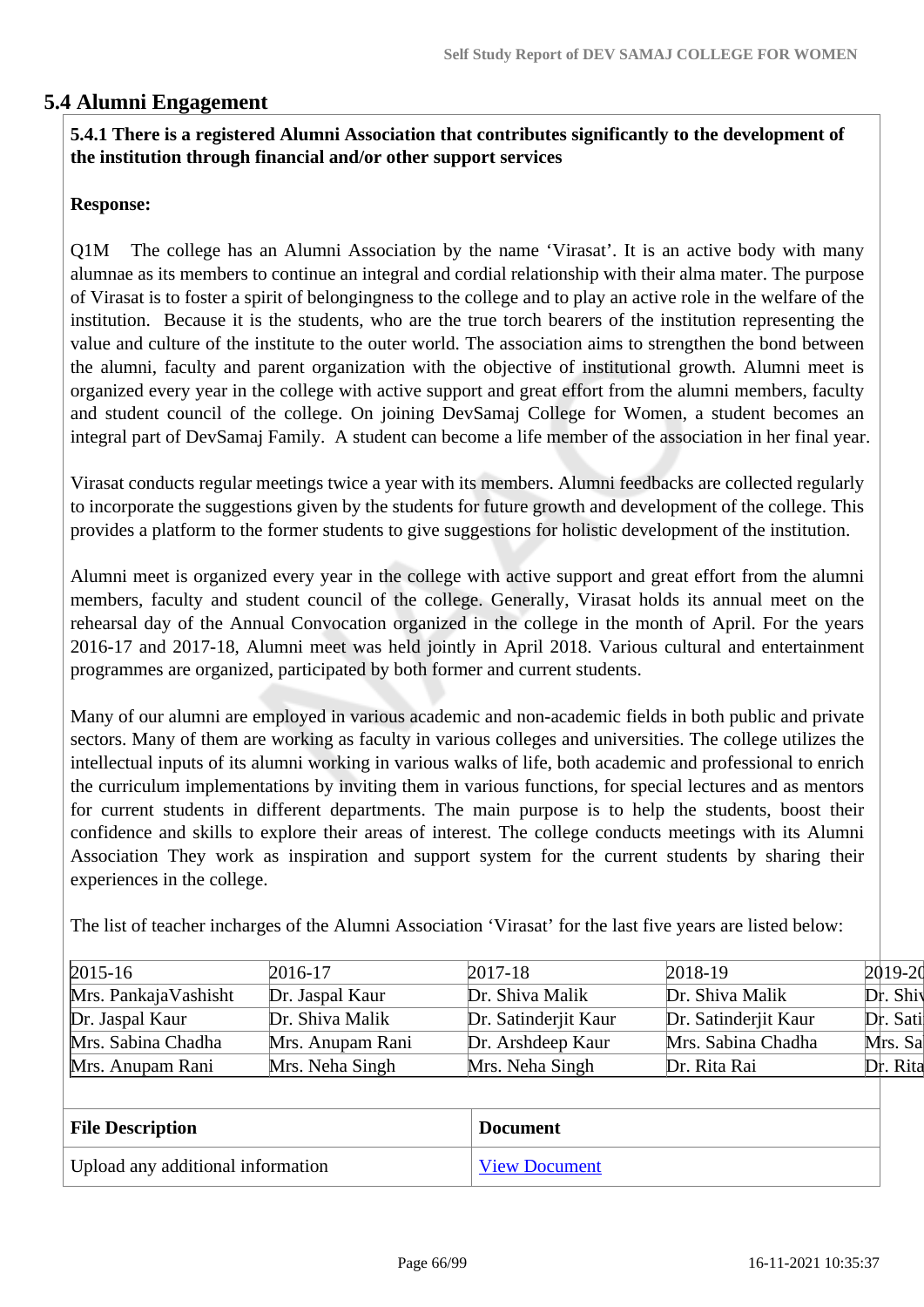| 5.4.2 Alumni contribution during the last five years (INR in lakhs) |                      |  |
|---------------------------------------------------------------------|----------------------|--|
| <b>Response:</b> D. 1 Lakhs - 3 Lakhs                               |                      |  |
| <b>File Description</b>                                             | <b>Document</b>      |  |
| Upload any additional information                                   | <b>View Document</b> |  |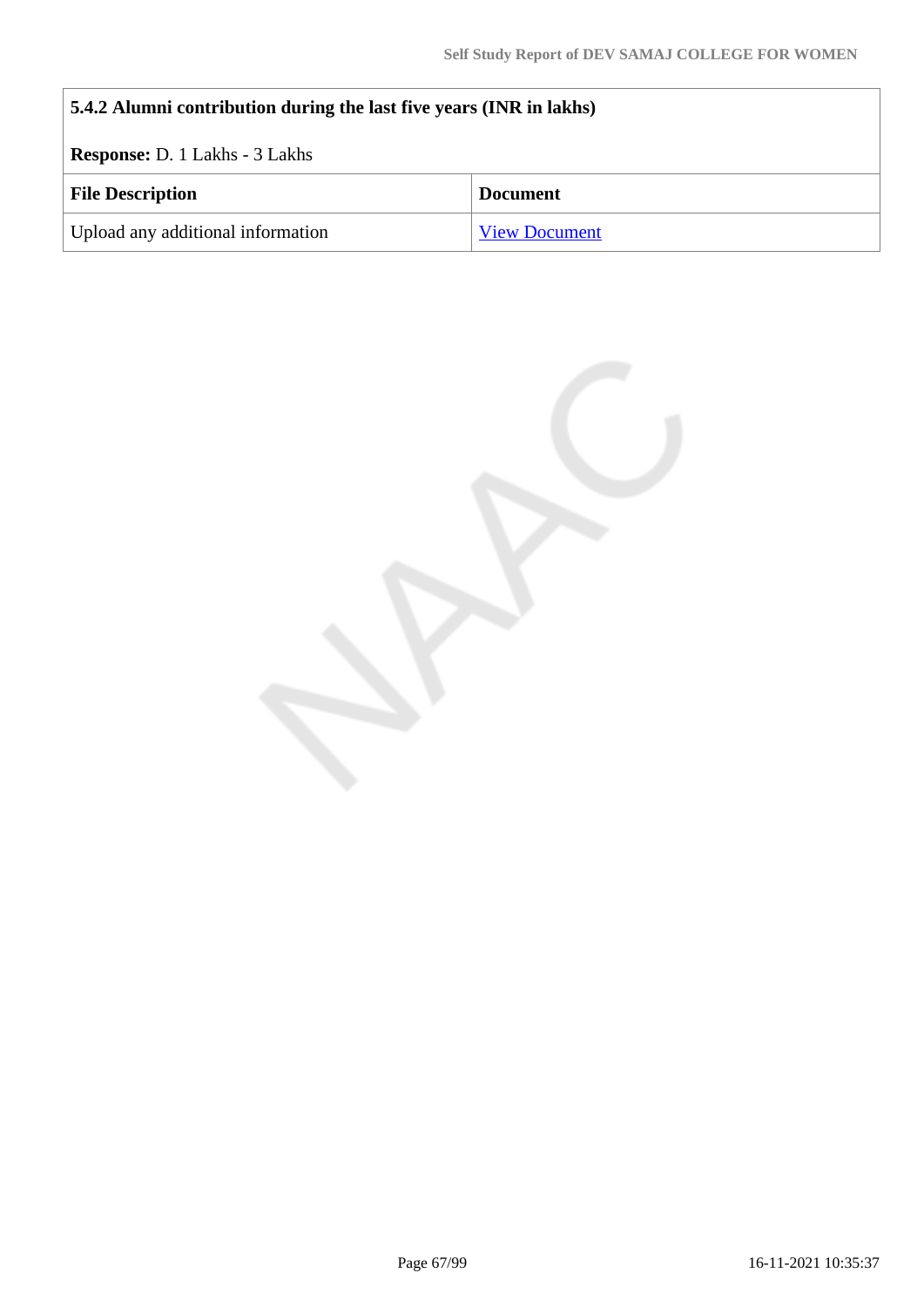### **Criterion 6 - Governance, Leadership and Management**

#### **6.1 Institutional Vision and Leadership**

**6.1.1 The governance of the institution is reflective of and in tune with the vision and mission of the institution**

**Response:** 

**Vision of the college** is to empower and emancipate women by shaping, sensitizing and inculcating a desire for excellence combined with right attitudes, values, and ideologies.

**The mission of the college** is to **"Let scientific temper live through you".** The motive is to strive and maintain high ideals of regeneration of mankind and transform the society by imparting appropriate skills for livelihood by instilling a scientific temperament amongst students, teachers and all stakeholders.

**Governance**: For fulfilment of the same, the management strives to maintain an open and interactive environment with the teachers. Formal as well as informal meetings between the faculty and the head of the managing committee are a continuous phenomenon. The teachers are made aware of the vision and mission of the institution so that they synchronize their individual efforts and plans with the same. The emphasis on the same is made through the practices like use of rational approach in charting out hierarchy and accessibility. The teachers are actively involved in decision making and execution of the plans. The faculty-members shoulder the various responsibilities as office-bearers which are undeniable for the smooth flow of operations in the college.

**Perspective Plans**: Developing appropriate skills of livelihood and instilling scientific temper in the students is a perennial pursuit at Dev Samaj College for Women. Constant plans are formulated and executed for the achievement of the same. For instance, cells like Career and Placement cell organizes seminars, workshops, placement drives, where students are made aware about the opportunities available to them right after their college. The students are introduced to new different skill development programmes provided by the Government and Non-Government agencies. It is a constant effort to motivate the students to engage themselves in various activities at college and inter-college level to realise their inner potential.

**Participation of teachers in decision making bodies**: The College has a very simple system in place to ascertain the participation of teachers in decision making bodies. The managing committee of the college has two representatives from the faculty and the college IQAC has representatives from the management in it. The setup is to ensure that the teachers have an organized channel to voice their opinions to the management. For instance, a meeting to decide upon the construction activities to be carried out in the college is decided in the meetings having representation from the staff so that a need analysis is carried out from all the angles.

| <b>File Description</b>               | <b>Document</b>      |
|---------------------------------------|----------------------|
| Upload any additional information     | <b>View Document</b> |
| Paste link for additional information | <b>View Document</b> |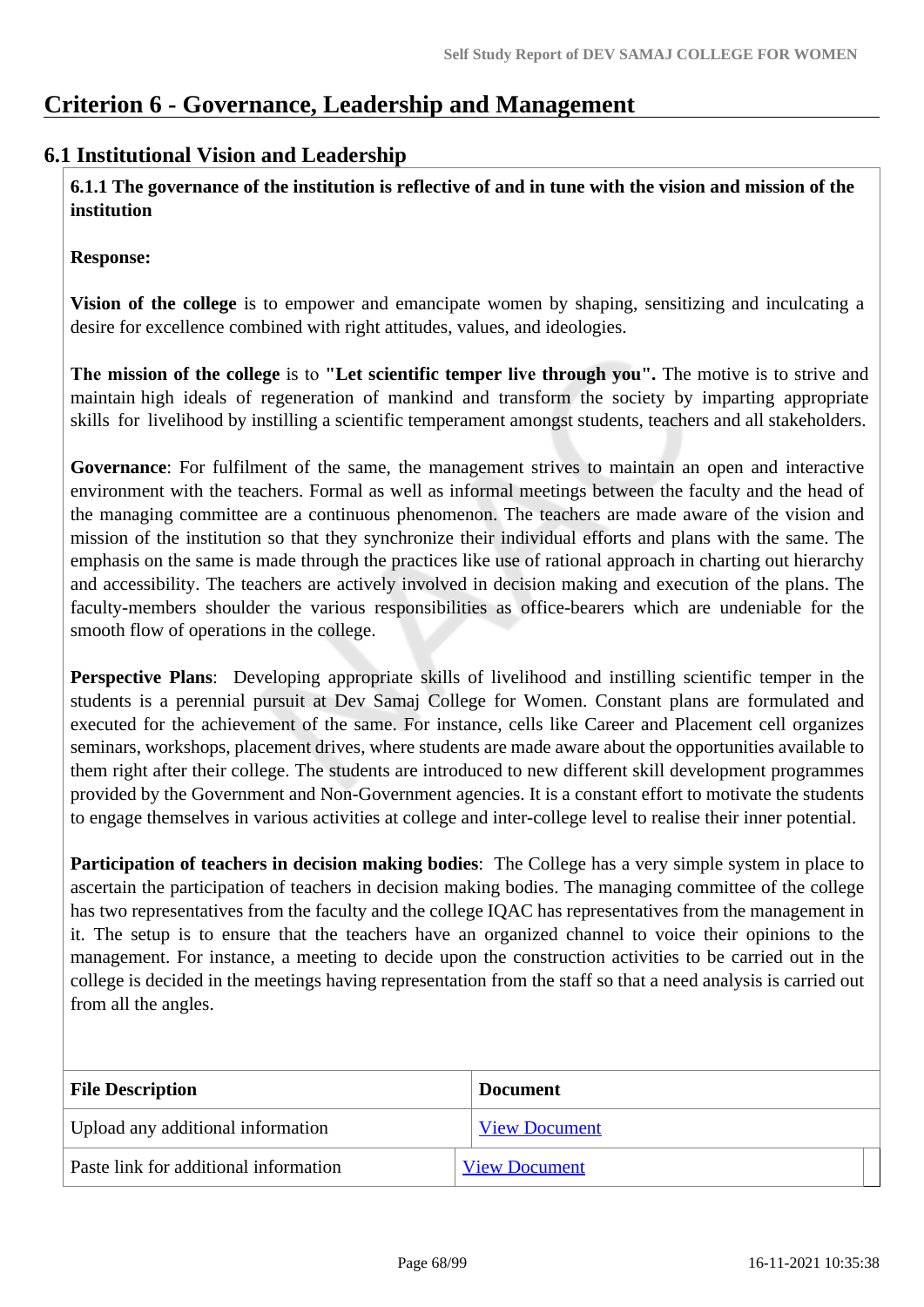#### **6.1.2 The effective leadership is visible in various institutional practices such as decentralization and participative management**

#### **Response:**

The college has a highly decentralized structure to facilitate an ease of working and to encourage participation. This is visible in each and every activity and in the decision making process.

In the year 2018 the college was the proud host of Panjab University Zonal Youth and Heritage Festival, Zone B. The Youth Fest, held from Oct 3 to Oct 6, 2018, witnessed a sprawling display of the artistic talent of the participants of nine colleges of the zone. The event as such involved extensive planning and logistics – from coordinating with Department of Youth Welfare, Panjab University, and the other participating colleges to organising the event, soliciting sponsorships and seeking the support of various experts and district bodies.

Planning and execution of the event involved decision making at various levels and stages like:

- 1.Meeting of the Director, Youth welfare, Panjab University with the Principals and Contingent Incharges of the participating colleges, and the Organizing Committee on 25th July, 2018, to decide the venue, date and the changes in the rules and regulations for the Festival.
- 2.The Principal convened a meeting with the Organizing Secretaries, and the members of the Organizing Committee of the College, on August 6, 2018, to decide:
- the budget required for hosting the event and to bring out a souvenir for generating additional funds required for the purpose.
- the allocation of duties regarding the receiving, verification and compilation of entries from participating college

 3. The Principal held a meeting with the Organizing Secretaries of the college and the members of the Judgement Committee on August 9, 2018. In the meeting

- decision was taken about the remuneration for the judges who were appointed by the Department of Youth Welfare. Dr Shiva Malik, the Convener stressed the need for utmost secrecy.
- decisions were also taken about the files and the judgement format to be provided to the judges.

 4. Meeting of the Principal and Conveners was held with in-charges of the college committee for purchasing of trophies and mementoes on August 13, 2018. The members took decisions regarding the allocation of budget for the following:

- number of prizes to be awarded to individual and team winners.
- mementoes to be given to the guests;
- special file folders and badges to be made for the occasion.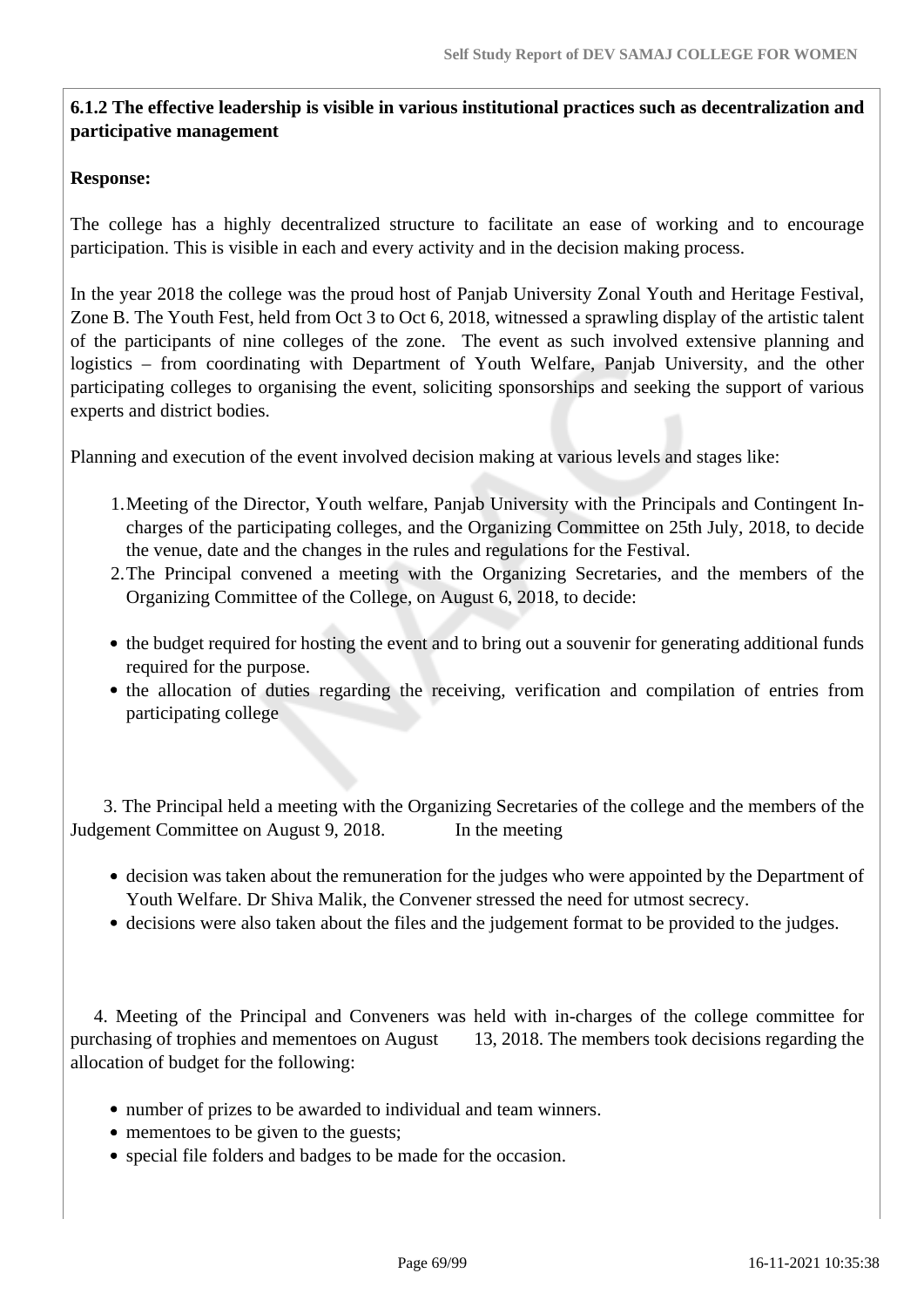5. Principal held a meeting with the Organizing Secretaries and the in-charges of the certificate committee, on August 22, 2018, to decide about the following:

- the certificates to be given to the winners, participants and accompanists;
- the allocation of registration numbers and maintenance of the record. Mrs. Rakhi J Singh, Co-Convener, gave the necessary details required for the printing of certificates, and the maintenance of the record.

With the significant contribution of the teaching, non-teaching, support staff and students, the event proved to be a huge success. The hectic activity that spanned over more than three months provides a good example of participative management in the college.

| <b>File Description</b>           | <b>Document</b>      |
|-----------------------------------|----------------------|
| Upload any additional information | <b>View Document</b> |

#### **6.2 Strategy Development and Deployment**

#### **6.2.1 The institutional Strategic / Perspective plan is effectively deployed**

#### **Response:**

The action-plan policy of the college is in alignment with the affiliating university and the UGC. All the strategic plan and deployment documents are sent by Panjab University, RUSA, MHRD and UGC and many are available on their respective websites. The academic quality policies are framed by the IQAC in coordination with the management.Such policies are implemented through various IQAC committees and monitored by the Principal. With the aim to make the college a multi-faculty institution, Bachelor of Science and Masters in Commerceprogrammes were introduced in the college. This further led to the need of a better infrastructure with computer systems, smart classrooms etc. For the upgradation of infrastructure, the college adopted the usage of Government E-Marketplace (GeM) for online procurement of necessary goods and services. A strategic procedure was established and followed for the implementation of the same. This can be understood as follows:

#### **Strategic Plan:**

- To identify and analyse the requirement of the newly introduced programmes.
- To form a team to implement the identified needs.
- To get the hands-on the latest procedures for effective usage of through proper training.
- Optimal utilisation of government grants.
- To make sure that the students and teachers benefit from the execution of the above stated plan.

#### **Strategic deployment:**

- An Immediate meeting was called by the Principal, Technical Committee, Procurement Committee and Finance Committee to initialize the plan.
- The team then organized a Training Workshop on "E-Procurement from GeM" under the aegis of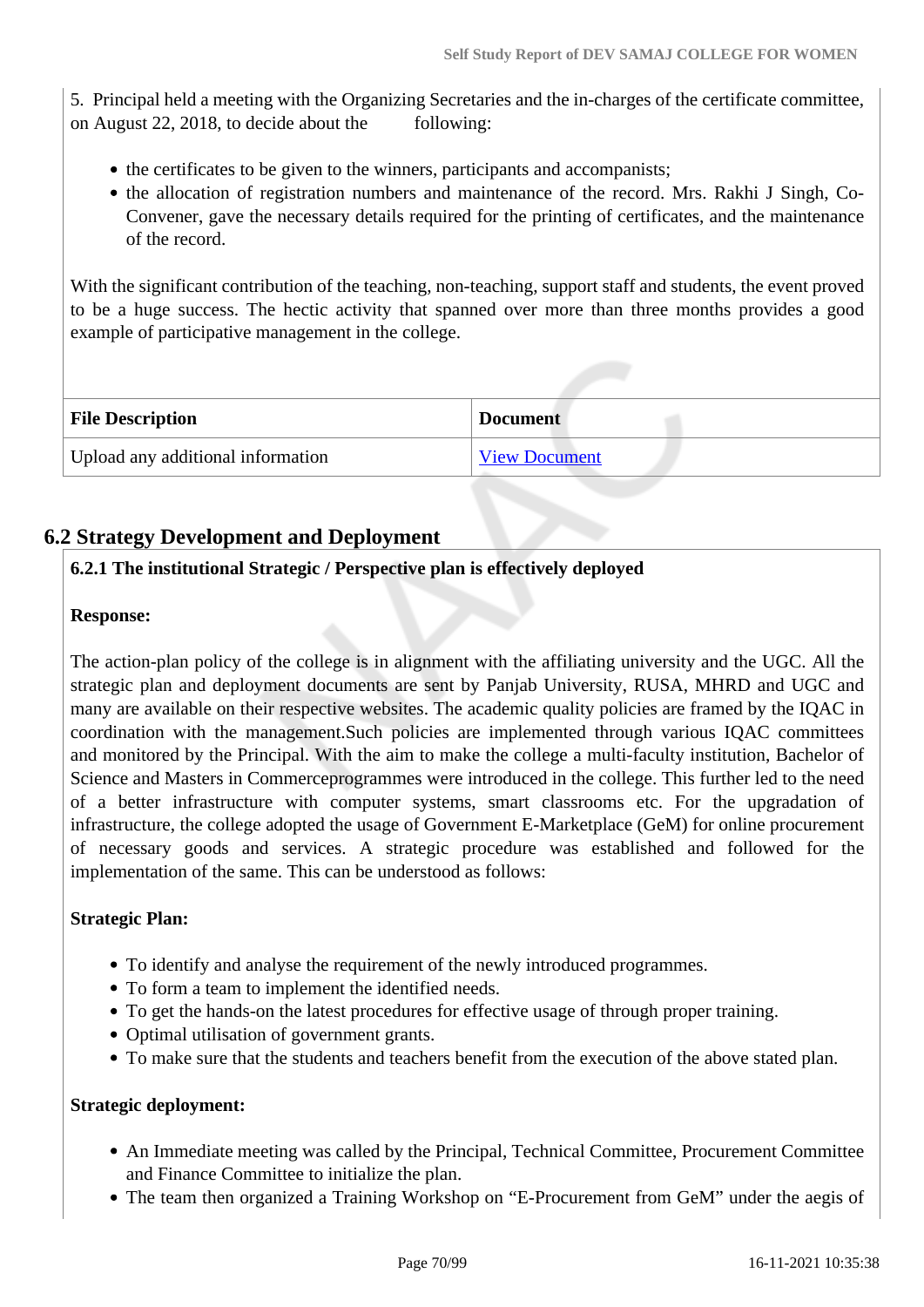RUSA for Private Aided Colleges in Chandigarh

- An understanding was developed of the different ways of making a purchase through GeM through direct purchase, bidding and reverse auction depending on the amount involved and the centralised payment format of PFMS. In order to utilise a grant of RUSA towards the purchase of computers (Desktop systems), a Technical committee was constituted comprising 4 members. The step-bystep procedure was then followed. The bid for the purchase of 32 computer systems was made through GeM and a seller was retrieved transparently after going through comparison sheets. A utilisation of Rupees 15,81,120 towards the purchase of 32 computers was executed and payment settled through PFMS on November 10, 2017.
- The computer systems bought were installed in the computer Lab 1 and 2 have been extensively used by the students of multiple programmes like Bachelor of Computer Applications, Bachelor of Science(IT) and Masters in Commerce ever since.

| <b>File Description</b>                                   | <b>Document</b>      |
|-----------------------------------------------------------|----------------------|
| strategic Plan and deployment documents on the<br>website | <b>View Document</b> |
| Paste link for additional information                     | <b>View Document</b> |

#### **6.2.2 The functioning of the institutional bodies is effective and efficient as visible from policies, administrative setup, appointment and service rules, procedures, etc.**

#### **Response:**

The managing body consists of the Dev Samaj Managing Committee guided by the Dev Samaj Managing Council. The committee supervises the overall functioning of the college within the powers defined by the regulatory bodies. The college functions under the supervision of an established regulatory framework consisting of the Panjab University, Directorate of Higher Education and University Grants Commission. Each of these bodies has a representative in the college. Principal is the chief executive and administrator of the college who coordinates all the activities of the college. Principal is also the ex-officio chairperson of the Staff Council which functions through various committees to carry out various functions of the college. The decisions related to academics like workload calculation, library purchases, time tables, maintenance of infrastructure, admission etc. are taken by the Staff Council through its committees, subject to provisions and ordinances of the Panjab

University. IQAC plays a key role in initiating activities that focus on the maintenance of quality and sustainability. The cell meets regularly to make sure the college operations run effectively. The teachers-in charges of various cells and departments, Bursar, Warden, Librarian, Administration Officer carry out all the functions of the college. The college has a well-defined organizational structure in the administration staff and laboratory staff. Hierarchy of the staff, service rules, procedures, recruitment, promotional policies as well as grievance redressal mechanism is defined as per the rules of the Panjab University and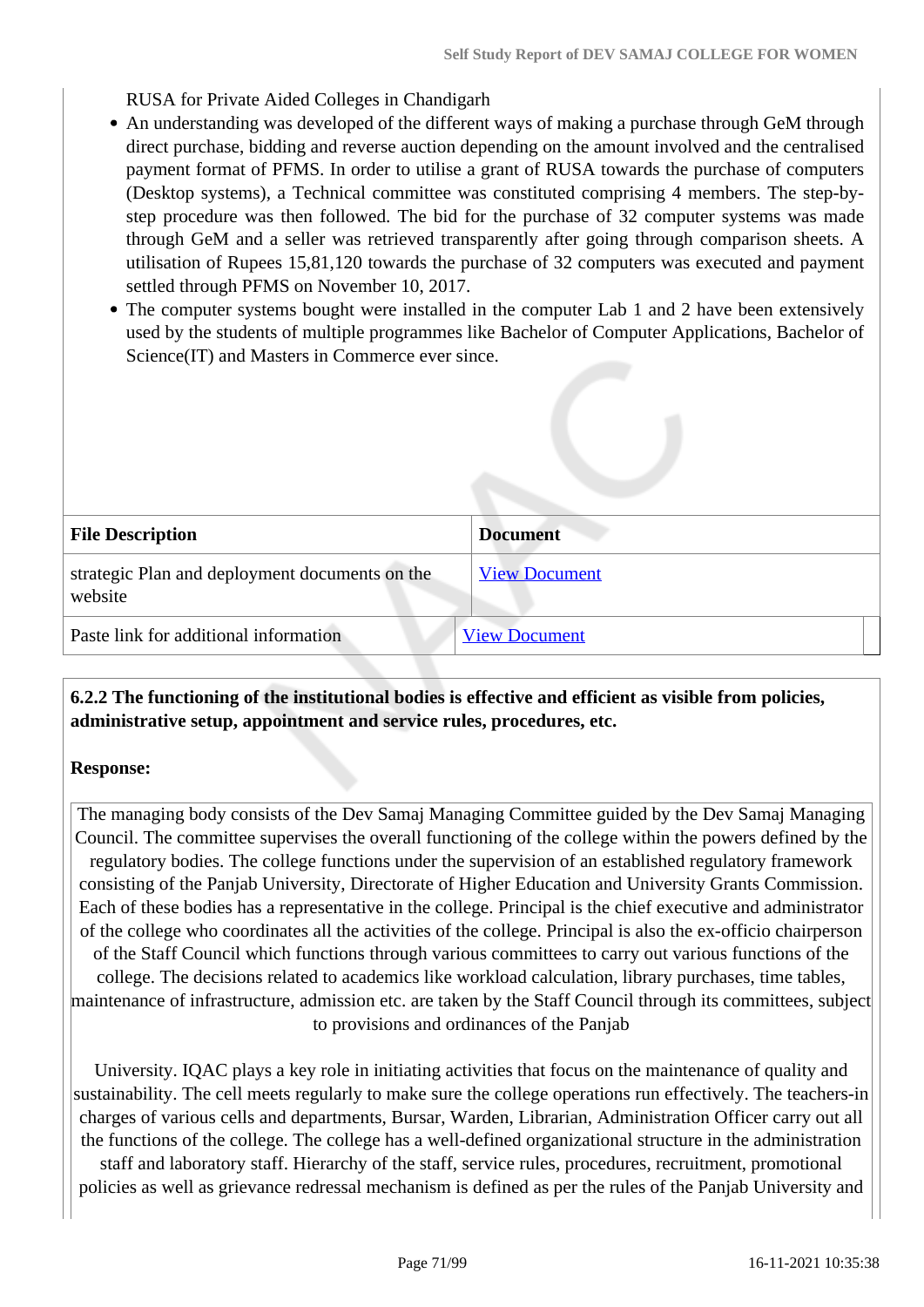# approved staffing pattern of the UGC. **File Description Document** Upload any additional information [View Document](https://assessmentonline.naac.gov.in/storage/app/hei/SSR/106258/6.2.2_1620797353_6228.pdf) Paste link for additional information [View Document](https://www.dscw45.ac.in/important-documents/) Link to Organogram of the Institution webpage  $\boxed{\text{View Document}}$  $\boxed{\text{View Document}}$  $\boxed{\text{View Document}}$

| 6.2.3 Implementation of e-governance in areas of operation<br>1. Administration<br>2. Finance and Accounts<br>3. Student Admission and Support<br><b>4. Examination</b><br><b>Response:</b> A. All of the above |                      |
|-----------------------------------------------------------------------------------------------------------------------------------------------------------------------------------------------------------------|----------------------|
| <b>File Description</b>                                                                                                                                                                                         | <b>Document</b>      |
| Screen shots of user interfaces                                                                                                                                                                                 | <b>View Document</b> |
| ERP (Enterprise Resource Planning) Document                                                                                                                                                                     | <b>View Document</b> |
| Details of implementation of e-governance in areas<br>of operation, Administration etc                                                                                                                          | <b>View Document</b> |
| Any additional information                                                                                                                                                                                      | <b>View Document</b> |

#### **6.3 Faculty Empowerment Strategies**

#### **6.3.1 The institution has effective welfare measures for teaching and non-teaching staff**

#### **Response:**

The college extends certain welfare facilities to the permanent teaching and Non-Teaching staff.

The facilities for the welfare of teaching and Non teaching staff are as follows:

- **GroupInsurance**: All the permanent Employees of the college are covered under the personal and accidental Insurance by HDFC Ergo.
- **Contribution towards EPF, Loan against PF**: As per the norms the contribution towards the EPF is made and loans can be advanced out from the PF deposited as per the guidelines
- **Payment of Gratuity:**Employees are covered to be paid Gratuity as per the Payment of Gratuity Act 1972.
- **Payment of Earned leave:** Leave Encashment rules are followed for the covered retiring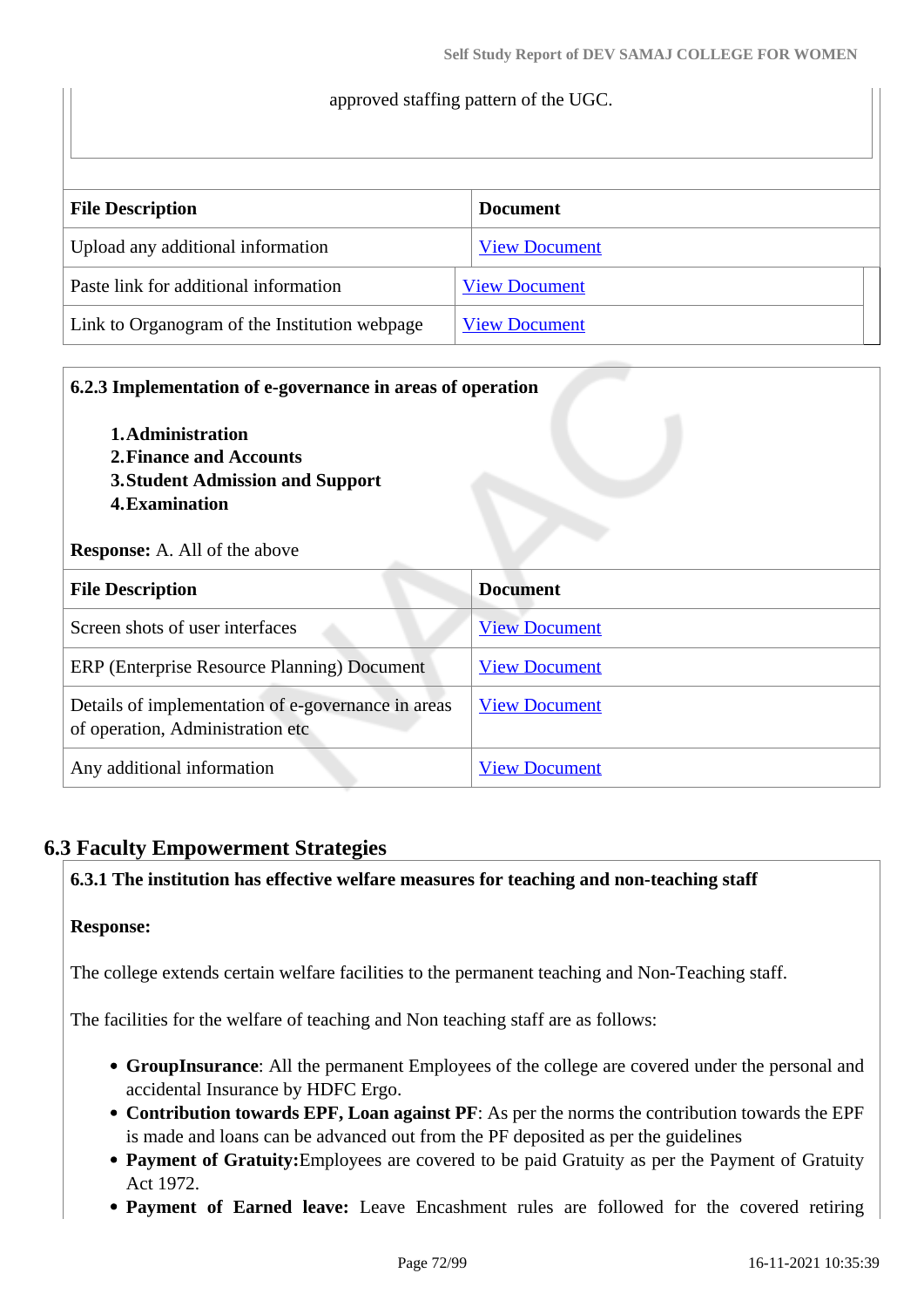personnel.

- **Flexible work Timings:** The Employees are given flexibility to adjust their timings in case of any personal need, for example attending Child's Parents' Day/School Function etc. It is done in such a way that the efficacy of studies of the students is not impacted.
- **Leave:** Leaves are facilitated to the employees and availed by them as per the Panjab University guidelines.
- **Maternity Leave:** Employees are given the facility to avail a 6-month Maternity Leave.
- **Extraordinary Leave:** In a few extraordinary cases as defines the university Employees are granted an extraordinary leave.
- **In-house Salon:** An all-day salon service is available for the use of the Employees inside the college campus at subsidized rates.
- **Loans to Employees:** The Multi-tasking staff can avail a loan against their Salary when in need.
- Fee concessions: The wards of the employees are provided with a concession in the fee when they take admission in our college.
- **Canteen, Mess and other eateries:** The College is well equipped with a canteen, a mess, a juice corner and a street food stall for all sorts of eating options available for all the employees.
- **Staff Welfare Committee:** The college looks after the welfare needs through a exclusive committee, where in the welfare related aspects are taken care of.
- **Medical Reimbursement:** The College has a provision for reimbursing medical expenditures incurred by the employees covered under insurance.
- **Staff-offsite:** The staff is taken for regular outings for taking breaks from the monotonous life and to refresh themselves.
- **Stationery and Tuck-Shop:**A provisional store for stationery and other basic necessities is available for the employees.
- **Computer accessibility and Wi-Fi facility:** The College has in place well equipped computer laboratories and Wi-Fi system for the use of staff members in the college premises.
- **Free Residence**: The multi-tasking staff force have been provided with free in-college residences for their families.
- **Free Uniforms**: Free uniforms are provided to the Multi-Tasking staff.

In addition to these facilities Dev Samaj Management plays a key role to provide need based help to staff from time to time as and when the need arises.

| <b>File Description</b>           | <b>Document</b>      |
|-----------------------------------|----------------------|
| Upload any additional information | <b>View Document</b> |

## **6.3.2 Average percentage of teachers provided with financial support to attend conferences/workshops and towards membership fee of professional bodies during the last five years**

#### **Response:** 16.6

6.3.2.1 **Number of teachers provided with financial support to attend conferences/workshops and towards membership fee of professional bodies year wise during the last five years**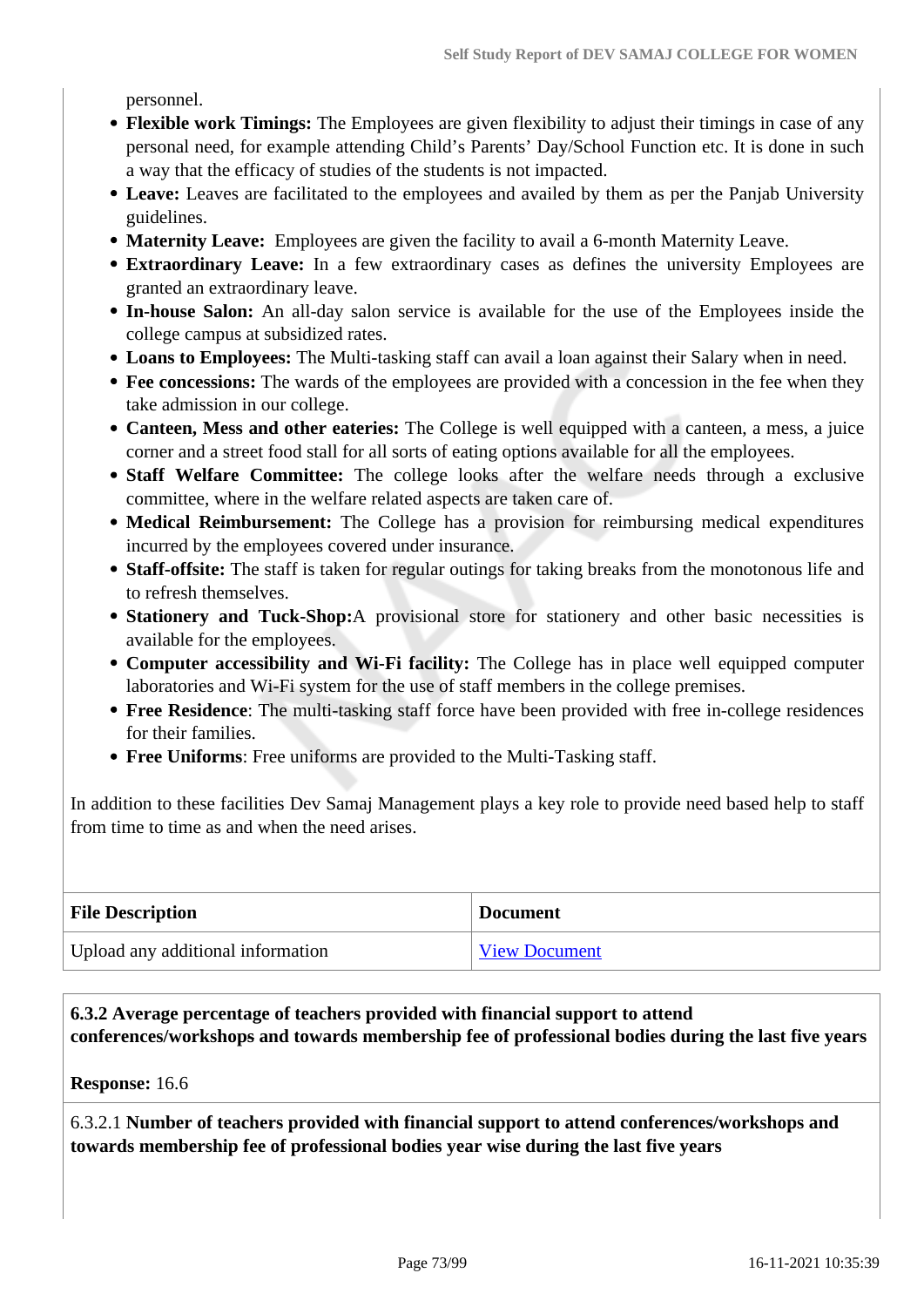| 2019-20                                                                                                                  | 2018-19        | 2017-18          |                      | 2016-17        | 2015-16  |
|--------------------------------------------------------------------------------------------------------------------------|----------------|------------------|----------------------|----------------|----------|
| 34                                                                                                                       | $\overline{4}$ | $\boldsymbol{0}$ |                      | $\overline{0}$ | $\theta$ |
|                                                                                                                          |                |                  |                      |                |          |
| <b>File Description</b>                                                                                                  |                |                  | <b>Document</b>      |                |          |
| Upload any additional information                                                                                        |                |                  | <b>View Document</b> |                |          |
| Details of teachers provided with financial support<br>to attend conference, workshops etc during the last<br>five years |                |                  | <b>View Document</b> |                |          |

 **6.3.3 Average number of professional development /administrative training programs organized by the institution for teaching and non teaching staff during the last five years**

**Response:** 1.6

6.3.3.1 **Total number of professional development /administrative training Programmes organized by the institution for teaching and non teaching staff year-wise during the last five years**

| 2019-20 | 2018-19 | 2017-18 | 2016-17 | 2015-16 |
|---------|---------|---------|---------|---------|
|         |         | ⌒<br>∽  |         |         |

| <b>File Description</b>                                                                                                                        | <b>Document</b>      |
|------------------------------------------------------------------------------------------------------------------------------------------------|----------------------|
| Reports of the Human Resource Development<br>Centres (UGC ASC or other relevant centres)                                                       | <b>View Document</b> |
| Reports of Academic Staff College or similar<br>centers                                                                                        | <b>View Document</b> |
| Details of professional development / administrative<br>training Programmes organized by the University<br>for teaching and non teaching staff | <b>View Document</b> |

 **6.3.4 Average percentage of teachers undergoing online/ face-to-face Faculty Development Programmes (FDP)during the last five years (Professional Development Programmes, Orientation / Induction Programmes, Refresher Course, Short Term Course ).**

**Response:** 12.91

6.3.4.1 **Total number of teachers attending professional development Programmes viz., Orientation / Induction Programme, Refresher Course, Short Term Course year-wise during the last five years**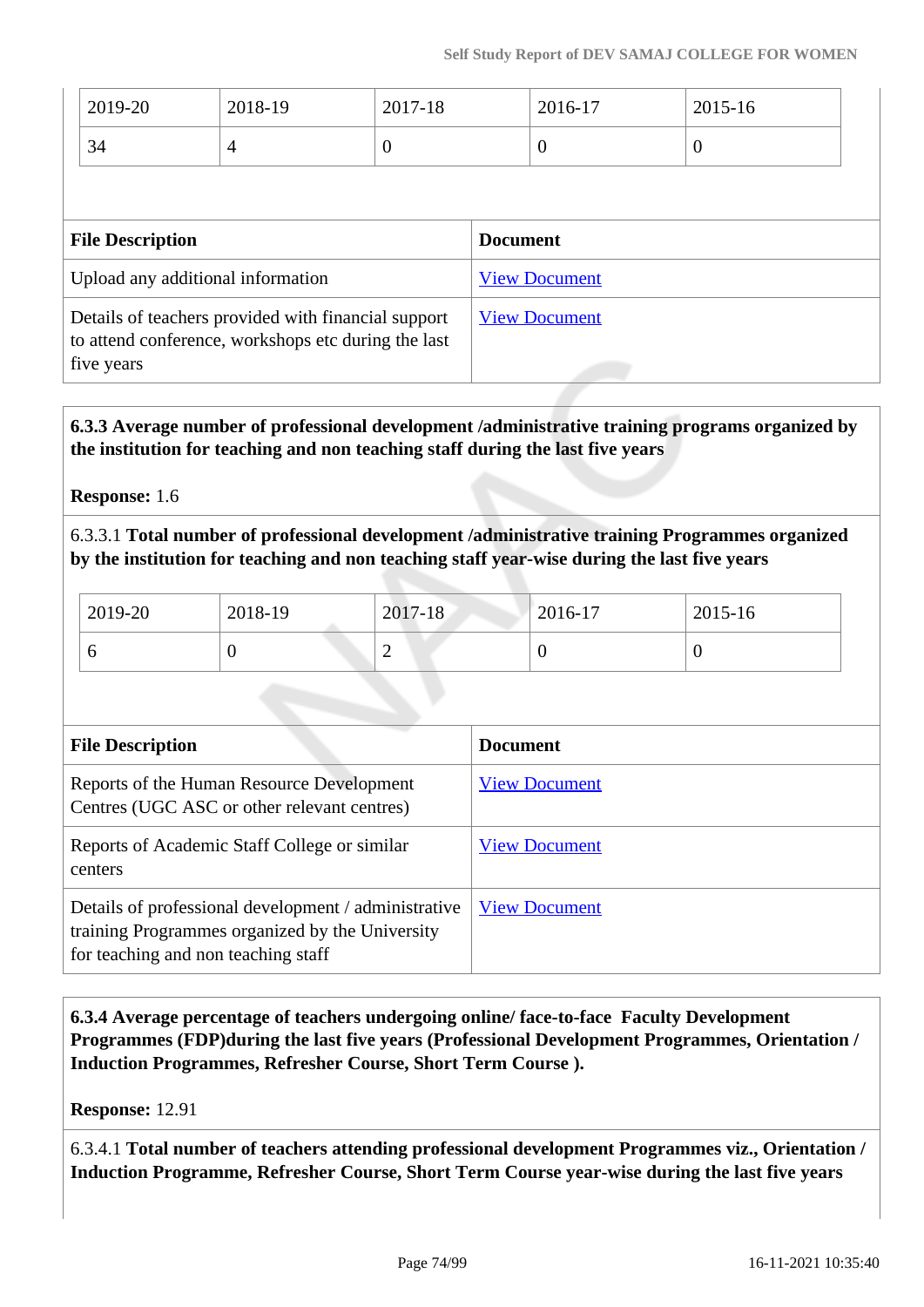| 2018-19                                                                                         | 2017-18          |                      | 2016-17 | 2015-16                                 |  |
|-------------------------------------------------------------------------------------------------|------------------|----------------------|---------|-----------------------------------------|--|
| 5                                                                                               | $\boldsymbol{0}$ |                      | 12      | $\mathbf 1$                             |  |
|                                                                                                 |                  |                      |         |                                         |  |
|                                                                                                 |                  |                      |         |                                         |  |
| Upload any additional information                                                               |                  | <b>View Document</b> |         |                                         |  |
| <b>IQAC</b> report summary                                                                      |                  | <b>View Document</b> |         |                                         |  |
| Details of teachers attending professional<br>development programmes during the last five years |                  |                      |         |                                         |  |
|                                                                                                 |                  |                      |         | <b>Document</b><br><b>View Document</b> |  |

## **6.3.5 Institutions Performance Appraisal System for teaching and non-teaching staff**

#### **Response:**

The college has a Performance Appraisal System as per the UGC regulations 2010(and two amendments thereafter). An Academic Audit is conducted by the IQAC to evaluate the strengths and the areas of improvement for the various departments and the faculty members. To facilitate an efficient working process the institute also has an Annual Appraisal Process (Annual Confidential Report). The teaching staff is required to do a self-appraisal on the basis of:

- 1.Teaching, Learning, Evaluationand Academic Competencyreflected in the academic performance of the students in the Internal (Mid-Semester Exams) as well as Semester Exams held by the Panjab University.
- 2.Adoption of Innovative teaching methods.
- 3.Academic and Professional Progress Research Degree, Orientation Course, Refresher Course, Publications, Research Paper, Training, Faculty Development Programme, Conference, Workshop, Certification Course et al.
- 4.Contribution towardsExtension Activities; Extra Curricular activities (NSS, NCC, Social Responsibility – Gender Sensitization, Environmental Awareness, Cleanliness Drive etc).
- 5.Governance and Leadership mirrored in the ability to lead teams, organize various academic and non-academic activities in the different clubs and cells; as well as other such events in the entire session.
- 6.Teaching Methodology,Pedagogy.
- 7.Best practices initiated or followed for the growth of the students and the institution.

On the basis of the details provided by the teaching staff in the Annual Confidential Report (document attached), the Principal assesses the individual on various parameters of proven diligence, relations with subordinates, administrative abilities, *innovative teaching methodology* and *best practices*, academic as well as *professional growth and research work*, and the *leadership skills* reflected in the personality and bearing, balance and restrain, sociability and work efficiency and commitment of the individual. The performance of the teaching staff is continuously monitored by the Principal also on the basis of the record, the teacher's diary maintained by the teachers, which includes details of the academic and non-academic duties performed by them. On the basis of these performance indicators the teachers apply for CAS based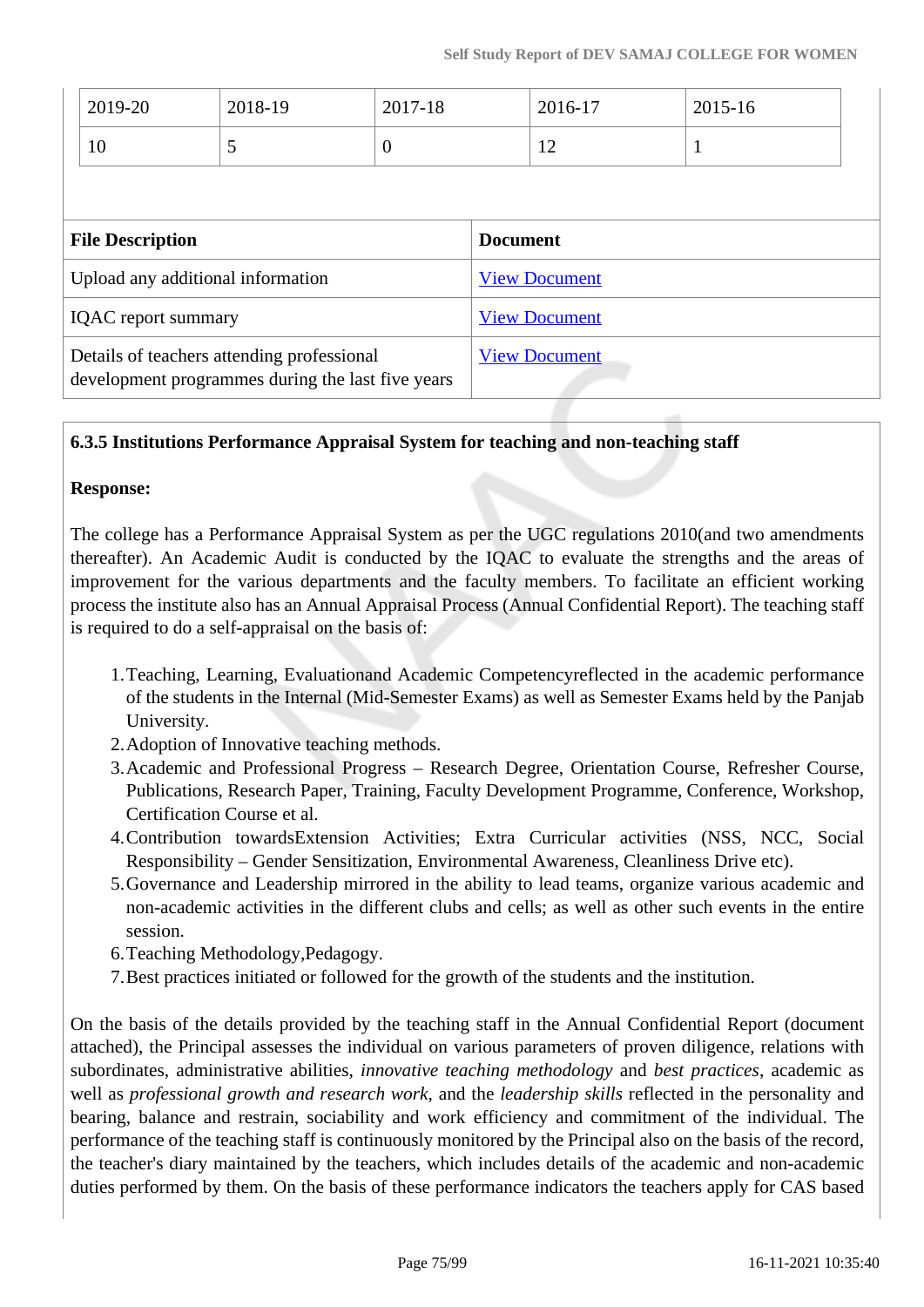promotions. As per the UGC directives the API scores indicated in the API system are calculated as per the Performance Based Appraisal System.

Similarly, the non-teaching-staff provides the details of Annual Confidential Report which is assessed by the Office Superintendent and the Principal. They are assessed on the basis of their intelligence including IT skills, disciplined working, honesty and integrity, punctuality and commitment. The library-staff is assessed by the College Librarian on the basis of the details provided by them. For the Non-Teaching Staff the Career Advancement Scheme is not applicable. They may apply for promotion to a senior vacant position. The promotions are done as per government rules and regulations.

The management fosters best practices by acknowledging and appreciating the exemplary performance of the staff members

| <b>File Description</b>           | <b>Document</b>      |
|-----------------------------------|----------------------|
| Upload any additional information | <b>View Document</b> |

## **6.4 Financial Management and Resource Mobilization**

## **6.4.1 Institution conducts internal and external financial audits regularly**

#### **Response:**

The college is extremely particular in maintaining transparency in its financial management through strategic planning and a regularly audited account of its income and expenditure. Regular internal and external audits are an intrinsic feature of the college roster. Each and every financial transaction goes through the lens of the college bursar.

Here in Dev Samaj College for Women,during the years 2013-2014, 2014-2015,2015-2016, 2016-2017 and 2017-2018 all the expenses made by the college were audited by three different wings of the auditsystem viz. INTERNAL AUDIT, FINANCIAL AUDIT and GOVERNMENT AUDITby theaudit team deputed by the Accountant General (AG), UT Government.

Annual audit is conducted by certified chartered accountants appointed by the Dev Samaj Management Council.This annual exercise is conducted in all the institutions managed by the Dev Samaj Managing Council. All the income and expenditure accounts including the Amalgamated Fund, General Fund, Establishment,the government grants (RUSA, UGC& NSS) and hostel funds are checked and verified by the chartered accountant. The audit report and the balance sheet are sent to the Dev Samaj Head office. In the last five years internal Audits were done in 2014-15, 2015-16, 2016-17, 2017-18 and 2018-19. A continuous monitoring by the chartered accountant leaves no room for audit objections, as their suggestions are incorporated from time to time.

External audits are conducted by government auditors appointed by the Indian Audits and Accounts Department, Office of The Principal Director of Audit (Central),UT Chandigarh. The most recent one was conducted for the financial years 2013-14 to 2017-18 in May 2018. The audit objections, if any, were duly answered and dealt with by the college. The external auditors appointed by theOffice of The Principal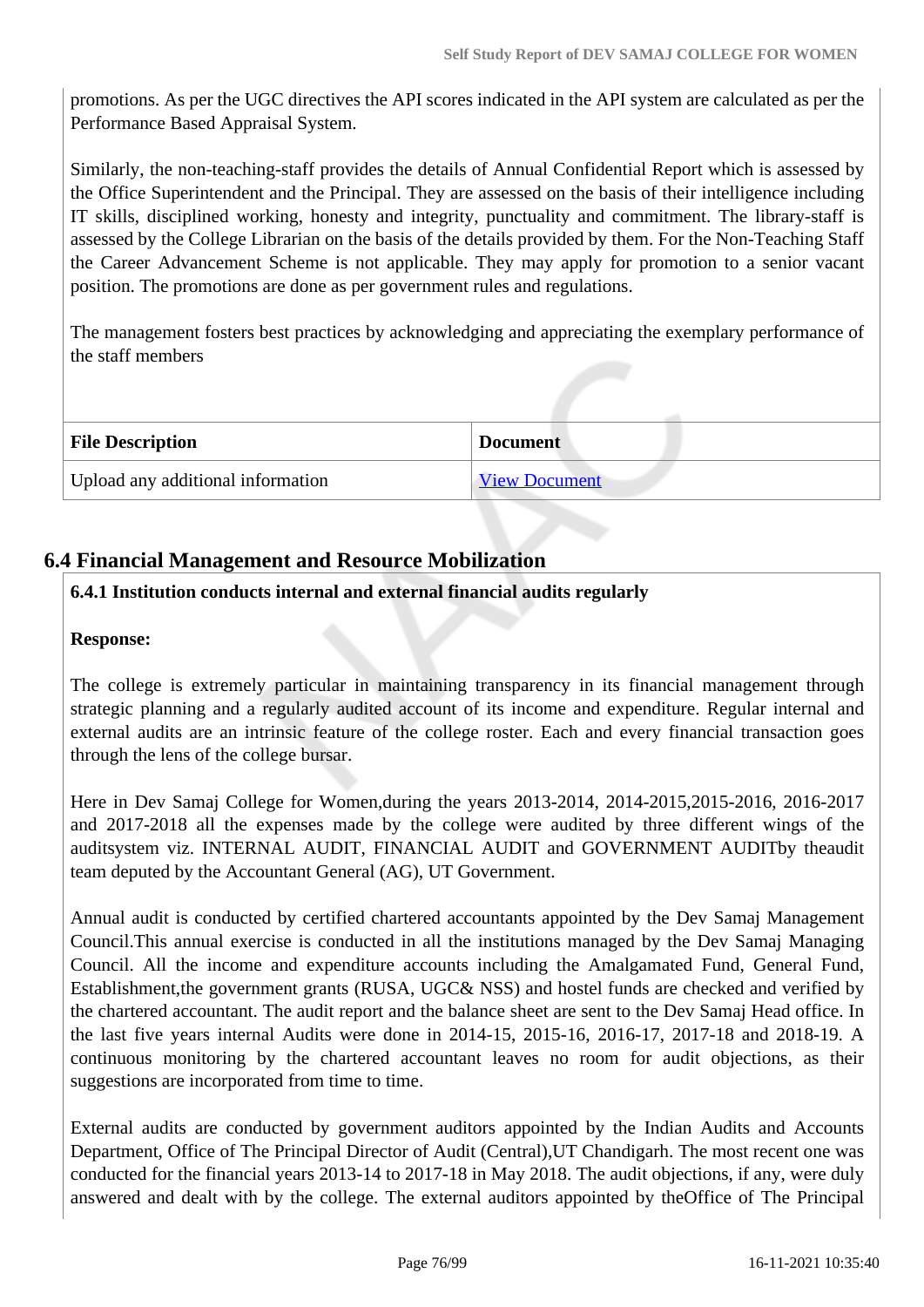Director of Audit (Central), UT Chandigarh,audit the salary accounts of the salary disbursed to the individuals holding government Grant-in-Aid positions, the utilization of government grants – RashtriyaUcchatar Shiksha Abhyan, University Grants Commission, NSS, NCC and any such income and expenditure. Earlier the external audits were conducted once in three years, but now it is done once in five years.Financial audits are also done by government auditors deputed by the DHE (Director, Higher Education), UT Chandigarh.

The RUSA (RashtriyaUcchatar Shiksha Abhiyan)grant is granted by the MHRD, and is continuously monitored by the MHRD and the SPD, State Project Directorate, Chandigarh. The college uploads the action plan on MIS SPD, RUSA. Any expenditure above 2 lakh rupees needs a prior approval of SPD, RUSA. All the expenditure done from the Preparatory Grant as well as the Infrastructure Grant is monitored by MHRD and SPD through Fundtracker. The college regularly uploads all expenditure details, details of all payments done to the vendors, on the Fundtracker. All the photographs of items purchased under RUSA are geotagged. All the payments to the vendors are done through PFMS, Public Fund Monetary System.

| <b>File Description</b>           | <b>Document</b>      |
|-----------------------------------|----------------------|
| Upload any additional information | <b>View Document</b> |

## **6.4.2 Funds / Grants received from non-government bodies, individuals, philanthropers during the last five years (not covered in Criterion III)**

**Response:** 15.09

6.4.2.1 Total Grants received from non-government bodies, individuals, Philanthropers year wise during the last five years (INR in Lakhs)

| 2019-20    | 2018-19 | 2017-18 | 2016-17 | 2015-16 |
|------------|---------|---------|---------|---------|
| 53<br>1.JJ | 7.941   | 3.1301  | 1.5118  | .9753   |

| <b>File Description</b>                                                                                                             | <b>Document</b>      |
|-------------------------------------------------------------------------------------------------------------------------------------|----------------------|
| Details of Funds / Grants received from of the non-<br>government bodies, individuals, Philanthropers<br>during the last five years | <b>View Document</b> |
| Any additional information                                                                                                          | <b>View Document</b> |
| Annual statements of accounts                                                                                                       | <b>View Document</b> |

#### **6.4.3 Institutional strategies for mobilisation of funds and the optimal utilisation of resources**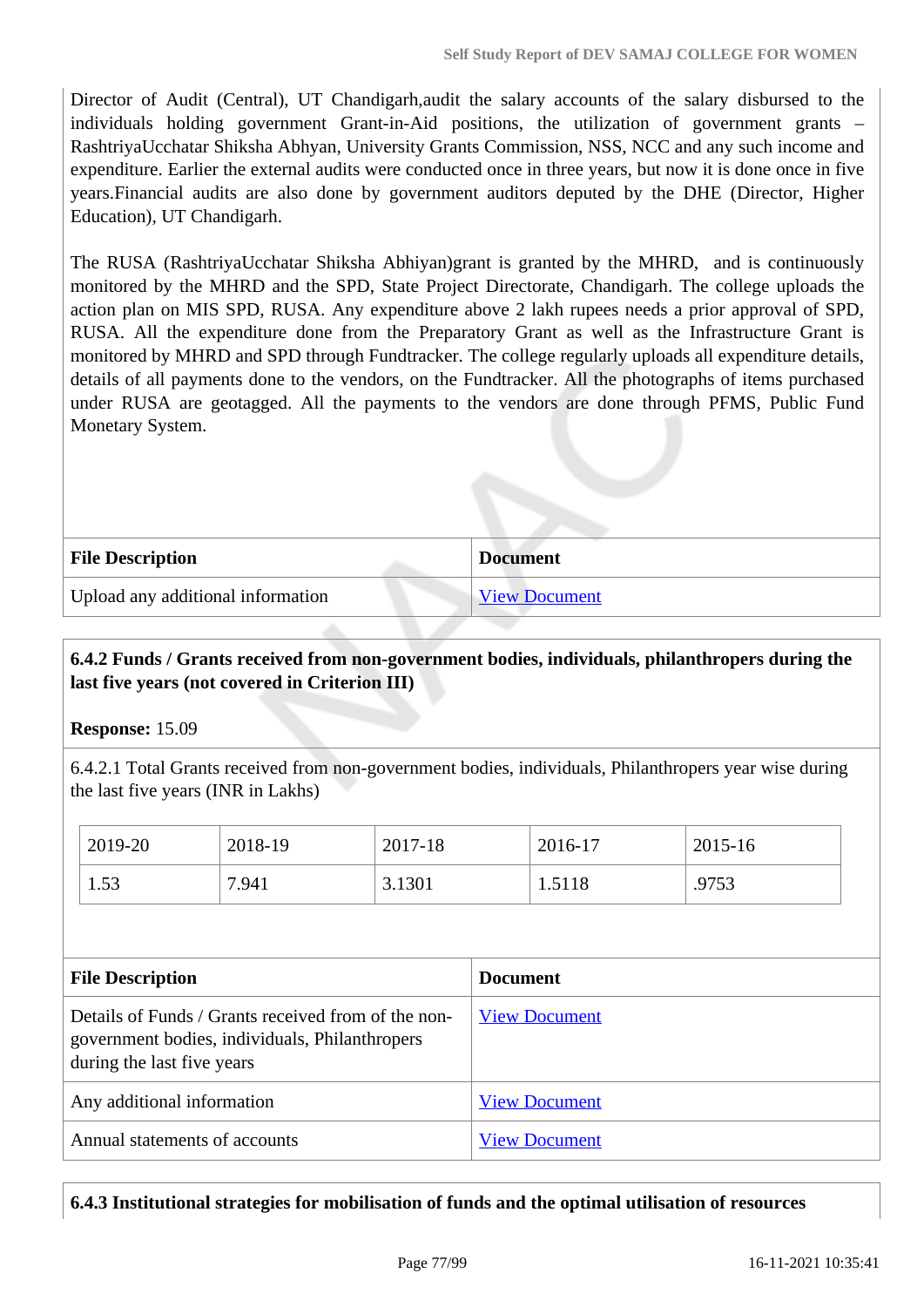## **Response:**

The accounts division of the college office, headed by the Office superintendent looks after the finances of the college under the supervision of the principal and the management. Separate teams of personnel are established for the purpose of recording all the financial transactions, maintaining the records and developing financial statements to promote and enable internal check. Each teaching department is considered as a separate cost centre and prepares its budget for the year and then submits it with the office. The time-tables are prepared in a way that no part of the college remains unutilized. Each budget goes through the scrutiny of the finance committee and the bursar before it is approved. A budget from all the centers is then consolidated and the annual need is analyzed. The actual is then compared with the budgeted to find the variability in the figures and using it as reference for the preparation of a Zero-Based Budget for each annual year.

Major sources of income for the college and their utilization:

**1. 95% Grants received from Chandigarh Administration**: Being a Grant-in-aid College the college receives grant from the DHE Chandigarh. The strategic plan to procure and utilize the grant is undertaken by the office superintendent Mr. CM Gupta. The funds so procured are utilized in paying salaries to the covered posts.

2. **Grants from University Grants Commission**: The power and responsibility of procuring the grants from UGC are vested in the UGC Coordinator Mrs. Shikha Vohra. The grants so received are deployed towards add-on courses and developmental projects.

3. **Funds received from RUSA**- under MHRD: The RUSA coordinator Dr. Renu Kalra works towards utilizing the grants received from RUSA towards the infrastructural needs identified by the college from time to time.

4. **Fees collected from self-financing courses**: Fees collected from students are recorded in the Day-Book on daily basis. The day-book is the first step of understanding the apportionment of fees amount received into 3 different funds, namely the General Fund, the amalgamated fund and the establishment fund. The general fund is entirely utilized by the college, and as the name suggests the amalgamated fund is shared between the university and the college.

5. **Hostel fees**: Hostel is inhabited by students of our as well as other colleges.

6. **Financial support from Management**: For the staff members not covered under the grant-in-aid post the salaries are aid by the management as per the earnings of the college. The college management prepares and passes an annual budget for the college and disbursement of the college expenses. The college Bursar plays an active role in scrutinizing the college budget and disbursement of money.

#### **7. Miscellaneous sources of funds like**:

- Sponsorship received from private organizations for conducting seminars, workshops, setting up canopy etc. in the college premises, and preparation of souvenir during youth festival.
- Rent from On-Campus shops, sports academies.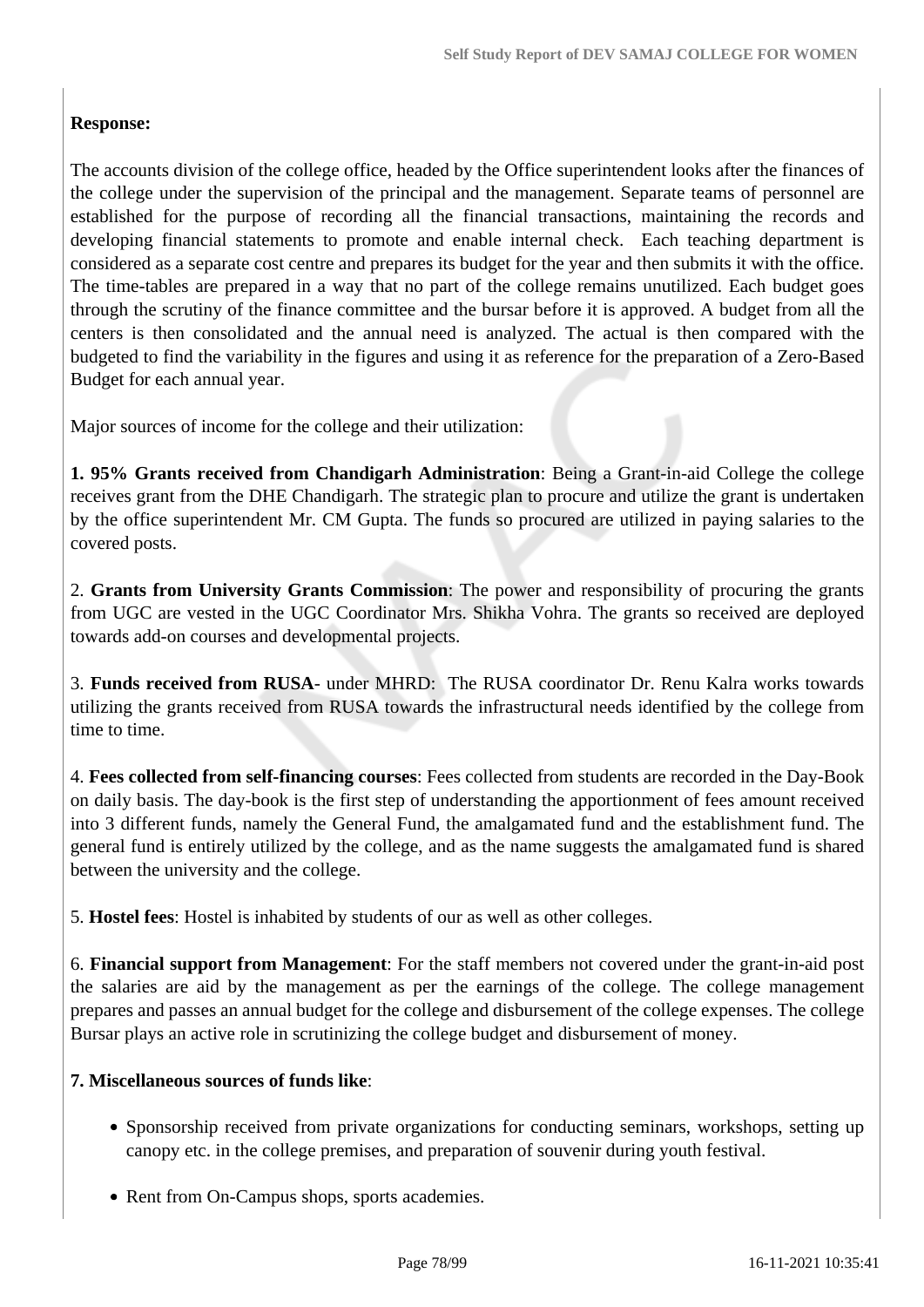- Income from letting out college premises as a venue for conducting sports championships and tournaments and conduct of exams.
- Free events/workshops/seminars by NGOs, local bodies etc.

| <b>File Description</b>               | <b>Document</b>      |  |
|---------------------------------------|----------------------|--|
| Upload any additional information     | <b>View Document</b> |  |
| Paste link for additional information | <b>View Document</b> |  |

## **6.5 Internal Quality Assurance System**

 **6.5.1 Internal Quality Assurance Cell (IQAC) has contributed significantly for institutionalizing the quality assurance strategies and processes**

#### **Response:**

The internal quality assurance cell of the college has been increasingly active to work towards the betterment of the college environment and itsprocesses. The cell pro-actively conducted its meetings each year, several times with new agendas towards improvement.

During meeting from 2015-2019, these are a few goals established and two such practices were institutionalized:

1.Parents/students about the monthly status of their attendance gave them a timely indication of if their attendance was going good or needed improvement. Taking this as the basis it was imperative to improve the quality of maintenance of our attendance records in a more organized manner and in a way that it is easy to send a timely report of the same to the parents or students.The system so introduced involves **4** steps.

 **Step 1**: Every teacher records each day's' attendance in their respective registers.

**Step 2**: Each teacher then re-records the attendance on a slip called the Present students' slip, lecture wise and submits it in the office at end of the day.

**Step 3**: All such slips for the day are then entered manually for each class and each student into the software used to generate attendance reports.

 **Step 4**: A month's attendance for each student is consolidated and communicated to parents'/students phone via text message.

2. **Usage of alternate sources of Energy and power**: Sustainability initiatives are said to form the core of quality processes in each organization.Similarly, it was observed that we focus on developing and using alternate sources of energy and power taking in view our consumption. Thecollege successfully installed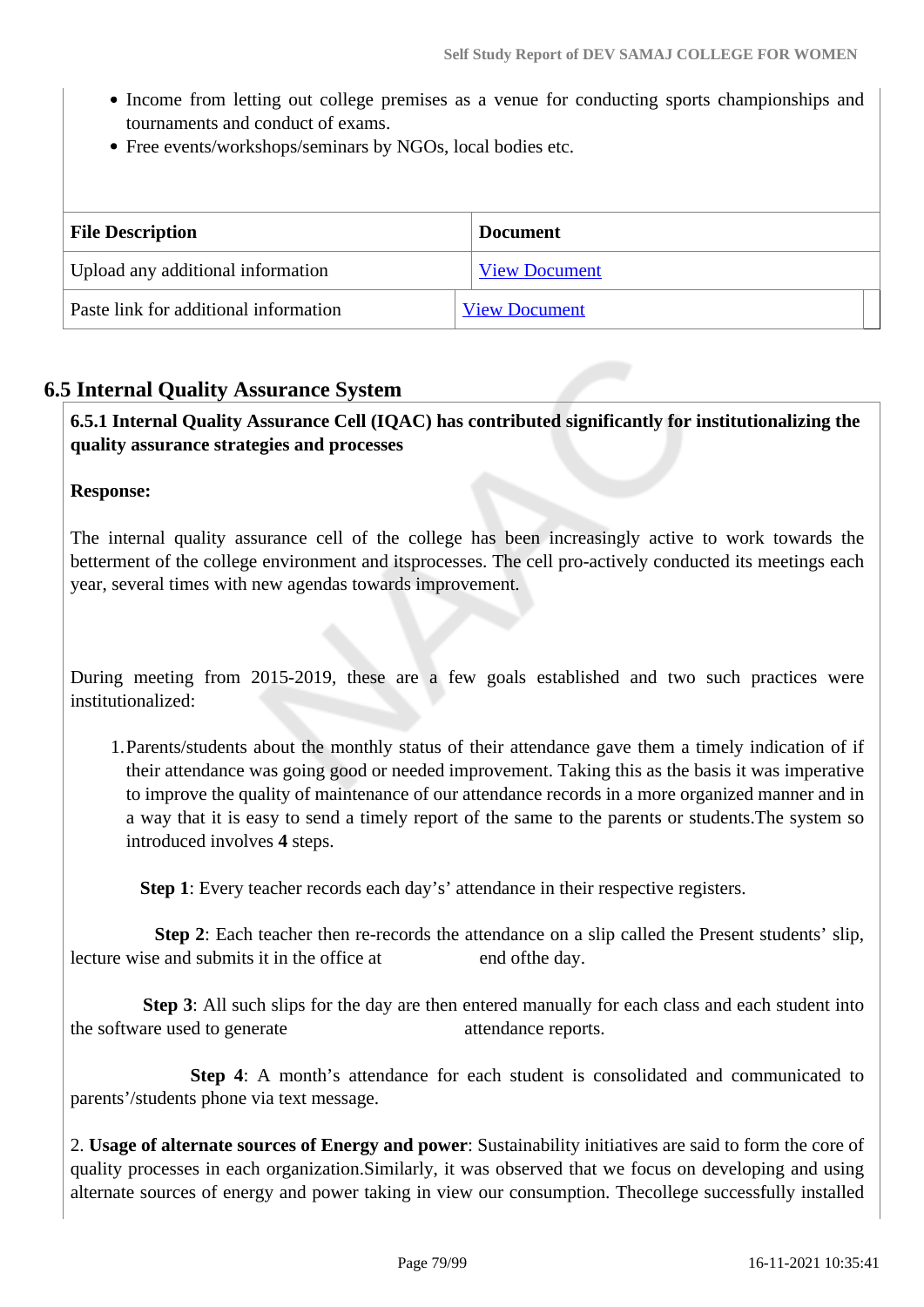solar panels of such capacity that has benefitted the college by saving the power of 62,076 KwH (approx.). The endeavor is to grow sustainable step by step and formulate such plans which confirm to quality sustainability.

| <b>File Description</b>           | <b>Document</b>      |
|-----------------------------------|----------------------|
| Upload any additional information | <b>View Document</b> |

 **6.5.2 The institution reviews its teaching learning process, structures & methodologies of operations and learning outcomes at periodic intervals through IQAC set up as per norms and recorded the incremental improvement in various activities ( For first cycle - Incremental improvements made for the preceding five years with regard to quality For second and subsequent cycles - Incremental improvements made for the preceding five years with regard to quality and post accreditation quality initiatives )** 

## **Response:**

The IQAC of our college plays a significant role in taking decisions regarding the betterment of on-going processes by constantly reviewing them. The teaching-learning processes too stay under a constant scrutiny for implementing perpetual improvements. The meetings conducted by IQAC post the second accreditation cycle focused on the recommendations of the team. Emphasis was then laid upon the need to improve the professional development levels of the faculty, infrastructure of the college and student center, use of ICT in the daily teaching practices, conduct of remedial classes and changes in theexisting feedback mechanism

- **Infrastructure:** The institution has focused on improving its infrastructure in the last five years. Under this a new building was built, with three floors, the basement consisting of multi-utility rooms, seminar room with an electronic podium and projector, an exclusive administrative office, classrooms equipped with smart-boards and furniture, an entire floor for the library and a lift. In addition to this, a new floor was built for the college hostel to capacitate more students. The college recognized the need for moving the gate to a location nearer to the main road and successfully installed the new gate. A new parking was also built to accommodate more vehicles. The student center was provided with new furniture. With an aim to use alternate source of energy, solar panels with the capacity of  $62,076$  KwH were installed and put to use.
- **Professional Development of faculty:** As per the recommendations of the accreditation committee focus was to be laid on improving the professional development of the faculty. In the last 5 years, 11 faculty members completed their Ph.D. and 3 faculty members are currently pursuing their doctorate degree.
- **Feedback Mechanism:** Feedback makes an important part of improving quality of operations. The feedback collection mechanism has been systematically digitized to allow an easy collection and assessment. Feedbacks from students, parents, teachers and management are taken using specifically designed forms. After the feedbacks are received they are collated and analyzed on different parameters so as to identify gaps for potential improvement.
- **Teaching-Learning processes:** The process starts with each department carefully dividing the subjects amongst teachers by trying to fit everyone's expertise or area of interest.

1.Emphasis is laid on using pedagogical approaches where the focus is to educate the students with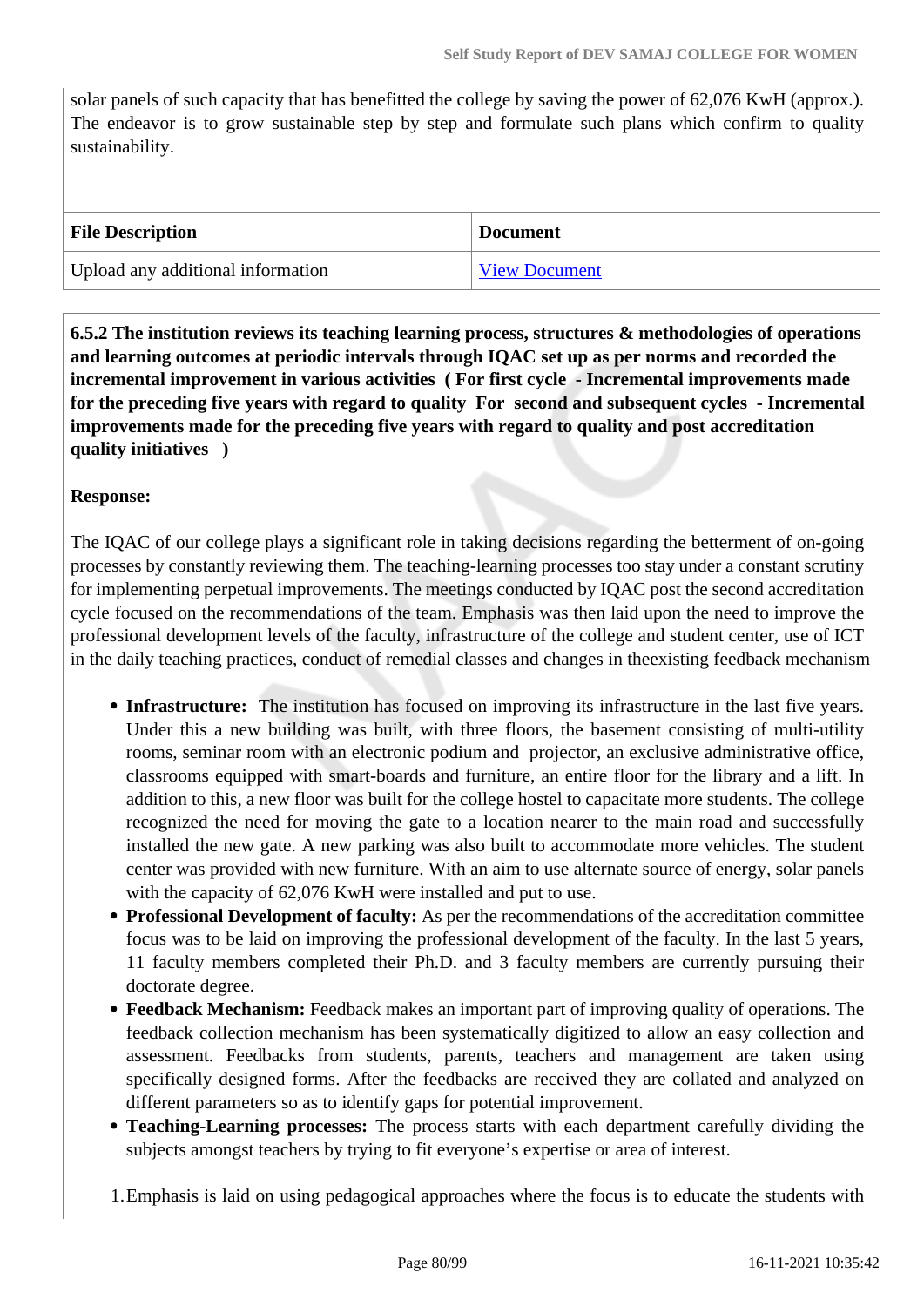not just the curriculum but also to teach them the culturally and emotional whereabouts of being educated**.**

- 2.Stress is laid on using the usage of different methods of teaching like Role-play, group discussions, power point presentations, brain storming sessions, etc.
- 3.The reviews of students are then periodically held where in combination with their attendance records, their marks in class tests, their class presence, their participation in various other activities is discussed.
- 4.The Internal assessment is based on the Mid-semester tests, class tests, attendance, assignments /presentations submitted and participation in co-curricular activities/sports by the students. The assessment prepared by each teacher is reviewed and signed by the respective Head of Department.

Two quality initiatives for specifically to improve the teaching-learning process taken by the Institute have been:

**Use of Information and Communication Technology for teaching-learning processes:** The College encourages the usage of ICT in the regular teaching environment for an increased level of interactional studies. Selected classrooms are equipped with projectors and screens to accommodate a more audio-visual learning practice. Such practices encourage amore participative class environment than ordinary. A careful use of technology is made to acquaint the students to the use of latest software, latest visual content and information to their advantage in studies and in assignments. The use of technology is intelligently incorporated in the assignments and projects given to the students.

**Organization of remedial classes and tutorial sessions:** Keen interest is taken into improving the learning abilities and performance index of students who are not able to fare well in the MSTs or in the class tests so that they can improve their performance in the final semester exams. Conducting remedial classes is a quality practice establishing the need of repetitive learning in certain cases as identified by the teachers. The aim is to improve the understanding level of students about topics which are unclear to them in the class at the first go. Umpteen attempts are made to help the weak students level up their performance

| <b>File Description</b>           | <b>Document</b>      |
|-----------------------------------|----------------------|
| Upload any additional information | <b>View Document</b> |

#### **6.5.3 Quality assurance initiatives of the institution include:**

- **1.Regular meeting of Internal Quality Assurance Cell (IQAC); Feedback collected, analysed and used for improvements**
- **2.Collaborative quality intitiatives with other institution(s)**
- **3.Participation in NIRF**
- **4.any other quality audit recognized by state, national or international agencies (ISO Certification, NBA)**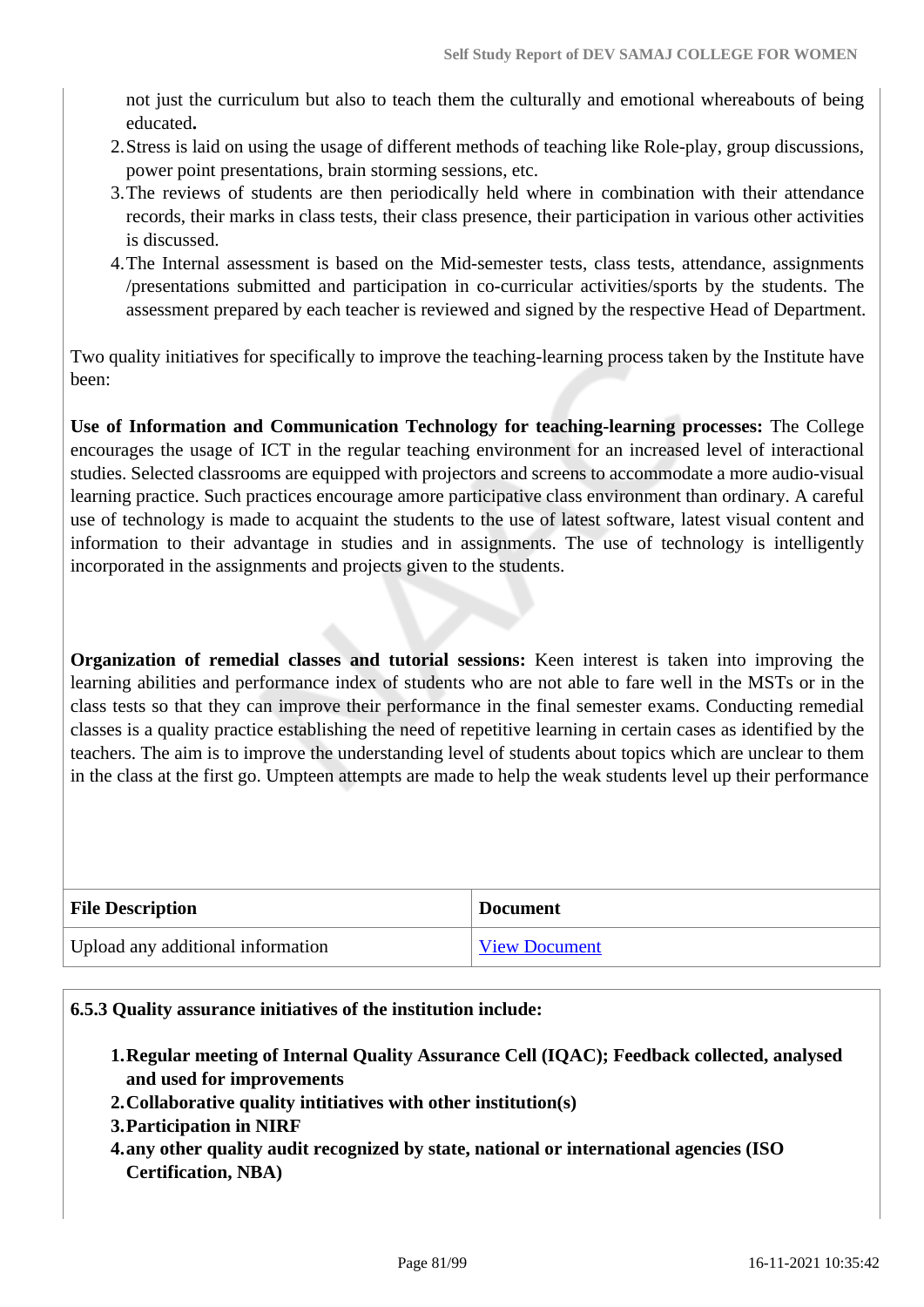## **Response:** B. 3 of the above

| <b>File Description</b>                                               | <b>Document</b>      |
|-----------------------------------------------------------------------|----------------------|
| Upload e-copies of the accreditations and<br>certifications           | <b>View Document</b> |
| Upload details of Quality assurance initiatives of the<br>institution | <b>View Document</b> |
| Upload any additional information                                     | <b>View Document</b> |
| Paste web link of Annual reports of Institution                       | <b>View Document</b> |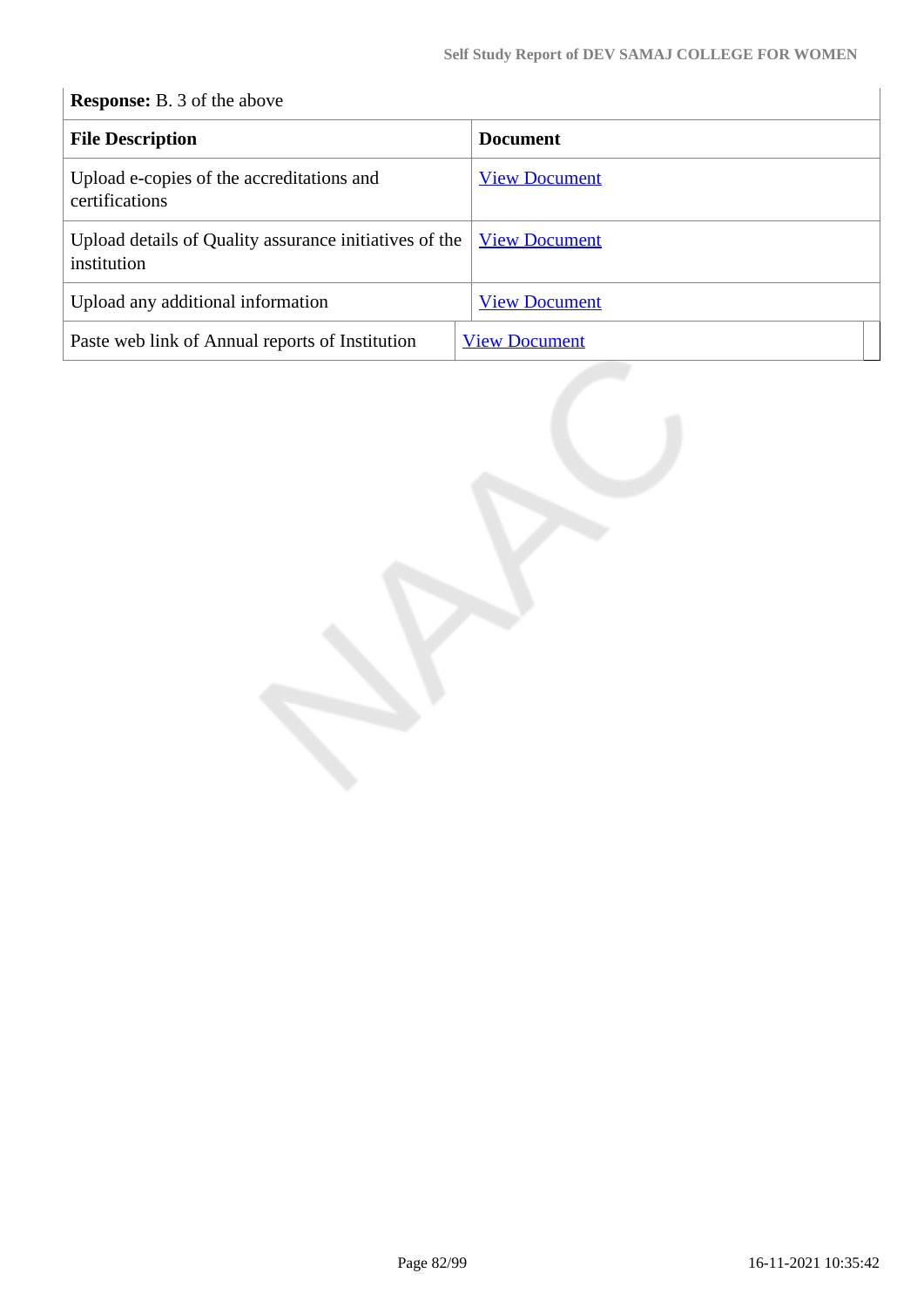## **Criterion 7 - Institutional Values and Best Practices**

## **7.1 Institutional Values and Social Responsibilities**

 **7.1.1 Measures initiated by the Institution for the promotion of gender equity during the last five years.**

## **Response:**

The institute regularly takes initiative for the promotion of gender equity through curricular and cocurricular activities. College has an active Women Cell.The Women Cell has been organizing various events like Flash Mobs, Nukkad Natak etc. on the national campaign of"Beti Bachao, Beti Padhao" regularly. Pinkathon rally is organized to promote gender equity in society.

Women of all spheres of life are invited to share their personal experiences. College alumni from Melbourne delved on the importance of loving oneself, forgiving oneself and to be good to be oneself. SSP Chandigarh interacted with students and advised them to speak up against the violators. To promote women entrepreneurship interactive sessions with city women entrepreneur are organized where they share their experience and their success story to motivate the students .Self-training sessions are organised to empower them physically and safeguard themselves against any violence. Various departments of the college organize workshops on the topics of women issues. Department of Political Science organised a workshop on "Human Rights" throwing light, especially on Domestic Violence Act and Sexual Harassment of Women Act at work place. Department of Sociology organised a lecture on the topic "Disappearing Daughters". To uplift the self-esteem of girl students a talk on "Role of women in Nationalist Moment" was conducted by the Department of History.

#### **Safety and Security :**

 The college is well equipped with safety and security facilities. The college campus is under surveillance of CCTV. There are separate washrooms for students, staff and gents. The campus has a walled compound with a watchmen 24x7 at the entry gate of college as well as hostel gate. Fire fighting safety equipment has been installed in the college. Complain box has been put up to collect suggestions or complaint from the students. Information about Students Election and events such as Youth Festival is given beforehand to the area Police Station so that they can provide police security on that day. At the time of admission, the students sign an affidavit to refrain from ragging activities. Action is taken against those found guilty.

## **Counselling:**

 Counselling is an integral part of the activities undertaken by clubs and cells in the college. These activities sensitize the young girls to respond constructively to disparity and injustice in the society, and inculcates in them socially desirable values to make them responsible citizens.

 Eminent personalities from various fields are invited to conduct lectures and workshops on various issues such as Gender Sensitization, Self Defence, Career Counselling, Communication Skills and Personality Development, Human Right, Holistic Health, Self-Awareness and many more. Mentoring sessions are conducted on the regular basis in the college.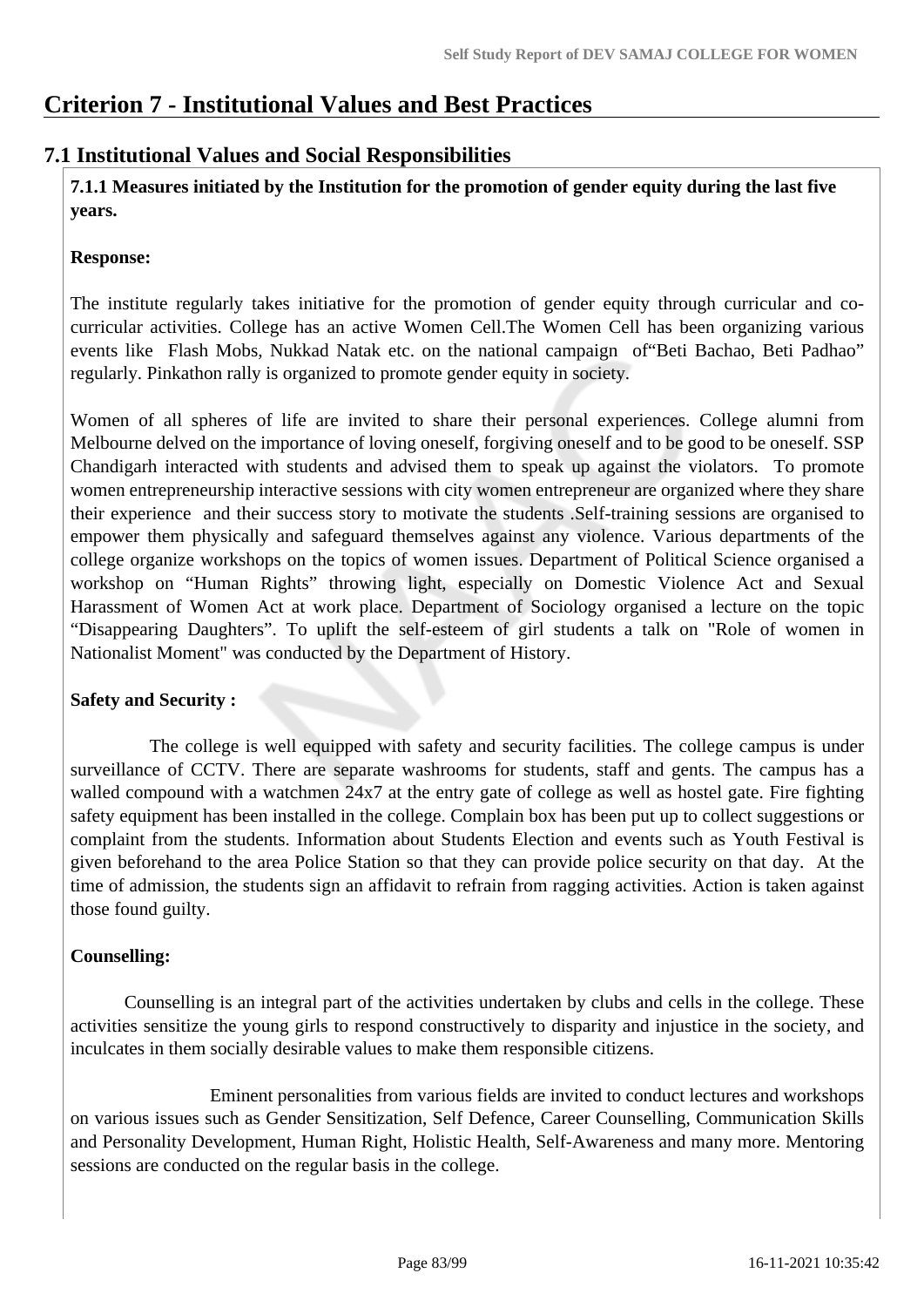### **Common Room:**

The college has open green area in the campus, cafeteria, common room facility and indoor games for relaxation of students.. In order to provide better access to basic hygiene facility for girls, Sanitary Napkin Vending Machine has been installed.

| <b>File Description</b>                                                                                                                                                                             | <b>Document</b>      |
|-----------------------------------------------------------------------------------------------------------------------------------------------------------------------------------------------------|----------------------|
| Link for specific facilities provided for women in<br>terms of: a. Safety and security b. Counselling c.<br>Common Rooms d. Day care center for young<br>children e. Any other relevant information | <b>View Document</b> |
| Link for annual gender sensitization action plan                                                                                                                                                    | <b>View Document</b> |

## **7.1.2 The Institution has facilities for alternate sources of energy and energy conservation measures**

- **1.Solar energy**
- **2.Biogas plant**
- **3.Wheeling to the Grid**
- **4.Sensor-based energy conservation**
- **5.Use of LED bulbs/ power efficient equipment**

**Response:** C. 2 of the above

| <b>File Description</b>        | <b>Document</b>      |
|--------------------------------|----------------------|
| Any other relevant information | <b>View Document</b> |
| Any other relevant information | <b>View Document</b> |

 **7.1.3 Describe the facilities in the Institution for the management of the following types of degradable and non-degradable waste (within 500 words)**

- **Solid waste management**
- **Liquid waste management**
- **Biomedical waste management**
- **E-waste management**
- **Waste recycling system**
- **Hazardous chemicals and radioactive waste management**

#### **Response:**

**Solid Waste Management:**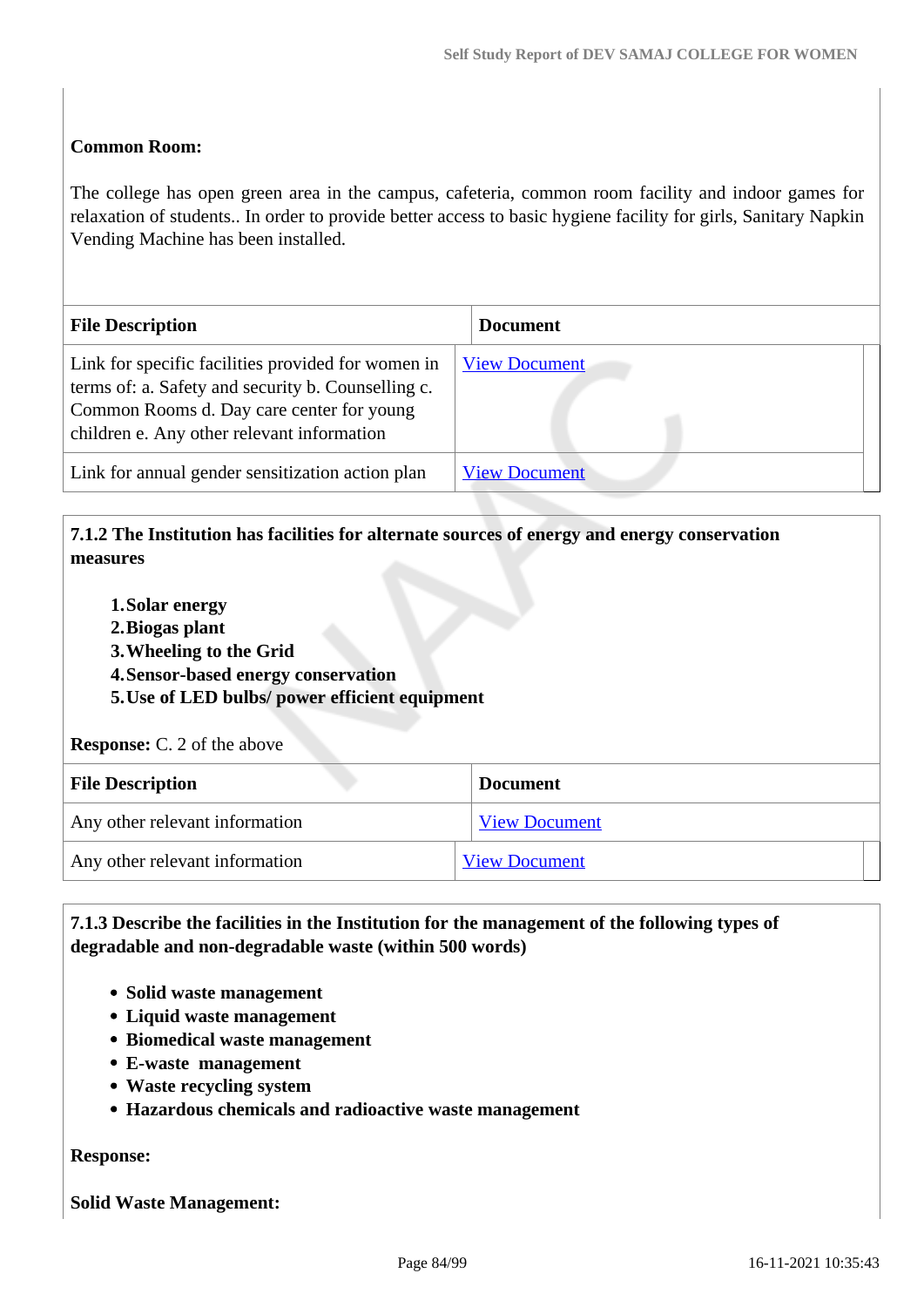For the collection of Solid Waste garbage bins are placed on the campus, which are later disposed off at proper collection points provided by Municipal Corporation. Garden waste which cannot be recycled is collected and sent to disposal sites. The Scrap Disposal Committee oversees the disposal of raw paper (Radii) and other material.

### **Liquid Waste Management:**

All waste water lines from washrooms and kitchens are connected to the Municipal sewer system.

#### **Biomedical waste management**

Biomedical waste management is not required in our institution.

#### **E-Waste Management:**

E-waste is managed in the college as per safety norms, by government approved vendor. An e-waste corner has been made where students and staff members are encouraged to put their e-waste, which is later collected by the vendor.

#### **Waste Recycling System**

Raw food and peels from canteen is gathered along with layers of dry leaves in a pit for compositing. This fertilizer is used in herbal garden.

#### **Hazardous chemicals and radioactive waste management**

In an effort to create an environment friendly, more effective and cost efficient waste, the Department of Chemistry follows the following procedure for the disposal of hazardous chemical laboratory waste.

- Waste materials are segregated properly in different categories because different chemical wastes have different disposal methods.
- Liquid chemical waste is collected in empty chemical reagent bottles which are chemically compatible with the waste to be collected.
- Bottles/ containers with chemicals for disposal are properly labeled with details of the content. Date of packaging is also mentioned
- Waste containers are kept closed at all times except when adding waste to it.
- Chemical bottles are packed in cartons. Flammable chemicals are packed separately.
- Empty chemical bottles are packed in sacks.

| <b>File Description</b>                                                                            | <b>Document</b>      |
|----------------------------------------------------------------------------------------------------|----------------------|
| Link for Relevant documents like<br>agreements/MoUs with Government and other<br>approved agencies | <b>View Document</b> |
| Link for Geotagged photographs of the facilities                                                   | <b>View Document</b> |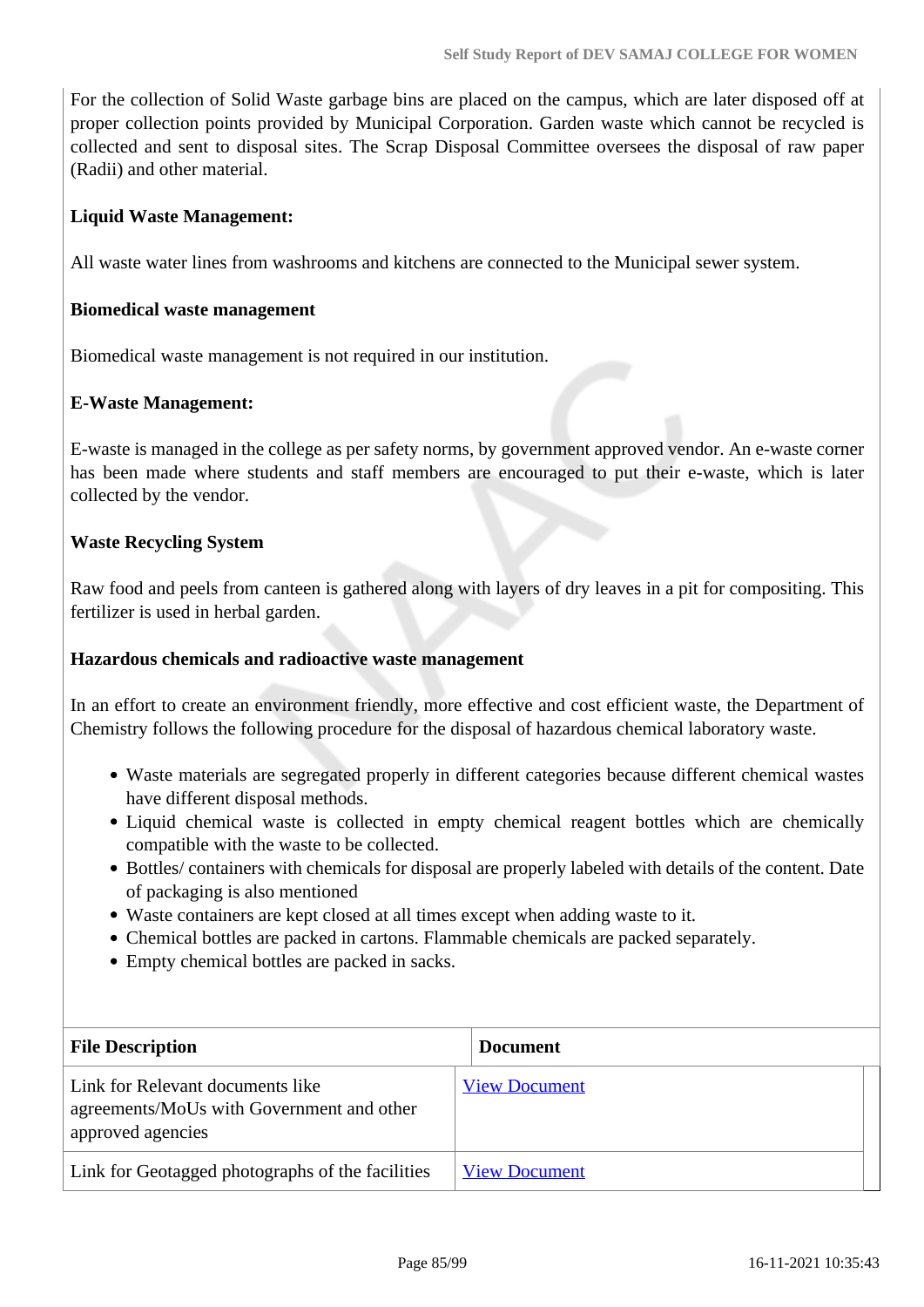| 7.1.4 Water conservation facilities available in the Institution:      |                      |
|------------------------------------------------------------------------|----------------------|
| 1. Rain water harvesting                                               |                      |
| 2. Borewell / Open well recharge<br>3. Construction of tanks and bunds |                      |
| 4. Waste water recycling                                               |                      |
|                                                                        |                      |
| 5. Maintenance of water bodies and distribution system in the campus   |                      |
| <b>Response:</b> D.1 of the above                                      |                      |
| <b>File Description</b>                                                | <b>Document</b>      |
| Any other relevant information                                         | <b>View Document</b> |

#### **7.1.5 Green campus initiatives include:**

- **1.Restricted entry of automobiles**
- **2.Use of Bicycles/ Battery powered vehicles**
- **3.Pedestrian Friendly pathways**
- **4.Ban on use of Plastic**
- **5.landscaping with trees and plants**

**Response:** Any 4 or All of the above

| <b>File Description</b>                                                                    | <b>Document</b> |
|--------------------------------------------------------------------------------------------|-----------------|
| Various policy documents / decisions circulated for <u>View Document</u><br>implementation |                 |

 **7.1.6 Quality audits on environment and energy regularly undertaken by the Institution and any awards received for such green campus initiatives:**

- **1.Green audit**
- **2.Energy audit**
- **3.Environment audit**
- **4.Clean and green campus recognitions / awards**
- **5.Beyond the campus environmental promotion activities**

**Response:** B. 3 of the above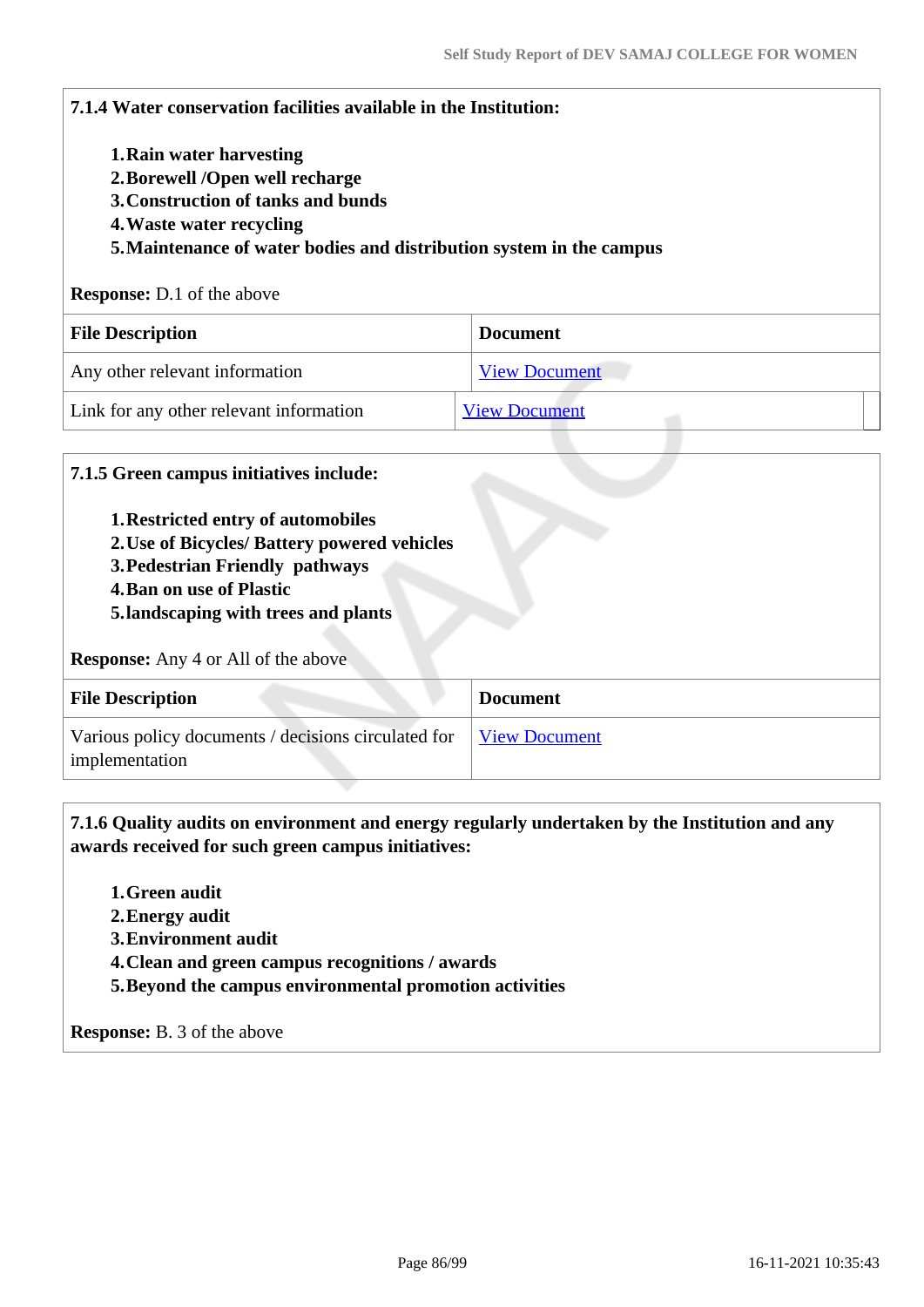| <b>File Description</b>                                                      | <b>Document</b>      |
|------------------------------------------------------------------------------|----------------------|
| Reports on environment and energy audits<br>submitted by the auditing agency | <b>View Document</b> |
| Certification by the auditing agency                                         | <b>View Document</b> |
| Any other relevant information                                               | <b>View Document</b> |

### **7.1.7 The Institution has disabled-friendly, barrier free environment**

- **1.Built environment with ramps/lifts for easy access to classrooms.**
- **2.Disabled-friendly washrooms**
- **3.Signage including tactile path, lights, display boards and signposts**
- **4.Assistive technology and facilities for persons with disabilities ( Divyangjan) accessible website, screen-reading software, mechanized equipment**
- **5.Provision for enquiry and information : Human assistance, reader, scribe, soft copies of reading material, screen reading**

**Response:** A. Any 4 or all of the above

| <b>File Description</b>                                                                   | <b>Document</b>      |
|-------------------------------------------------------------------------------------------|----------------------|
| Policy documents and information brochures on the View Document<br>support to be provided |                      |
| Link for any other relevant information                                                   | <b>View Document</b> |

 **7.1.8 Describe the Institutional efforts/initiatives in providing an inclusive environment i.e., tolerance and harmony towards cultural, regional, linguistic, communal socioeconomic and other diversities (within 500 words).**

#### **Response:**

The institution lays great importance on providing inclusive environment by undertaking number of initiatives on regular basis, as the values, which our students choose to live their lives by now, will ultimately became the values by which they make their future.

The on campus clubs, NSS and NCC carry on such initiatives. Rotaract Club regularly undertakes activities such as Blood Donation Awareness Campaign, Educating slum children and celebrating Diwali with them, visiting Old Age Home and interacting with elderly people. Celebrating Mother's Language Day with school children, celebrating Annapurna Day by providing hygienic and nutritious homemade food to slum children. Under "Thoughts of people about the society and by the society" project by RID 3080, the Rotaractors undertook numbers of humanitarian initiatives such as "Hygiene and Sanitization", "Pledge on peace", "Donate Red, Save Blue and Spread Green", "Reuse", "Feed the soul", "Water bowls for animals", "Candles of happiness", Menstruation hygiene".

NSS unit of the college annually holds 7 day and night camp as well as undertakes number of other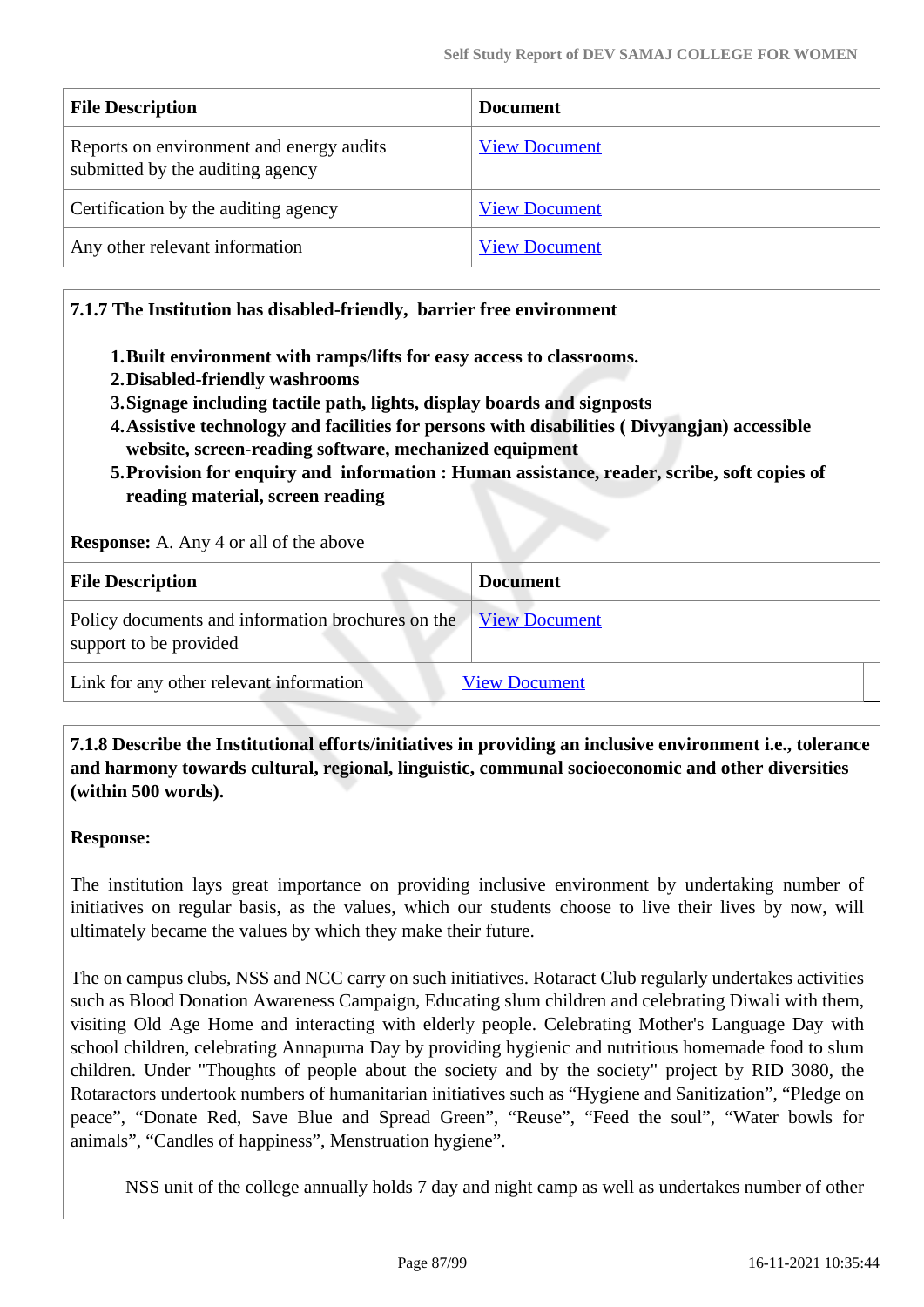activities throughout the year such as Self Defence training, Yoga classes, Awareness on Drug Addiction and AIDS, Organ Donation Campaign, Walk and Signature campaign on "Save Animals, Save Humanity" and cleanliness drive. NCC cadets attend National Integration Camp every year.

Dev Samaj Week is celebrated annually in the month of November in which many activities such as "Moral Education Discourse", Debate, Quiz, Poster making, Slogan writing, Collage making, Still Life Drawing, on the Ideology of Bhagwan Dev Atma are organised. To develop language skills among the youth the Literacy Society organises workshop on Creative Writing Skills and competitions such as Poetry Recitations and Quiz.

| <b>File Description</b>                                                                                                                         | <b>Document</b>      |
|-------------------------------------------------------------------------------------------------------------------------------------------------|----------------------|
| Link for supporting documents on the information<br>provided (as reflected in the administrative and<br>academic activities of the Institution) | <b>View Document</b> |
| Link for any other relevant information                                                                                                         | <b>View Document</b> |

## **7.1.9 Sensitization of students and employees of the Institution to the constitutional obligations: values, rights, duties and responsibilities of citizens (within 500 words).**

#### **Response:**

Education plays an important role in nation building. Our Institution takes keen interest in imbibing altruistic feelings such as reverence, gratitude, spirit of sympathy, charity, sense of duty among students and employees. At the inaugural function of the new session the students are acquainted about the importance of inculcating these values. To promote the spirit of patriotism and commitment towards National growth, days such asConstitution Day,National Voter's Day, Yoga Day, Republic Day, AkshayUrjaDiwas are celebrated annually. Wall of democracy has been set up by Electoral Literary Club to create awareness among students about Electoral Process. Eligible voters are motivated toget themselves enrolled online, for which helpdesk has been set up in the college office. Awareness talks on Human Rights, Health and Hygiene, Environment Conservation, Road Safety and other social issues are held on regular basis. To imbibe sense of gratitude and love,college prayer is recited everyday. Students participate in Youth and Heritage Festival every academic year with avowed purpose of keeping in touch with our glorious art, literature, culture and heritage.

Regular meets of Mentoring groups are held in the college to inculcate sense of discipline and scientific temperament. There are various on campus clubs. The students are encouraged to join these clubs as it helps to foster practical skills such as time management, leadership and sense of responsibility in them.

| <b>File Description</b>                                                                                            | <b>Document</b>      |
|--------------------------------------------------------------------------------------------------------------------|----------------------|
| Link for details of activities that inculcate values<br>necessary to render students in to responsible<br>citizens | <b>View Document</b> |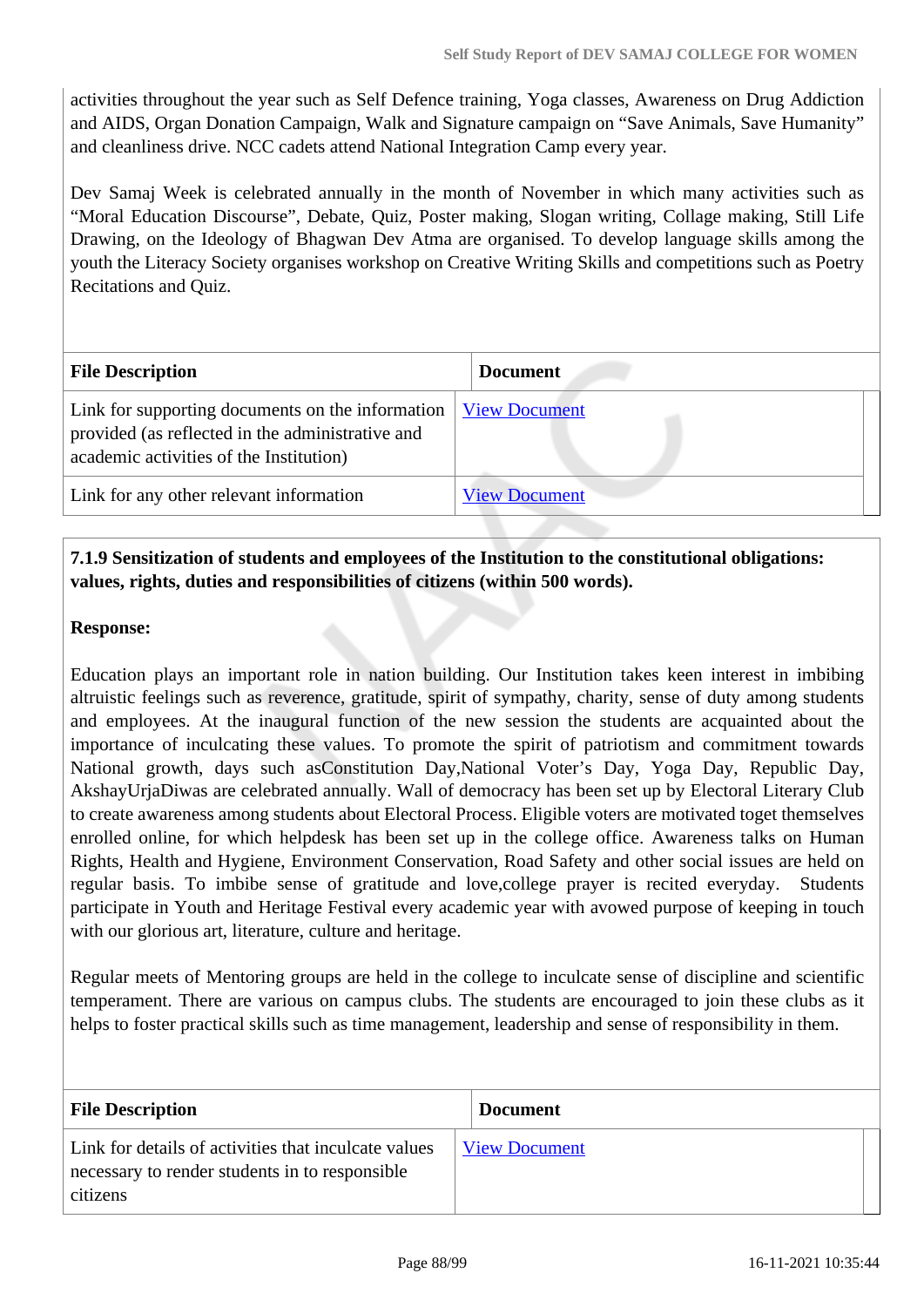**7.1.10 The Institution has a prescribed code of conduct for students, teachers, administrators and other staff and conducts periodic programmes in this regard.** 

- **1.The Code of Conduct is displayed on the website**
- **2.There is a committee to monitor adherence to the Code of Conduct**
- **3.Institution organizes professional ethics programmes for students, teachers, administrators and other staff**
- **4.Annual awareness programmes on Code of Conduct are organized**

#### **Response:** A. All of the above

| <b>File Description</b>                                                                                                                                                                   | <b>Document</b>      |
|-------------------------------------------------------------------------------------------------------------------------------------------------------------------------------------------|----------------------|
| Details of the monitoring committee composition<br>and minutes of the committee meeting number of<br>programmes organized reports on the various<br>programs etc in support of the claims | <b>View Document</b> |
| Code of ethics policy document                                                                                                                                                            | <b>View Document</b> |

## **7.1.11 Institution celebrates / organizes national and international commemorative days, events and festivals (within 500 words).**

#### **Response:**

Yes, the institution celebrates the National and International days, events and festivals. Celebrating events and festivals is integral part of learning and helps to build strong cultural belief, by cherishing the thoughts and ideologies of great personalities. The National festivals unite the whole country for celebrating under one roof, portraying national unity and patriotism.Important days like Independence day, Republic day, Constitution Day, National Voter's day, AkshayUrjaDiwas, Yoga day are celebrated with great enthusiasm. The birth and death anniversaries of great Indian personalities like Mahatma Gandhi, SardarVallabhbhai Patel, Jawahar Lal Nehru are also celebrated with great zeal.

 Celebration of Gandhi Jayanti helps the students to understand the ideology of Mahatma Gandhi. On this day NSS unit along with other clubs undertake cleanliness drive in the college and village Burial. Teacher's day is celebrated by the students to markthe birth anniversary of Dr.Radhakrishan. To acquaint the students about the contribution of SardarVallabh Bhai Patel in the freedom struggle 'RashtriyaEktaDiwas' is celebrated by taking a pledge and organising run for unity. Children's Day is celebrated with underprivileged childrenon the birth anniversary of PanditJawarharLal Nehru. Functions are held on International Women's Day, International Girl Child Day, Human Rights Day, AIDS Day, National Science Day and National Sports Day to create awareness about these events.

AkshayUrjaDiwas is celebrated to create awareness about the development of renewable energy. Republic day is celebrated by the NCC cadets by participating in parade and hosting National Flag. Awareness is created among the students about the significance of Constitution Day. On the National Voter's Day various competitions are held to convey the importance of casting vote. International Yoga day is celebrated to make the students realise that by practicing yoga one can grow into a better human being with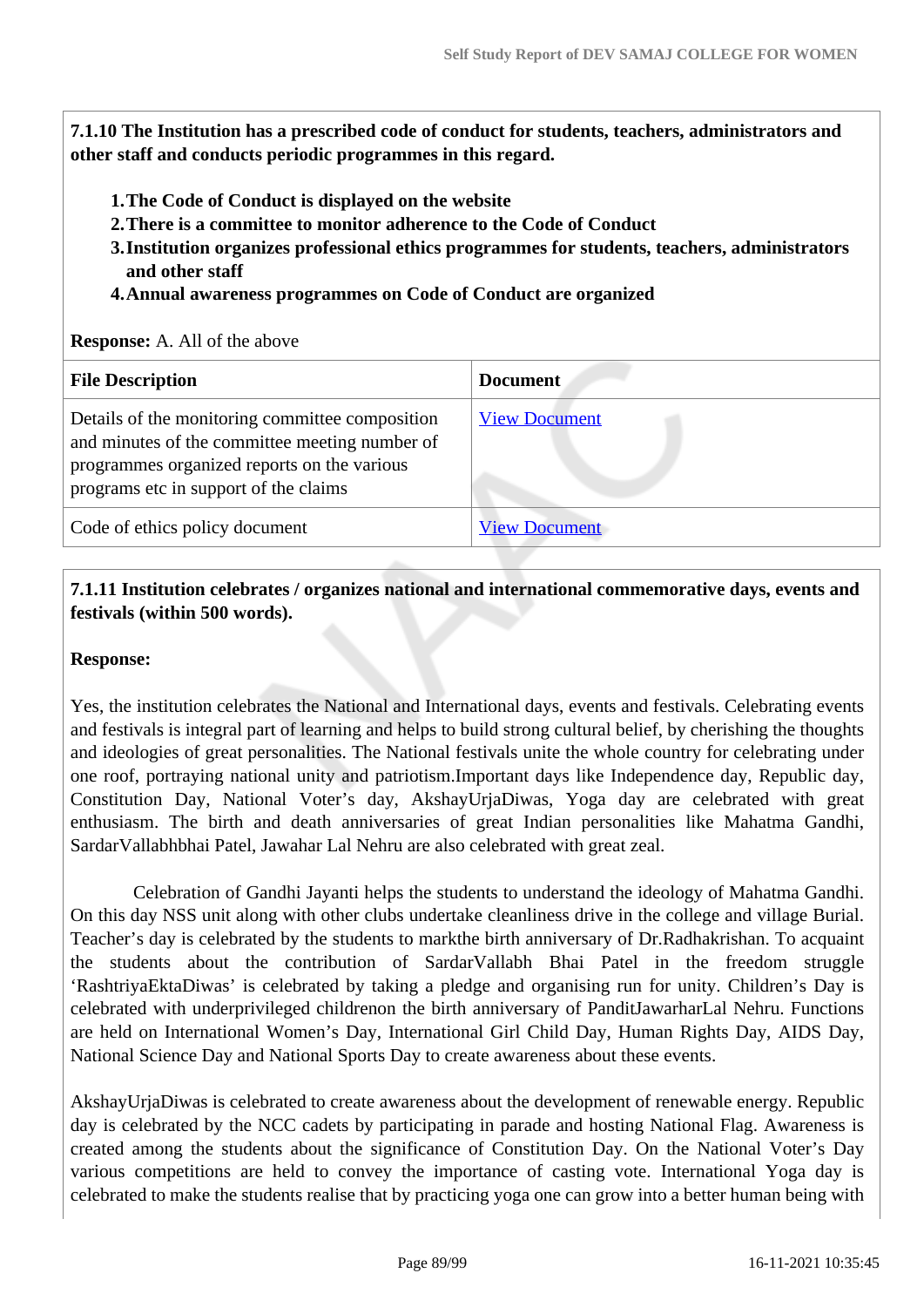a sharp mind, good health and relaxed soul.

Other than observing these days various festivals such as Teej, Lohri, Basant and Holi are also celebrated in the college

| <b>File Description</b>                                                                        | <b>Document</b>      |
|------------------------------------------------------------------------------------------------|----------------------|
| Link for any other relevant information                                                        | <b>View Document</b> |
| Link for Annual report of the celebrations and<br>commemorative events for the last five years | <b>View Document</b> |

## **7.2 Best Practices**

 **7.2.1 Describe two best practices successfully implemented by the Institution as per NAAC format provided in the Manual.**

**Response:** 

**Title of the practice – Maat Pita SantanDiwas**

**Objectiveof the practice** – In Dev Samaj great significance is laid on inseparable, inescapable and inevitable relationship of a human with existence around him, be it human world, animal world vegetable world or the inanimate. With this objective in mind celebrating one of the most valued human relationship, that of parents and children is an annual feature of the college.

**The Context** – In today's fast moving world where human relationships are taking a back seat, a platform is provided for the students to pay gratitude and reverence to their parents, who provide guidance, support and unconditional love to their children. Upholding the college motto "Acquire Knowledge Build Character" the college besides providing knowledge and skill for better future also imbibes ethical values among the students by observing Maat Pita SantanDiwas.

**The Practice** – Maat PitaSantanDiwas is celebrated in a unique manner every year to make it memorable for everyone. Students attend this function along with their parents and express their feelings by sharing incidents and reciting self composed poems on the occasion. Skit is also presented by them to pay reverence to their parents.

**Evidence of Success** – The success of any initiative depends on the positive response one gets. In regard to Maat Pita SantanDiwas parents have shared that they have observed positive change in their children and better understanding has developed between them. Following this transformation participation in this event has increased with each passing year.

**Problems Encountered** – At times it is challenging to convince some students about the importance of this day as sometimes they hesitate to convey their feelings to their parents.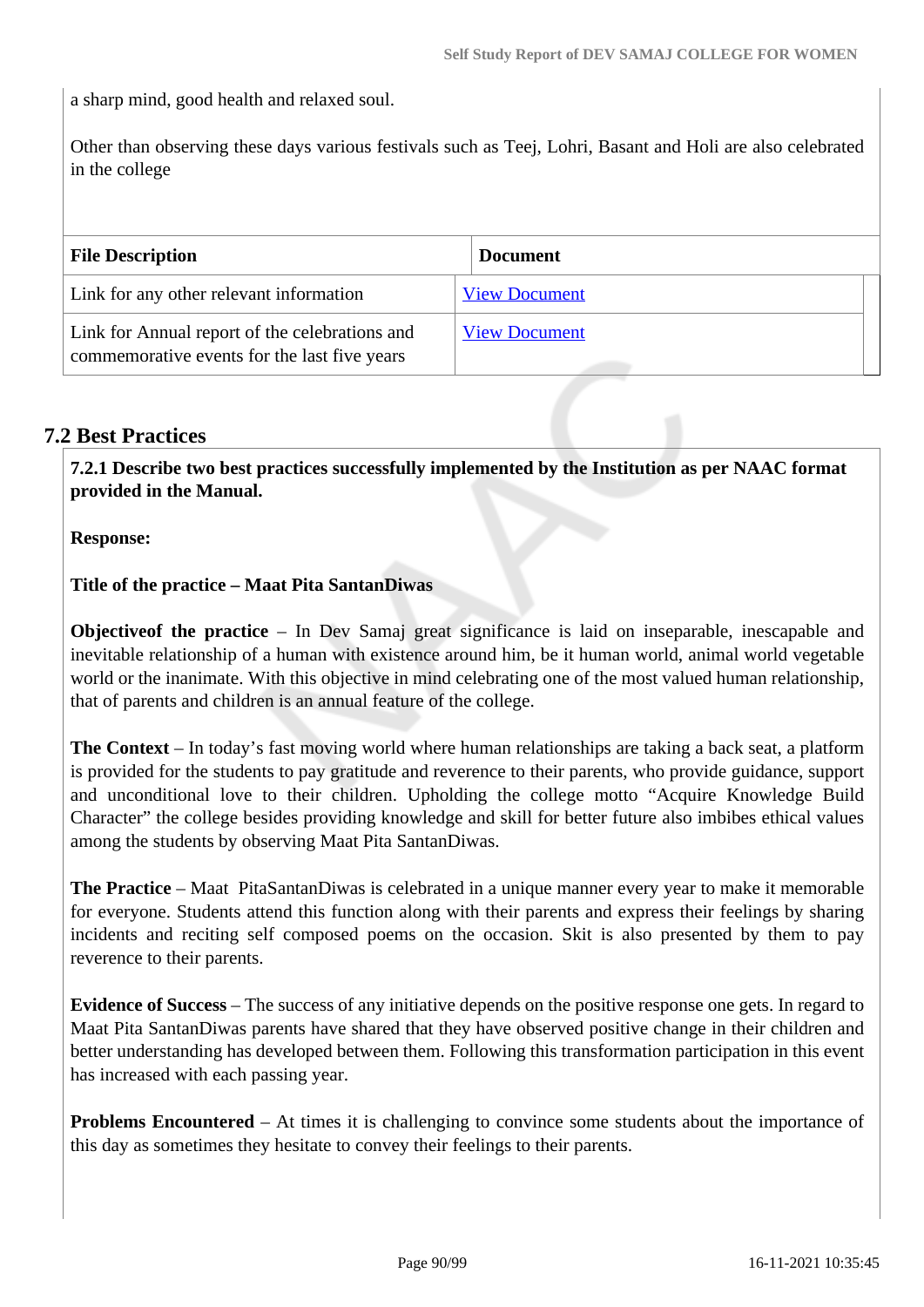## **Best Practice-2**

## **Title of the Practice: Extension activities focusing on Women Empowerment.**

**Objective of the Practice:**- The vision of most worshipful founder of Dev Samaj was to provide equal opportunities for education and work for women in the society. Adhering to this vision, the mission of the college is to empower women by providing them quality education along with mentoring them to become liberated women, which is essential for sustainable development of the country.

**The Context**: Educational institution can play a significant role in fostering confidence and independence among women so that they can discriminate between wrong and right , and make correct choices in life.

**The Practice:** Various extension activities are undertaken on Regular basis by NCC, Clubs and Cells which focus on empowering women. Women's day is celebrated annually in the college. Women entrepreneurs are invited to share their success story to motivate the students. Interactive session with high Police officials is organized to encourage girls to speak up against the violations. Flash-mobs are organized at public places to spread the message of BetiBachao, BetiPadhao through interesting dance, song and roleplay skills. Self defence training sessions are conducted to give effective tips and techniques to students for their safety and defence. Talks and workshops on gender sensitization, holistic health, career counselling, human rights, communication skills and personality development are conducted for all round development of students.

**Evidence of Success:** There is a visible change in overall personality of the students as these activities create awareness and foster confidence in them. Keenness to participate in these activities can be seen among the students.

**Problems Encountered:** Greater participation of students and faculties is not possible due to tight academic schedule.

| <b>File Description</b>                                  | <b>Document</b>      |
|----------------------------------------------------------|----------------------|
| Link for Best practices in the Institutional web<br>site | <b>View Document</b> |

## **7.3 Institutional Distinctiveness**

 **7.3.1 Portray the performance of the Institution in one area distinctive to its priority and thrust within 1000 words**

#### **Response:**

The Dev Samaj(a unique religious moment) was founded in 1887 by the most Worshipful Bhagwan Dev Atma. The Dev Samaj considers women education essential for their social, moral and spiritual upliftment. DevSamaj College for Women, Chandigarh started with a humble beginning in 1981 to blossom to its present position. Located in Burail village, Sector-45, the college has carved a distinctive place for itself even after majority of the students come from low income families with minimal exposure in the cultural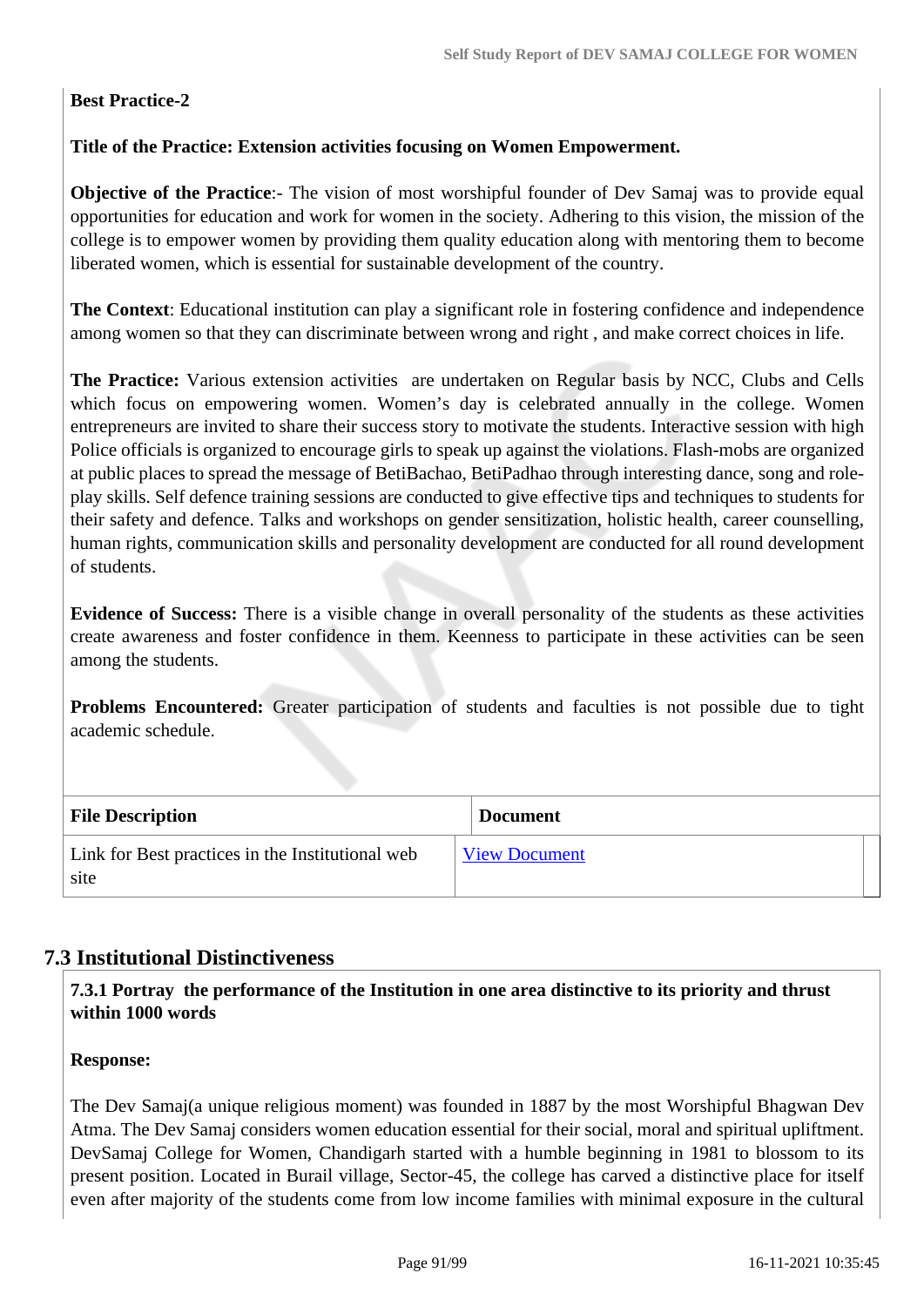and sports arena and lowest rung academically. Nurturing these students to excel in various fields is the priority for the institution. The college focuses on catering to the social, emotional and educational needs of the students to make them realize their full potential.

Over the past 38 years the Institution has functioned with the sole aim of ensuring access to quality education, particularly to those who struggle to access mainstream learning. The students with mediocre profile are selected in various co-curricular activities and sports, and then given the right exposure and guidance so that they can create a mark for themselves.

Some of the students who have excelled in various fields are –

Asha Kumari – Hailing from a humble background, Asha Kumari daughter of migrant labour of Bihar was admitted in the college with 52% marks in 12th class(CBSE) with Hindi medium. She was encouraged by her teachers to switch over to English medium. Her quest for learning along with guidance provided by teachers made her improve her score from 52% to 75% in B.Com. and 78% in M.Com.

Sukhleen – According to Sukhleen she realized her passion for public speaking in 10th class, but lacked confidence to stand firm and speak. With the trust and never ending support from college teachers she became bold enough to participate in co-curricular activities. She stood first in Zonal and Inter-Zonal Youth Festival Debate Competition and also represented Panjab University at Inter-University Level Debate Competition. With proper guidance and motivation, she was able to expand her horizon in all fields, be it academics, leadership, cultural activities, social work or public speaking. She received "Girl Star Award" from State NSS Cell, Chandigarh. After pursuing Applied Economics from Christ University she is working with Deloitte at present. Explaining her success story, she says "I owe these accolades to the teachers who nurtured my skills and art with their teachings, dedication and trust, and the college which gave me atmosphere to bring the best out of me".

Deepa – She is A Grade handball player of Chandigarh. In 2014 as a student of this college she participated in Handball in Asian Games at South Korea. Later on she participated in World University Championship in Spain and Asian Games 2018 in Indonesia. At present she is working in Indian Railways under Sports Talent Quota at Chandigarh.

Mehakpreet Kaur – The motivation from the teachers encouraged her to participate in dramatics and organize functions in the college. This made her realize her hidden talent. Today she is Managing Director at Surkhwaab Creations and House of Dance, one of the best Event Management Company, which is brain child of Mehakpreet.

YashikaGoyel – When Yashika joined college she was a modest student who lacked confidence. With continuous encouragement and guidance her journey from a timid person to becoming President of Rotaract Club andlater the College President, who was honoured with "Student of the Year Award" was possible.

 The college believes that education is the process of enlighting divinity which is within and every interaction between the student and teacher should transform students. The teachers recognize that they have to be self-aware and self-directed, then only they can create self-directed students. The institution works towardsinspiring students to fulfil their potential andtakes pride in it.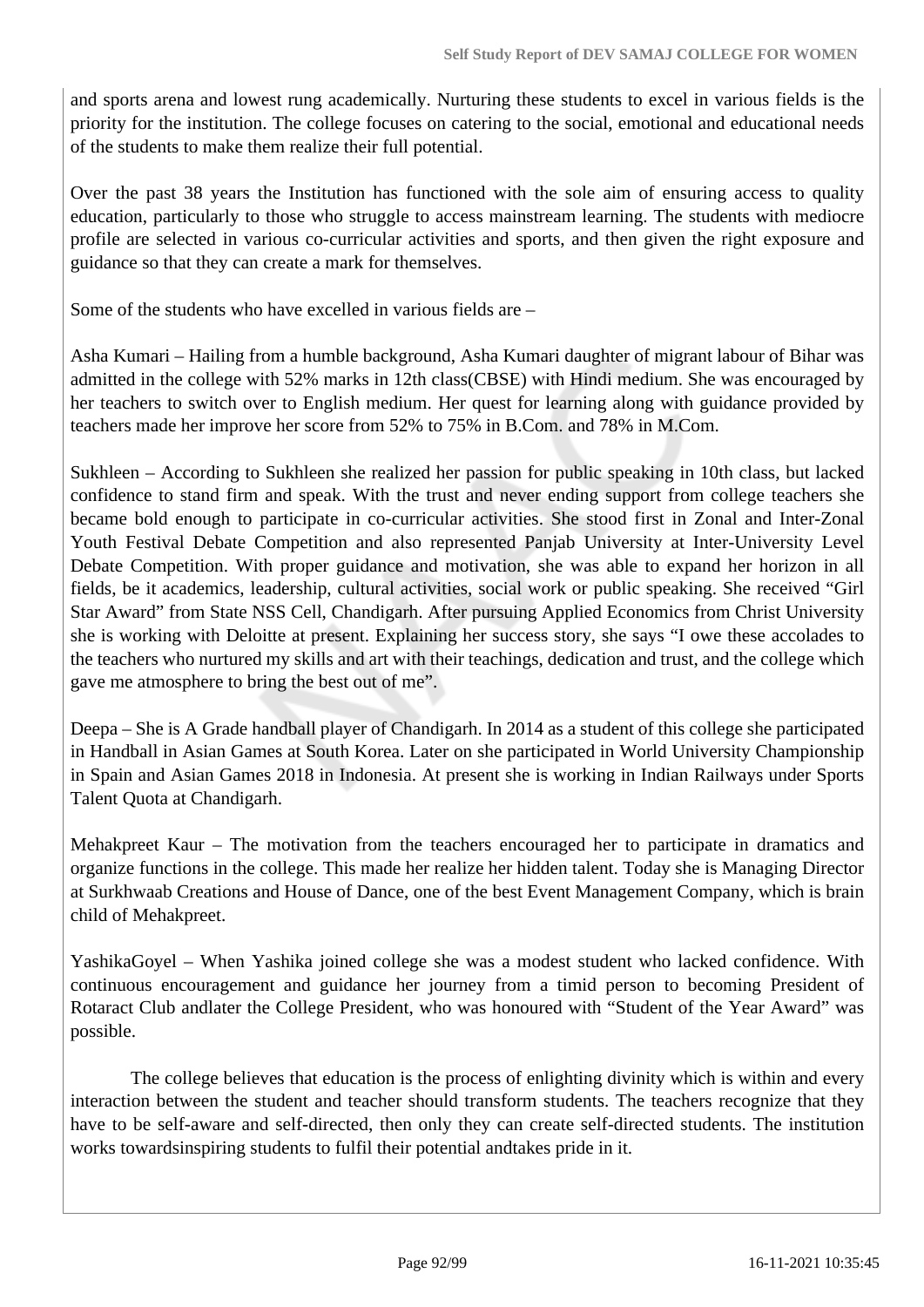| <b>File Description</b>                                  | <b>Document</b>      |
|----------------------------------------------------------|----------------------|
| Link for appropriate web in the Institutional<br>website | <b>View Document</b> |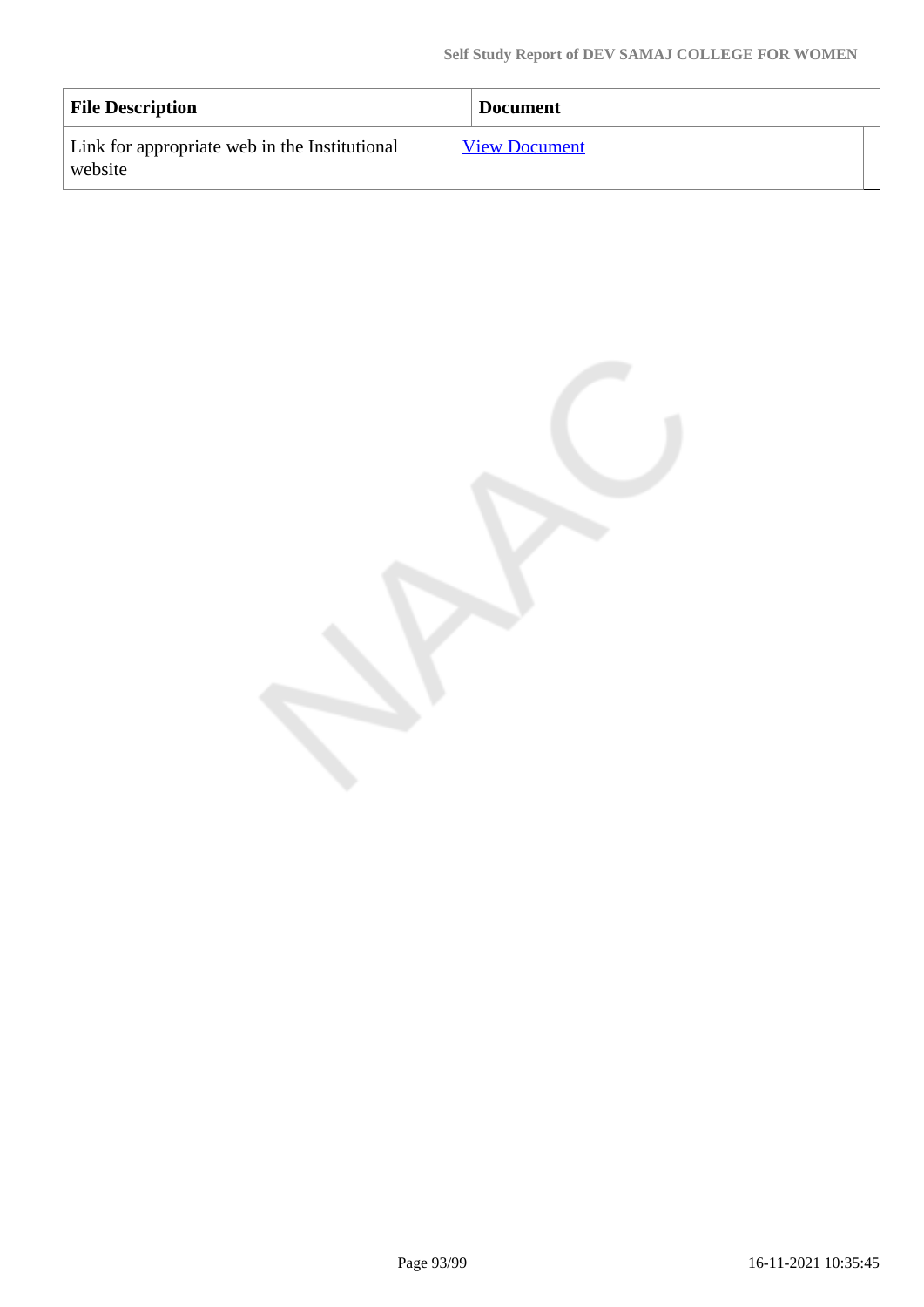# **5. CONCLUSION**

## **Additional Information :**

During the last five years, the college has transformed in both quantitative and qualitative form. We have received preparatory and infrastructure grant under the aegis of RUSA, a flagship programme of MHRD which has helped the college improve infrastructure use renewable energy and improve facilities for teachinglearning. Some of the highlights are as follows:-

- 1. Additions in girls' hostel: The College has added 17 new rooms to accommodate more students from other state.
- 2. Solar Power Plant: The College has setup 40Kwp solar power plant to generate clean renewable energy.
- 3. Smart Classrooms: The College has upgraded smart classrooms by installing interactive flat panels, projectors and motorized projectors screen.
- 4. Installation of Elevators:- The college has installed elevator which has enabled persons with special needs to acess all classrooms , library, and other facilities.

## **Concluding Remarks :**

The foundation of the College is laid on principles of Dev Samaj which aims at social, moral and spiritual upliftment of humanity. The Institute distinguishes itself in the cause of female education and emancipation. Special attention is paid in the institution to inculcate among students altruistic feelings and make them responsible and rational citizens. In the four decades of its existence, the college has strived to provide quality education to the girls for their holistic development, at the same time inculcating a scientific temperament amongst them.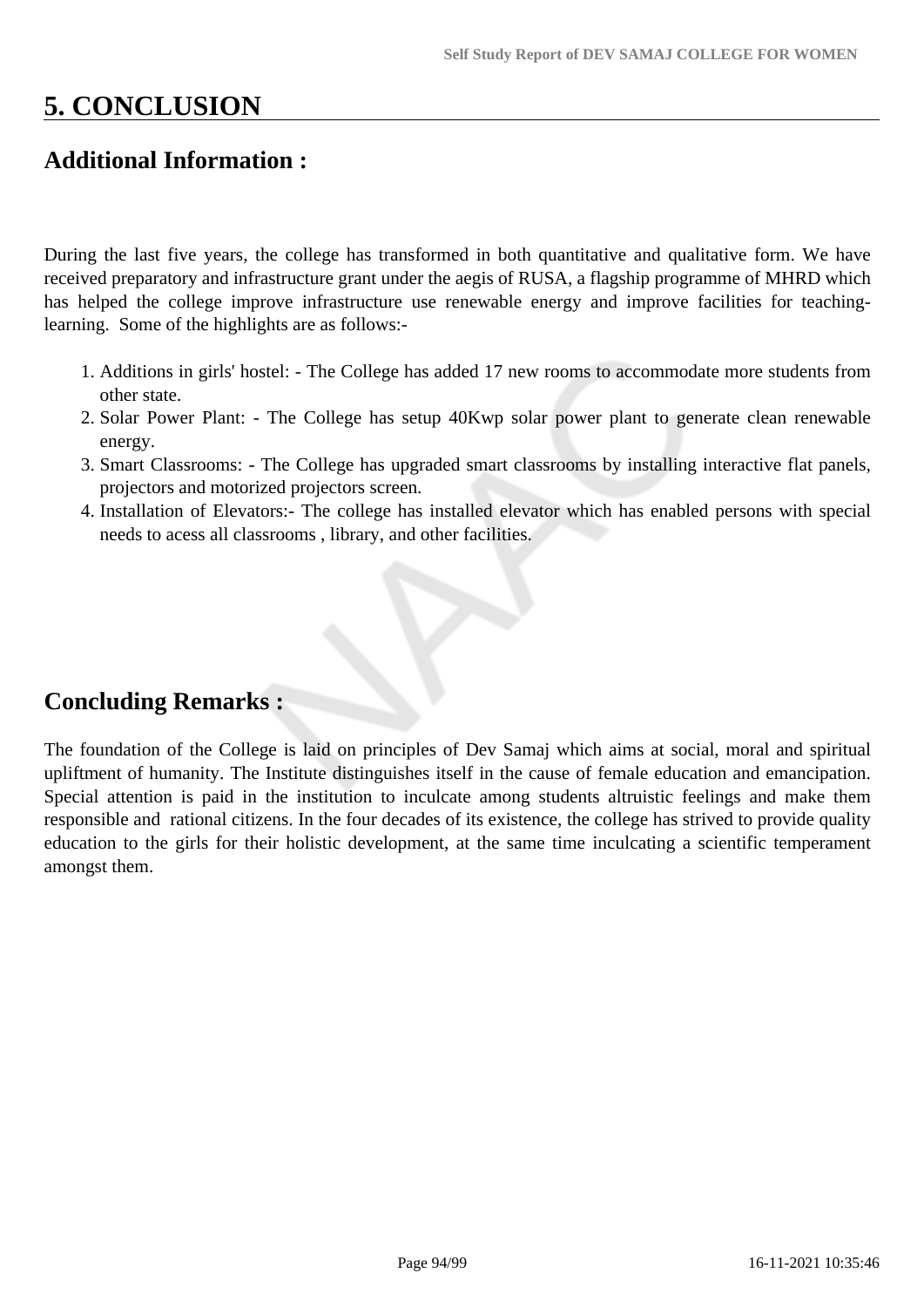# **6.ANNEXURE**

## **1.Metrics Level Deviations**

| Metric ID |            | Sub Questions and Answers before and after DVV Verification |                                       |                                                                          |         |                |                                                                                                    |
|-----------|------------|-------------------------------------------------------------|---------------------------------------|--------------------------------------------------------------------------|---------|----------------|----------------------------------------------------------------------------------------------------|
| 1.3.2     |            |                                                             |                                       |                                                                          |         |                | Average percentage of courses that include experiential learning through project work/field        |
|           |            | work/internship during last five years                      |                                       |                                                                          |         |                |                                                                                                    |
|           |            |                                                             |                                       |                                                                          |         |                |                                                                                                    |
|           |            |                                                             |                                       |                                                                          |         |                | 1.3.2.1. Number of courses that include experiential learning through project work/field           |
|           |            | work/internship year-wise during last five years            |                                       |                                                                          |         |                |                                                                                                    |
|           |            |                                                             |                                       | Answer before DVV Verification:                                          |         |                |                                                                                                    |
|           |            | 2019-20                                                     | 2018-19                               | 2017-18                                                                  | 2016-17 | 2015-16        |                                                                                                    |
|           |            | 5                                                           | 6                                     | $\overline{4}$                                                           | 5       | $\overline{4}$ |                                                                                                    |
|           |            |                                                             | <b>Answer After DVV Verification:</b> |                                                                          |         |                |                                                                                                    |
|           |            | 2019-20                                                     | 2018-19                               | 2017-18                                                                  | 2016-17 | 2015-16        |                                                                                                    |
|           |            | 151                                                         | 154                                   | 152                                                                      | 150     | 148            |                                                                                                    |
|           |            |                                                             |                                       |                                                                          |         |                |                                                                                                    |
|           |            | Remark: as per clarification and data provided              |                                       |                                                                          |         |                |                                                                                                    |
| 2.1.2     |            |                                                             |                                       |                                                                          |         |                | Average percentage of seats filled against reserved categories (SC, ST, OBC, Divyangjan, etc.      |
|           | seats)     |                                                             |                                       |                                                                          |         |                | as per applicable reservation policy ) during the last five years (exclusive of supernumerary      |
|           |            |                                                             |                                       |                                                                          |         |                |                                                                                                    |
|           | five years |                                                             |                                       |                                                                          |         |                | 2.1.2.1. Number of actual students admitted from the reserved categories year-wise during the last |
|           |            |                                                             |                                       | Answer before DVV Verification:                                          |         |                |                                                                                                    |
|           |            | 2019-20                                                     | 2018-19                               | 2017-18                                                                  | 2016-17 | 2015-16        |                                                                                                    |
|           |            | 101                                                         | 47                                    | 47                                                                       | 66      | 60             |                                                                                                    |
|           |            |                                                             | <b>Answer After DVV Verification:</b> |                                                                          |         |                |                                                                                                    |
|           |            |                                                             |                                       |                                                                          |         |                |                                                                                                    |
|           |            | 2019-20                                                     | 2018-19                               | 2017-18                                                                  | 2016-17 | 2015-16        |                                                                                                    |
|           |            | 101                                                         | 96                                    | 71                                                                       | 66      | 60             |                                                                                                    |
|           |            | Remark : as per data provided after clarification           |                                       |                                                                          |         |                |                                                                                                    |
| 2.3.3     |            | academic year)                                              |                                       |                                                                          |         |                | Ratio of students to mentor for academic and other related issues (Data for the latest completed   |
|           |            |                                                             |                                       |                                                                          |         |                |                                                                                                    |
|           |            | 2.3.3.1. Number of mentors                                  |                                       |                                                                          |         |                |                                                                                                    |
|           |            |                                                             |                                       | Answer before DVV Verification : 53<br>Answer after DVV Verification: 46 |         |                |                                                                                                    |
|           |            |                                                             |                                       |                                                                          |         |                |                                                                                                    |
|           |            |                                                             |                                       |                                                                          |         |                |                                                                                                    |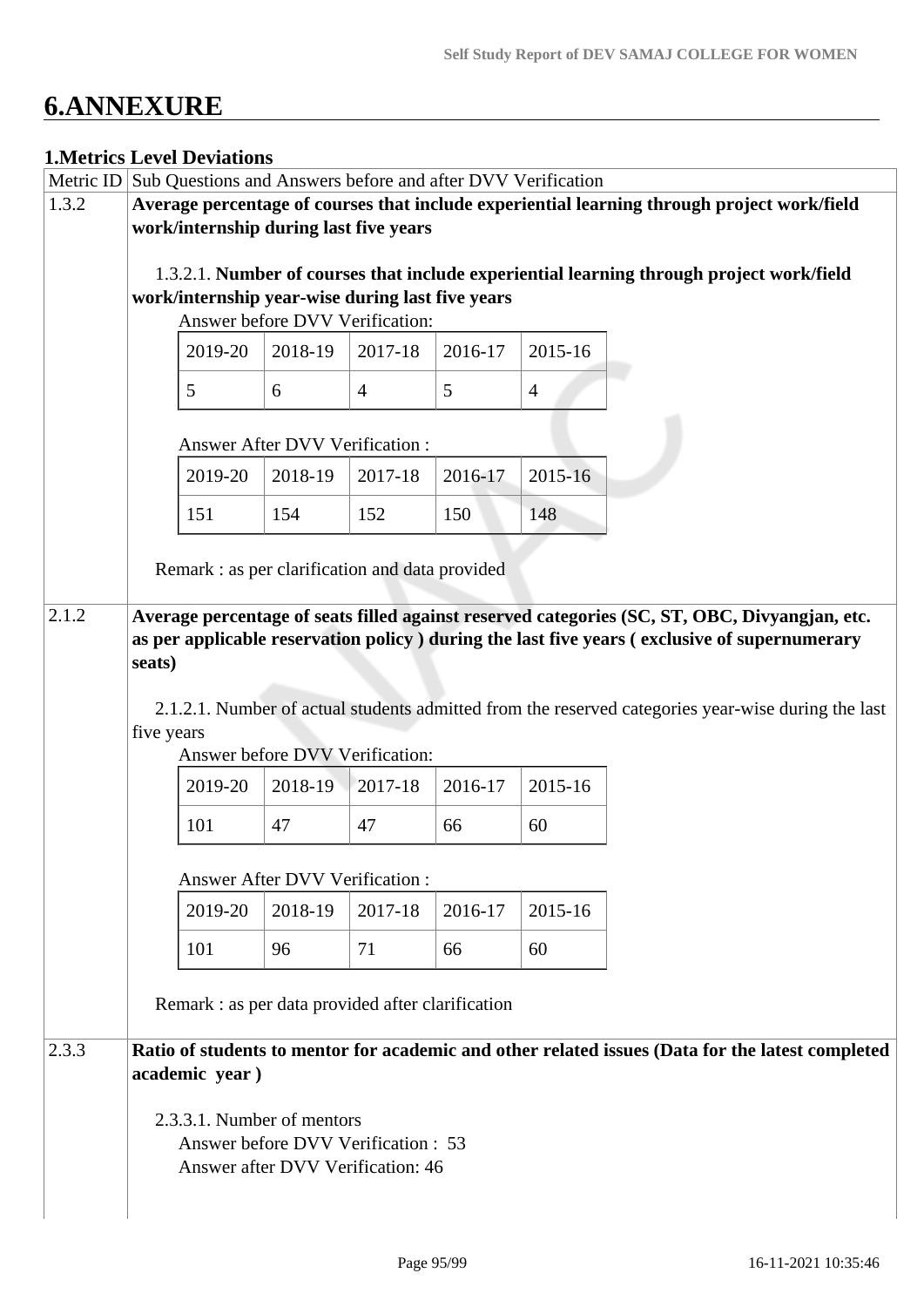|       |             |                            |                                 |                                                                                                                                    | Remark : as per data provided after the clarification               |         |                                                                                                |
|-------|-------------|----------------------------|---------------------------------|------------------------------------------------------------------------------------------------------------------------------------|---------------------------------------------------------------------|---------|------------------------------------------------------------------------------------------------|
| 2.4.3 |             |                            |                                 | completed academic year in number of years)                                                                                        |                                                                     |         | Average teaching experience of full time teachers in the same institution (Data for the latest |
|       |             |                            |                                 | 2.4.3.1. Total experience of full-time teachers<br>Answer before DVV Verification: 439.45<br>Answer after DVV Verification: 433.58 | Remark: as per data provided after the clarification by the HEI     |         |                                                                                                |
| 2.6.3 |             |                            |                                 |                                                                                                                                    | Average pass percentage of Students during last five years          |         |                                                                                                |
|       |             | during the last five years |                                 | Answer before DVV Verification:                                                                                                    |                                                                     |         | 2.6.3.1. Number of final year students who passed the university examination year-wise         |
|       |             | 2019-20                    | 2018-19                         | 2017-18                                                                                                                            | 2016-17                                                             | 2015-16 |                                                                                                |
|       |             | 381                        | 394                             | 388                                                                                                                                | 417                                                                 | 375     |                                                                                                |
|       |             |                            |                                 | <b>Answer After DVV Verification:</b>                                                                                              |                                                                     |         |                                                                                                |
|       |             | 2019-20                    | 2018-19                         | 2017-18                                                                                                                            | 2016-17                                                             | 2015-16 |                                                                                                |
|       |             | 371                        | 340                             | 350                                                                                                                                | 362                                                                 | 326     |                                                                                                |
|       |             |                            | wise during the last five years | Answer before DVV Verification:                                                                                                    |                                                                     |         | 2.6.3.2. Number of final year students who appeared for the university examination year-       |
|       |             | 2019-20                    | 2018-19                         | 2017-18                                                                                                                            | 2016-17                                                             | 2015-16 |                                                                                                |
|       |             | 381                        | 394                             | 388                                                                                                                                | 417                                                                 | 380     |                                                                                                |
|       |             |                            |                                 | Answer After DVV Verification:                                                                                                     |                                                                     |         |                                                                                                |
|       |             | 2019-20                    | 2018-19                         | 2017-18                                                                                                                            | 2016-17                                                             | 2015-16 |                                                                                                |
|       |             | 388                        | 394                             | 393                                                                                                                                | 417                                                                 | 375     |                                                                                                |
|       | examination |                            |                                 |                                                                                                                                    |                                                                     |         | Remark : as per data provided in the clarification for the year 2018-19 only 87% have pass the |
| 4.1.3 |             |                            |                                 |                                                                                                                                    | LMS, etc. (Data for the latest completed academic year)             |         | Percentage of classrooms and seminar halls with ICT- enabled facilities such as smart class,   |
|       |             |                            |                                 | Answer before DVV Verification : 43<br>Answer after DVV Verification: 19                                                           | 4.1.3.1. Number of classrooms and seminar halls with ICT facilities |         |                                                                                                |
|       |             |                            |                                 |                                                                                                                                    |                                                                     |         | Remark : as per data provided in the supporting documents.computerlab should not be counted    |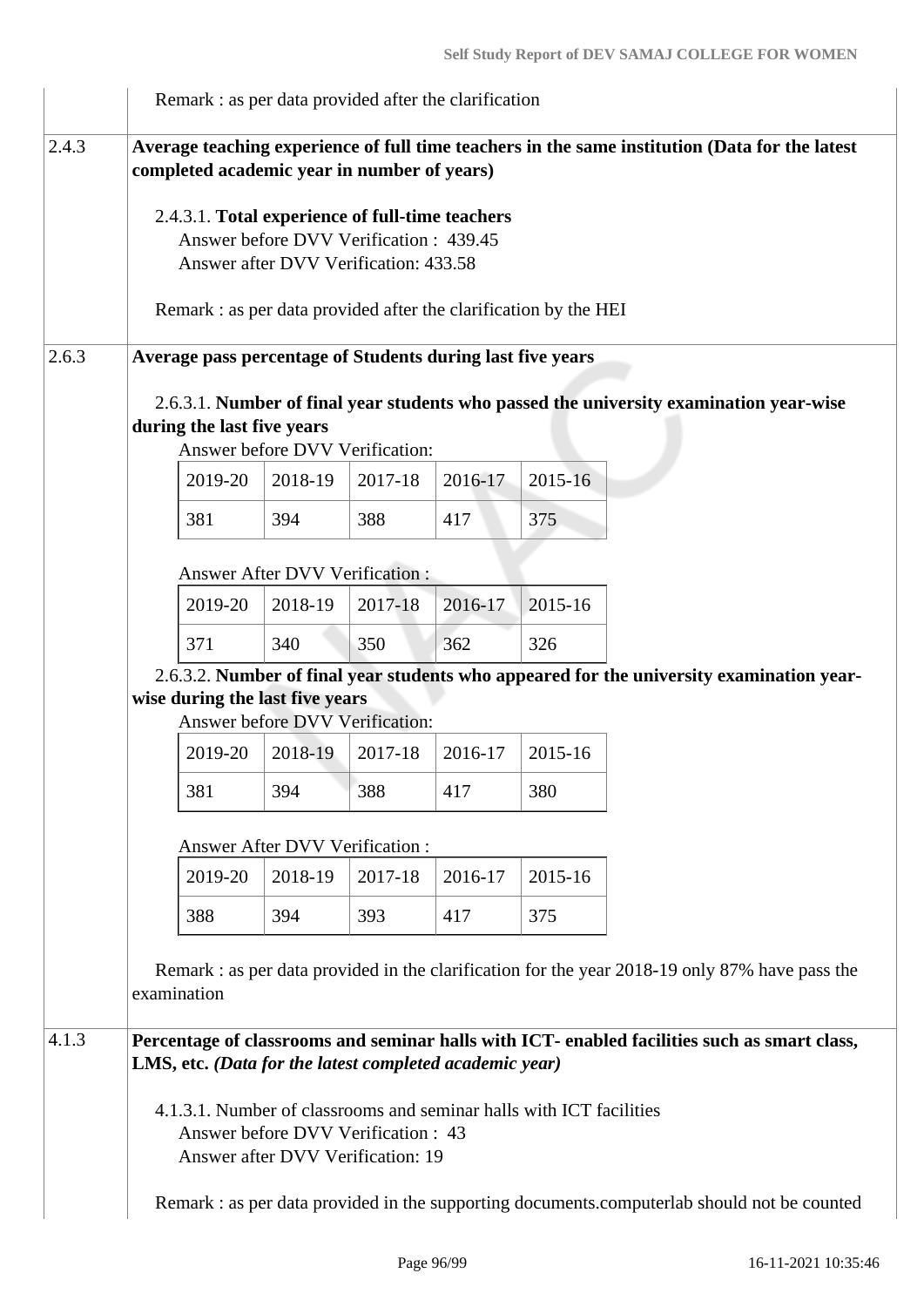|       | under classroom and seminar hall                                                                                              |                                                               |         |                |         |                                                                                                                                                                                                                                                                                                                                                                                               |
|-------|-------------------------------------------------------------------------------------------------------------------------------|---------------------------------------------------------------|---------|----------------|---------|-----------------------------------------------------------------------------------------------------------------------------------------------------------------------------------------------------------------------------------------------------------------------------------------------------------------------------------------------------------------------------------------------|
| 4.1.4 | last five years(INR in Lakhs)                                                                                                 |                                                               |         |                |         | Average percentage of expenditure, excluding salary for infrastructure augmentation during                                                                                                                                                                                                                                                                                                    |
|       | five years (INR in lakhs)                                                                                                     | Answer before DVV Verification:                               |         |                |         | 4.1.4.1. Expenditure for infrastructure augmentation, excluding salary year-wise during last                                                                                                                                                                                                                                                                                                  |
|       | 2019-20                                                                                                                       | 2018-19                                                       | 2017-18 | 2016-17        | 2015-16 |                                                                                                                                                                                                                                                                                                                                                                                               |
|       | 33.43                                                                                                                         | 112.53                                                        | 125.25  | 99.36          | 2.30    |                                                                                                                                                                                                                                                                                                                                                                                               |
|       |                                                                                                                               | Answer After DVV Verification:                                |         |                |         |                                                                                                                                                                                                                                                                                                                                                                                               |
|       | 2019-20                                                                                                                       | 2018-19                                                       | 2017-18 | 2016-17        | 2015-16 |                                                                                                                                                                                                                                                                                                                                                                                               |
|       | 413.63                                                                                                                        | 112.53                                                        | 125.25  | 99.36          | 2.30    |                                                                                                                                                                                                                                                                                                                                                                                               |
|       | Remark : as per data provided by the hei                                                                                      |                                                               |         |                |         |                                                                                                                                                                                                                                                                                                                                                                                               |
| 5.3.1 | be counted as one) during the last five years.<br>one) year-wise during the last five years.                                  |                                                               |         |                |         | Number of awards/medals won by students for outstanding performance in sports/cultural<br>activities at inter-university/state/national / international level (award for a team event should<br>5.3.1.1. Number of awards/medals for outstanding performance in sports/cultural activities<br>at university/state/national / international level (award for a team event should be counted as |
|       |                                                                                                                               | Answer before DVV Verification:                               |         |                |         |                                                                                                                                                                                                                                                                                                                                                                                               |
|       | 2019-20                                                                                                                       | 2018-19                                                       | 2017-18 | 2016-17        | 2015-16 |                                                                                                                                                                                                                                                                                                                                                                                               |
|       | 35                                                                                                                            | 21                                                            | 25      | 19             | 22      |                                                                                                                                                                                                                                                                                                                                                                                               |
|       |                                                                                                                               | <b>Answer After DVV Verification:</b>                         |         |                |         |                                                                                                                                                                                                                                                                                                                                                                                               |
|       | 2019-20                                                                                                                       | 2018-19                                                       | 2017-18 | 2016-17        | 2015-16 |                                                                                                                                                                                                                                                                                                                                                                                               |
|       | 8                                                                                                                             | $\overline{4}$                                                | 7       | $\overline{2}$ | 10      |                                                                                                                                                                                                                                                                                                                                                                                               |
|       | Remark : data as provided by the HEI                                                                                          |                                                               |         |                |         |                                                                                                                                                                                                                                                                                                                                                                                               |
| 7.1.4 | Water conservation facilities available in the Institution:                                                                   |                                                               |         |                |         |                                                                                                                                                                                                                                                                                                                                                                                               |
|       | 1. Rain water harvesting<br>2. Borewell /Open well recharge<br>3. Construction of tanks and bunds<br>4. Waste water recycling |                                                               |         |                |         | 5. Maintenance of water bodies and distribution system in the campus                                                                                                                                                                                                                                                                                                                          |
|       |                                                                                                                               | Answer before DVV Verification : A. Any 4 or all of the above |         |                |         |                                                                                                                                                                                                                                                                                                                                                                                               |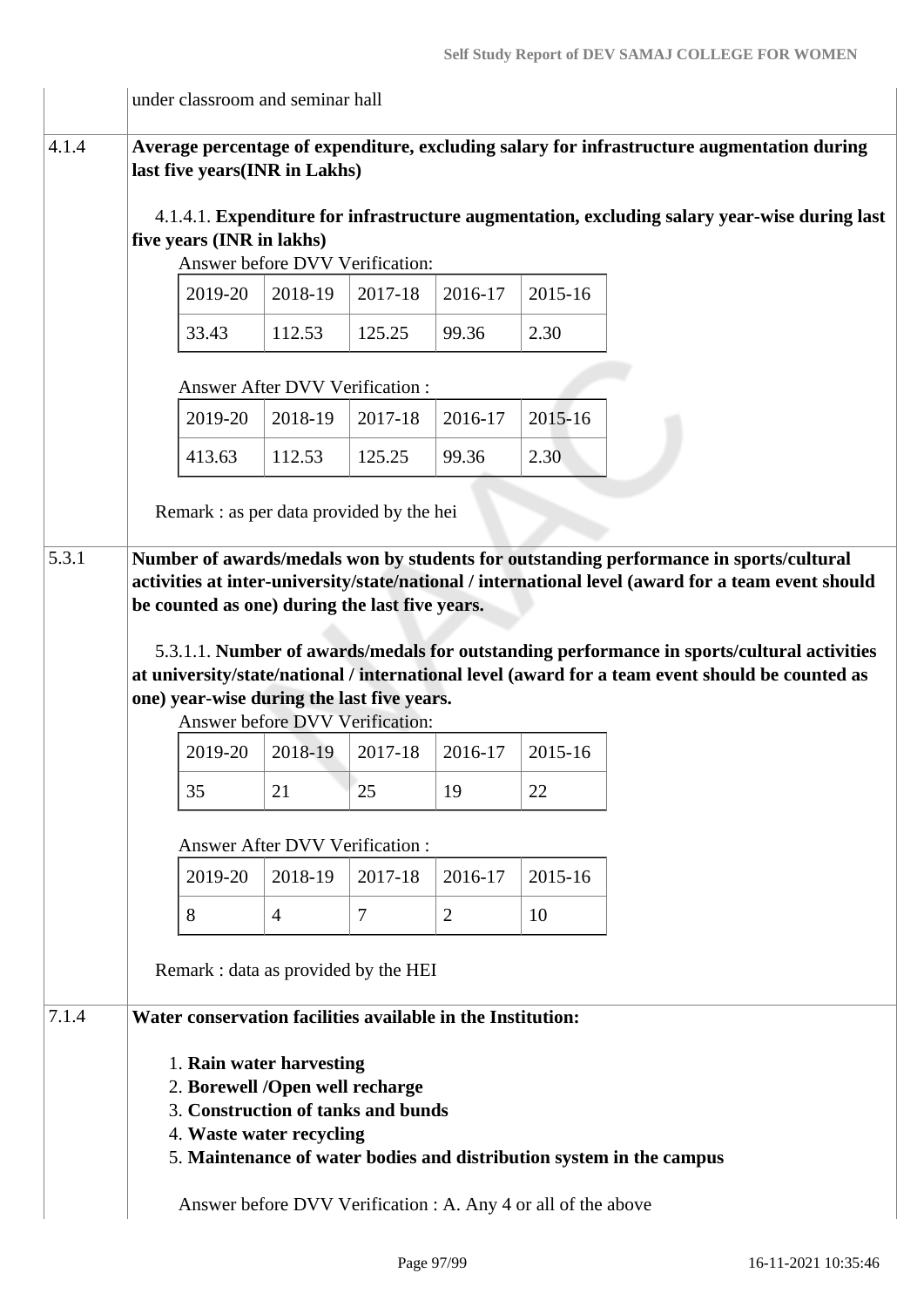|       | Answer After DVV Verification: D.1 of the above<br>Remark : as per proofs provided                                                             |
|-------|------------------------------------------------------------------------------------------------------------------------------------------------|
| 7.1.6 | Quality audits on environment and energy regularly undertaken by the Institution and any<br>awards received for such green campus initiatives: |
|       | 1. Green audit                                                                                                                                 |
|       | 2. Energy audit                                                                                                                                |
|       | 3. Environment audit                                                                                                                           |
|       | 4. Clean and green campus recognitions / awards                                                                                                |
|       | 5. Beyond the campus environmental promotion activities                                                                                        |
|       |                                                                                                                                                |
|       | Answer before DVV Verification : A. Any 4 or all of the above                                                                                  |
|       | Answer After DVV Verification: B. 3 of the above                                                                                               |

## **2.Extended Profile Deviations**

| ID  | <b>Extended Questions</b> |                                       |         |                                                     |             |                                                                                             |  |
|-----|---------------------------|---------------------------------------|---------|-----------------------------------------------------|-------------|---------------------------------------------------------------------------------------------|--|
| 1.1 |                           |                                       |         |                                                     |             | Number of courses offered by the Institution across all programs during the last five years |  |
|     |                           | Answer before DVV Verification:       |         |                                                     |             |                                                                                             |  |
|     | 2019-20                   | 2018-19                               | 2017-18 | 2016-17                                             | $2015 - 16$ |                                                                                             |  |
|     | 10                        | 11                                    | 11      | 10                                                  | 8           |                                                                                             |  |
|     |                           | <b>Answer After DVV Verification:</b> |         |                                                     |             |                                                                                             |  |
|     | 2019-20                   | 2018-19                               | 2017-18 | 2016-17                                             | 2015-16     |                                                                                             |  |
|     | 354                       | 363                                   | 361     | 339                                                 | 315         |                                                                                             |  |
|     |                           |                                       |         |                                                     |             |                                                                                             |  |
| 2.1 |                           |                                       |         | Number of students year-wise during last five years |             |                                                                                             |  |
|     |                           |                                       |         |                                                     |             |                                                                                             |  |
|     |                           | Answer before DVV Verification:       |         |                                                     |             |                                                                                             |  |
|     | 2019-20                   | 2018-19                               | 2017-18 | 2016-17                                             | 2015-16     |                                                                                             |  |
|     | 1304                      | 1282                                  | 1204    | 1210                                                | 1236        |                                                                                             |  |
|     |                           | <b>Answer After DVV Verification:</b> |         |                                                     |             |                                                                                             |  |
|     | 2019-20                   | 2018-19                               | 2017-18 | 2016-17                                             | 2015-16     |                                                                                             |  |
|     | 1304                      | 1282                                  | 1204    | 1210                                                | 1237        |                                                                                             |  |
|     |                           |                                       |         |                                                     |             |                                                                                             |  |
| 2.3 |                           |                                       |         |                                                     |             | Number of outgoing / final year students year-wise during last five years                   |  |
|     |                           | Answer before DVV Verification:       |         |                                                     |             |                                                                                             |  |
|     | 2019-20                   | 2018-19                               | 2017-18 | 2016-17                                             | 2015-16     |                                                                                             |  |
|     | 388                       | 394                                   | 388     | 417                                                 | 375         |                                                                                             |  |
|     |                           |                                       |         |                                                     |             |                                                                                             |  |
|     |                           | Answer After DVV Verification:        |         |                                                     |             |                                                                                             |  |